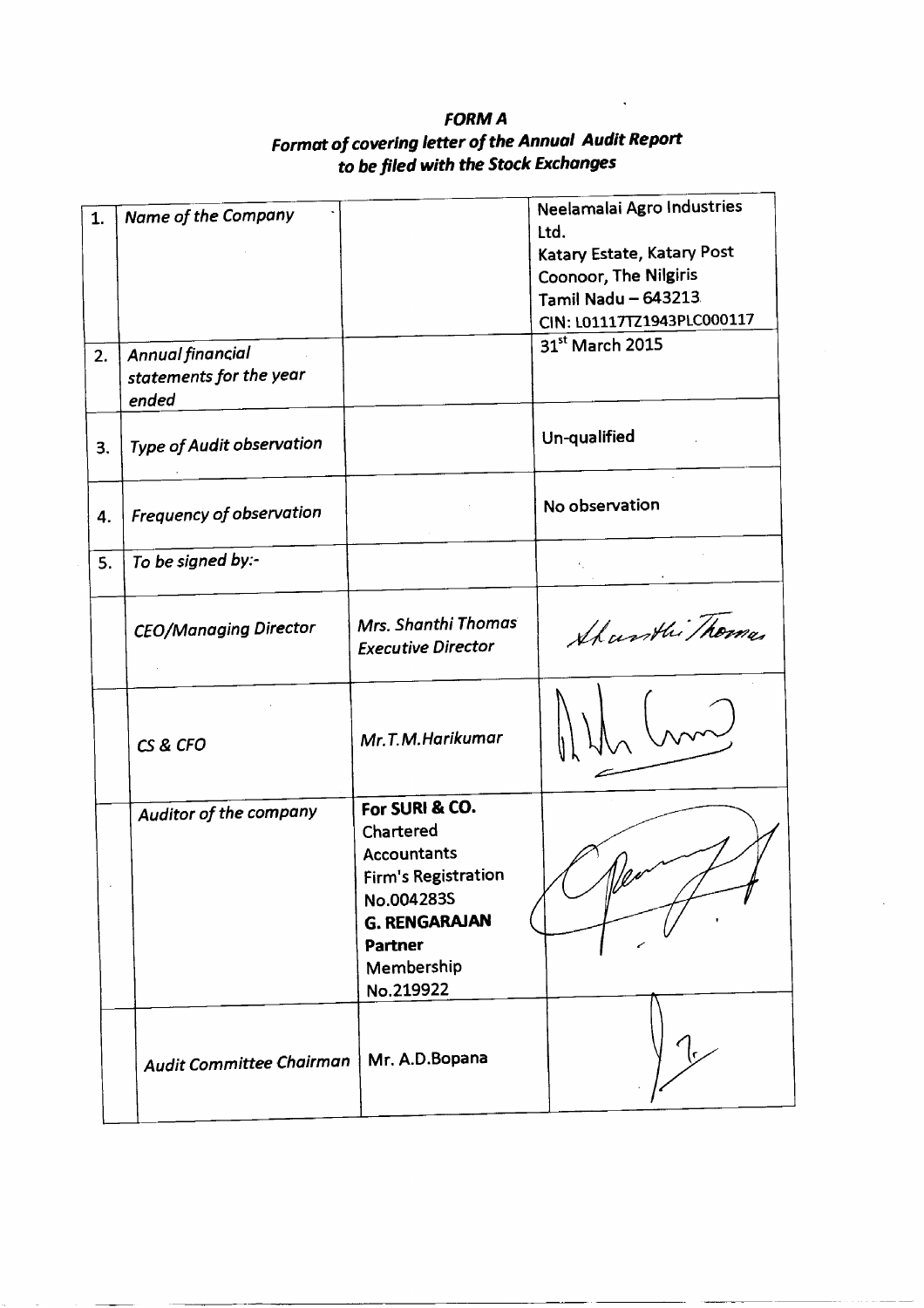# NEELAMALAI AGRO INDUSTRIES LIMITED

72nd Annual Report 2014 - 2015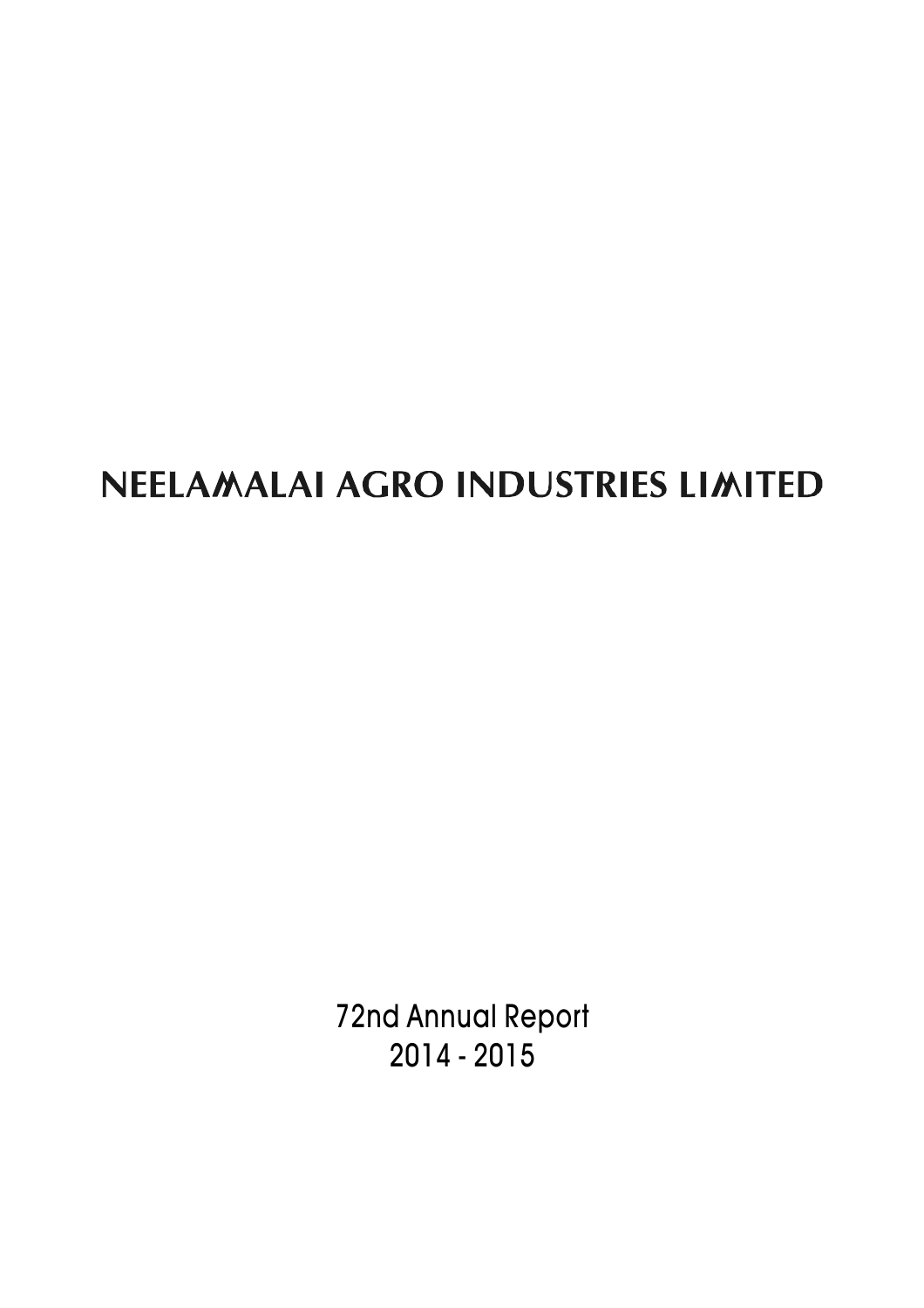# **SEVENTY SECOND ANNUAL GENERAL MEETING**

- Day : Wednesday
- Date : 9th September, 2015

Time : 10.00 a.m.

Venue : Katary Estate Katary Post, Coonoor The Nilgiris - 643 213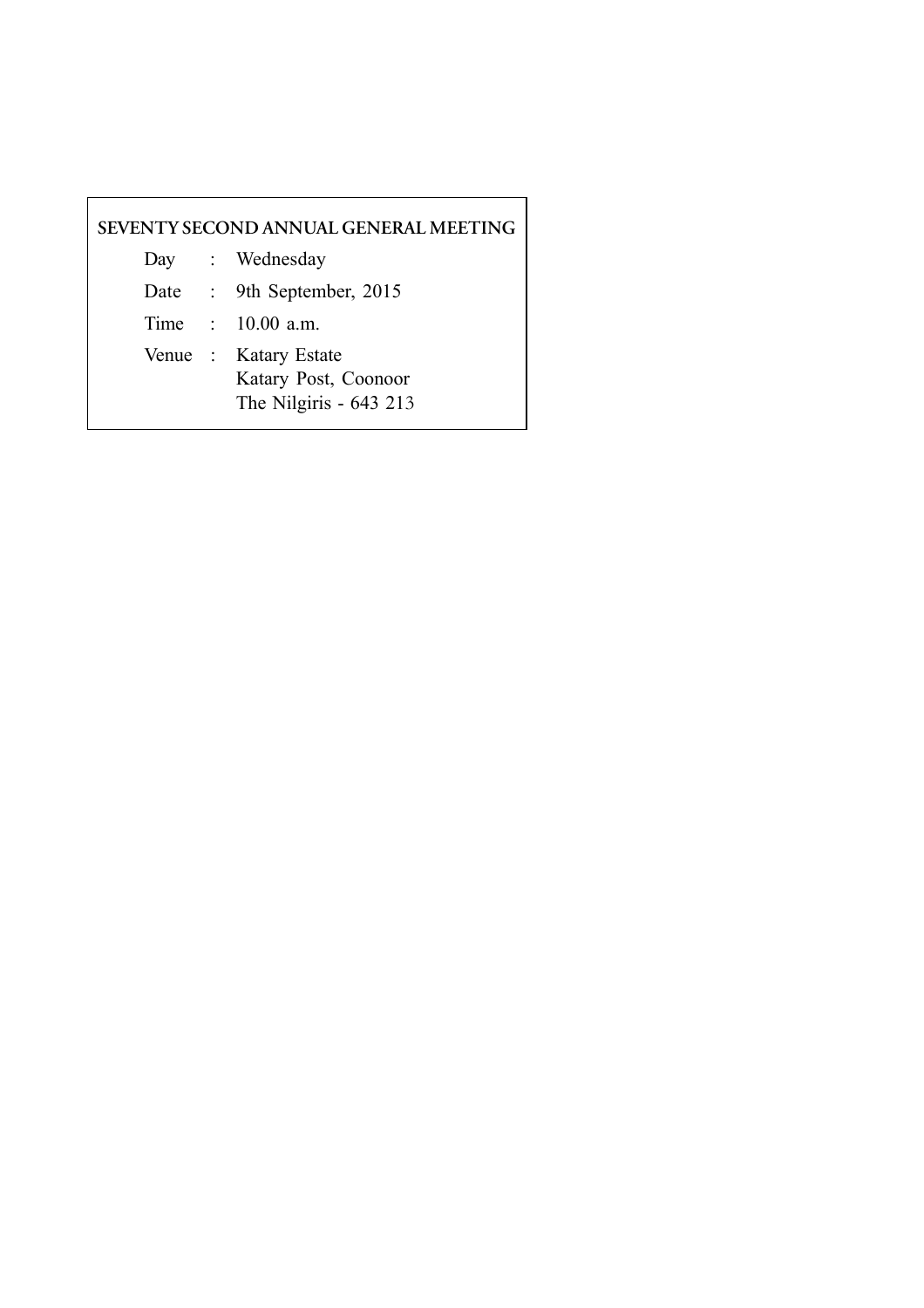# **NEELAMALAI AGRO INDUSTRIES LIMITED**

## **BOARD OF DIRECTORS**

**Mr. Ajit Thomas,** *Chairman* **Mrs. Shanthi Thomas,** *Executive Director (w.e.f. 05.02.2015)* **Mr. A.D. Bopana Mr. S. Rajasekar Mr. M. M. Karunakaran** *(upto 05.02.2015)* **Mr. B.B. Medaiah** *(upto 05.02.2015)* **Mr. G.Vijayaraghavan** *(w.e.f. 05.02.2015)*

## **AUDIT COMMITTEE**

**Mr. A.D.Bopana,** *Chairman* **Mr. B.B.Medaiah** *(upto 05.02.2015)* **Mr.M.M.Karunakaran** *(upto 05.02.2015)* **Mr.S.Rajasekar Mr. G.Vijayaraghavan** *(w.e.f. 05.02.2015)*

## **KEY MANAGERIAL PERSONNEL**

**Mrs. Shanthi Thomas,** *Executive Director (w.e.f. 05.02.2015)* **Mr. T.M. Harikumar** *Company Secretary & Chief Financial Officer (w.e.f. 05.02.2015)*

## **AUDITORS**

M/s. Suri & Co. Chartered Accountants No. 4, Chevaliar Shivaji Ganesan Salai T. Nagar, Chennai - 600 017

## **BANKERS**

**Corporation Bank**

## **ESTATES**

Katary Estate Katary Post Coonoor, The Nilgiris - 643 213 Tel : 0423 - 2284235

Sutton Estate Kullakamby Post The Nilgiris - 643218

## **REGISTERED OFFICE**

Katary Estate Katary Post Coonoor, The Nilgiris - 643 213 Tel : 0423 - 2284235 Fax : 0423 - 2284080 E mail : secneelamalai@vsnl.net Website : www.neelamalaiagro.com CIN : L01117TZ1943PLC000117

## **CONTENTS**

|                              | Page |
|------------------------------|------|
| Notice to the Shareholders   | 1    |
| Directors' Report            | 6    |
| Independent Auditors' Report | 36   |
| Accounts                     | 39   |
| <b>Notes</b>                 | 41   |
| <b>Cash Flow Statement</b>   | 61   |
| <b>Financial Highlights</b>  | 63   |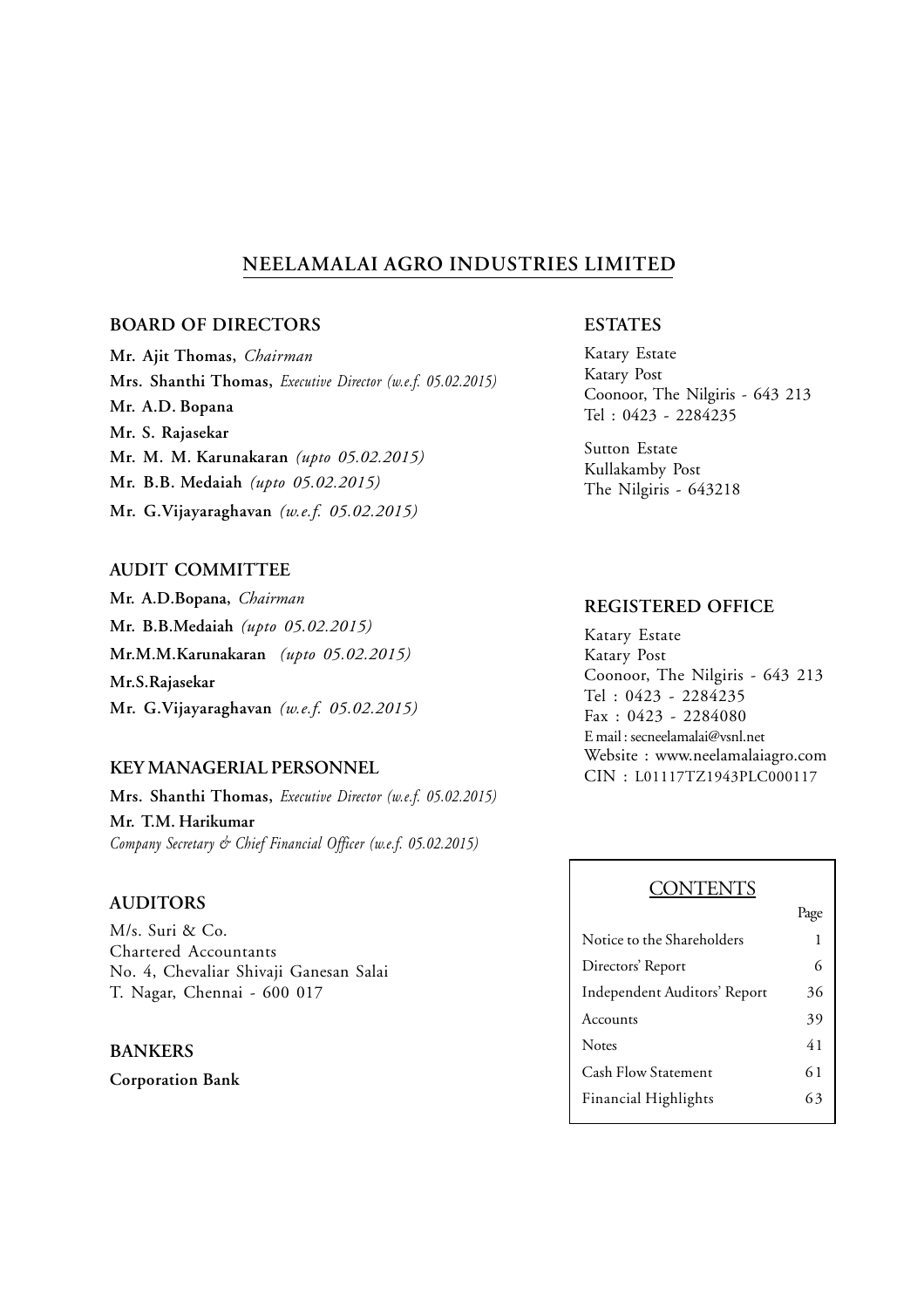# **NOTICE TO THE SHAREHOLDERS**

NOTICE is hereby given that the SEVENTY SECOND ANNUAL GENERAL MEETING of the Company will be held at the Registered Office at Katary Estate, Katary Post - 643 213 at 10.00 A.M. on Wednesday, the 9<sup>th</sup> day of September, 2015 to transact the following business:-

- 1. To receive, consider and adopt the Audited Balance Sheet as at 31<sup>st</sup> March, 2015 and the Audited Profit and Loss Account for the year ended 31<sup>st</sup> March, 2015 and the Reports of Directors and Auditors thereon.
- 2. To declare final dividend on Equity Shares.
- 3. To appoint a Director in place of Mr. S.Rajasekar (DIN: 00018681), who retires by rotation and is eligible for re-appointment.
- 4. To ratify the appointment of M/s. Suri & Co, Chartered Accountants, Chennai, as Auditors of the Company and to fix their remuneration and to pass the following resolution as an Ordinary Resolution thereof:-

**RESOLVED THAT** pursuant to the provisions of Sections 139 & 142 of the Companies Act, 2013 and the Rules made thereunder and pursuant to the resolution passed by the members at the Annual General Meeting held on September 04, 2014, the company hereby ratifies the appointment of M/s. Suri & Co., Chartered Accountants, Chennai (Firm's Regn. No. 004283S), as the Auditors of the Company, to hold office till the conclusion of the next Annual General Meeting to be held in the calendar year 2016 on a remuneration of Rs. 7,00,000/- (Rupees Seven lakhs only) plus applicable Service Tax, besides travelling and other out of pocket expenses as recommended by the Audit Committee and approved by the Board of Directors.

On Behalf of the Board

Place : Chennai **Ajit Thomas** Date : 27.05.2015 Chairman

#### NOTES:

- **1. A member entitled to attend and vote at the Meeting is entitled to appoint a proxy to attend and vote on a poll instead of himself and the proxy need not be a member of the Company. The instrument appointing the proxy should, however, be deposited at the registered office of the Company not less than 48 hours before the commencement of the meeting.**
- **2. A person can act as proxy on behalf of members not exceeding fifty and holding in the aggregate not more than ten percent of the total share capital of the**

**Company carrying voting rights. A member holding more than ten per cent of the total share capital of the Company carrying voting rights may appoint a single person as proxy and such person shall not act as proxy for any other person or shareholder.**

- 3. Corporate members intended to send their authorized representatives to attend the meeting are requested to send to the Company a certified copy of the board resolution authorizing their representative to attend and vote on their behalf at the meeting.
- 4. The Register of Members and Share Transfer Books of the Company will remain closed from September 03, 2015 to September 09, 2015 (both days inclusive).
- 5. The Company has appointed M/s Cameo Corporate Services Limited, Chennai as its Registrar & Share Transfer Agent and depository interface of the Company with CDSL. Shareholders intending to hold their shares in electronic form may approach their depository participants for dematerialisation of shares. Shareholders may send their shares for effecting transfers/ transmission to M/s Cameo Corporate Services Limited.
- 6. Final Dividend on equity shares as recommended by the Board of Directors for the year ending 31<sup>st</sup> March, 2015, when declared at the Annual General Meeting will be paid to members whose name appear :–
	- a) as Beneficial Owners as per list to be furnished by the Depositories in respect of the shares held in demat form and
	- b) as Members on the Register of Members of the Company as on September 09, 2015 in respect of shares held by them in physical form, after giving effect to all valid share transfers in respect of transfer requests in physical form, lodged with the Company, Registrar & Share Transfer Agent on or before the close of business hours on September 02, 2015
- 7. Members are requested to notify immediately any change in their address to the company's Share Transfer Agent, M/s. Cameo Corporate Services Limited, Subramanian Building, No. 1, Club House Road, Chennai- 600 002 in the case of physical holdings and to their respective Depository Participants in case of dematted shares.
- 8. Members are requested to lodge their e-mail ID's along with their Name and Folio No. to Company's Share Transfer Agent, M/s. Cameo Corporate Services Limited, 'Subramanian Building', No.1, Club House Road, Chennai - 600 002, Email :- investor@cameoindia.com to enable the Company to send all future communications including Annual Reports through electronic mode.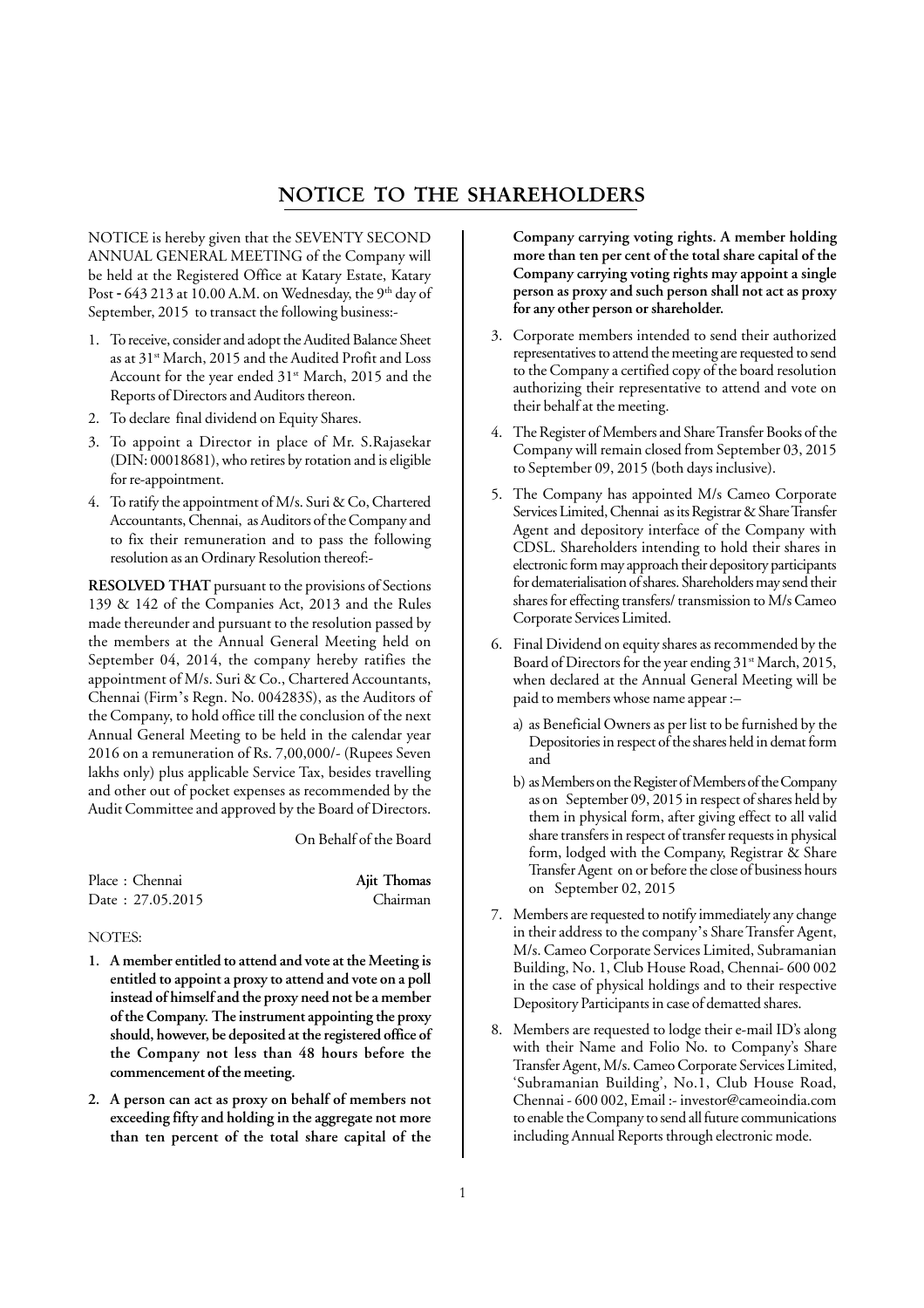- 9. Securities and Exchange Board of India (SEBI) has, vide its Circular No. CIR/MRD/DP/10/2013 dated March 21, 2013, made mandatory the usage of any Reserve Bank of India approved electronic mode of payment such as National Electronic Clearing Service (NECS), National Electronic Fund Transfer (NEFT) and Real Time Gross Settlement (RTGS) etc. for making cash payments to investors of companies whose shares are listed on Stock Exchanges. Members who have not opted for NECS facility earlier are requested to fill up the enclosed mandate form and forward the same to M/s. Cameo Corporate Services Limited immediately to avail the NECS facility; members who have already opted the NECS facility may intimate M/s. Cameo Corporate Services Limited, of any change in the bank account details already furnished.
- 10. Shareholders who have multiple folios in identical names or in joint names in the same order, are requested to intimate to the Company these folios, to enable the Company to consolidate all such shareholdings into one folio.
- 11. Shareholders of the Company may avail the nomination facility by executing the prescribed nomination form, which can be obtained from the Registered Office of the Company or from the company's Share Transfer Agent.
- 12. Consequent to the exit of Madras Stock Exchange Ltd.(MSE), the company has ceased to be listed on MSE. However the equity shares of the company would continue to be listed on BSE Ltd., Corporate Relationship Dept., 1st Floor, New Trading Ring, Rotunda Building, P.J.Towers, Dalal Street, Fort, Mumbai – 400 001. The Annual listing fee, as prescribed, has been paid to the BSE Ltd.
- 13. The Unpaid Dividend amounting to Rs. 5,18,730/ for the year 2006-2007 had been transferred to the Investor Education & Protection Fund constituted by the Central Government. Dividend declared for the year 2007-2008 remaining unpaid/unclaimed over a period of 7 years have to be transferred to the above fund during the year and no claim shall lie against the Company or the said Fund, once it is transferred. Members are advised to claim the unpaid dividend, if any, immediately.
- 14. Members are requested to note that in case of transfers, deletion of name of deceased shareholder(s), transmission and transposition of shares, in respect of shares held in physical form, submission of attested copy of PAN CARD of the transferee(s), surviving holder(s), legal heir(s) and

joint holder(s) respectively has been made mandatory by The Securities and Exchange Board of India (SEBI), along with necessary documents at the time of lodgement of request for transfer/transmission/transposition

15. Members may also note that the Notice of the 72nd Annual General Meeting and the Annual Report for 2014- 2015 will also be available on the Company's website: www.neelamalaiagro.com for downloading. The physical copies of the aforesaid documents will also be available at the Company's Registered Office for inspection during normal business hours on working days. Even after registering for e-communication, members are entitled to receive such communication in physical form, upon making a request for the same, by post free of cost. For any communication, the shareholders may also send requests to the Company's share transfer agent email ID: investor@cameoindia.com.

#### **16. Voting facilities**

In compliance with provisions of Section 108 of the Companies Act, 2013 and Rule 20 of the Companies (Management and Administration) Rules, 2014, the Company is pleased to provide members facility to exercise their right to vote at the 72<sup>nd</sup> Annual General Meeting (AGM) by electronic means and the business may be transacted through e-Voting Services provided by Central Depository Services (India ) Limited (CDSL).

 The facility for voting either through electronic voting system or ballot or polling paper shall also be made available at the meeting and members attending the meeting who have not already cast their vote by remote evoting shall be able to exercise their right at the meeting.

 Members who have cast their vote by remote e-voting prior to the meeting may also attend the meeting but shall not be entitled to cast their vote again.

#### **17. Instructions for members for voting electronically**

(i) The voting period begins on September 05, 2015 (9 a.m.) ends September 08, 2015 (5.00 p.m). During this period shareholders' of the Company, holding shares either in physical form or in dematerialized form, as on the cut-off date (record date) September 02, 2015, may cast their vote electronically. The e-voting module shall be disabled by CDSL for voting thereafter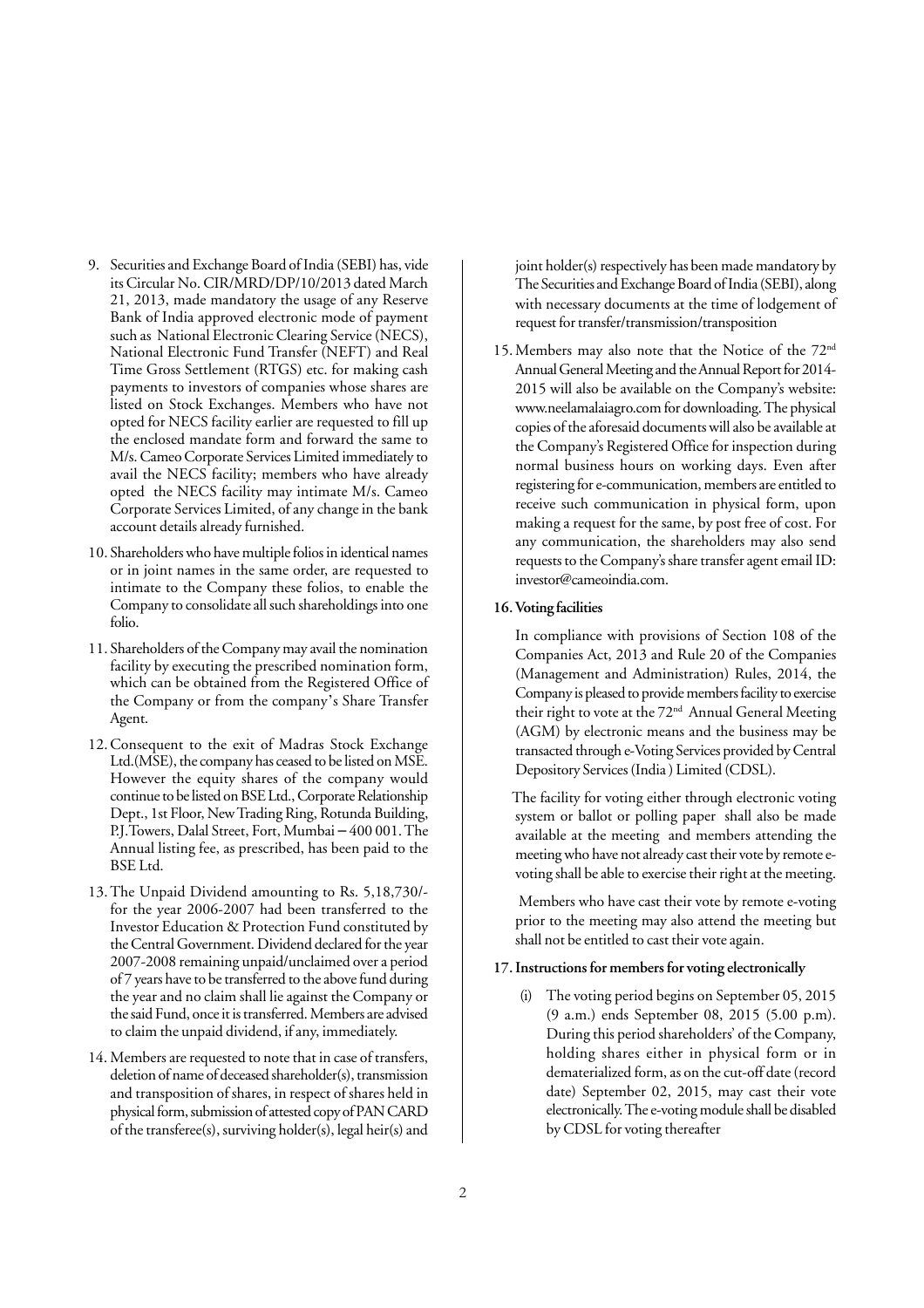- (ii) The shareholders should log on to the e-voting website www.evotingindia.com.
- (iii) Click on Shareholders.
- (iv) Now Enter your User ID
	- a. For CDSL: 16 digits beneficiary ID,
	- b. Members holding shares in Physical Form should enter Folio Number registered with the Company.
- (v) Next enter the Image Verification as displayed and Click on Login.
- (vi) If you are holding shares in demat form and had logged on to www.evotingindia.com and voted on an earlier voting of any company, then your existing password is to be used.
- (vii) If you are a first time user follow the steps given below:

|                                   | For members holding shares in<br>Demat Form and Physical form                                                                                                                                                                                                                                     |
|-----------------------------------|---------------------------------------------------------------------------------------------------------------------------------------------------------------------------------------------------------------------------------------------------------------------------------------------------|
| PAN                               | Enter your 10 digit alpha-numeric *PAN<br>issued by Income Tax Department<br>(Applicable for both demat shareholders as<br>well as physical shareholders)                                                                                                                                         |
|                                   | • Members who have not updated their<br>PAN with the Company/Depository<br>Participant are requested to use the first<br>two letters of their name and the 8 digits<br>of the sequence number in the PAN field.                                                                                   |
|                                   | $\bullet$ In case the sequence number is less than 8<br>digits enter the applicable number of 0's<br>before the number after the first two<br>characters of the name in CAPITAL letters.<br>Eg. If your name is Ramesh Kumar with<br>sequence number 1 then enter<br>RA00000001 in the PAN field. |
| Dividend<br>Bank<br>Details<br>or | Enter the Dividend Bank Details or Date of<br>Birth (in dd/mm/yyyy format) as recorded in<br>your demat account or in the company records<br>in order to login.                                                                                                                                   |
| Date of<br><b>Birth</b><br>(DOB)  | If both the details are not recorded with the<br>depository or company please enter the<br>member id / folio number in the Dividend<br>Bank details field as mentioned in instruction (iv).                                                                                                       |

- (viii) After entering these details appropriately, click on "SUBMIT" tab.
- (ix) Members holding shares in physical form will then directly reach the Company selection screen. However, members holding shares in demat form will now reach 'Password Creation' menu wherein they are required to mandatorily enter their login password in the new password field. Kindly note that this password is to be also used by the demat holders for voting for resolutions of any other company on which they are eligible to vote, provided that company opts for e-voting through CDSL platform. It is strongly recommended not to share your password with any other person and take utmost care to keep your password confidential.
- (x) For Members holding shares in physical form, the details can be used only for e-voting on the resolutions contained in this Notice.
- (xi) Click on the EVSN for the relevant <Company Name-> on which you choose to vote.
- (xii) On the voting page, you will see "RESOLUTION DESCRIPTION" and against the same the option "YES/NO" for voting. Select the option YES or NO as desired. The option YES implies that you assent to the Resolution and option NO implies that you dissent to the Resolution.
- (xiii) Click on the "RESOLUTIONS FILE LINK" if you wish to view the entire Resolution details.
- (xiv) After selecting the resolution you have decided to vote on, click on "SUBMIT". A confirmation box will be displayed. If you wish to confirm your vote, click on "OK", else to change your vote, click on "CANCEL" and accordingly modify your vote.
- (xv) Once you "CONFIRM" your vote on the resolution, you will not be allowed to modify your vote.
- (xvi) You can also take out print of the voting done by you by clicking on "Click here to print" option on the Voting page.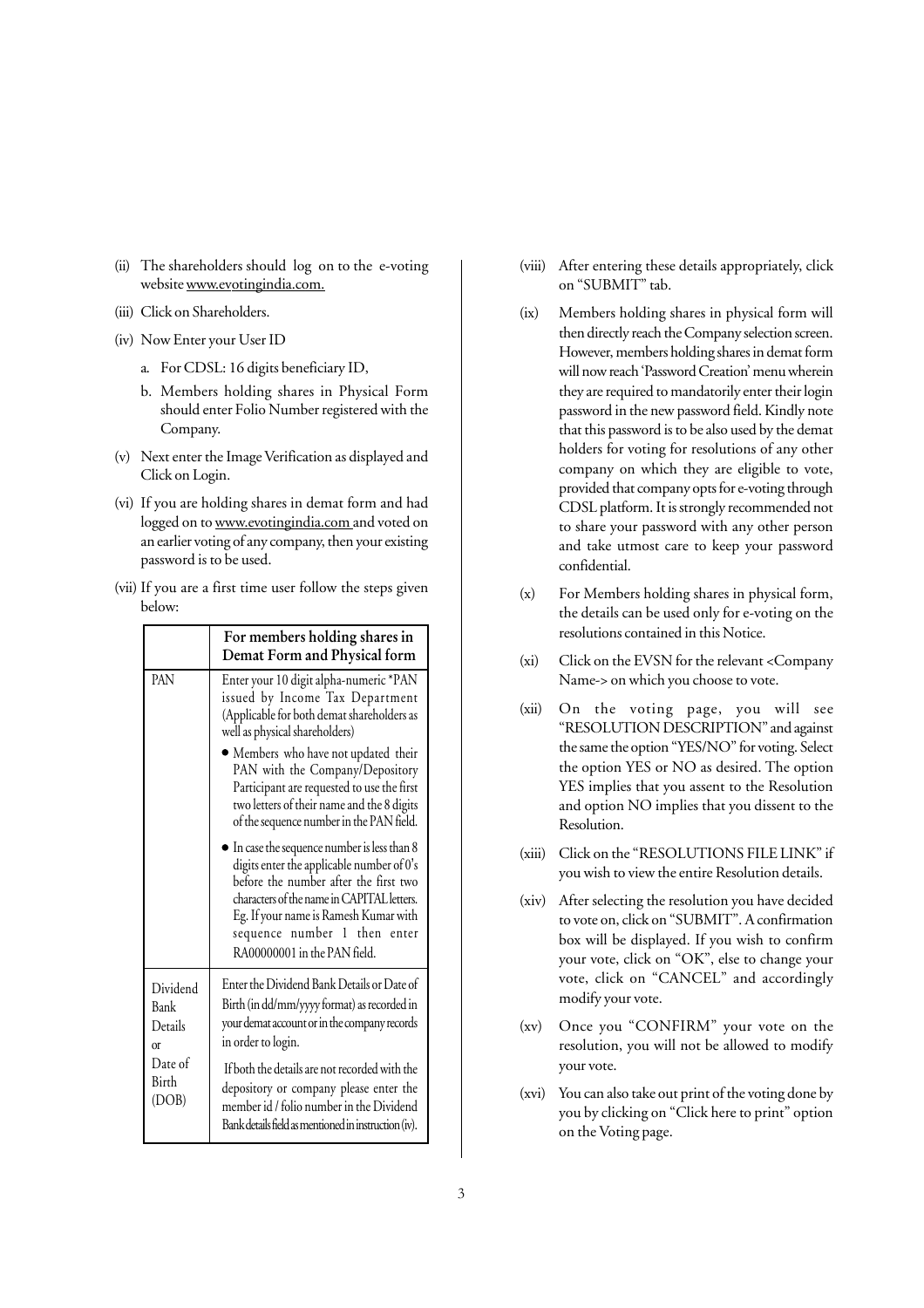- (xvii) If Demat account holder has forgotten the same password then Enter the User ID and the image verification code and click on Forgot Password & enter the details as prompted by the system.
- (xviii) Note for Non Individual Shareholders and Custodians
	- Non-Individual shareholders (i.e. other than Individuals, HUF, NRI etc.) and Custodian are required to log on to www.evotingindia.com and register themselves as Corporates.
	- A scanned copy of the Registration Form bearing the stamp and sign of the entity should be emailed to helpdesk.evoting@cdslindia.com.
	- After receiving the login details a compliance user should be created using the admin login and password. The Compliance user would be able to link the account(s) for which they wish to vote on.
	- The list of accounts linked in the login should be mailed to helpdesk.evoting@cdslindia.com and on approval of the accounts they would be able to cast their vote.
	- A scanned copy of the Board Resolution and Power of Attorney (POA) which they have issued in favour of the Custodian, if any, should be uploaded in PDF format in the system for the scrutinizer to verify the same.
- (xix) In case you have any queries or issues regarding e-voting, you may refer the Frequently Asked Questions ("FAQs") and e-voting manual available at www.evotingindia.com, under help section or write an email to helpdesk.evoting@cdslindia.com.

#### **General instructions**

- i) Mr. V. Suresh, Practising Company Secretary (Membership No. FCS 2969) has been appointed as the Scrutinizer to scrutinize the e-Voting process in a fair and transparent manner.
- ii) The Scrutinizer shall, within a period not exceeding three(3) working days from the conclusion of the e-Voting period unblock the votes in the presence of at least two(2) witnesses not in the employment of the Company and make a Scrutinizer's Report of the votes cast in favour or against, if any, forthwith to the Chairman of the Company.
- iii) The voting rights of shareholders shall be in proportion to their shares of the paid up equity share capital of the Company as on the cut off date of September 02, 2015.
- iv) The Results shall be declared either by the Chairman or by an authorized person of the Chairman and the resolutions will be deemed to have been on the AGM date subject to receipt of the requisite number of votes in favour of the Resolutions. The AGM Results declared alongwith the Scrutinizer's Report shall be placed on the Company's website www.neelamalaiagro.com and on the website of CDSL within three (3) days of passing of the resolutions at the AGM of the Company and communicated to the Stock Exchange.

On Behalf of the Board

Chennai **Ajit Thomas** 27.05.2015 Chairman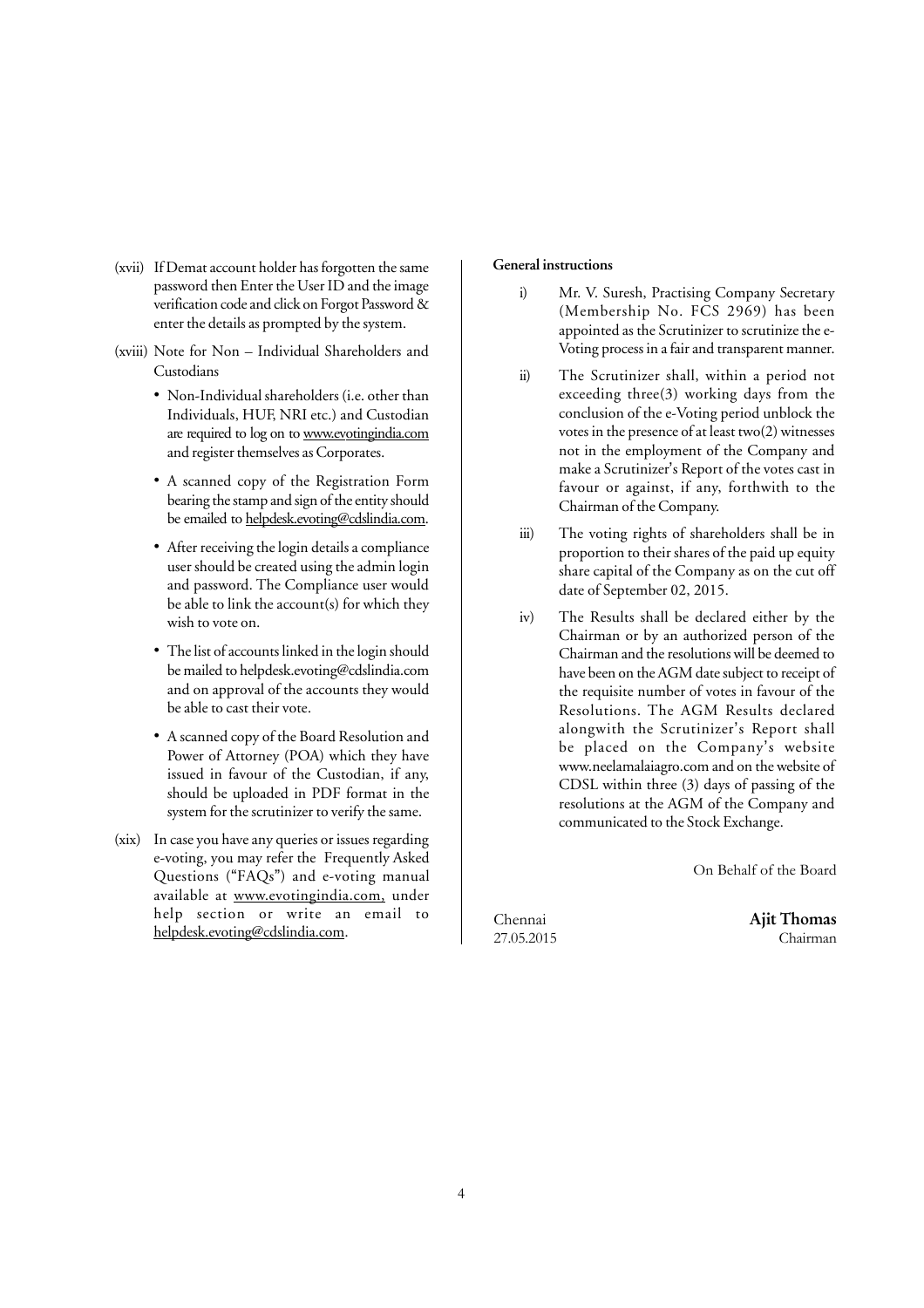# **INFORMATION OF DIRECTORS RETIRING BY ROTATION SEEKING RE-ELECTION AT THIS ANNUAL GENERAL MEETING AND DIRECTORS TO BE APPOINTED.**

*(Pursuant to Clause 49 of the Listing Agreement)*

| Name                                        | : Mr. S.Rajasekar |                                                                                             |
|---------------------------------------------|-------------------|---------------------------------------------------------------------------------------------|
| Age                                         | $: 61$ years      |                                                                                             |
| Qualifications                              | : B.Sc, PGDM      |                                                                                             |
| Expertise                                   | Management        | : Mr.S.Rajasekar has rich experience in Plantation Industry, Marketing, Finance and General |
| Other directorships                         |                   |                                                                                             |
| Name of the Company                         |                   | Position held                                                                               |
| Teleflex Medical Pvt. Ltd.                  |                   | : Managing Director                                                                         |
| AVT Holdings Pvt. Ltd.                      |                   | : Director                                                                                  |
| Sermatech Pvt. Ltd.                         |                   | : Director                                                                                  |
| The Midland Rubber & Produce Company Ltd.   |                   | : Managing Director                                                                         |
| The Nelliampathy Tea & Produce Company Ltd. |                   | : Director                                                                                  |
| IQ Tech Pvt. Ltd.                           |                   | : Director                                                                                  |
| Midland Natural Pte. Ltd.                   |                   | : Director                                                                                  |
|                                             |                   |                                                                                             |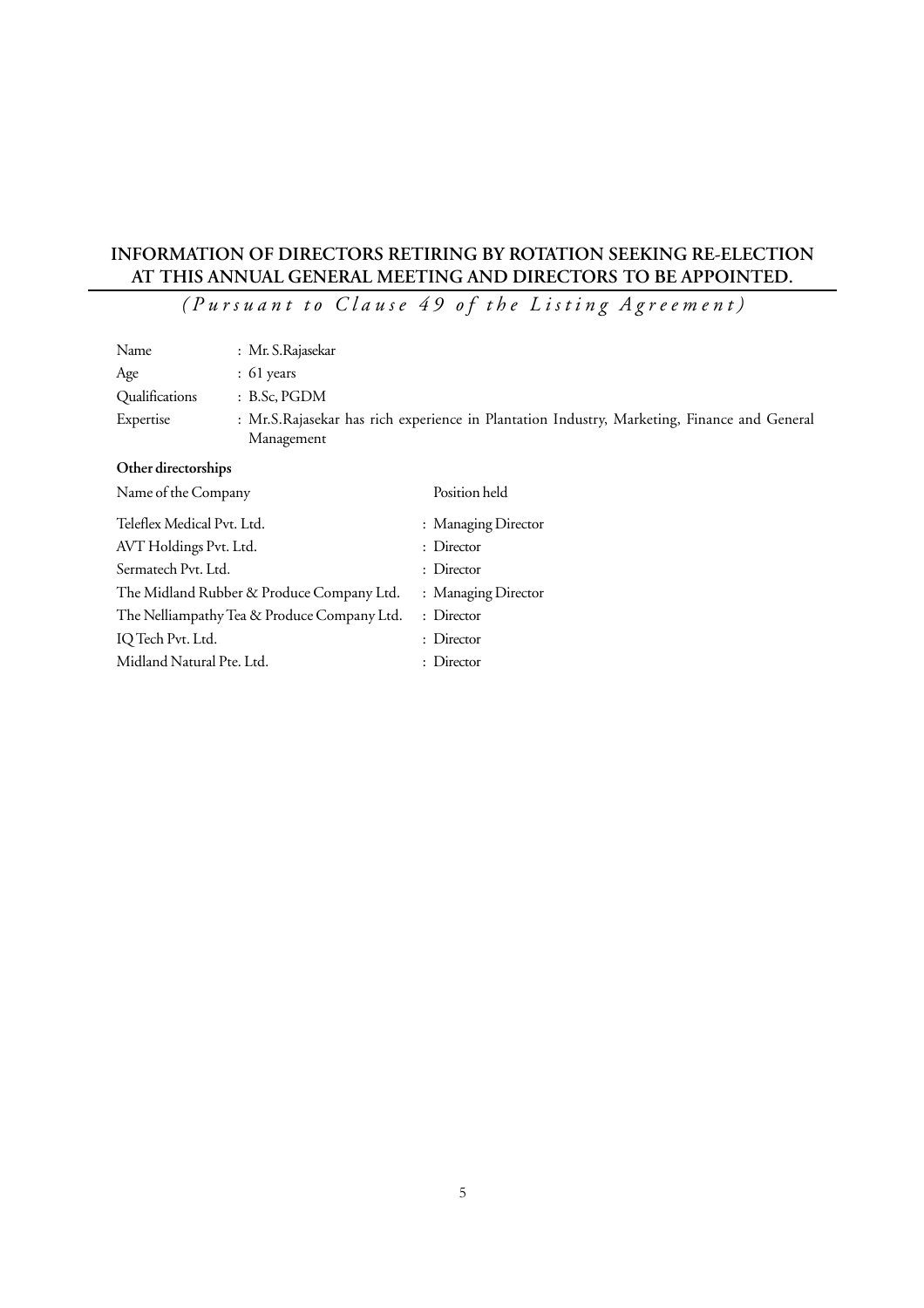# **DIRECTORS' REPORT**

Your Directors have pleasure in presenting the Seventy Second Annual Report, with the Audited Accounts for the year ended March 31, 2015.

#### **FINANCIAL RESULTS**

The standalone performance of the Company for the financial year ended March 31, 2015 is summarized below:

|                                                                                                            |               | Amount Rs.      |
|------------------------------------------------------------------------------------------------------------|---------------|-----------------|
| Particulars                                                                                                | $2014 - 2015$ | $2013 - 2014$   |
| Income from Operations                                                                                     | 29,92,04,841  | 28,06,13,501    |
| Other Income                                                                                               | 5,28,37,100   | 5,28,18,228     |
| <b>Total Income</b>                                                                                        | 35,20,41,941  | 33, 34, 31, 729 |
| Profit before tax for the year                                                                             | 6,13,00,983   | 5,25,95,746     |
| Less: Provision for taxation (inclusive of MAT credit utilized)                                            | 80,00,000     | 50,00,000       |
| Profit after tax                                                                                           | 5,33,00,983   | 4,75,95,746     |
| Add: Adjustments relating to fixed assets                                                                  | (2,45,651)    | Nil             |
| Add : Surplus brought forward from Previous year                                                           | 45,81,055     | 63,44,034       |
| Total Amount available for appropriation                                                                   | 5,76,36,387   | 5,39,39,780     |
| LESS:                                                                                                      |               |                 |
| Interim Dividend paid on equity shares @ 200%<br>(Rs. 20 per equity share on face value of Rs. 10/-)       | 1,25,47,000   | Nil             |
| Tax on Interim Dividend                                                                                    | 25,08,662     | Nil             |
| Transfer to General Reserve                                                                                | 2,00,00,000   | 2,00,00,000     |
| Proposed Final Dividend on Equity Shares @ 200%<br>(Rs. 20 per equity share on the face value of Rs. 10/-) | 1,25,47,000   | 2,05,94,000     |
| Provision for tax on Final Dividend                                                                        | 25,54,193     | 42,64,725       |
| Surplus carried to Balance Sheet                                                                           | 74,79,532     | 45,81,055       |
|                                                                                                            | 5,76,36,387   | 5,39,39,780     |

## **OPERATIONS REVIEW**

Total income increased from Rs 33.34 Crores in 2013-14 to Rs. 35.20 Crores in 2014-15 resulting in an increase of 5.57%. Profit after Tax was Rs. 5.33 Crores (previous year: Rs. 4.76 Crores).

Tea production during the year was 12.49 lacs Kgs with an average yield of 2405 kgs. per hectare as against 11.73 lacs Kgs with an average yield of 2228 kgs. per hectare during last year. Apart from this there was also a production of 11.89 Lacs kgs of bought leaf as against 9.80 Lacs Kgs during the previous year. The sale average during the year was at Rs. 121.07 per Kg as against the last year's sale average of Rs. 121.05/- per Kg.

## **DIVIDEND**

Your Directors are pleased to recommend a final dividend of 200% (Rs. 20 per share) on Equity Share Capital, for the year ended 31.03.2015, amounting to Rs. 1,25,47,000, excluding dividend tax. During the year, the Board declared an Interim Dividend of 200% (Rs. 20 per share), amounting to Rs. 1,25,47,000, excluding dividend tax. The aggregate of dividend declared during the year was 400% (Rs. 40 per share) amounting to Rs. 2,50,94,000, excluding dividend tax.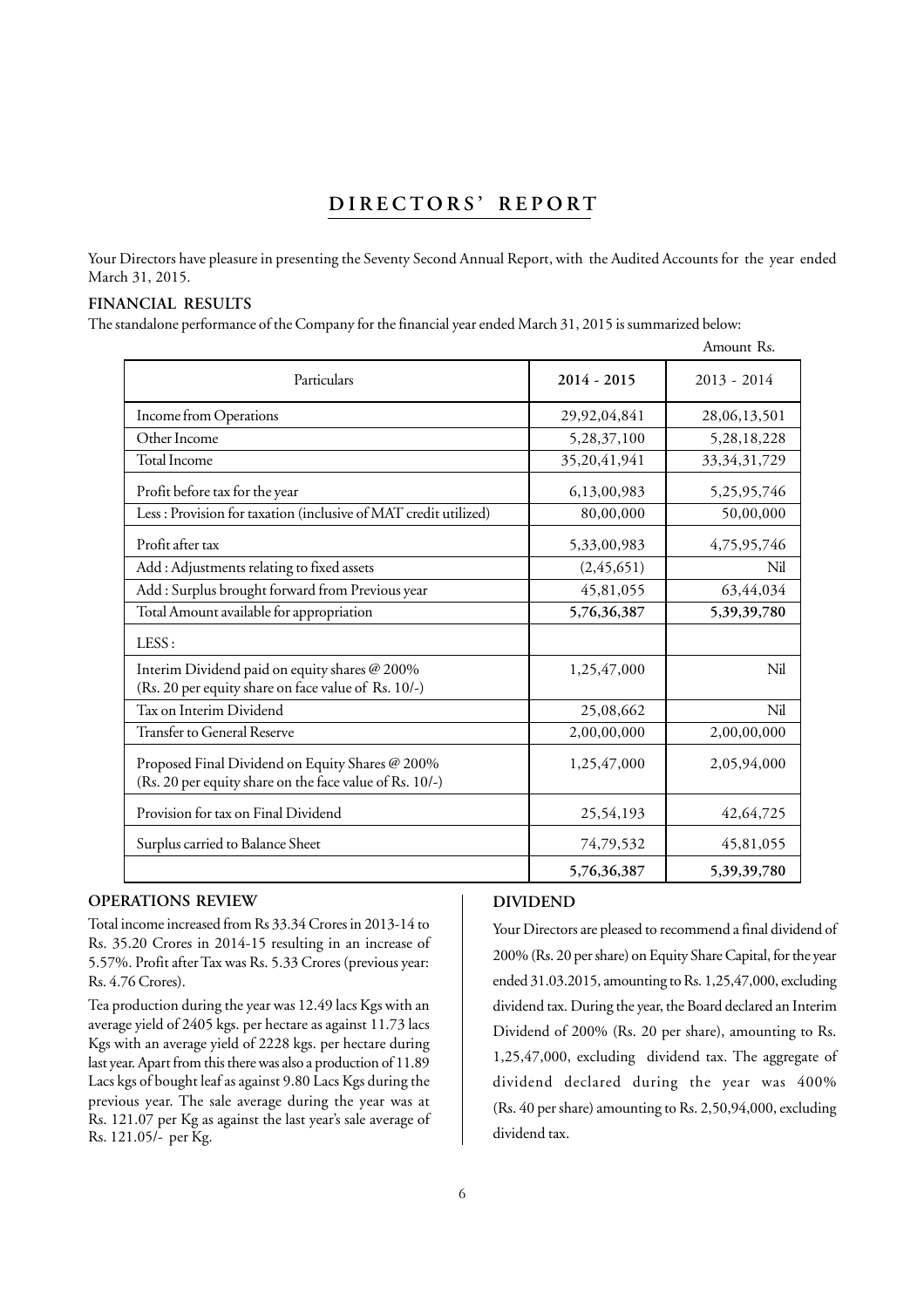## **DE-LISTING OF SECURITIES ON MADRAS STOCK EXCHANGE LTD**

Consequent to the exit of Madras Stock Exchange Ltd.(MSE), the company has ceased to be listed on MSE. However the equity shares of the company would continue to be listed on BSE Ltd.

## **BOARD MEETINGS**

The Board of Directors consists of Mr. Ajit Thomas, Chairman, Mrs. Shanthi Thomas, Executive Director, Mr. S.Rajasekar, Non- executive non-independent Director, Mr. A.D. Bopana, and Mr. G. Vijayaraghavan, Independent Directors. The Board of Directors met four times during this financial year. The details of the Board meetings are given in Corporate Governance report. The intervening gap between the meetings was within the period prescribed under the Companies Act, 2013.

#### **AUDIT COMMITTEE MEETINGS**

The Audit Committee presently consists of three Directors out of which two are Independent Directors.

The constitution of Audit committee during the year was as follows:-

Mr.A.D.Bopana (Chairman)

Mr.S.Rajasekar

Mr.M.M.Karunakaran ( upto 05.02.2015)

Mr.B.B.Medaiah ( upto 05.02.2015)

Mr.G.Vijayaraghavan ( w.e.f 05.02.2015)

The terms of reference stipulated by the Board to the Audit Committee cover the matters specified for Audit Committee under Clause 49 of the Listing Agreement with the Stock Exchange.

The Committee met four times during this financial year. The details of the Committee meetings are given in Corporate Governance report.

## **VIGIL MECHANISM / WHISTLE BLOWER POLICY**

The Company has a Vigil Mechanism / Whistle Blower Policy in place pursuant to Section 177 (9) of the Companies Act 2013 and as per clause 49 of the listing agreement. The said policy is available in the website of the company.

## **NOMINATION & REMUNERATION COMMITTEE**

The particulars of the Nomination & Remuneration Committee are given as follows:-

| Mr. A.D.Bopana        | - Independent Director   |
|-----------------------|--------------------------|
| Mr. G. Vijayaraghavan | - Independent Director   |
| Mr.S.Rajasekar        | - Non-executive          |
|                       | Non-independent Director |

#### NOMINATION & REMUNERATION POLICY

The Board has, on the recommendation of the Nomination & Remuneration Committee, framed a policy for selection and appointment of Directors, Senior Management, Key Managerial Personnel and their remuneration, which has been provided in Annexure 8 to this report.

## **PARTICULARS OF LOANS, GUARANTEE OR INVESTMENTS**

The Company has not given any loans or guarantees covered under the provisions of Section 186 of the Companies Act, 2013.

The details of investments made by Company is given in the Note nos. 7 & 8 to the financial statements.

#### **FIXED DEPOSITS**

The Company is not accepting deposits and all deposits have been repaid. As such there are no unclaimed deposits in the books of the company as on March 31, 2015.

#### **DIRECTORS & KEY MANAGERIAL PERSONNEL**

1. Executive Director

Mrs. Shanthi Thomas was appointed as Executive Director with effect from 5<sup>th</sup> February 2015, which has been approved by the shareholders by way of Postal Ballot. The provisions of the Companies Act, 2013 pertaining to appointment of Woman Director have been complied with.

2. Independent Director

Mr. G.Vijayaraghavan was appointed as Independent Director for a period of 5 years with effect from  $5<sup>th</sup>$ February 2015 by a resolution passed by the shareholders through Postal Ballot. A notice has been received from one of the shareholders pursuant to Section 160 of Companies Act, 2013 proposing his candidature, along with the prescribed fees.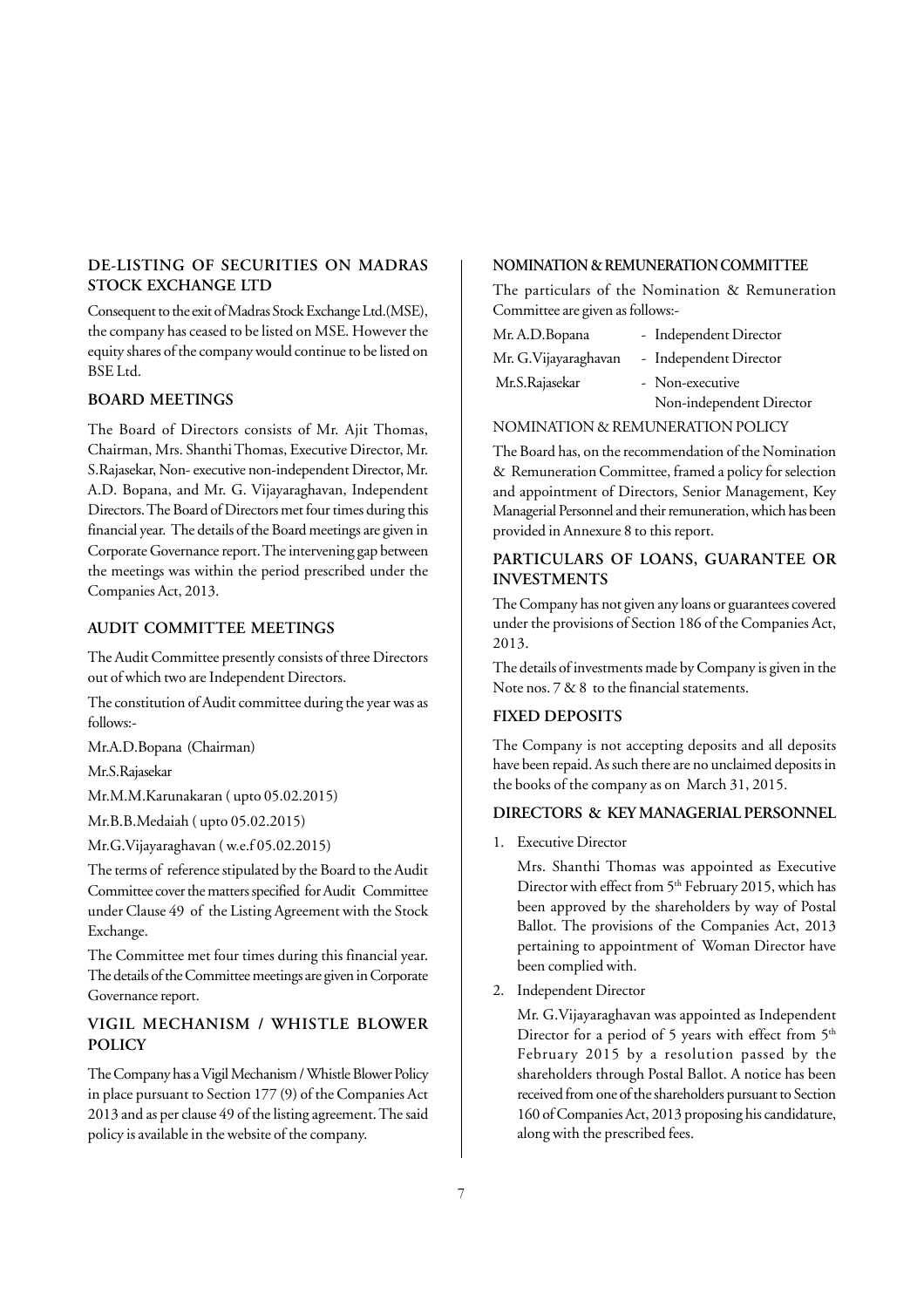3. Resignation of Directors

Mr. B.B.Medaiah & Mr. M.M.Karunakaran, Directors of the Company had resigned with effect from 5th February 2015, due to personal reasons. Your Directors place on record, their appreciation for the valuable services rendered by Mr. B.B.Medaiah and Mr.M.M.Karunakaran during their tenure as Directors of the Company.

4. Director retiring by rotation

In accordance with the provisions of Companies Act, 2013 and the Articles of Association of the Company, Mr. S.Rajasekar, Director retires by rotation at the 72nd Annual General Meeting and being eligible, offer himself for re-appointment.

5. Appointment of Company Secretary & Chief Financial Officer as Key Managerial Personal

In accordance with the provisions of Section 203 of the Companies Act, 2013, Mr. T.M.Harikumar has been appointed as Company Secretary & Chief Financial Officer of the company.

6. Declaration from Independent Directors on Annual Basis

The Company has received necessary declaration from both the Independent Directors of the Company under Section 149(7) of the Companies Act, 2013 that the Independent Directors of the Company meet with the criteria of their Independence laid down in Section 149(6).

## **INFORMATION ABOUT THE FINANCIAL PERFORMANCE/FINANCIAL POSITION OF THE SUBSIDIARIES/ASSOCIATES/JV**

The company has no subsidiary companies.

Details of financial performance/financial position of the associate companies as required under first proviso to Section 129(3) of the Companies Act, 2013 read with Rule 5 of Companies (Accounts) Rules, 2014 are annexed in Form AOC 1 (Annexure 1).

## **CONSERVATION OF ENERGY**

The company has taken adequate steps for conservation of energy by utilizing alternate sources and by investing on energy conservation equipments. The particulars prescribed by the Section 134 (3) (m) of the Companies Act 2013, read with Rule 8 of the Companies (Accounts) Rules, 2014 relating to Conservation of Energy and Technology Absorption are furnished in the Annexure 2 to this Report.

#### **FOREIGN EXCHANGE EARNINGS AND OUTGO**

During the year under review, the Company's Foreign Exchange Earnings amounted to Rs. 18,96,74,914/-. The total outgo on Foreign Exchange amounted to Rs. 17,32,779/-. Details are set out in Notes 23 & 24 of the Accounts. The Company has continued to maintain focus and avail of export opportunities based on economic considerations.

#### **PARTICULARS OF EMPLOYEES**

The information required under Companies Act 2013 and pursuant to Rule 5 (2) of the Companies (Appointment and Remuneration of Managerial Personnel) Rules, 2014 in respect of employees of the Company is not applicable.

Further, the information required pursuant to Section 197 read with Rule 5 (1) of the Companies (Appointment and Remuneration of Managerial Personnel) Rules, 2014 in respect of employees of the Company is annexed (Annexure 3) to this report.

#### **AUDITORS**

In terms of the provisions of Section 139 of the Companies Act, 2013 and the Rules made thereunder, M/s. Suri & Co., Chartered Accountants, Chennai - 600 017, (Firm's registration No. 004283S) were appointed as the Statutory Auditors of the Company, to hold office from the conclusion of the 71<sup>st</sup> Annual General Meeting (AGM) held on September 10, 2014 until the conclusion of the fourth consecutive AGM, subject to ratification of the appointment by the members at every AGM. Accordingly their appointment needs to be ratified by the share holders in every Annual General Meeting. Your directors recommend ratifying their appointment at the forthcoming AGM. A certificate from the Auditors that they satisfy the conditions prescribed under the Companies Act,2013 and the Rules made thereunder (including satisfaction criteria under Section 141 of the Companies Act,2013) has been received from them.

#### **AUDITORS' REPORT**

There are no qualifications or adverse remarks mentioned in the Auditors' report. The notes to accounts forming part of financial statements are self-explanatory and needs no further clarification.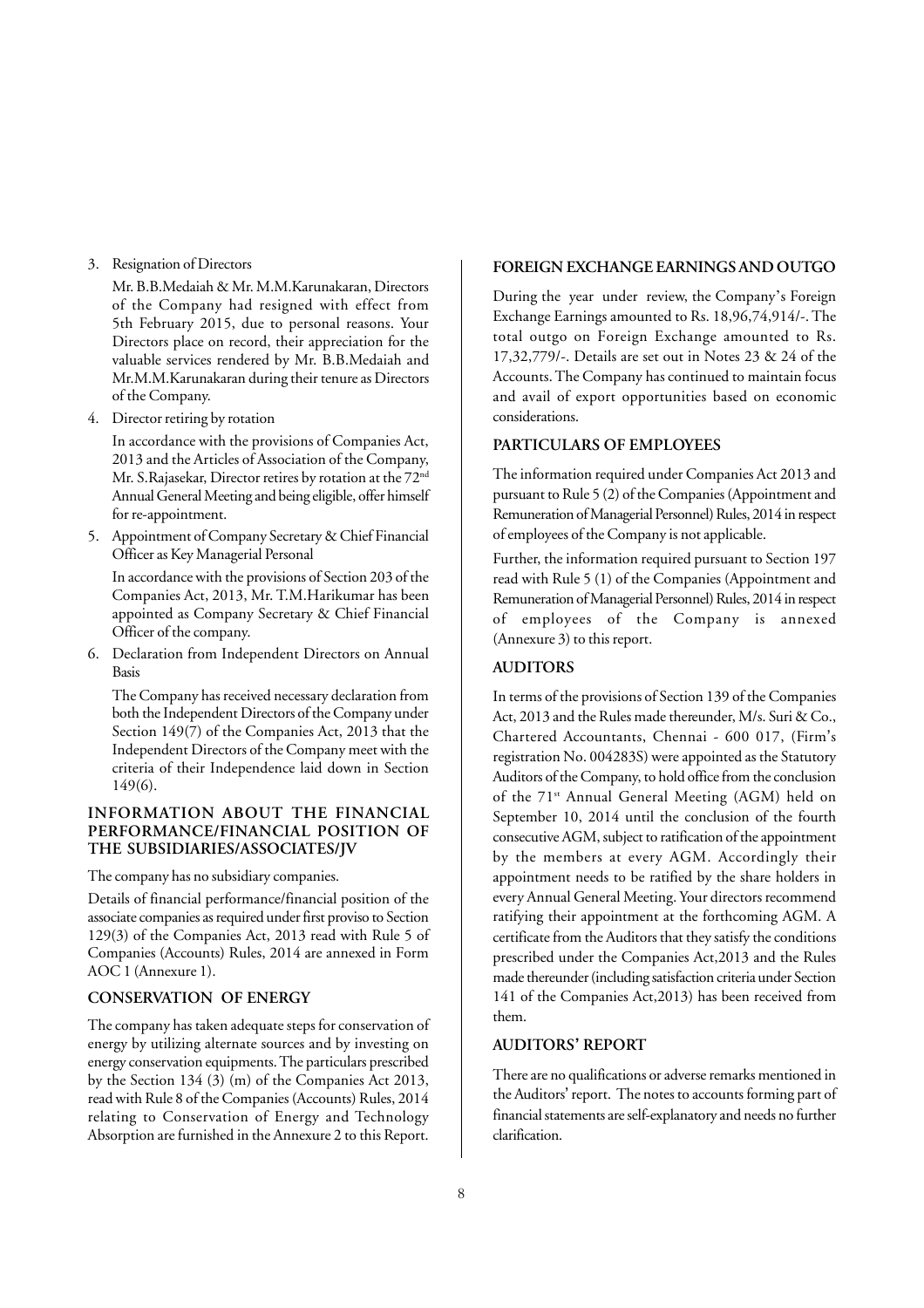#### **SECRETARIAL AUDIT**

Pursuant to the provisions of Section 204 of the Companies Act, 2013 and the Companies (Appointment and Remuneration of Managerial Personnel) Rules 2014, the Company has appointed Mr. V. Suresh, Practising Company Secretary, Chennai to undertake the Secretarial Audit of the Company. The Secretarial Audit Report in Form MR-3 is annexed (Annexure 4) to this report.

#### **COST AUDIT**

The provisions of Cost Audit under Section 148 of the Companies Act, 2013 are not applicable to the Company.

#### **INTERNAL AUDITORS**

During the year under review, M/s. Vasanthan Naresh & Associates, Chartered Accountants, Coimbatore carried out the internal audit of the company and submitted their reports.

#### **CORPORATE GOVERNANCE**

The Code on Corporate Governance pursuant to revised Clause 49 of the Listing Agreement with the Stock Exchanges was made applicable to the Company with effect from 3rd November, 2011. Accordingly the Management Discussion & Analysis Report and Report on Corporate Governance with Certificate on compliance with conditions of Corporate Governance have been annexed to this report **(Annexure 5)** .

#### **INSURANCE**

The Company continues to carry adequate insurance coverage for all assets.

## **RELATED PARTY TRANSACTIONS**

All related party transactions that were entered into during the financial year were on an arm's length basis and were in the ordinary course of business and that the provisions of Section 188 of the Companies Act, 2013 are not attracted. Details of the transactions are provided in Form AOC – 2 which is attached as Annexure 6 to this report.

#### **SIGNIFICANT AND MATERIAL ORDERS PASSED BY THE REGULATORS OR COURTS**

There were no significant material orders passed by the Regulators/ Courts which would impact the going concern status of the Company and its future operations.

### **EXTRACT OF ANNUAL RETURN**

The details forming part of the extract of the Annual Return in Form MGT 9 is annexed (Annexure 7)

#### **INDUSTRIAL RELATIONS**

During the year under review, your company enjoyed cordial relationship with workers and employees at all levels.

#### **CORPORATE SOCIAL RESPONSIBILITY**

The company does not fall within the ambit of the provisions of Section 135 of the Companies Act 2013 regarding Corporate Social Responsibility and hence Annual Report on Corporate Social Responsibility (CSR) Activities is not annexed.

#### **STAKEHOLDERS' RELATIONSHIP COMMITTEE**

The Board has constituted a Stakeholders' Relationship Committee comprising of Mr.Ajit Thomas, as Chairperson and Mr.A.D.Bopana as Member of the Committee. The Board has designated Mr.T.M.Hari Kumar, Company Secretary & CFO of the Company as the Compliance Officer.

#### **RISK MANAGEMENT PLAN**

Pursuant to Section 134 (3) (n) of the Companies Act, 2013 and the clause 49 of the listing agreement, the Company had laid down the procedures to inform Board members about the risk assessment and mitigation procedures.

Regarding the general risk, the company follows a minimal risk business strategy as given below:-

| Particulars                               | Risk Minimizing steps                                                                                                                                               |
|-------------------------------------------|---------------------------------------------------------------------------------------------------------------------------------------------------------------------|
| Fixed Assets and<br><b>Current Assets</b> | The company has taken adequate<br>insurance coverage of its fixed assets<br>and current assets which will<br>minimize the impact of another<br>event or development |
| <b>Financial Risk</b>                     | The company has a conservative<br>debt policy. The debt component<br>is very marginal                                                                               |

Mr. T.M.Harikumar, Company Secretary & CFO has been assigned the task of informing the Board about the various risks and its mitigation by the Company from time to time. At present the company has not identified any element of risk which may threaten the existence of the Company.

#### **DISCLOSURE OF ACCOUNTING TREATMENT**

In the preparation of the financial statements, the Company has followed the Accounting Standards referred to in Section 133 of the Companies Act, 2013. The significant accounting policies which are consistently applied are set out in the Note 1 to the Financial Statements.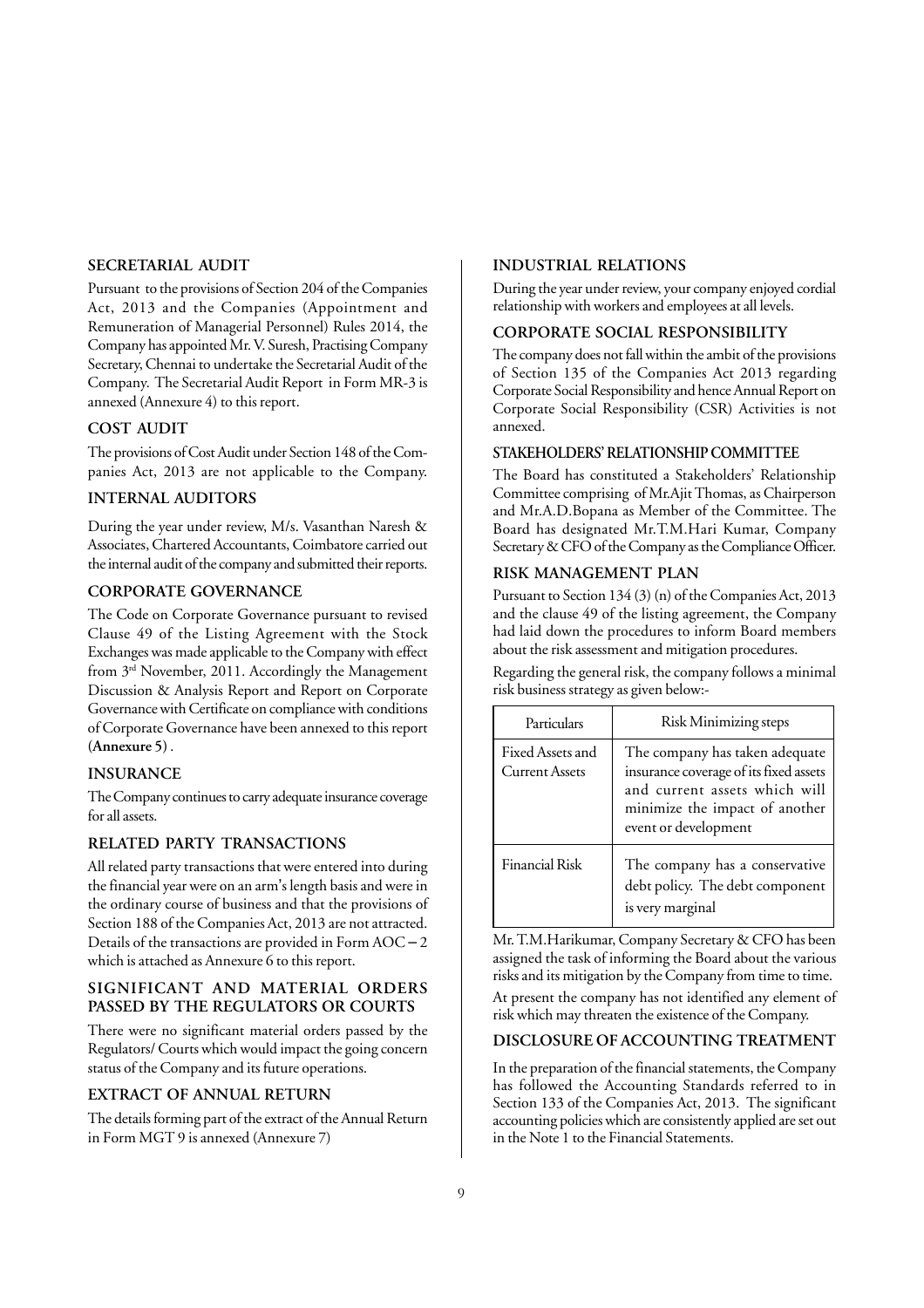## **DISCLOSURE UNDER THE SEXUAL HARASSMENT OF WOMEN AT WORK PLACE (PREVENTION, PROHIBITION AND REDRESSAL) ACT, 2013**

The Company has in place an Anti Sexual Harassment Policy in line with the requirements of the Act and that an Internal Complaints Committee has been set up for redressal of complaints and that all employees (permanent, contractual, temporary, trainees) are covered under this policy.

During the year the company has not received any compliant under Sexual Harassment of Women at the Workplace (Prevention, Prohibition & Redressal) Act, 2013

#### **DIRECTORS' RESPONSIBILITY STATEMENT**

Pursuant to the requirement under Section 134 (3) ( c) of the Companies Act, 2013, with respect to Directors' Responsibility Statement, it is hereby confirmed that:

- 1. In the preparation of the accounts for the financial year ended 31st March 2015, the applicable accounting standards had been followed along with proper explanation relating to material departures;
- 2. The Directors have selected such accounting policies and applied them consistently and made judgments and estimates that are reasonable and prudent so as to give a true and fair view of the state of affairs of the Company at the end of the financial year and of the profit of the Company for that period;
- 3. The Directors had taken proper and sufficient care for the maintenance of adequate accounting records in accordance with the provisions of this Act for safeguarding the assets of the Company and for preventing and detecting fraud and other irregularities;
- 4. The Directors have prepared the accounts for the financial year ended 31st March 2015 on a 'going concern' basis.
- 5. The directors, in the case of listed company, had laid down internal financial controls to be followed by the company and that such internal financial controls are adequate and were operating effectively.

6. The directors had devised proper system to ensure compliance with the provisions of all applicable laws and that such systems were adequate and operating effectively.

## **INTERNAL CONTROL SYSTEMS**

The company has a proper and adequate system of internal controls to ensure that all assets are safeguarded and protected against loss from unauthorised use or disposition, and those transactions are authorised, recorded and reported correctly. The Company has an extensive system of internal controls which ensures optimal utilization and protection of resources, IT security, accurate reporting of financial transactions and compliance with applicable laws and regulations as also internal policies and procedures. The internal control system is supplemented by extensive internal audits, regular reviews by management, and well documented policies and guidelines to ensure reliability of financial and all other records to prepare financial statements and other data.

#### **ACKNOWLEDGEMENT**

The Directors sincerely acknowledge the contribution and support from customers, shareholders, Central and State Governments, Bankers, Securities Exchange Board of India, BSE Ltd, Cameo Corporate Services Ltd., Central Depository Services Ltd., Registrar of Companies, Tamil Nadu and other Government Authorities for the co - operation and assistance provided to the Company.

The Directors also place on record their gratitude to the employees for their continued support, commitment, dedication and co - operation.

For and on Behalf of the Board of Directors

Chennai **Ajit Thomas** 27.05.2015 Chairman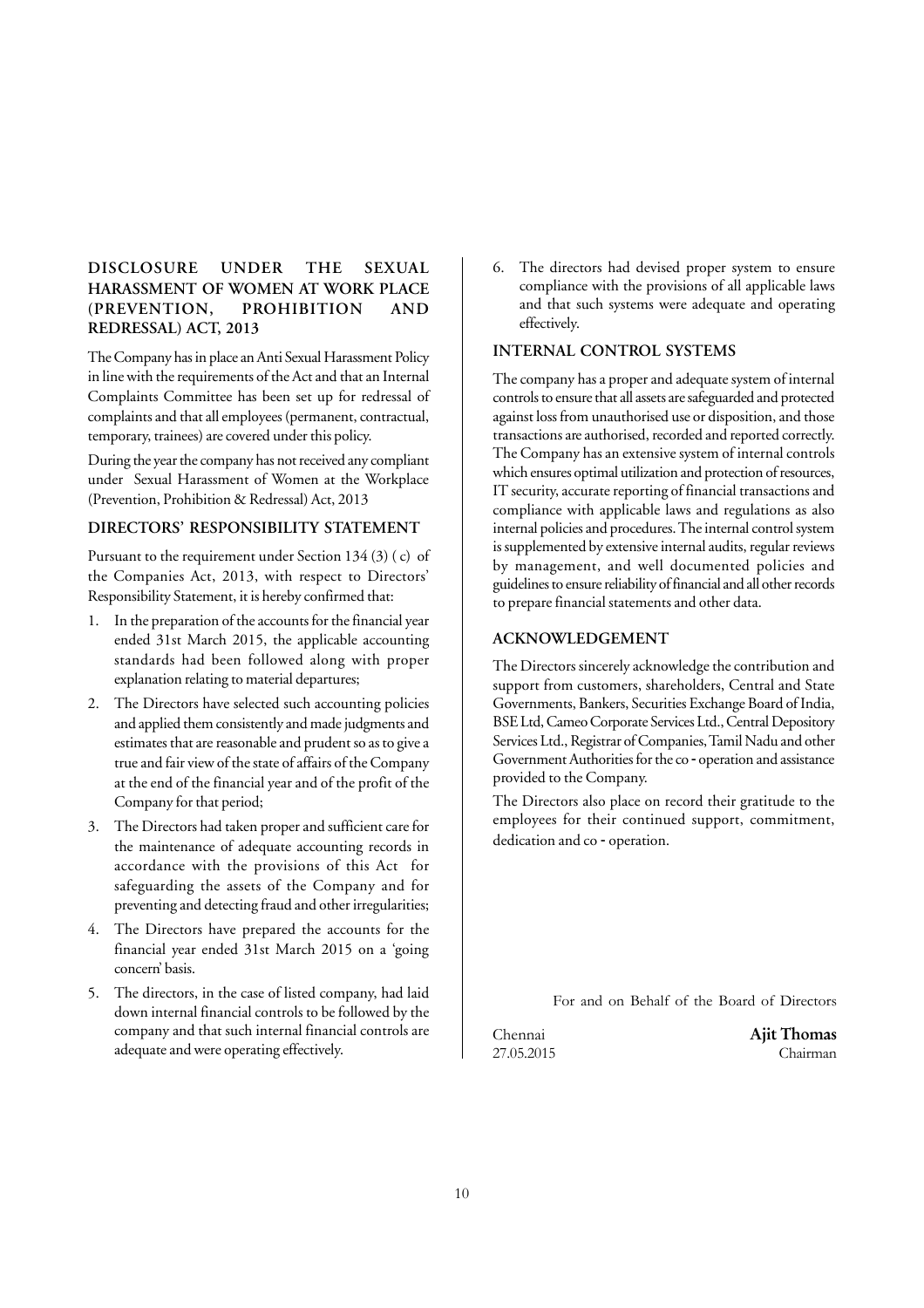# **ANNEXURE - 1**

**FORM AOC - 1**

|            |                                                                              |                                                                                                                                                                                                                                           |                                                                                                                    | Amt. in Rs.                                                |
|------------|------------------------------------------------------------------------------|-------------------------------------------------------------------------------------------------------------------------------------------------------------------------------------------------------------------------------------------|--------------------------------------------------------------------------------------------------------------------|------------------------------------------------------------|
| Sl.<br>No. | Name of Associates /<br>Joint Ventures                                       | <b>AVT</b> Natural<br>Products Ltd                                                                                                                                                                                                        | Midland<br>Natural<br>Pte Ltd                                                                                      | Midland Corporate<br><b>Advisory Services</b><br>Pvt. Ltd. |
| 1          | Latest audited Balance Sheet Date                                            | 31st March 2014                                                                                                                                                                                                                           | 31st March 2014                                                                                                    | 31st March 2014                                            |
| 2.         | Share of Associate / Joint Venture held by<br>the Company on the year end    |                                                                                                                                                                                                                                           |                                                                                                                    |                                                            |
|            | (i)<br>No.                                                                   | 6,09,13,600                                                                                                                                                                                                                               | 2,00,000                                                                                                           | 2,50,000                                                   |
|            | Amount of Investment in Associates /<br>(ii)<br>Joint Venture                | 2,58,96,668                                                                                                                                                                                                                               | 90,20,000                                                                                                          | 25,00,000                                                  |
|            | Extend of Holding %<br>(iii)                                                 | 40.00%                                                                                                                                                                                                                                    | 33.33 %                                                                                                            | 32.89 %                                                    |
| 3          | Description of how there is<br>significant influence                         |                                                                                                                                                                                                                                           | More than 20% of the Total Share Capital<br>of the Associate Concern is held by<br>Neelamalai Agro Industries Ltd. |                                                            |
| 4          | Reason why the associate / joint venture is<br>not consolidated              | Amendment to Companies (Accounts) Rules 2014 vide<br>notification dated 14th October 2014 Consolidated Financial<br>Statements is not applicable for the Financial year 2014-15 in cases<br>where the Company does not have a Subsidiary. |                                                                                                                    |                                                            |
| 5.         | Networth attributable to shareholding as<br>per latest audited Balance Sheet | 69,10,96,144                                                                                                                                                                                                                              | 1,26,45,378                                                                                                        | 22,79,340                                                  |
| 6.         | Profit / Loss for the year                                                   |                                                                                                                                                                                                                                           |                                                                                                                    |                                                            |
|            | Considered in Consolidation<br>$i$ .                                         | Nil                                                                                                                                                                                                                                       | Nil                                                                                                                | Nil                                                        |
|            | ii.<br>Not Considered in Consolidation                                       | 51,02,53,720                                                                                                                                                                                                                              | $-24,88,132$                                                                                                       | $-14,39,744$                                               |
|            |                                                                              |                                                                                                                                                                                                                                           |                                                                                                                    |                                                            |
|            | Total Networth of the company                                                | 1,72,77,40,360                                                                                                                                                                                                                            | 3,79,36,196                                                                                                        | 69,29,194                                                  |

 $\overline{\phantom{a}}$ 

11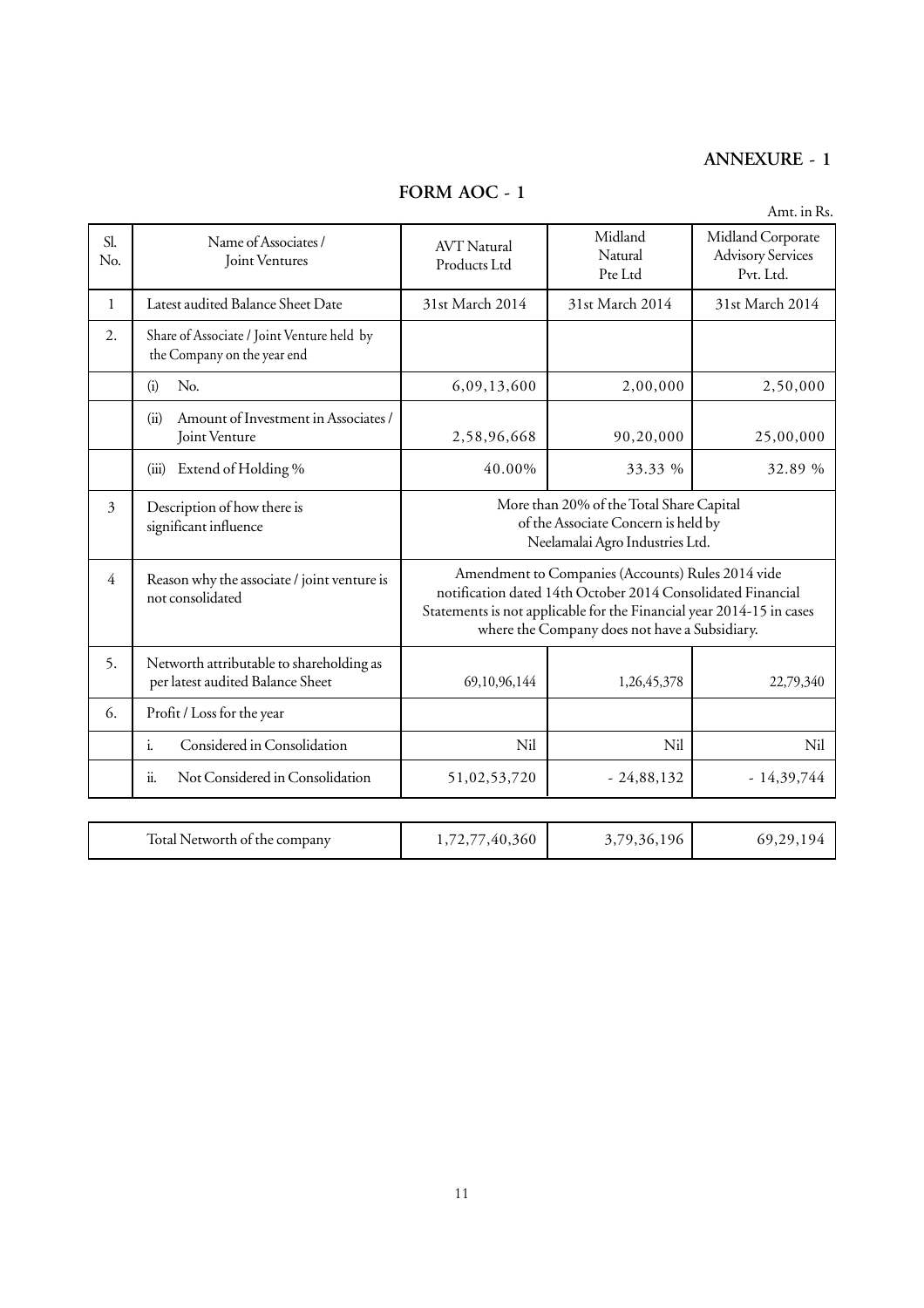# **ANNEXURE- 2**

# **Conservation of Energy**

The information under Section 134 (3 (m) of the Companies Act, 2013 read with Rule 8 (3) of the Companies ( Accounts) Rules, 2014 for the year ended March 31, 2015 is given here below and forms part of the Directors' Report.

#### A. CONSERVATION OF ENERGY

Neelamalai Agro Industries Ltd. is committed to conserve energy in all activities. We have been adopting energy conservation measures for many years. The following energy saving measures have been adopted at Katary & Sutton Estates:-

- 1. Energy Efficient Motors have been installed in Withering Section & Rolling room
- 2. Dust collection system provided with Energy Efficient motors and variable speed drive in Tea Mec Drier & Jumbo Drier
- 3. Recycling, Drier Exhaust hot air for withering from dust collection systems in Tea Mec Drier & Jumbo Drier.
- 4. Dust collection system with energy efficient motor has been installed in sifting room
- 5. Hot water Generator of 10 Lakh Kcal has been installed for fuel efficiency
- 6. Energy Saving Lights of 28 wts have been provided in factory instead of 40 wts per fitting
- 7. Reduced usage of Diesel Generator (DG) by maintaining maximum demand with proper usage of automated maximum demand management system
- 8. 200 KVAR Harmonics filter panel has been installed to stabilize the power supply & improve power factor for savings on energy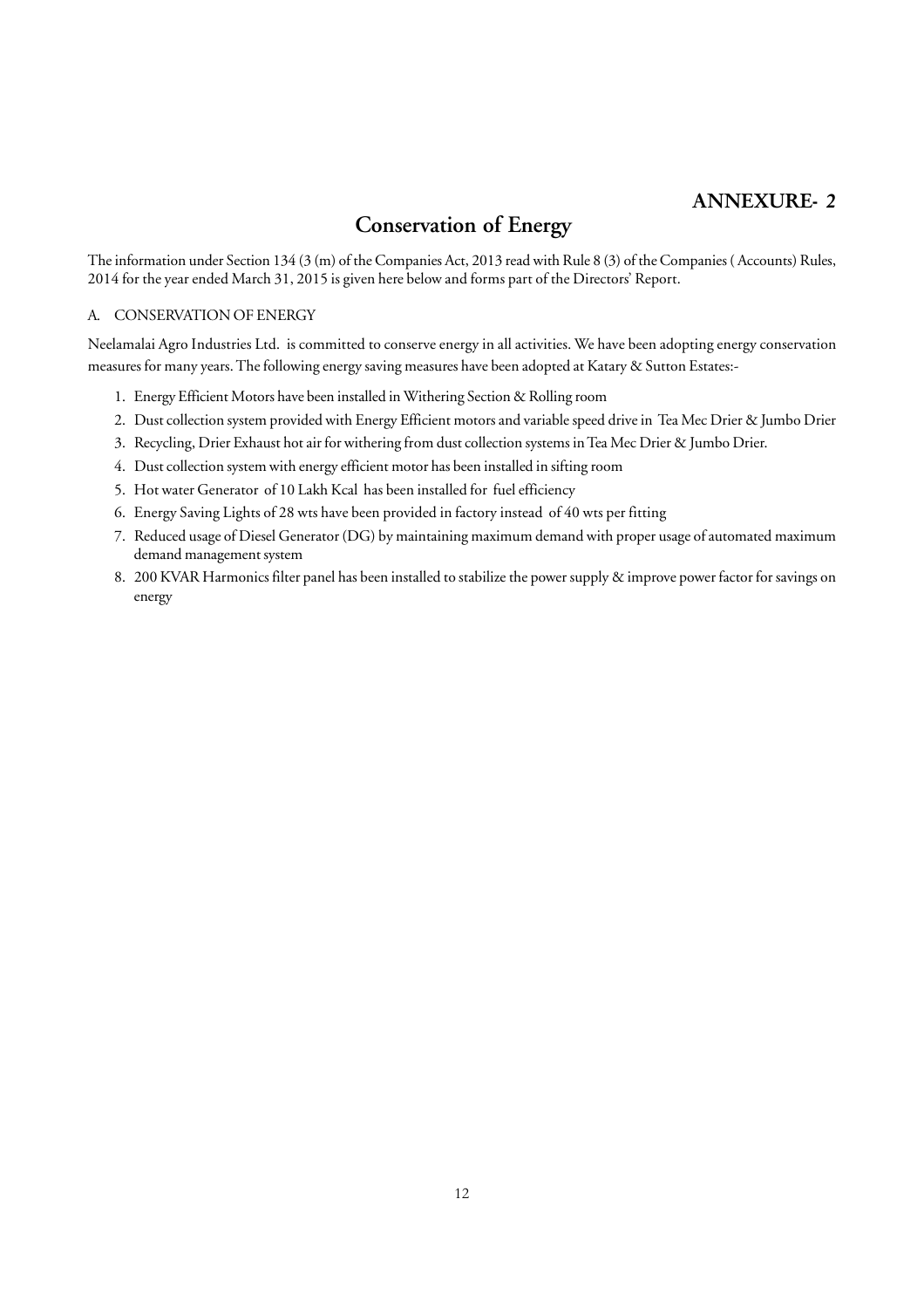# **ANNEXURE - 3**

# **COMPARATIVE ANALYSIS OF REMUNERATION PAID TO DIRECTORS AND EMPLOYEES WITH THE COMPANY'S PERFORMANCE**

| Sl.<br>No.   | Name of the Director / KMP                                                                                                                                                                                                                                                                                                  | Designation                                                                                     | Ratio to Median<br>Remuneration                                          |             | % Increase in<br>Remuneration |                                    |
|--------------|-----------------------------------------------------------------------------------------------------------------------------------------------------------------------------------------------------------------------------------------------------------------------------------------------------------------------------|-------------------------------------------------------------------------------------------------|--------------------------------------------------------------------------|-------------|-------------------------------|------------------------------------|
| $\mathbf{1}$ | Mr. Shanthi Thomas                                                                                                                                                                                                                                                                                                          | <b>Executive Director</b>                                                                       | Not applicable, as appointment is<br>w.e.f. 5th February 2015            |             |                               |                                    |
|              | Mr. T. M. Hari Kumar                                                                                                                                                                                                                                                                                                        | Company Secretary &<br><b>CFO</b>                                                               | Not applicable, as appointment is<br>w.e.f. 5th February 2015            |             |                               |                                    |
| 2.           | The percentage increase in the median<br>remuneration of employees in the financial year                                                                                                                                                                                                                                    |                                                                                                 |                                                                          |             |                               | 5.97                               |
| 3.           | The number of permanent employees on<br>the rolls of company                                                                                                                                                                                                                                                                |                                                                                                 |                                                                          |             |                               | 710                                |
| 4.           | The explanation on the relationship<br>between average increase in remuneration<br>and company performance                                                                                                                                                                                                                  |                                                                                                 | Company Performance<br>Profit                                            |             | 16.54%                        |                                    |
|              |                                                                                                                                                                                                                                                                                                                             |                                                                                                 | Average increase<br>in remuneration %                                    |             |                               | 8.67                               |
| 5.           | Comparison of the remuneration of the key<br>Managerial Personnel against the performance<br>of the Company                                                                                                                                                                                                                 | Designation                                                                                     | % of increase in<br>remuneration                                         |             |                               | Company<br>perfromance<br>(Profit) |
|              | Mr. Shanthi Thomas                                                                                                                                                                                                                                                                                                          | <b>Executive Director</b>                                                                       | Not applicable, as                                                       |             |                               |                                    |
|              | Mr. T. M. Hari Kumar                                                                                                                                                                                                                                                                                                        | Company Secretary &<br><b>CFO</b>                                                               | appointment is<br>w.e.f. 5th February 2015                               |             |                               | <b>Rs. 6.13 Crores</b>             |
|              | Variations in the market capitalisation of the<br>company, price earnings ratio as at the closing                                                                                                                                                                                                                           | Details as on 31st<br>March                                                                     | $2013 - 14$                                                              | $2014 - 15$ |                               | increase %                         |
|              | date of the current financial year and previous                                                                                                                                                                                                                                                                             | No. of shares                                                                                   | 6,27,350                                                                 |             | 6,27,350                      | Nil                                |
|              | financial year and percentage increase over<br>decrease in the market quotations of the                                                                                                                                                                                                                                     | Share price in Rs.                                                                              |                                                                          |             |                               |                                    |
|              | shares of the Company in comparison to the                                                                                                                                                                                                                                                                                  | <b>BSE</b><br><b>EPS</b>                                                                        | 1094.24                                                                  |             | 980.92                        | $-10.36$                           |
|              | rate at which the Company came out with                                                                                                                                                                                                                                                                                     | PE Ratio (based on                                                                              | 75.87                                                                    |             | 84.96                         | 11.98                              |
|              | the last public offer in case listed companies.                                                                                                                                                                                                                                                                             | audited results                                                                                 | 14.42                                                                    |             | 11.55                         | $-19.95$                           |
|              |                                                                                                                                                                                                                                                                                                                             | Company's market<br>Cap. Rs. in Crores                                                          | 68.65                                                                    |             | 61.54                         | $-10.36$                           |
|              |                                                                                                                                                                                                                                                                                                                             |                                                                                                 | Details<br>increase                                                      |             |                               |                                    |
| 6            | Average percentile increase already made in the salaries of employees other<br>than the managerial personnel in the last financial year and its comparison<br>with the percentile increase in the managerial remuneration and justification<br>thereof and point out if there are any exceptional circumstance for increase |                                                                                                 | Average percentile increase already made in<br>the salaries of employees |             |                               |                                    |
|              | in the managerial remuneration                                                                                                                                                                                                                                                                                              |                                                                                                 | 8.67%                                                                    |             |                               |                                    |
|              |                                                                                                                                                                                                                                                                                                                             | Perecentile increase in the remuneration to<br>managerial personnel                             |                                                                          | N.A.        |                               |                                    |
| 7.           | The key parameters for any variable components of remuneration availed<br>by the directors                                                                                                                                                                                                                                  | There is no variable components of remuneration                                                 |                                                                          |             |                               |                                    |
| 8.           | The ratio of the remuneration of the highest paid director to that of the<br>employee who are not directors but receive remuneration in excess of the<br>highest paid director during the year; and pay                                                                                                                     | Not Applicable                                                                                  |                                                                          |             |                               |                                    |
| 9.           | Affirmation that the remuneration is as per the remuneration policy of the<br>company                                                                                                                                                                                                                                       | Remuneration paid during the year 2014 - 15 is as per the<br>remuneration policy of the company |                                                                          |             |                               |                                    |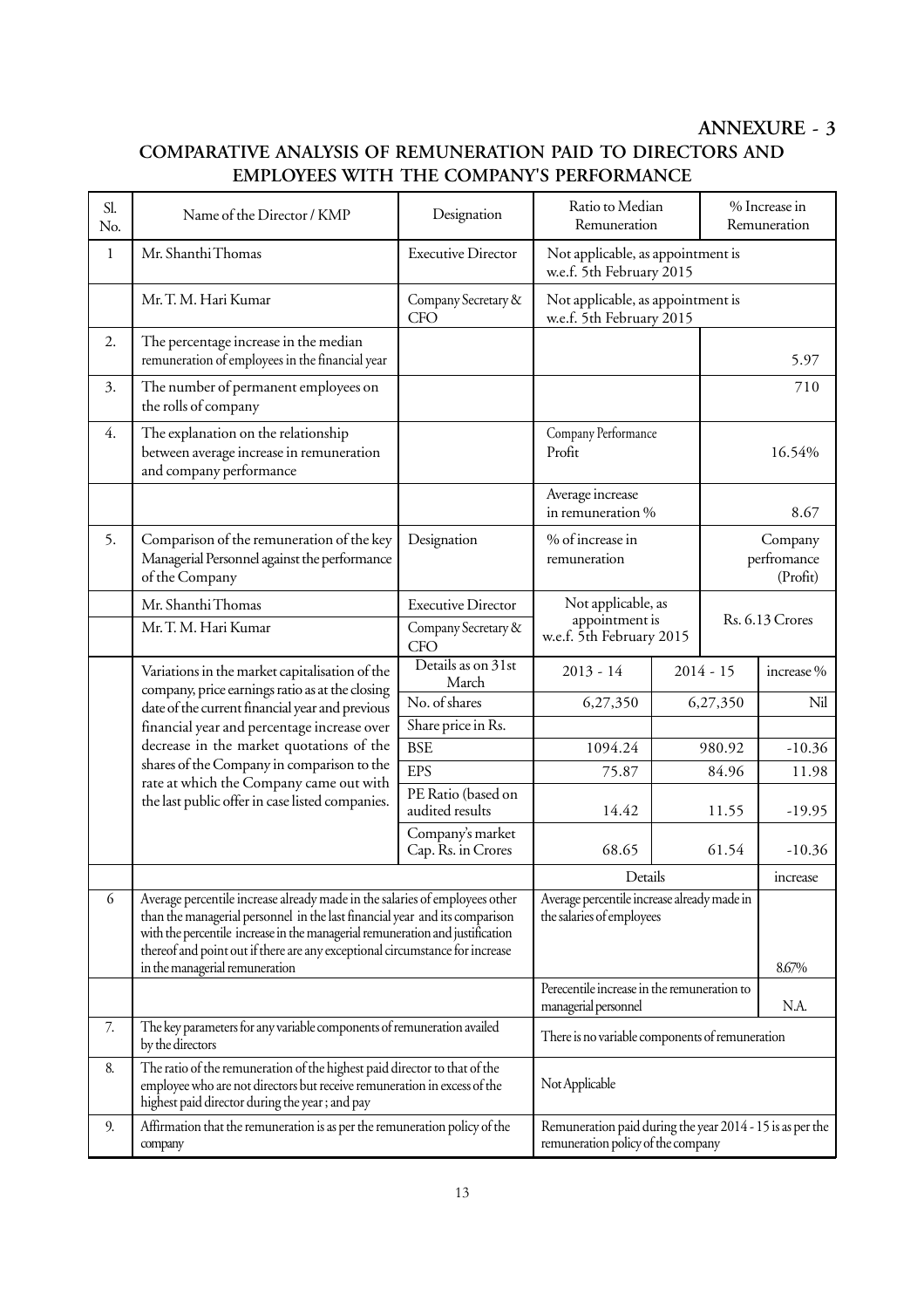## **ANNEXURE - 4**

## **Form No. MR-3 SECRETARIAL AUDIT REPORT** *For the Financial Year 2014-15*

[Pursuant to section 204(1) of the Companies Act, 2013 and Rule No.9 of the Companies (Appointment and Remuneration of Managerial Personnel) Rules, 2014]

#### To

## The Members, M/s. NEELAMALAI AGRO INDUSTRIES LIMITED

I have conducted the Secretarial Audit of the compliance of applicable statutory provisions and the adherence to good corporate practices by M/s. NEELAMALAI AGRO INDUSTRIES LIMITED (hereinafter called the Company). Secretarial Audit was conducted in a manner that provided me a reasonable basis for evaluating the corporate conducts/ statutory compliances and expressing my opinion thereon.

Based on my verification of M/s. NEELAMALAI AGRO INDUSTRIES LIMITED books, papers, minute books, forms and returns filed and other records maintained by the Company and also the information provided by the Company, its officers, agents and authorized representatives during the conduct of secretarial audit, I hereby report that in my opinion, the Company has, during the audit period covering the financial year ended 31<sup>st</sup> March 2015, complied with the statutory provisions listed hereunder and also that the Company has proper Board-processes and compliancemechanism in place to the extent, in the manner and subject to the reporting made hereinafter:

I have examined the books, papers, minute books, forms and returns filed and other records maintained by M/s. NEELAMALAI AGRO INDUSTRIES LIMITED ("the Company") for the financial year ended on  $31$ <sup>st</sup> March 2015 according to the provisions of:

- (i) The Companies Act, 2013 (the Act) and the Rules made there under;
- (ii) The Securities Contracts (Regulation) Act, 1956 ('SCRA') and the Rules made there under;
- (iii) The Depositories Act, 1996 and the Regulations and Bye-laws framed there under;
- (iv) Foreign Exchange Management Act, 1999 and the Rules and Regulations made there under to the extent of Foreign Direct Investment, Overseas Direct

Investment and External Commercial Borrowings; (NOT APPLICABLE DURING THE PERIOD UNDER AUDIT)

- (v) The following Regulations and Guidelines prescribed under the Securities and Exchange Board of India Act, 1992 ('SEBI Act'):-
	- (a) The Securities and Exchange Board of India (Substantial Acquisition of Shares and Takeovers) Regulations, 2011;
	- (b) The Securities and Exchange Board of India (Prohibition of Insider Trading) Regulations, 1992;
	- (c) The Securities and Exchange Board of India (Issue of Capital and Disclosure Requirements) Regulations, 2009; (NOT APPLICABLE DURING THE PERIOD UNDER AUDIT)
	- (d) The Securities and Exchange Board of India (Registrars to an Issue and Share Transfer Agents) Regulations, 1993 regarding the Companies Act and dealing with client;
- (vi) Plantation Labour Act, 1951
- (vii) Food Safety and Standards Act, 2006
- (viii) Tea Act, 1953
- (ix) Tea (Marketing) Control Order 2003.

I have also examined compliance with the applicable clauses of the following:

- (i) Secretarial Standards issued by The Institute of Company Secretaries of India. (Not Applicable for the period under audit)
- (ii) The Listing Agreement entered into by the Company with BSE Limited.

I further report that the Board of Directors of the Company is constituted with Executive Directors, Non-Executive Directors, Independent Directors and a Women Director. The changes in the composition of the Board of Directors that took place during the period under review were carried out in compliance with the provisions of the Act.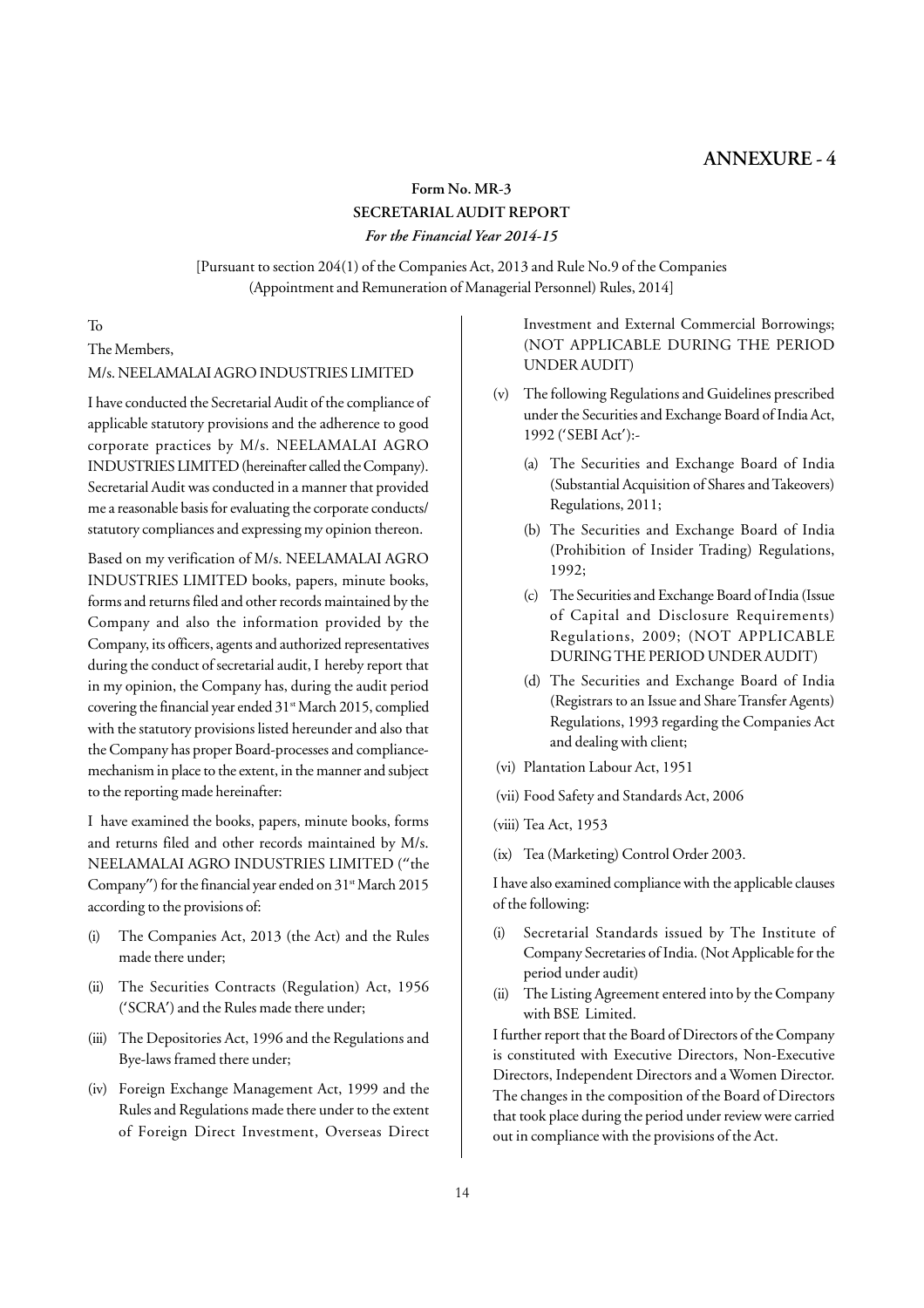#### **Observations:**

*As one of the Independent Directors has resigned to be a director with effect from 05th February 2015, the Company has to appoint a new Independent Director in his place to comply with the provisions of Clause 49 of the Listing Agreement with the Stock Exchange.*

Adequate notice is given to all directors to schedule the Board Meetings, which is sent at least seven days in advance and a system exists for seeking and obtaining further information and clarifications on the agenda items before the meeting and for meaningful participation at the meeting

I further report that there are adequate systems and processes in the company commensurate with the size and operations of the company to monitor and ensure compliance with applicable laws, rules, regulations and guidelines.

I further report that during the audit period, there are no instances of:

- 1. Public / Rights / Preferential issue of shares /debentures / sweat equity.
- 2. Redemption / buy-back of securities.
- 3. Merger / amalgamation / reconstruction etc.
- 4. Foreign technical collaborations.

V. SURESH PRACTISING COMPANY SECRETARY FCS No. 2969

Place : Kochi Date : 27.05.2015 C.P. No. 6032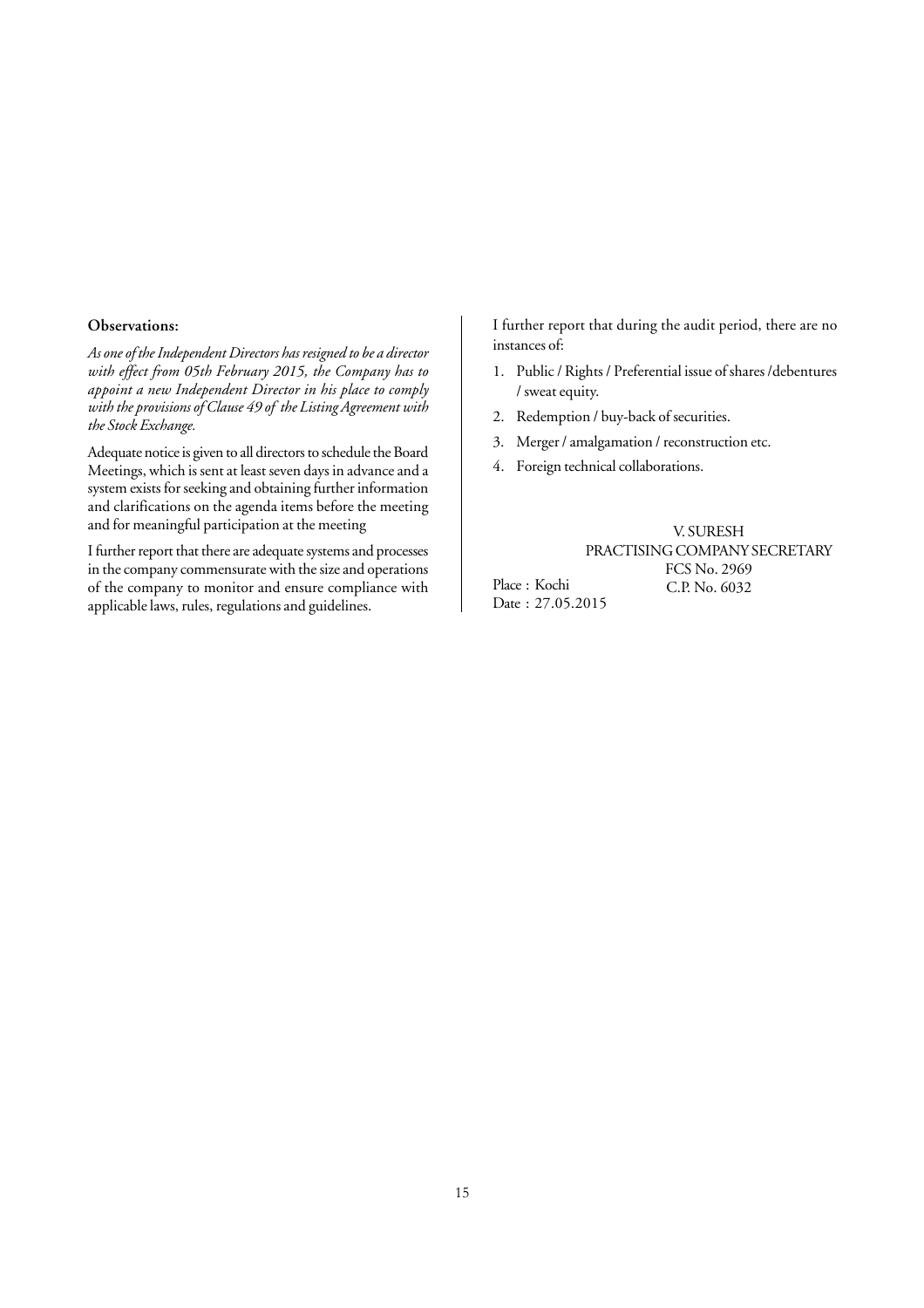# **MANAGEMENT DISCUSSION AND ANALYSIS REPORT**

The performance of Plantation Segment with regard to industry structure and development, opportunities and threats, segment wise performance, outlook, risks and concerns, internal control systems and its adequacy, discussion on financial performance with respect to operational performance and material developments in Human Resources/Industrial Relations Front, including number of people employed is analysed in detail below :-

#### **1) BUSINESS PROFILE**

The Company is engaged in Plantation activity and the crop dealt with by the Company is Tea and the main business being Tea cultivation, Tea manufacturing, Tea Trading, sales and exports of Tea.

The Company has two estates i.e. Katary & Sutton Estates, located in the Nilgiris District in TamilNadu, spanning an area of 635.56 Hectares.

The factory has facilities to produce Orthodox and CTC teas. Good manufacturing practices and HACCP systems are followed in the Tea factory. Currently the company produces 90% Orthodox and 10% CTC tea.

#### **2) INDUSTRY SCENARIO**

The sale price has shown improvement when compared to the previous year for Orthodox Tea

#### **3) PERFORMANCE**

During the year under review, sales has increased by 6.63 %. The company has posted an operating profit of Rs. 613 lakhs, as against Rs. 526 lakhs during the last year. The summary of the performance is given below:-

| Particulars                             | 31.03.2015<br>Rs. Lacs | 31.03.2014<br>Rs. Lacs |
|-----------------------------------------|------------------------|------------------------|
| Sales                                   | 2,992                  | 2,806                  |
| Other Receipts                          | 528                    | 528                    |
| Total Income                            | 3,520                  | 3,334                  |
| Material Cost                           | 695                    | 710                    |
| Expenses                                | 2,090                  | 2,026                  |
| Profit before Interest and Depreciation | 735                    | 598                    |
| Interest                                | 6                      | 3                      |
| Depreciation                            | 116                    | 69                     |
| Operating Profit for the year           | 613                    | 526                    |

## **4) OPPORTUNITIES AND THREATS**

## **a. Opportunities**

Market potential is there for Tea which however is constrained by stiff competition from global, national and local players.

#### **b. Threats**

Any recession in general economy may affect the plantation industry also. The major threat for plantation industry is the yearly increase in cost of production which is not at all proportionate with the increase in sale realization. Moreover, plantation crops are generally prone to vagaries of nature and erratic monsoon.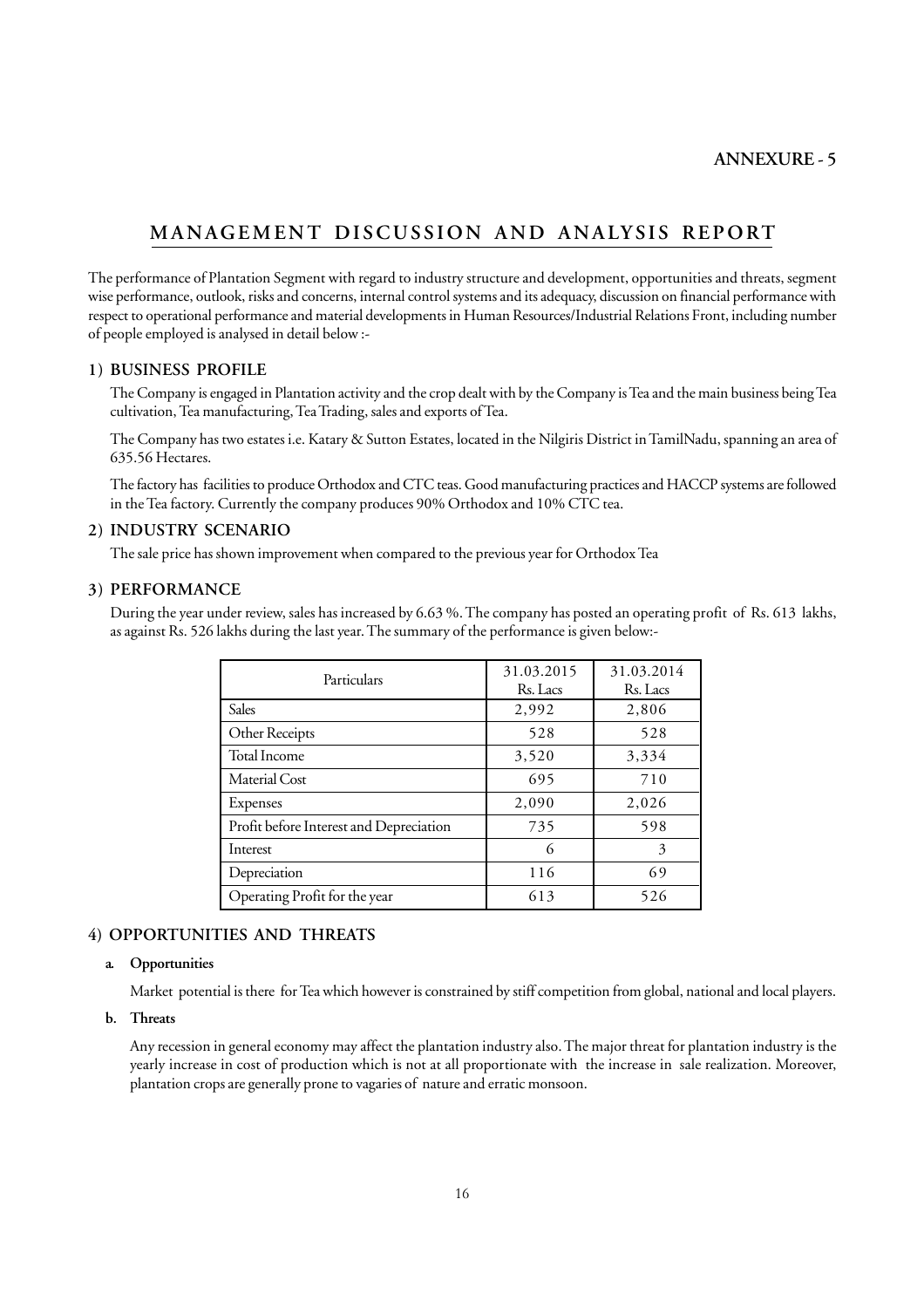## **5) OUTLOOK**

The outlook for the industry depends on (a) consistent demand for Plantation Crops throughout the year (b) a higher realization commensurate with the cost of production and (c) the growth of packet tea segment. The Company has been constantly endeavoring on this. Quality upgradation and attainment of cost efficiency are the prime missions of the Company. Plant modernization and field development have been undertaken with the above missions in mind.

## **6) RISKS AND CONCERNS**

With regard to the business risk, the same has been dealt with under Opportunities and Threats stated above.

As regards general risk, the company follows a minimal risk business strategy as given below:-

| <b>Particulars</b>              | Risk minimising steps                                                                                                                                      |
|---------------------------------|------------------------------------------------------------------------------------------------------------------------------------------------------------|
| Fixed Assets and Current Assets | The company has taken adequate insurance coverage of its fixed assets and current<br>assets which will minimize the impact of another event or development |
| <b>Financial Risk</b>           | The company has a conservative debt policy. The debt component is very marginal.                                                                           |

## **7) INTERNAL CONTROL SYSTEM AND ITS ADEQUACY**

The Company has appropriate and adequate internal controls and also has appointed a leading firm of Chartered Accountants as Internal Auditors to cover Internal Audit of the Company . The Internal Audit coverage is adequate to ensure that the assets of the company are safeguarded and protected and there is regular review by Management on policies, internal controls and procedures and also internal audit reports.

## **8) FINANCIAL PERFORMANCE ANALYSIS**

During the year under review, total revenue of the Company was Rs. 3520 Lacs as against Rs. 3334 Lacs during the previous year. Tea production including Bought Leaf during the year was 24.38 Lacs kgs as against 21.53 Lacs kgs. during the previous year. Other receipts have recorded an income of Rs. 528 Lacs during the year.

## **9) INFORMATION TECHNOLOGY**

The company has upgraded all its information systems resources and review of the same is done on a periodic basis.

## **10) HUMAN RESOURCES**

The company attaches significant importance to continuous up gradation of Human Resources for improving the productivity of employees at all levels leading to improvement in quality of the produce, which will ensure a better customer satisfaction and a higher growth. As a part of HR strategy, training programmes are organised for employees at all levels. As on  $31$ <sup>st</sup> March 2015, the company has an employee strength of 1061 nos

## **11) CAUTIONARY STATEMENT**

The analysis given above may contain certain statements which are futuristic in nature. Such statements represent the intention of the Management and the efforts put in by them to realise certain goals. The success in realising these goals depends on various factors, both internal and external. Therefore, the investors are requested to make their own independent judgements by taking into account all relevant factors before taking any investment decision.

## **CORPORATE GOVERNANCE**

Pursuant to Clause 49 of the Listing Agreement with Stock Exchanges, the Company submits the report on the matters mentioned in the said Clause, and the practices followed by the Company.

## **1. COMPANY'S PHILOSOPHY ON THE CODE OF GOVERNANCE**

The basic objective of the Corporate Governance Policies adopted by the Company is to attain the highest levels of transparency, accountability and integrity. Your Company believes that Good Corporate Governance enhances the trust and confidence of all the stake holders.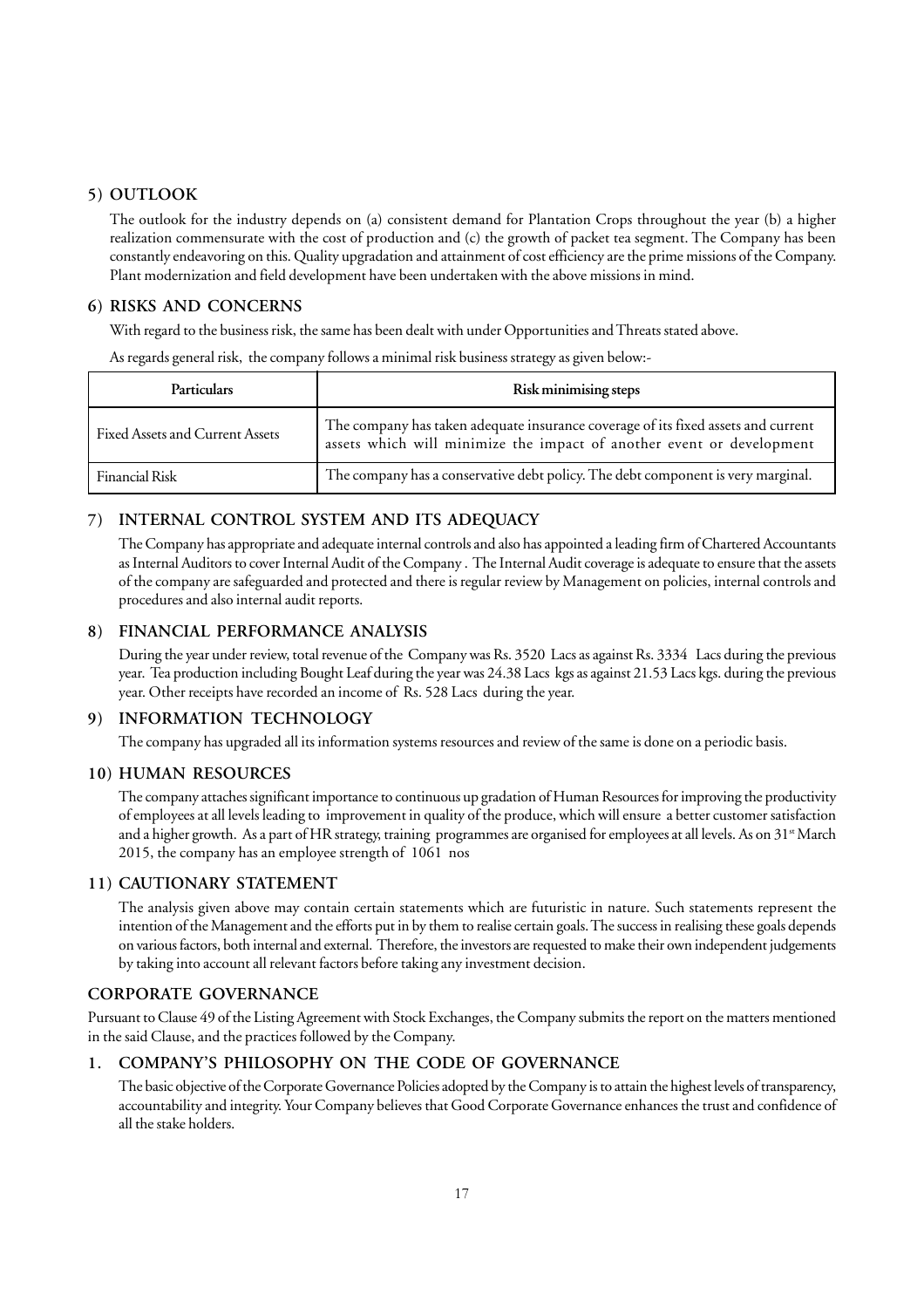## **2. a. BOARD OF DIRECTORS**

The Board of Directors of the Company consists of Chairman and 4 Directors categorized as follows:-

| Category                     | Name of the Directors                                                      |
|------------------------------|----------------------------------------------------------------------------|
| Promoter/Chairman            | Mr. Ajit Thomas                                                            |
| <b>Executive Director</b>    | Mrs. Shanthi Thomas<br>(appointed as Executive Director w.e.f. 05.02.2015) |
| Non-Executive Directors      | Mr.S.Rajasekar                                                             |
|                              | Mr. M.M. Karnunakaran (upto 05.02.2015)                                    |
|                              | Mr. B.B.Medaiah (upto 05.02.2015)                                          |
| Non-Executive and            | Mr. A. D. Bopana                                                           |
| <b>Independent Directors</b> | Mr. G. Vijayaraghavan (w.e.f. 05.02.2015)                                  |

## **Shareholdings of Non-executive Directors**

| Name of the Non-Executive Director    | No. of Shares held                                                 |
|---------------------------------------|--------------------------------------------------------------------|
| Mr. Ajit Thomas (Promoter / Chairman) | 4,10,353 equity shares<br>jointly held with<br>Mrs. Shanthi Thomas |
| Mr. A.D.Bopana                        | 35                                                                 |
| Mr. B.B. Medaiah                      | 100                                                                |
| Mr. S.Rajasekar                       |                                                                    |

## **b. Board Meetings**

#### **Number of Board Meetings held during the year and the dates on which they were held:-**

During the year 2014-2015, the Board met four times. The dates on which the meetings were held are as follows:-

29.05.2014, 07.08.2014, 12.11.2014 and 05.02.2015.

The attendance of each Director in the Board Meetings, Last Annual General Meeting and the Number of their Directorship and Chairmanship/Membership of Committee of each Director in other companies are as

| Director                                     | Category                                              | No. of<br><b>Board</b><br>Meeting<br>attended | Last AGM<br>Attendance<br>(Yes / No) | No. of Directorships<br>other than Neelamalai<br>Agro Industries Ltd.,<br>Pvt. Ltd. Companies<br>& Foreign Companies | No. of Memberships<br>in Board Committees<br>other than<br>Neelamalai Agro<br>Industries Ltd. | Whether<br>Chairman /<br>Member |
|----------------------------------------------|-------------------------------------------------------|-----------------------------------------------|--------------------------------------|----------------------------------------------------------------------------------------------------------------------|-----------------------------------------------------------------------------------------------|---------------------------------|
| Mr. Ajit Thomas                              | Chairman                                              | 4                                             | N <sub>0</sub>                       |                                                                                                                      |                                                                                               | Member                          |
| Mrs. Shanthi Thomas                          | <b>Executive Director</b><br>$($ w.e.f. 05.02.2015)   | 3                                             | N <sub>0</sub>                       | $\mathcal{D}_{\mathcal{L}}$                                                                                          | None                                                                                          | N. A.                           |
| Mr. S. Rajasekar                             | Non-Executive Director                                | 4                                             | N <sub>0</sub>                       | $\mathfrak{D}$                                                                                                       | 2                                                                                             | Member                          |
| Mr. A.D.Bopana                               | Non-Executive Director                                | $\overline{4}$                                | N <sub>0</sub>                       | $\mathfrak{D}$                                                                                                       | 3                                                                                             | 2 as Chairman<br>as member      |
| Mr. M.M. Karunakaran                         | Non-Executive Director                                | 4                                             | N <sub>0</sub>                       |                                                                                                                      | $\mathfrak{D}$                                                                                | Member                          |
| Mr. B.B. Medaiah                             | Non-Executive Director                                | 3                                             | Yes                                  | 2                                                                                                                    | 2                                                                                             | Member                          |
| Mr. G. Vijayaraghavan<br>(w.e.f. 05.02.2015) | Non-Executive Director<br><b>Independent Director</b> | N.A.                                          | N.A.                                 |                                                                                                                      | 2                                                                                             | Member                          |

The Board meets at least once in a quarter and the interval between two meetings is normally not more .than four months.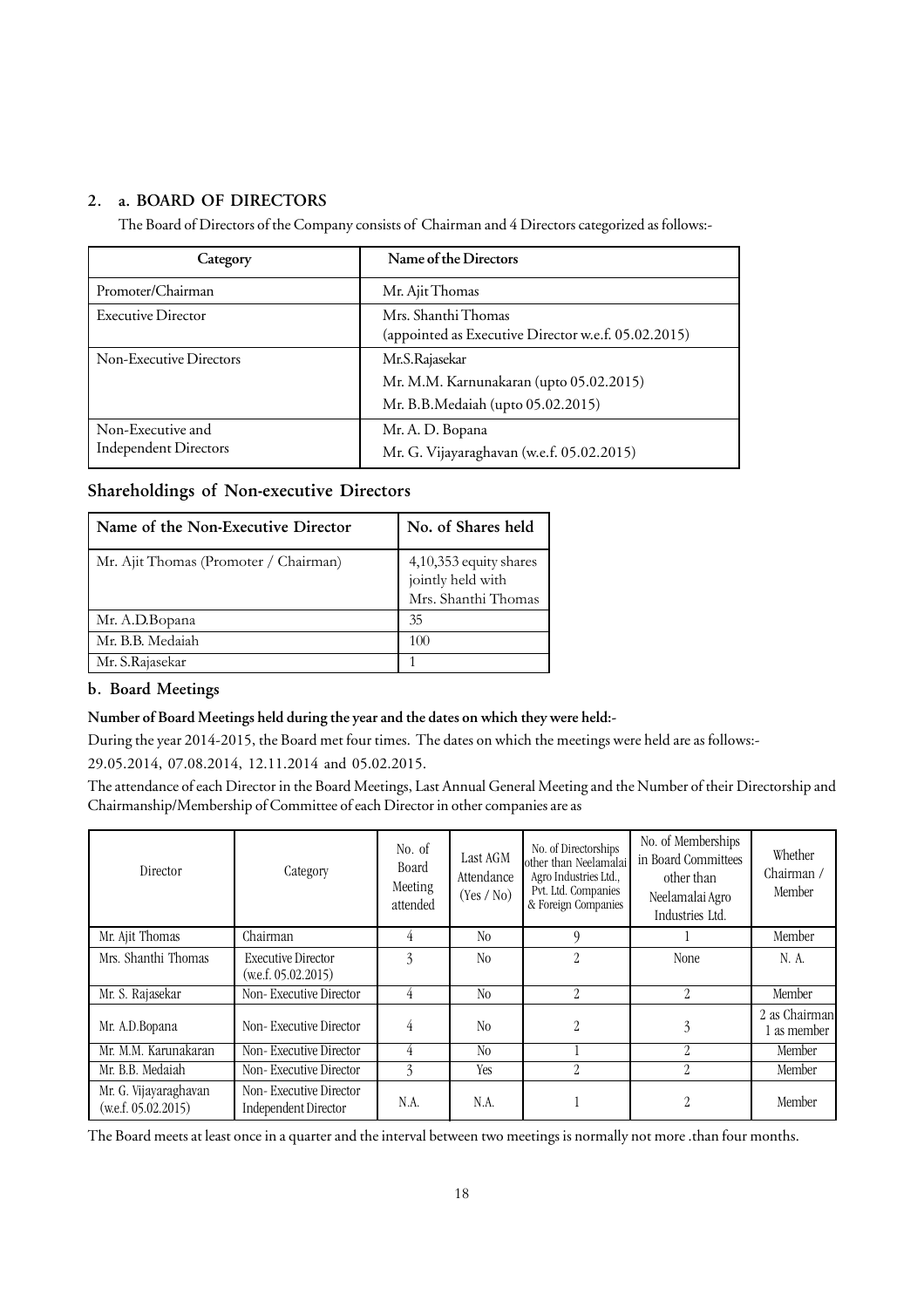## **3. AUDIT COMMITTEE**

The Audit Committee consists of three Directors out of which two are independent Directors.

Name of the Members:- Mr.A.D.Bopana (Chairman) Mr.S.Rajasekar Mr.M.M.Karunakaran ( upto 05.02.2015) Mr.B.B.Medaiah ( upto 05.02.2015) Mr.G.Vijayaraghavan ( w.e.f 05.02.2015)

All members of the Audit Committee are financially literate. The terms of reference stipulated by the Board to the Audit Committee cover the matters specified for Audit Committee under Clause 49 of the Listing Agreement with the Stock Exchange.

During the year the Committee met four times on 29.05.2014, 07.08.2014, 12.11.2014 and 05.02.2015.

The attendance of members in the Audit Committee meetings are as follows :-

| Member                                    | No. of Audit Committee Meetings attended |
|-------------------------------------------|------------------------------------------|
| Mr. A.D.Bopana                            |                                          |
| Mr. B.B.Medaiah (upto 05.02.2015)         |                                          |
| Mr. S. Rajasekar                          |                                          |
| Mr. M.M.Karunakaran (upto 05.02.2015)     |                                          |
| Mr. G. Vijayaraghavan (w.e.f. 05.02.2015) | N.A.                                     |

## **4. NOMINATION & REMUNERATION COMMITTEE**

The Company has constituted the Nomination & Remuneration Committee in compliance of the provisions of Companies Act, 2013, constisting of Mr. A.D.Bopana, Mr.S.Rajasekar and Mr. M.M.Karunakaran.

The Committee met once during the year on 05.02..2015 to recommend the remuneration payable to Mrs. Shanthi Thomas, Executive Director, to recommend the appointment of Mr. G.Vijayaraghavan as Additional Director (Independent) and the appointment and remuneration to Mr.T.M.Harikumar as Company Secretary & CFO. The attendance of the each member of the Nomination & Remuneration Committee at its meeting is as follows:-

| Name of the Committee Member          | No. of Meetings attended |
|---------------------------------------|--------------------------|
| Mr. A.D.Bopana                        |                          |
| Mr. S.Rajasekar                       |                          |
| Mr. M.M.Karunakaran (upto 05.02.2015) |                          |

The Board of Directors has re-constituted the Committee and at present it comprises of three Non-Executive Directors, viz., Mr. A.D.Bopana, Independent Director, and Mr. S.Rajasekar, Non-Executive Non - Independent Director and Mr. G.Vijayaraghavan, Indepenedent Director (w.e.f 05.02.2015). Mr. A.D.Bopana is the Chairman of the Nomination & Remuneration Committee.

#### **Contents of Nomination & Remuneration Policy**

Executive Directors (ED) including Managing Director (MD), Whole time Director (WTD) shall be paid remuneration comprising of several components (including fixed as well as variable), as may be decided and approved by the Board from time to time, on the recommendation of the Committee and also approved by the shareholders and the Central Government, if so required.

Such remuneration will be determined according to industry standards, experience, laws and regulations, prevailing market conditions and scale of Company's business relating to the position. The policy also contains the scope and criteria for evaluation of independent directors and the Board as a whole. Key Managerial Personnel (KMP) and Senior Management Personnel (SMP) shall be paid such remuneration as recommended by the Committee and approved by the Board from time to time. However, for all KMPs (except for the MD/WTD/ED) and/or SMP or other employees the Committee / Board may also authorize the person in charge of day-today affairs of the company to decide their remuneration based on their qualification, experience, expertise and their performance.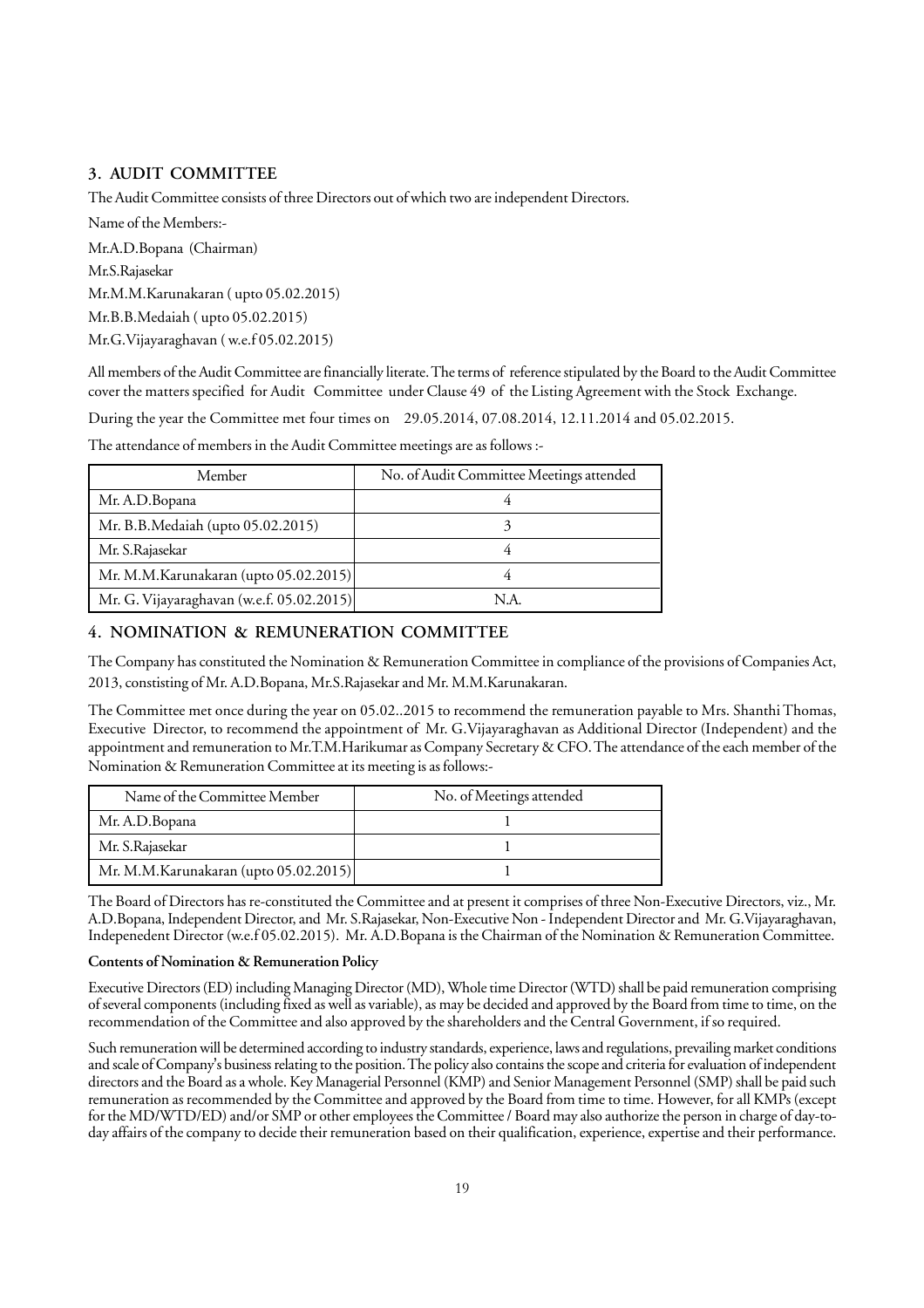Details of Payments made to Non-executive Directors – In order to retain seasoned professionals on the Board & to receive their valuable guidance, the non-executive directors may be paid such remuneration as permissible under the applicable provisions of the Companies Act, 2013 as amended from time to time.

#### **5. DETAILS OF REMUNERATION PAID TO ALL THE DIRECTORS**

The Company pays sitting fees to all non- Executive Directors at the rate of Rs. 10,000/- for each meeting of the Board and Rs. 5,000/- for each Audit Committee meeting attended by them. The Company also pays sitting fee to Independent Directors at the rate of Rs. 5000/- for each meeting of the Independent Directors attended by them

| Name                                     | Remuneration<br>Rs. | <b>Sitting Fees</b><br>Rs. | Contribution to<br>P.F. & Other Funds<br>Rs. | Total<br>Rs. |
|------------------------------------------|---------------------|----------------------------|----------------------------------------------|--------------|
| Promoter / Chairman                      |                     |                            |                                              |              |
| Mr.Ajit Thomas                           | N.A.                | 40,000                     | N.A.                                         | 40,000       |
| Mrs. Shanthi Thomas - Executive Director | 3,77,813            | 30,000                     | 61,467                                       | 4,69,280     |

Non- Executive Directors: The Company pays sitting fees to all non- Executive Directors at the rate of Rs. 10,000/- for each meeting of the Board and Rs. 5,000/- for each Audit Committee meeting & meeting of Independent Directors attended by them.

| Mr. A.D. Bopana                           | N.A. | 65,000 | N.A. | 65,000 |
|-------------------------------------------|------|--------|------|--------|
| Mr. B.B. Medaiah (upto 05.02.2015)        | N.A. | 45,000 | N.A. | 45,000 |
| Mr. S.Rajasekar                           | N.A. | 60,000 | N.A. | 60,000 |
| Mr. M.M.Karunakaran (upto 05.02.2015)     | N.A. | 60,000 | N.A. | 60,000 |
| Mr. G. Vijayaraghavan (w.e.f. 05.02.2015) | N.A. | 5,000  | N.A. | 5,000  |

## **6. STAKE-HOLDERS' RELATIONSHIP COMMITTEE**

The Board has constituted a Stakeholders Relationship Committee comprising of Mr.Ajit Thomas, as Chairperson and Mr.A.D.Bopana as Member of the Committee. The Board has designated Mr.T.M.Hari Kumar, Company Secretary & CFO of the Company as the Compliance Officer.

There were no Investor Complaints pending as on 31<sup>st</sup> March 2015.

## **7. GENERAL BODY MEETINGS**

a. Location and time of last three Annual General Meetings held.

| Year        | Venue                                                       | Date       | Time      |
|-------------|-------------------------------------------------------------|------------|-----------|
| $2011 - 12$ | Katary Estate, Katary Post, Coonoor, The Nilgiris - 643 213 | 12/09/2012 | 11.30 A.M |
| 2012-13     | Katary Estate, Katary Post, Coonoor, The Nilgiris - 643 213 | 02/09/2013 | 3.30 P.M  |
| $2013 - 14$ | Katary Estate, Katary Post, Coonoor, The Nilgiris - 643 213 | 10/09/2014 | 3.30 P.M  |

## **b. Special Resolutions:**

No Special Resolution was passed in the Annual General Meetings in the last three years.

## **c. Postal Ballot**

Through postal ballot notice dated 18.02.2015, the Company had passed the following two ordinary resolutions during the year: 1.Appointment of Mr.G. Vijayaraghavan as an independent director

2. Appointment of Mrs. Shanthi Thomas as a Whole-Time Director, designated as Executive Director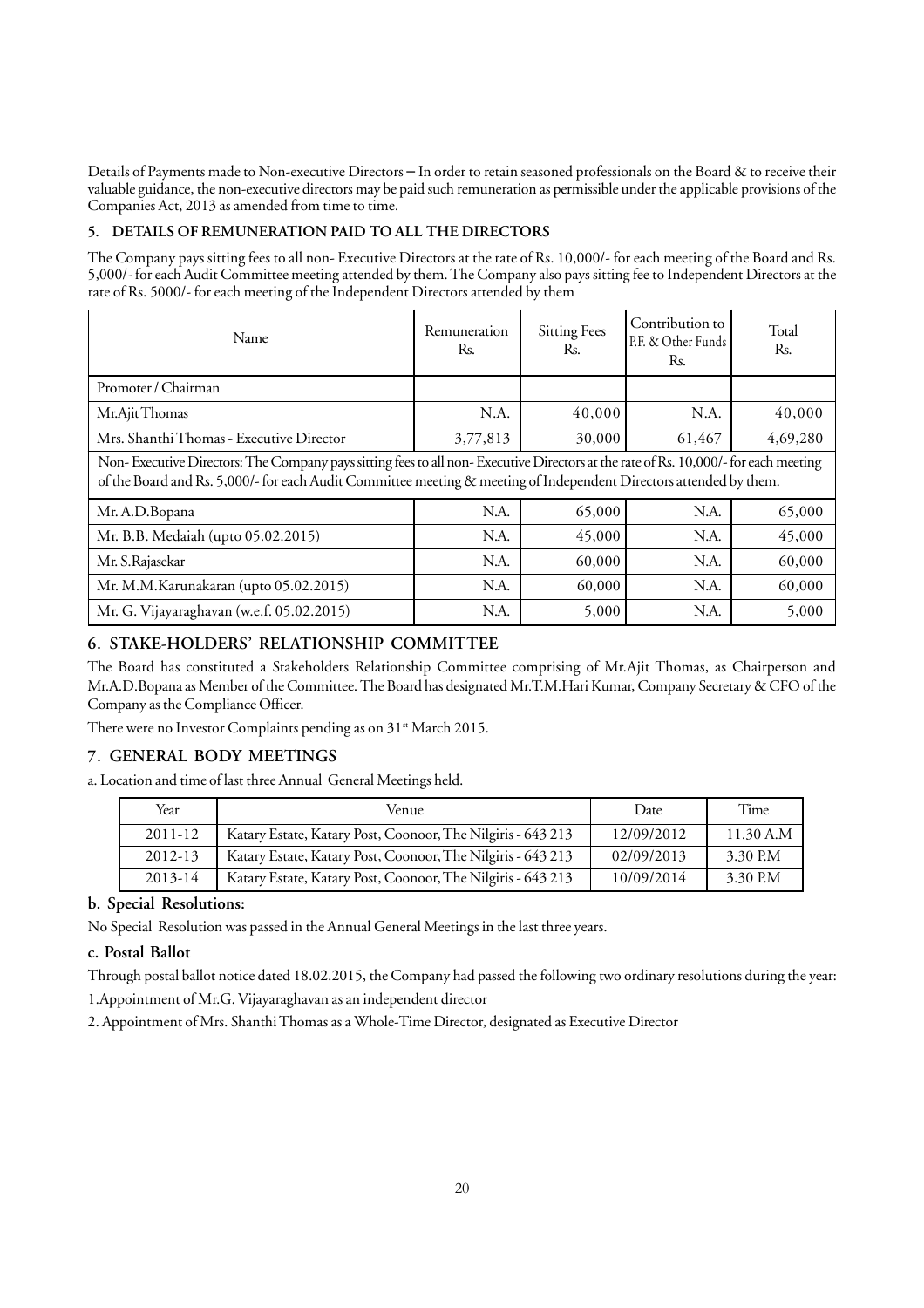## **8. DISCLOSURES**

- (i) Related party transactions during the year have been disclosed in notes forming part of accounts as required under the Accounting Standard 18 issued by the Institute of Chartered Accountants of India. There were no materially significant related party transactions with Directors/Promoters/Management which had potential conflict with the interests of the Company at large.
- (ii) There are no non-compliances by the Company and no penalties, strictures imposed on the Company by Stock Exchanges or SEBI or any Statutory Authority on any matter related to Capital Markets during the last three years.

## **9. MEANS OF COMMUNICATION**

The Unaudited quarterly and Audited Annual Financial results are sent to the BSE Ltd, where the shares of the Company are listed. The results are also published in Trinity Mirror in English and Makkal Kural in Tamil.

| (i)     | <b>Annual General Meeting</b> |                                   |                                                |
|---------|-------------------------------|-----------------------------------|------------------------------------------------|
|         | -Date and Time                |                                   | September 09, 2015 at 10.00 a.m.               |
|         | -Venue                        |                                   | Katary Estate, Katary Post,                    |
|         |                               |                                   | Coonoor, The Nilgiris - 643213                 |
| (ii)    | Financial Calendar            | Unaudited Results for the         |                                                |
|         | (Tentative)                   | quarter ending 30.06.2015         | Before 15.08.2015                              |
|         |                               | quarter ending 30.09.2015         | Before 15.11.2015                              |
|         |                               | quarter ending 31.12.2015         | Before 15.02.2016                              |
|         |                               | Audited Financial Results for the |                                                |
|         |                               | year ending 31.03.2016            | Before end of May, 2016                        |
| (iii)   | Dates of Book Closure         |                                   | 03.09.2015 to 09.09.2015 (both days inclusive) |
| (iv)    | Dividend Payment Date         |                                   | Within 25 days from the date of AGM            |
| (v)     | Listing on Stock Exchanges    | <b>BSE</b> Ltd                    | The Annual Listing Fees prescribed has been    |
|         |                               |                                   | paid to the above Stock Exchange.              |
| $(v_i)$ | a) Stock Code                 | <b>BSE</b> Ltd                    | <b>NEAGI</b>                                   |
|         | b) Demat ISIN Number in       |                                   |                                                |
|         | CDSL for equity shares        |                                   | <b>INE 605D01012</b>                           |
| (vii)   | <b>Stock Market Data</b>      | <b>BSE</b> Ltd                    | Rs. 868.50 (last traded price - May 11, 2015)  |

## **10. GENERAL SHAREHOLDER INFORMATION**

## **11. TRANSFER AGENTS**

M/S CAMEO CORPORATE SERVICES LIMITED Subramanian Building, No.1, Club House Road Chennai – 600 002.

## **12. SHARE TRANSFER SYSTEM**

The Company's shares are traded in the BSE Ltd in demat mode. The transfer of physical shares of the company are now handled by our Share Transfer Agent M/s Cameo Corporate Services Limited, Chennai. Shares in physical mode, which are lodged for transfer either with the Company or with the Share Transfer Agent, are processed and the share certificates are returned to the transferees within 15 days of lodgement in case of Transfer and within 21 days in case of Transmission, as per the listing agreement.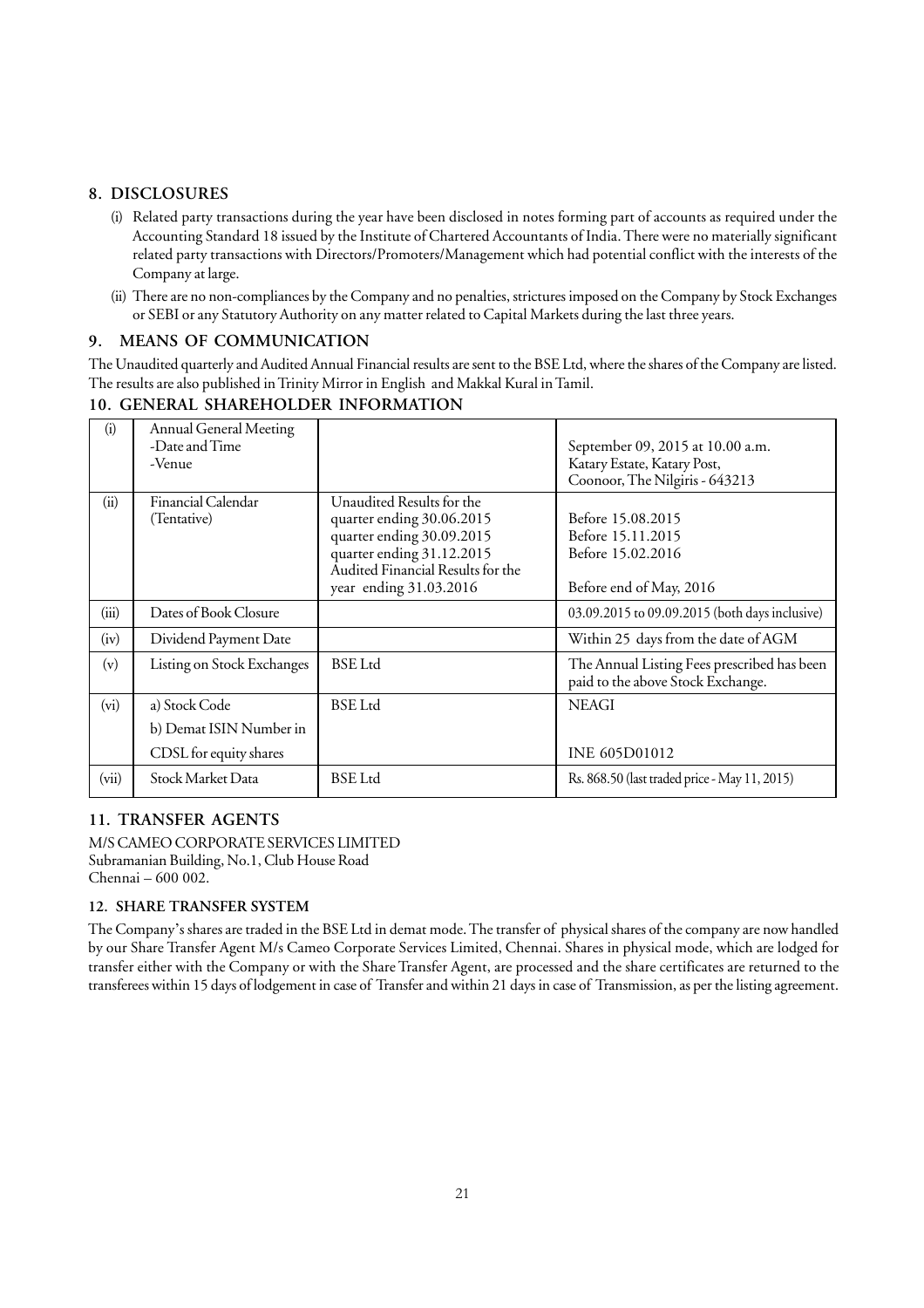| No. of Equity Shares | Shareholders   |          | No. of Equity Shares |          |
|----------------------|----------------|----------|----------------------|----------|
|                      | Number         | $\%$     | Number               | $\%$     |
| Upto $500$           | 1,087          | 94.58    | 1,36,388             | 21.74    |
| 501-1000             | 41             | 3.58     | 33,086               | 5.27     |
| 1001-2000            | 9              | 0.79     | 11,806               | 1.88     |
| 2001-3000            | 4              | 0.35     | 9,950                | 1.59     |
| 3001-4000            | $\overline{2}$ | 0.17     | 7,000                | 1.12     |
| 4001-5000            | $\theta$       | $\theta$ | $\Omega$             | $\theta$ |
| 5001-10000           | 1              | 0.09     | 8,980                | 1.43     |
| 10001 & above        | $\overline{2}$ | 0.17     | 4,20,140             | 66.97    |
| TOTAL.               | 1146           | 100      | 6,27,350             | 100      |

## **a. Distribution of Shareholding as on 31.03.2015**

## **b. Pattern of Shareholding as on 31.03.2015**

| Category         | No. of Equity<br><b>Shares</b> | Percentage |
|------------------|--------------------------------|------------|
| Promoters        | 4,14,203                       | 66.02      |
| Banks            | 4,250                          | 0.68       |
| NRI's            | 50                             | 0.01       |
| Bodies Corporate | 7,456                          | 1.18       |
| Public           | 2,01,391                       | 32.11      |
| TOTAL            | 6,27,350                       |            |

#### **c. Dematerialisation of Shares**

The shares of this Company are partially in demat form.

#### **13. The Company has not issued any Global Depository Receipts/ Warrants and Convertible Bonds**

## **14. PRODUCTION CENTRES**

| l tea | Katary & Sutton Estates, Katary Post |
|-------|--------------------------------------|
|       | Coonoor, The Nilgiris - 643 213      |

#### **15. ADDRESS FOR CORRESPONDENCE**

P.B. No. 4260, Panampilly Nagar P. O., Kochi - 682 036

Telephone : 0484 - 2315312<br>Fax : 0484 - 2312541

 $: 0484 - 2312541$ 

E mail : secneelamalai@vsnl.net

Website : www.neelamalaiagro.com

#### **DECLARATION BY THE CHAIRMAN UNDER CLAUSE 49 OF THE LISTING AGREEMENT REGARDING ADHERENCE TO THE CODE OF CONDUCT**

In accordance with Clause 49 sub-clause I(D) of the Listing Agreement with the Stock Exchanges, I hereby confirm that, all the Directors and Senior Management Personnel of the Company have affirmed compliance with their respective Codes of Conduct, as applicable to them for the Financial Year ended 31<sup>st</sup> March 2015.

For Neelamalai Agro Industries Ltd.,

Chennai AJIT THOMAS 27.05.2015 Chairman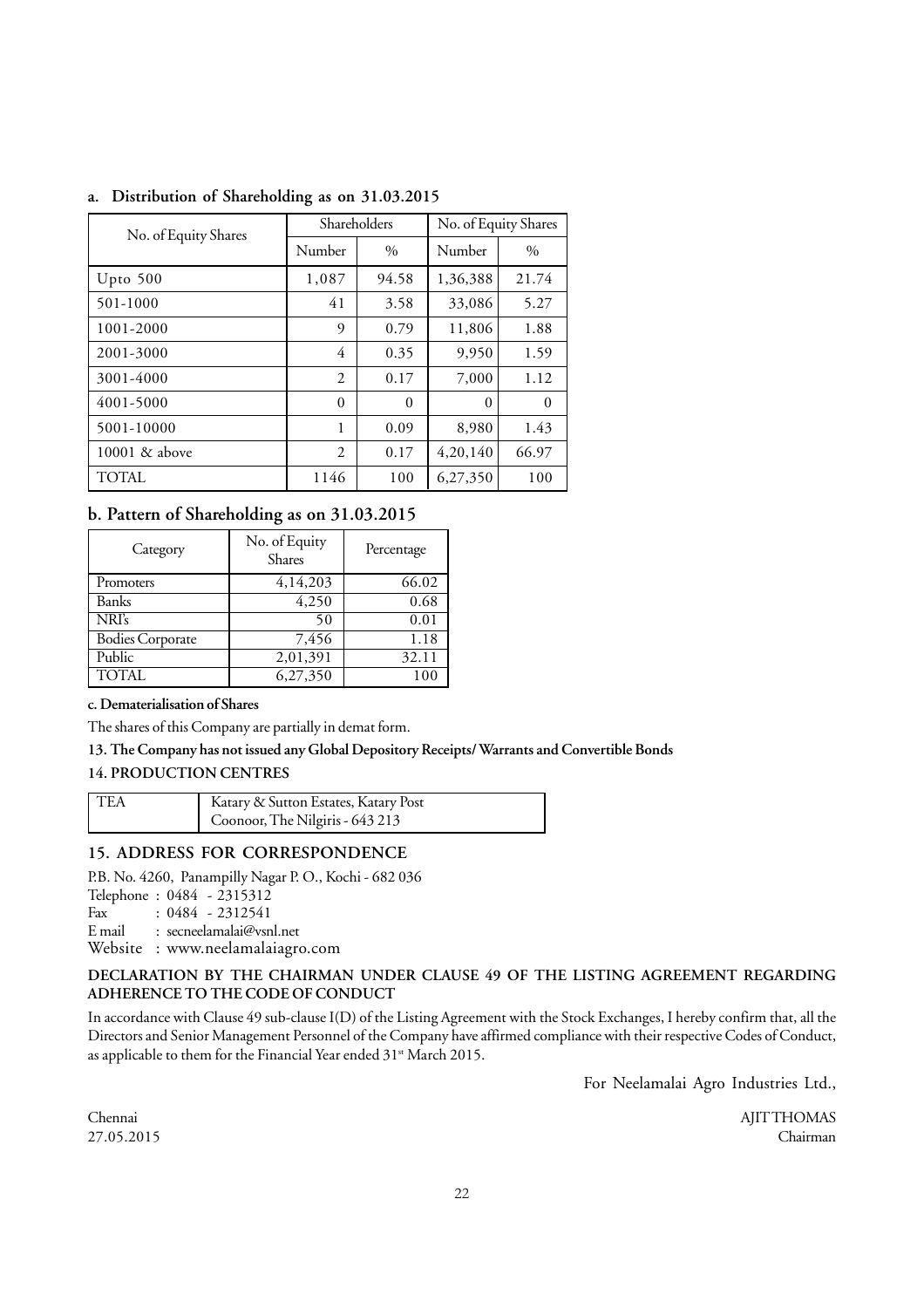## **ANNEXURE- 6**

# **Form AOC - 2**

(Pursuant to clause (h) of sub-section (3) of Section 134 of the Companies Act 2013 and Rule 8(2) of the Companies (Accounts) Rules, 2014)

**Form for disclosure of particulars of contracts/arrangements entered into by the company with related parties referred to in subsection (1) of Section 188 of the Companies Act, 2013 including certain arm's length transactions under third proviso thereto**

1. Details of contracts or arrangements or transactions not at arm's length basis:

Company has not entered into any contract or arrangement or transaction with its related parties which is not at arm's length during financial year 2014 – 2015.

2. Details of material contracts or arrangement or transactions at arm's length basis:

(a) Name(s) of the related party and nature of relationship:

(b) Nature of contracts/arrangements/transactions:

(c) Duration of the contracts / arrangements/transactions:

(d) Salient terms of the contracts or arrangements or transactions including the value, if any:

(e) Date(s) of approval by the Board, if any:

(f) Amount paid as advances, if any:

(Details are given in Annexure 6A )

For and on behalf of the Board of Directors

27.05.2015 Chairman

Chennai **Ajit Thomas**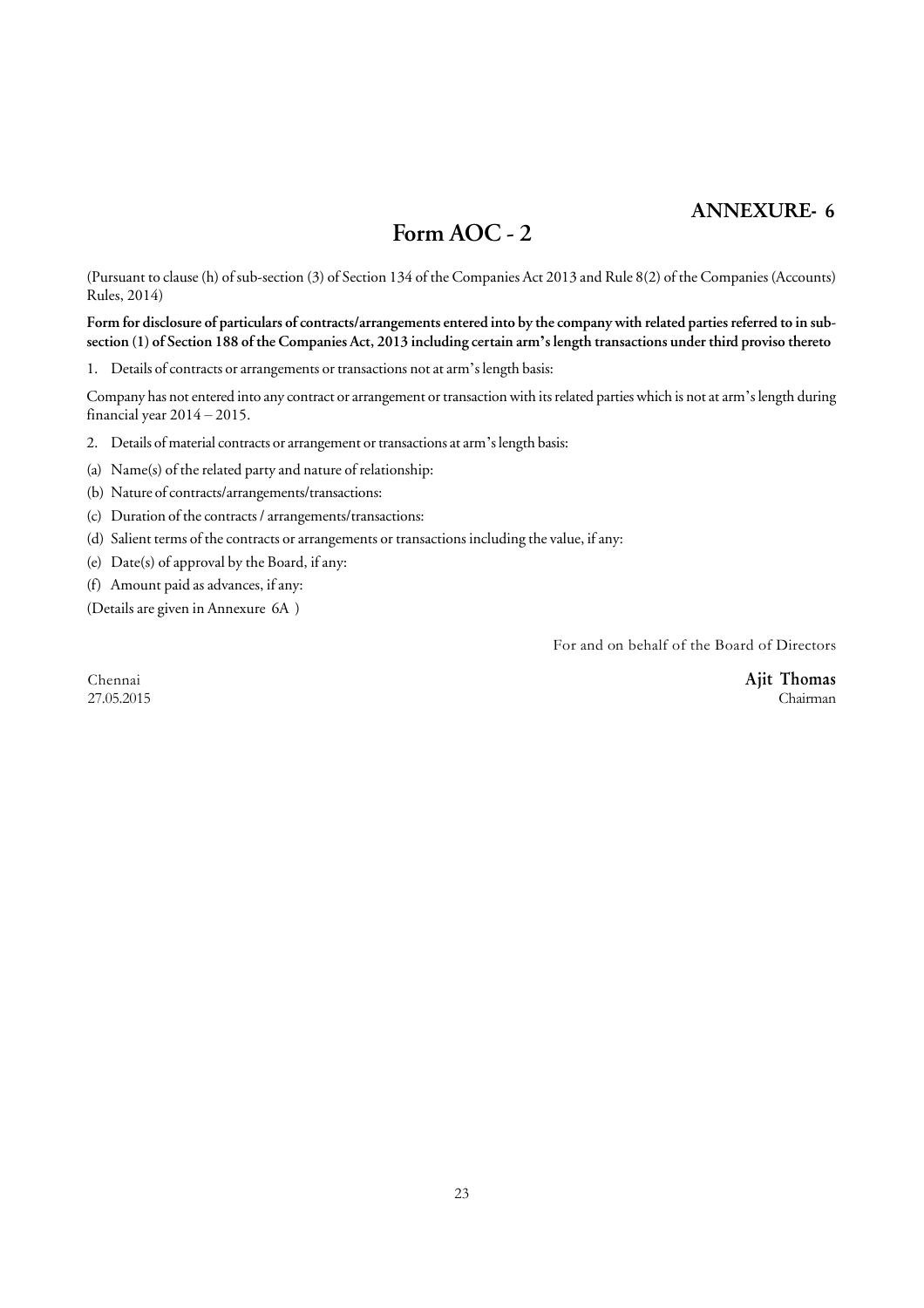|                                              |                                                                 | FORM AOC-2               |                             |                |                  | ITATANAIL                           |                                     |
|----------------------------------------------|-----------------------------------------------------------------|--------------------------|-----------------------------|----------------|------------------|-------------------------------------|-------------------------------------|
| Name of the Company                          | Nature of Relationship                                          | Transaction<br>Nature of | Duration of<br>Transactions | Amount<br>Ř.   | Salient<br>Terms | Approval by<br>Date of<br>the Board | Amount Paid<br>as Advance<br>if any |
| AVT Natural Products Ltd                     | constitution of Board / Share holding<br>Common Control through | Sale of Tea              | On going transactions       | 1,18,42,186.00 | Market Rate      | Not Applicable                      | Ξ                                   |
| The Nelliampathy Tea & Produce Co. Ltd.      | constitution of Board / Share holding<br>Common Control through | Sale of Tea              | On going transactions       | 45,63,990.00   | Market Rate      | Not Applicable                      | E                                   |
| A. V. Thomas & Co. Ltd.                      | constitution of Board / Share holding<br>Common Control through | Sale of Tea              | On going transactions       | 59,989.00      | Market Rate      | Not Applicable                      | ΣÏ                                  |
| A.V. Thomas & Co. Ltd.                       | constitution of Board / Share holding<br>Common Control through | C & F Charge             | On going transactions       | 1,09,966.00    | Market Rate      | Not Applicable                      | Ξ                                   |
| Midland Corporate Advisory Service Pvt. Ltd. | constitution of Board / Share holding<br>Common Control through | Professional<br>charges  | On going transactions       | 8,98,880.00    | Market Rate      | Not Applicable                      | E                                   |

ANNEXURE 6 A **ANNEXURE 6 A**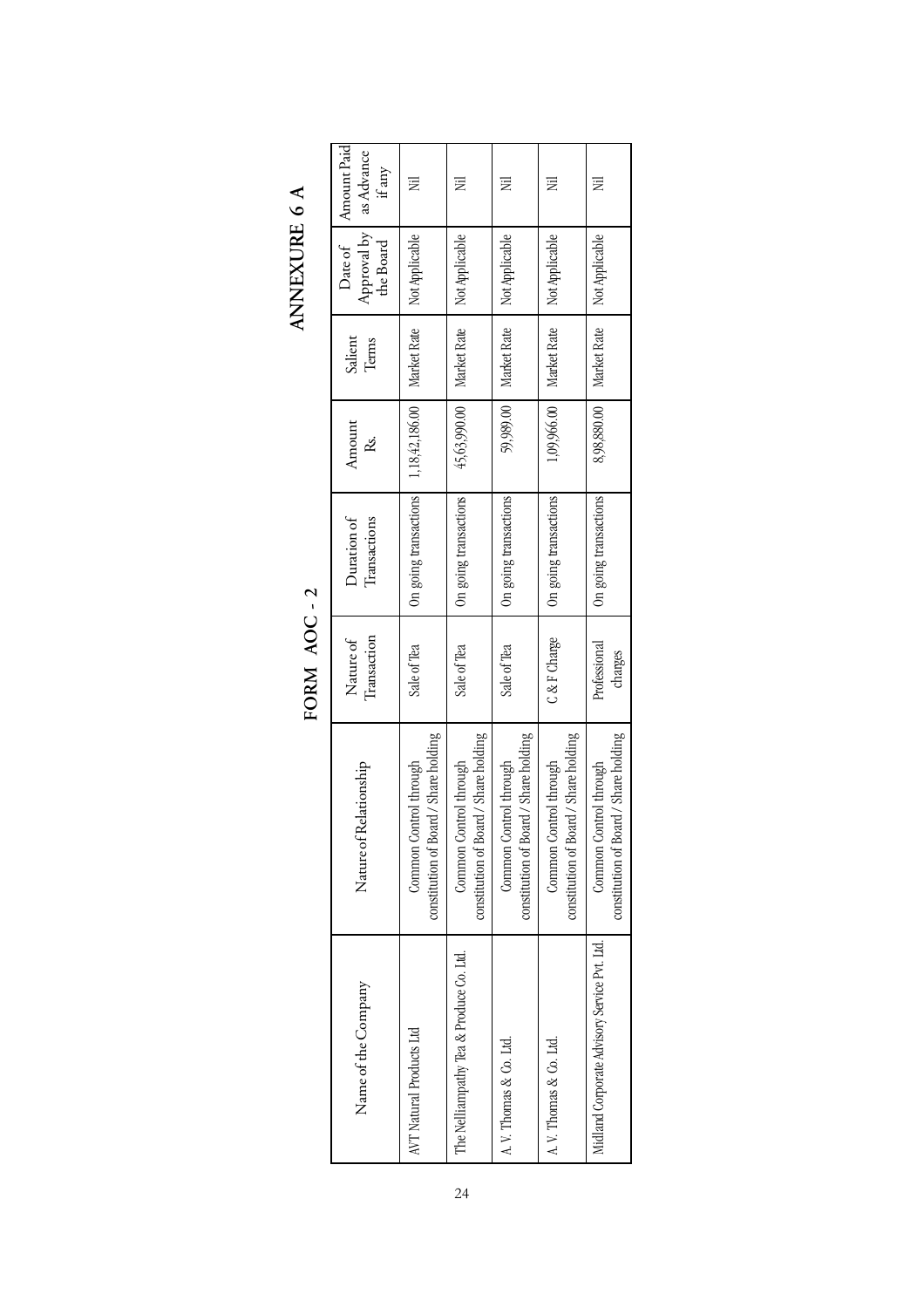**ANNEXURE 7**

## **FORM MGT 9 EXTRACT OF ANNUAL RETURN**

## **As on financial year ended on 31.03.2015**

## **Pursuant to Section 92 (3) of the Companies Act, 2013 and Rule 12(1) of the Company (Management & Administration) Rules, 2014.**

## **I. REGISTRATION & OTHER DETAILS:**

| 1. | <b>CIN</b>                                                                       | L01117TZ1943PLC000117                                                                        |
|----|----------------------------------------------------------------------------------|----------------------------------------------------------------------------------------------|
| 2. | <b>Registration Date</b>                                                         | 21/04/1943                                                                                   |
| 3. | Name of the Company                                                              | Neelamalai Agro Industries Ltd.                                                              |
| 4. | Category/Sub-category of<br>the Company                                          | Public Limited                                                                               |
| 5. | Address of the Registered office<br>& contact details                            | Katary Estate, Katary Post<br>Coonoor, The Nilgiris - 643213                                 |
| 6. | Whether listed company                                                           | Yes                                                                                          |
| 7. | Name, Address & contact details<br>of the Registrar & Transfer Agent,<br>if any. | Cameo Corporate Services Ltd. Subramanian Building,<br>1, Club House Road, Chennai - 600 002 |

## **II. PRINCIPAL BUSINESS ACTIVITIES OF THE COMPANY** (All the business activities contributing 10 % or more of the total turnover of the company shall be stated)

| S. No. | Name and Description of main<br>products / services | NIC Code of the<br>Product/service | % to total turnover of the company |
|--------|-----------------------------------------------------|------------------------------------|------------------------------------|
|        | lea                                                 | 01271                              |                                    |

## **III. PARTICULARS OF HOLDING, SUBSIDIARY AND ASSOCIATE COMPANIES -**

| S.No. | Name and Address of<br>the Company                                  | CIN/GLN               | Holding / Subsidiary<br>Associate | % of<br>Shares held | Application<br>Section |
|-------|---------------------------------------------------------------------|-----------------------|-----------------------------------|---------------------|------------------------|
|       | AVT Natural Products Ltd                                            | L15142TN1986PLC012780 | <b>ASSOCIATECOMPANY</b>           | 40.00               | 2(6)                   |
|       | Midland Natural Pte Ltd                                             | 201106323G            | <b>ASSOCIATECOMPANY</b>           | 33.33               | 2(6)                   |
|       | Midland Corporate Advisory Services Pvt.Ltd   U65993TN2005PTC055807 |                       | <b>ASSOCIATECOMPANY</b>           | 32.89               | 2(6)                   |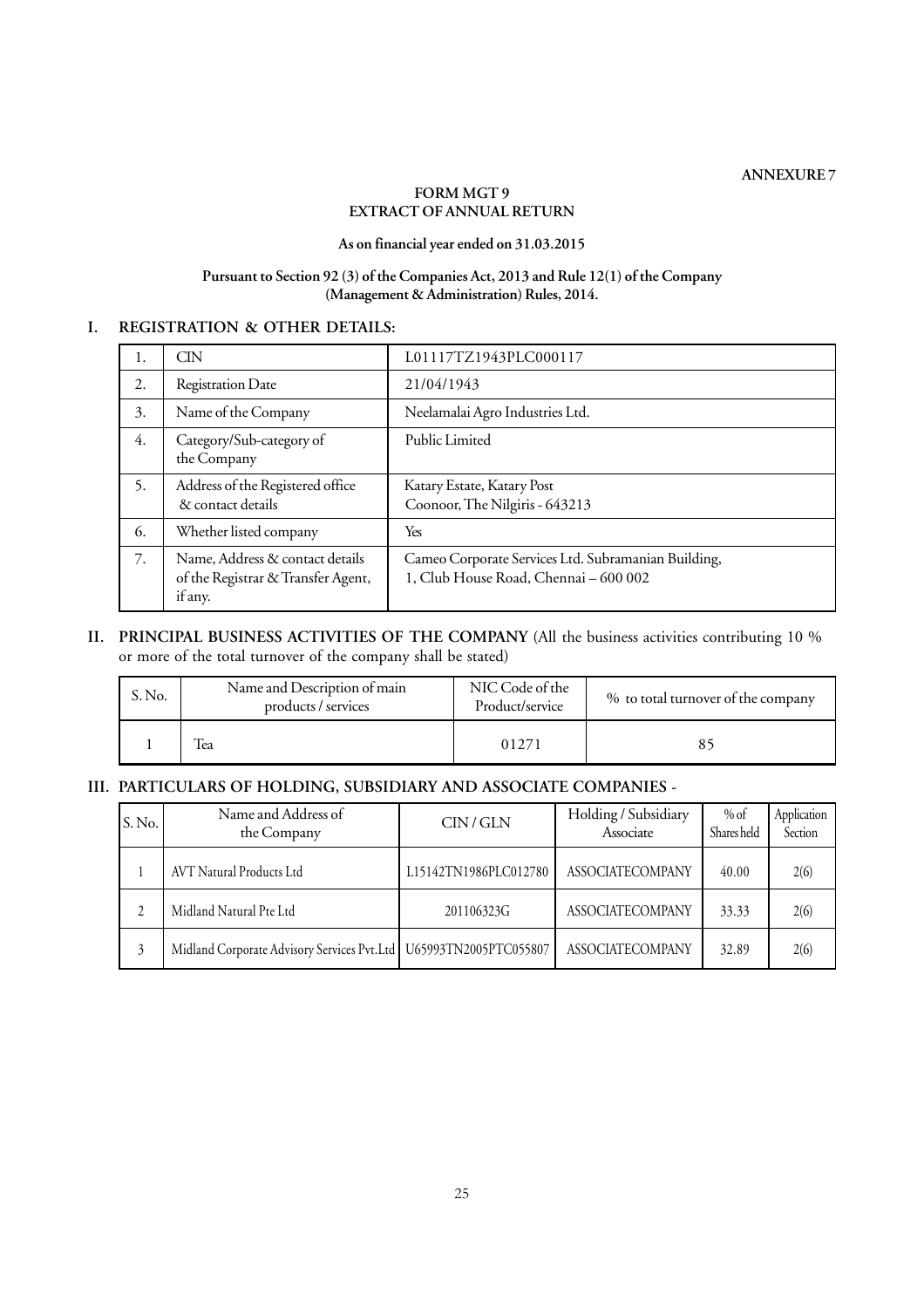# **IV. SHARE HOLDING PATTERN (Equity Share Capital Breakup as percentage of Total Equity)**

**A)** Category - wise Share Holding

| Category of                                            |                  | No. of Shares held at the beginning of the<br>year[As on 31-March-2014] |                  |                      |                  |                  | No. of Shares held at the end of the year<br>[As on 31-March-2015] |                                    | % Change<br>during |
|--------------------------------------------------------|------------------|-------------------------------------------------------------------------|------------------|----------------------|------------------|------------------|--------------------------------------------------------------------|------------------------------------|--------------------|
| Shareholders                                           | Demat            | Physical                                                                | Total            | % of Total<br>Shares | Demat            | Physical         | Total                                                              | $\overline{\%}$ of Total<br>Shares | the year           |
| A. Promoter s                                          |                  |                                                                         |                  |                      |                  |                  |                                                                    |                                    |                    |
| $(1)$ Indian                                           |                  |                                                                         |                  |                      |                  |                  |                                                                    |                                    |                    |
| Individuals / HUF                                      | 1,000            | 4,13,203                                                                | 4,14,203         | 66.02                | 1,000            | 4,13,203         | 4,14,203                                                           | 66.02                              | $\overline{0}$     |
| b) Central Govt                                        | $\boldsymbol{0}$ | $\mathbf{0}$                                                            | $\mathbf{0}$     | $\overline{0}$       | $\mathbf{0}$     | $\mathbf{0}$     | $\Omega$                                                           | $\mathbf{0}$                       | $\boldsymbol{0}$   |
| State Govt(s)<br>$\mathbf{C}$                          | $\mathbf{0}$     | $\boldsymbol{0}$                                                        | $\boldsymbol{0}$ | $\overline{0}$       | $\boldsymbol{0}$ | $\boldsymbol{0}$ | $\theta$                                                           | $\boldsymbol{0}$                   | $\mathbf{0}$       |
| d) Bodies Corp.                                        | $\boldsymbol{0}$ | $\boldsymbol{0}$                                                        | $\boldsymbol{0}$ | $\overline{0}$       | $\mathbf{0}$     | $\boldsymbol{0}$ | $\overline{0}$                                                     | $\boldsymbol{0}$                   | $\mathbf{0}$       |
| Banks / FI<br>e)                                       | $\boldsymbol{0}$ | $\boldsymbol{0}$                                                        | $\mathbf{0}$     | $\overline{0}$       | $\boldsymbol{0}$ | $\mathbf{0}$     | $\theta$                                                           | $\boldsymbol{0}$                   | $\Omega$           |
| Any other<br>f)                                        | $\mathbf{0}$     | $\boldsymbol{0}$                                                        | $\mathbf{0}$     | $\overline{0}$       | $\mathbf{0}$     | $\overline{0}$   | $\theta$                                                           | $\boldsymbol{0}$                   | $\mathbf{0}$       |
| Sub-Total $(A)(1)$                                     | 1,000            | 4,13,203                                                                | 4,14,203         | 66.02                | 1,000            | 4,13,203         | 4,14,203                                                           | 66.02                              | $\Omega$           |
| (2) Foreign                                            |                  |                                                                         |                  |                      |                  |                  |                                                                    |                                    |                    |
| NRIs-Individuals                                       | $\boldsymbol{0}$ | $\boldsymbol{0}$                                                        | $\mathbf{0}$     | $\boldsymbol{0}$     | $\mathbf{0}$     | $\overline{0}$   | $\overline{0}$                                                     | $\boldsymbol{0}$                   | $\mathbf{0}$       |
| Other-Individuals                                      | $\boldsymbol{0}$ | $\boldsymbol{0}$                                                        | $\boldsymbol{0}$ | $\boldsymbol{0}$     | $\boldsymbol{0}$ | $\boldsymbol{0}$ | $\overline{0}$                                                     | $\boldsymbol{0}$                   | $\mathbf{0}$       |
| Bodies Corp.                                           | $\boldsymbol{0}$ | $\boldsymbol{0}$                                                        | $\boldsymbol{0}$ | $\overline{0}$       | $\boldsymbol{0}$ | $\boldsymbol{0}$ | $\boldsymbol{0}$                                                   | $\mathbf{0}$                       | $\mathbf{0}$       |
| Banks / FI                                             | $\boldsymbol{0}$ | $\mathbf{0}$                                                            | $\mathbf{0}$     | $\overline{0}$       | $\mathbf{0}$     | $\overline{0}$   | $\overline{0}$                                                     | $\boldsymbol{0}$                   | $\mathbf{0}$       |
| Any Other                                              | $\mathbf{0}$     | $\mathbf{0}$                                                            | $\mathbf{0}$     | $\overline{0}$       | $\mathbf{0}$     | $\mathbf{0}$     | $\overline{0}$                                                     | $\mathbf{0}$                       | $\boldsymbol{0}$   |
| Sub-total $(A)$ $(2)$                                  | $\boldsymbol{0}$ | $\boldsymbol{0}$                                                        | $\boldsymbol{0}$ | $\overline{0}$       | $\mathbf{0}$     | $\mathbf{0}$     | $\overline{0}$                                                     | $\boldsymbol{0}$                   | $\Omega$           |
| Total shareholding of<br>Promoter(A) = $(A)(1)+(A)(2)$ | 1,000            | 4,13,203                                                                | 4,14,203         | 66.02                | 1,000            | 4,13,203         | 4,14,203                                                           | 66.02                              | $\Omega$           |
| B. Public Shareholding                                 |                  |                                                                         |                  |                      |                  |                  |                                                                    |                                    |                    |
| 1. Institutions                                        |                  |                                                                         |                  |                      |                  |                  |                                                                    |                                    |                    |
| Mutual Funds<br>a)                                     | $\boldsymbol{0}$ | $\boldsymbol{0}$                                                        | $\overline{0}$   | $\overline{0}$       | $\boldsymbol{0}$ | $\boldsymbol{0}$ | $\overline{0}$                                                     | $\boldsymbol{0}$                   | $\mathbf{0}$       |
| b) Banks / FI                                          | 500              | 3,750                                                                   | 4,250            | 0.68                 | 500              | 3,750            | 4,250                                                              | 0.68                               | $\mathbf{0}$       |
| Central Govt<br>c)                                     | $\boldsymbol{0}$ | $\boldsymbol{0}$                                                        | $\boldsymbol{0}$ | 0                    | $\boldsymbol{0}$ | $\mathbf{0}$     | 0                                                                  | $\boldsymbol{0}$                   | $\mathbf{0}$       |
| d) State Govt(s)                                       | $\boldsymbol{0}$ | $\boldsymbol{0}$                                                        | $\boldsymbol{0}$ | $\boldsymbol{0}$     | $\boldsymbol{0}$ | $\boldsymbol{0}$ | $\boldsymbol{0}$                                                   | $\boldsymbol{0}$                   | $\boldsymbol{0}$   |
| Venture Capital Funds<br>$\epsilon$                    | $\boldsymbol{0}$ | $\mathbf{0}$                                                            | $\mathbf{0}$     | $\boldsymbol{0}$     | $\boldsymbol{0}$ | $\boldsymbol{0}$ | $\overline{0}$                                                     | $\boldsymbol{0}$                   | $\boldsymbol{0}$   |
| <b>Insurance Companies</b><br>f)                       | $\boldsymbol{0}$ | $\boldsymbol{0}$                                                        | $\boldsymbol{0}$ | $\boldsymbol{0}$     | $\boldsymbol{0}$ | $\boldsymbol{0}$ | 0                                                                  | $\boldsymbol{0}$                   | $\boldsymbol{0}$   |
| FIIs<br>g)                                             | $\boldsymbol{0}$ | $\boldsymbol{0}$                                                        | $\boldsymbol{0}$ | $\boldsymbol{0}$     | $\boldsymbol{0}$ | $\boldsymbol{0}$ | $\boldsymbol{0}$                                                   | $\boldsymbol{0}$                   | $\boldsymbol{0}$   |
| h) Foreign Venture<br>Capital Funds                    | $\boldsymbol{0}$ | $\boldsymbol{0}$                                                        | $\boldsymbol{0}$ | $\boldsymbol{0}$     | $\boldsymbol{0}$ | $\boldsymbol{0}$ | $\boldsymbol{0}$                                                   | $\boldsymbol{0}$                   | $\boldsymbol{0}$   |
| i) Others (specify)                                    | $\boldsymbol{0}$ | $\boldsymbol{0}$                                                        | $\boldsymbol{0}$ | $\boldsymbol{0}$     | $\boldsymbol{0}$ | $\mathbf{0}$     | $\overline{0}$                                                     | $\boldsymbol{0}$                   | $\boldsymbol{0}$   |
| Sub-total $(B)(1)$ :-                                  | 500              | 3,750                                                                   | 4,250            | 0.68                 | 500              | 3,750            | 4,250                                                              | 0.68                               | $\boldsymbol{0}$   |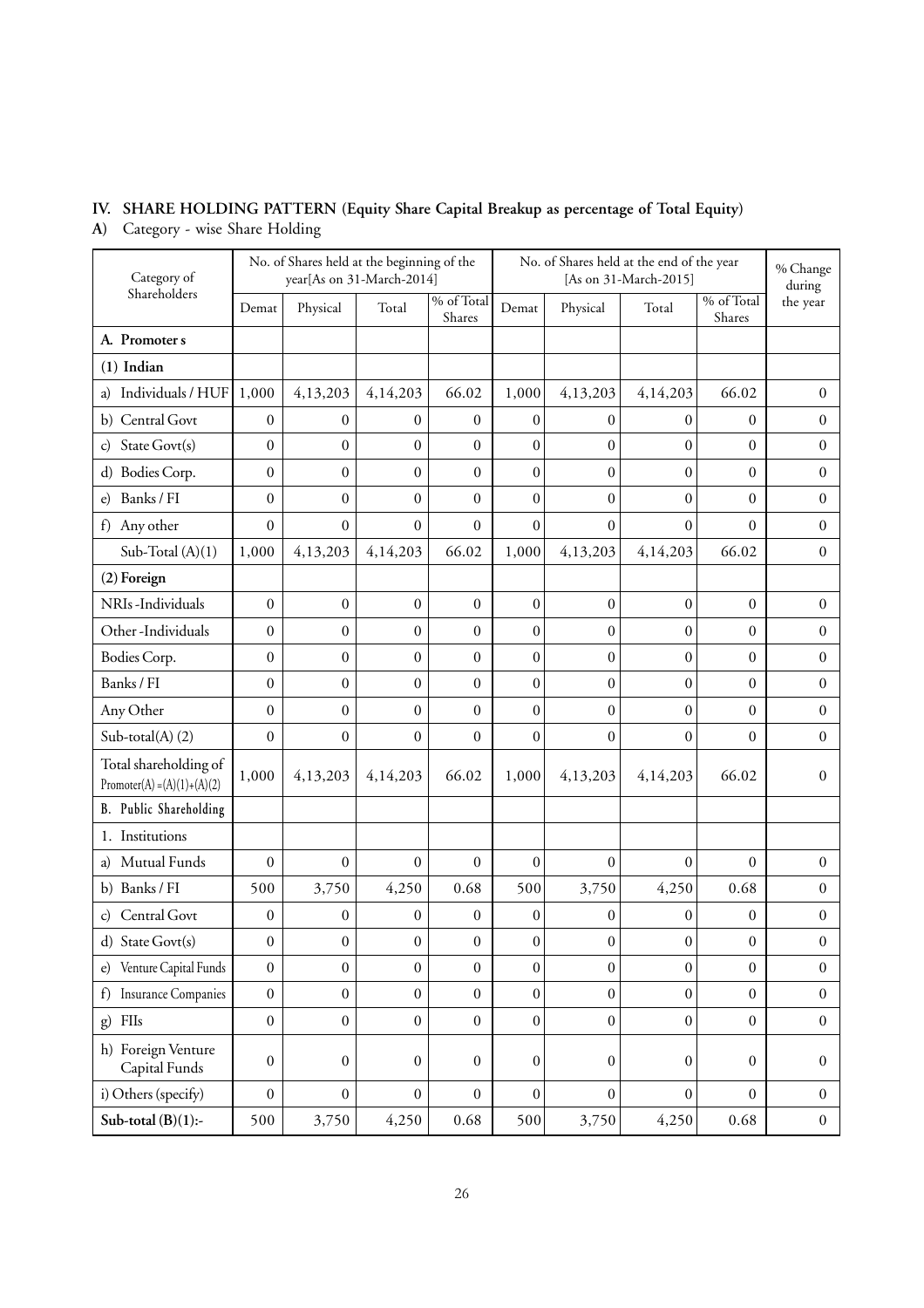| Category of                                                                                            |                  | No. of Shares held at the beginning of the | year[As on 31-March-2014] |                      | No. of Shares held at the end of the year<br>[As on 31-March-2015] |                  |          |                      | % Change<br>during |
|--------------------------------------------------------------------------------------------------------|------------------|--------------------------------------------|---------------------------|----------------------|--------------------------------------------------------------------|------------------|----------|----------------------|--------------------|
| Shareholders                                                                                           | Demat            | Physical                                   | Total                     | % of Total<br>Shares | Demat                                                              | Physical         | Total    | % of Total<br>Shares | the year           |
| 2. Non-Institutions                                                                                    |                  |                                            |                           |                      |                                                                    |                  |          |                      |                    |
| Bodies Corp.<br>a)                                                                                     | 2,550            | 5,506                                      | 8,056                     | 1.28                 | 1,950                                                              | 5,506            | 7,456    | 1.19                 | (0.09)             |
| b) Individuals                                                                                         |                  |                                            |                           |                      |                                                                    |                  |          |                      |                    |
| Individual<br>$\ddot{i}$<br>shareholders<br>holding nominal<br>share capital upto<br>Rs. 1 lakh        | 19,490           | 1,68,314                                   | 1,87,804                  |                      | 29.94 31,132                                                       | 1,57,372         | 1,88,504 | 30.05                | 0.11               |
| Individual<br>$\ddot{u}$<br>shareholders<br>holding nominal<br>share capital in<br>excess of Rs 1 lakh | 11,587           | $\theta$                                   | 11,587                    | 1.85                 | 10,787                                                             | $\theta$         | 10,787   | 1.72                 | (0.13)             |
| c) Others (specify)                                                                                    | $\theta$         | $\mathbf{0}$                               | $\boldsymbol{0}$          | $\mathbf{0}$         | $\theta$                                                           | $\boldsymbol{0}$ | $\theta$ | $\Omega$             | $\Omega$           |
| <b>Clearing Members</b>                                                                                | $\boldsymbol{0}$ | $\mathbf{0}$                               | $\boldsymbol{0}$          | $\overline{0}$       | 100                                                                | $\overline{0}$   | 100      | 0.02                 | 0.02               |
| Foreign Nationals                                                                                      | $\boldsymbol{0}$ | 400                                        | 400                       | 0.06                 | $\boldsymbol{0}$                                                   | 400              | 400      | 0.06                 | $\overline{0}$     |
| HUF's                                                                                                  | 500              | $\boldsymbol{0}$                           | 500                       | 0.08                 | 1,100                                                              | $\boldsymbol{0}$ | 1,100    | 0.17                 | 0.09               |
| Non Resident Indians                                                                                   | 50               | $\boldsymbol{0}$                           | 50                        | 0.01                 | 50                                                                 | $\overline{0}$   | 50       | 0.01                 | $\boldsymbol{0}$   |
| <b>Trusts</b>                                                                                          | $\overline{0}$   | 500                                        | 500                       | 0.08                 | $\boldsymbol{0}$                                                   | 500              | 500      | 0.08                 | $\overline{0}$     |
| Sub-total $(B)(2)$ :-                                                                                  | 34,177           | 1,74,720                                   | 2,08,897                  |                      | 33.30 45,119                                                       | 1,63,778         | 2,08,897 | 33.30                | $\theta$           |
| <b>Total Public</b><br>Shareholding<br>$(B)=(B)(1)+(B)(2)$                                             | 34,677           | 1,78,470                                   | 2,13,147                  |                      | 33.98 45,619                                                       | 1,67,528         | 2,13,147 | 33.98                | $\overline{0}$     |
| C. Shares held by<br>Custodian for<br><b>GDRs &amp; ADRs</b>                                           | $\overline{0}$   | $\theta$                                   | $\overline{0}$            | $\boldsymbol{0}$     | $\overline{0}$                                                     | $\theta$         | $\theta$ | $\boldsymbol{0}$     | $\Omega$           |
| Grand Total $(A+B+C) 35,677$                                                                           |                  | 5,91,673                                   | 6,27,350                  |                      | 100.00 46,619                                                      | 5,80,731         | 6,27,350 | 100.00               | $\overline{0}$     |

# **B) Shareholding of Promoters-**

| Sl.<br>Shareholder's |                  |                  | Shareholding at the beginning of the year |                                                           |                  | Shareholding at the end of the year    |                                                           |                                 |  |
|----------------------|------------------|------------------|-------------------------------------------|-----------------------------------------------------------|------------------|----------------------------------------|-----------------------------------------------------------|---------------------------------|--|
| No.                  | Name             | No. of<br>Shares | % of total<br>shares of the<br>company    | % of shares<br>Pledged /<br>encumbered<br>to total shares | No. of<br>Shares | % of total<br>shares of the<br>company | % of shares<br>Pledged /<br>encumbered<br>to total shares | shareholding<br>during the year |  |
|                      | Mr. Ajit Thomas  | 4,10,353         | 65.41                                     | Nil                                                       | 4,10,353         | 65.41                                  | Nil                                                       | Nil                             |  |
| $\overline{2}$       | Mr. Dilip Thomas | 2,650            | 0.42                                      | Nil                                                       | 2,650            | 0.42                                   | Nil                                                       | Nil                             |  |
| 3                    | Mrs. Lily Thomas | 1,200            | 0.19                                      | Nil                                                       | 1,200            | 0.19                                   | Nil                                                       | Nil                             |  |
|                      | Total            | 4,14,203         | 66.02                                     | Nil                                                       | 4,14,203         | 66.02                                  | Nil                                                       | Nil                             |  |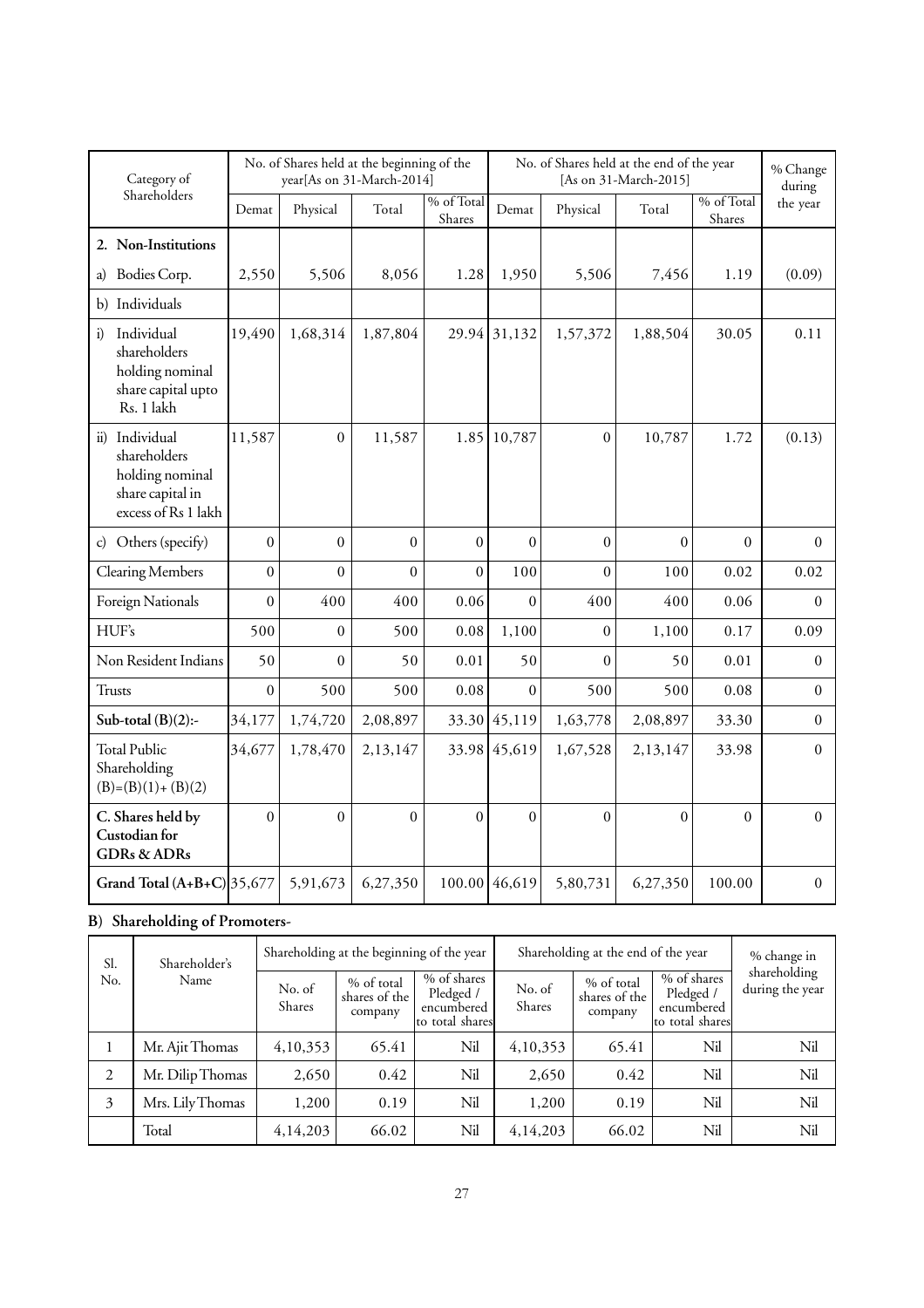| Sl. |                                          | Shareholding at the<br>beginning of the year |                                        | Cumulative Shareholding<br>during the year |                                        |
|-----|------------------------------------------|----------------------------------------------|----------------------------------------|--------------------------------------------|----------------------------------------|
| No. | Name of the Share holder                 |                                              | % of total<br>shares of the<br>Company | No of shares                               | % of total<br>shares of the<br>Company |
| 1   | MR. AJITTHOMAS                           |                                              |                                        |                                            |                                        |
|     | At the beginning of the year 01-Apr-2014 | 4,10,353                                     | 65.41                                  | 4,10,353                                   | 65.41                                  |
|     | At the end of the Year 31-Mar-2015       | 4,10,353                                     | 65.41                                  | 4,10,353                                   | 65.41                                  |
| 2   | MR. DILIPTHOMAS                          |                                              |                                        |                                            |                                        |
|     | At the beginning of the year 01-Apr-2014 | 2,650                                        | 0.42                                   | 2,650                                      | 0.42                                   |
|     | At the end of the Year 31-Mar-2015       | 2,650                                        | 0.42                                   | 2,650                                      | 0.42                                   |
| 3   | <b>MRS. LILYTHOMAS</b>                   |                                              |                                        |                                            |                                        |
|     | At the beginning of the year 01-Apr-2014 | 1,200                                        | 0.19                                   | 1,200                                      | 0.19                                   |
|     | At the end of the Year 31-Mar-2015       | 1,200                                        | 0.19                                   | 1,200                                      | 0.19                                   |

**C) Change in Promoters' Shareholding (please specify, if there is no change)**

## **D) Shareholding Pattern of top ten Shareholders:**

**(Other than Directors, Promoters and Holders of GDRs and ADRs):**

|                |                                          | Shareholding at the   |                                        | <b>Cumulative Shareholding</b> |                                        |  |
|----------------|------------------------------------------|-----------------------|----------------------------------------|--------------------------------|----------------------------------------|--|
| Sl.            |                                          | beginning of the year |                                        | during the year                |                                        |  |
| No.            | Name of the Share holder                 | No of shares          | % of total<br>shares of the<br>Company | No of shares                   | % of total<br>shares of the<br>Company |  |
| $\mathbf{1}$   | MR. MAHENDRA GIRDHARILAL WADHAWANI       |                       |                                        |                                |                                        |  |
|                | At the beginning of the year 01-Apr-2014 | 11,587                | 1.85                                   | 11,587                         | 1.85                                   |  |
|                | Sale 18-Jul-2014                         | $-100$                | 0.02                                   | 11,487                         | 1.83                                   |  |
|                | Purchase 03-Sep-2014                     | 100                   | 0.02                                   | 11,587                         | 1.85                                   |  |
|                | Sale 05-Sep-2014                         | $-100$                | 0.02                                   | 11,487                         | 1.83                                   |  |
|                | Sale 12-Sep-2014                         | $-200$                | 0.03                                   | 11,287                         | 1.80                                   |  |
|                | Sale 19-Sep-2014                         | $-300$                | 0.05                                   | 10,987                         | 1.75                                   |  |
|                | Sale 30-Sep-2014                         | $-100$                | 0.02                                   | 10,887                         | 1.73                                   |  |
|                | Sale 28-Nov-2014                         | $-100$                | 0.02                                   | 10,787                         | 1.71                                   |  |
|                | At the end of the Year 31-Mar-2015       | 10,787                | 1.71                                   | 10,787                         | 1.71                                   |  |
| $\overline{2}$ | MR. ZIBI JOSE P P (Folio No.00002800)*   |                       |                                        |                                |                                        |  |
|                | At the beginning of the year 01-Apr-2014 | 7,730                 | 1.23                                   | 7,730                          | 1.23                                   |  |
|                | Sale 18-Apr-2014 (Dematerialization)     | $-7,730$              | 1.23                                   | $\Omega$                       | $\theta$                               |  |
|                | At the end of the Year 31-Mar-2015       | $\Omega$              | $\theta$                               | $\theta$                       | $\Omega$                               |  |
|                | MR. ZIBI JOSE P P (Folio No. 00002967)*  |                       |                                        |                                |                                        |  |
|                | At the beginning of the year 01-Apr-2014 | 100                   | 0.02                                   | 100                            | 0.02                                   |  |
|                | Sale 18-Apr-2014 (Dematerialization)     | $-100$                | 0.02                                   | $\Omega$                       | $\theta$                               |  |
|                | At the end of the Year 31-Mar-2015       | $\overline{0}$        | $\theta$                               | $\theta$                       | $\Omega$                               |  |
|                | MR. ZIBI JOSE P P (Folio No.00002945)*   |                       |                                        |                                |                                        |  |
|                | At the beginning of the year 01-Apr-2014 | 100                   | 0.02                                   | 100                            | 0.02                                   |  |
|                | Sale 18-Apr-2014 (Dematerialization)     | $-100$                | 0.02                                   | $\Omega$                       | 0.00                                   |  |
|                | At the end of the Year 31-Mar-2015       | $\boldsymbol{0}$      | 0.00                                   | $\mathbf{0}$                   | 0.00                                   |  |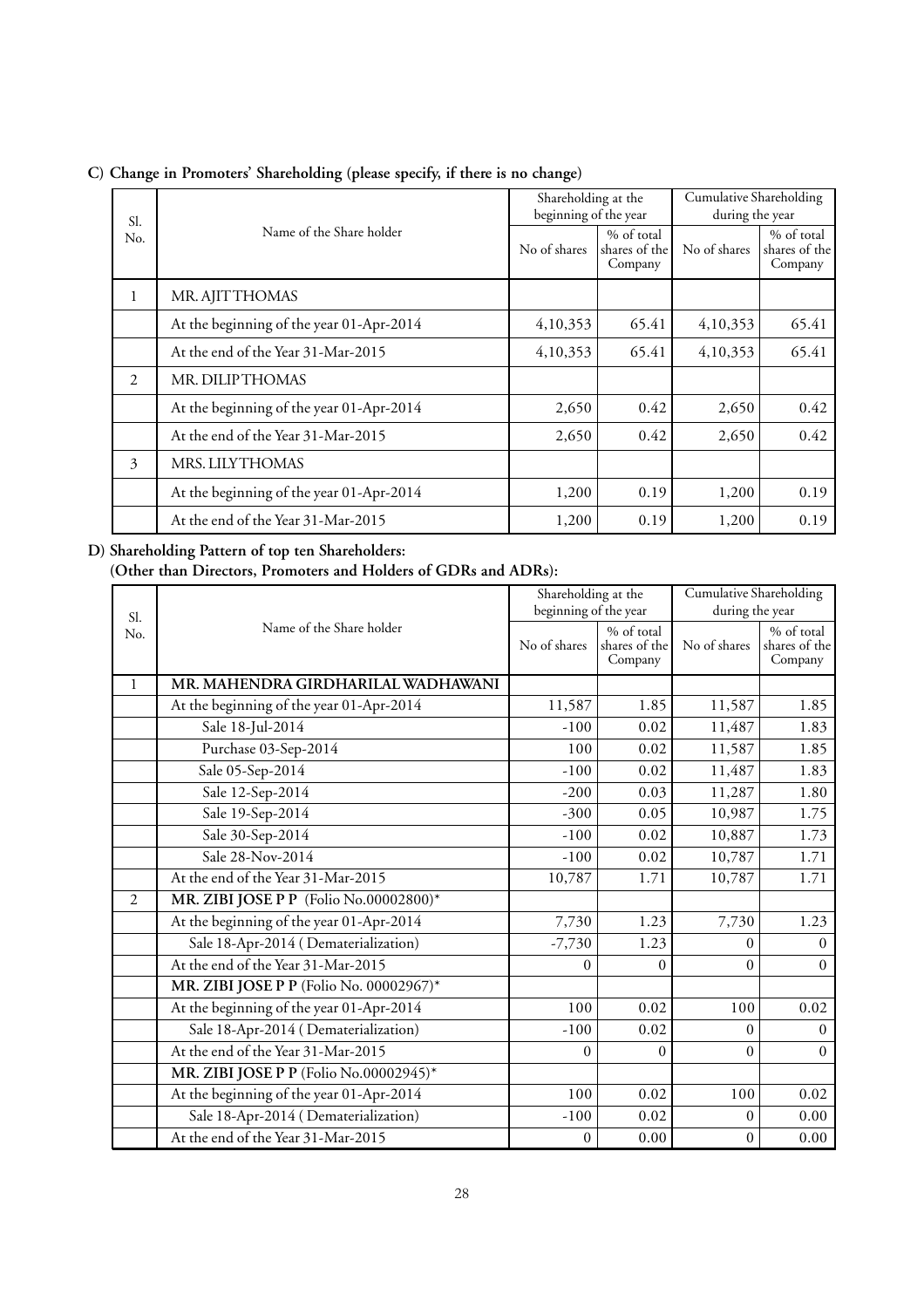|                          |                                                                                                  | Shareholding at the   |                                                               | Cumulative Shareholding |                                        |
|--------------------------|--------------------------------------------------------------------------------------------------|-----------------------|---------------------------------------------------------------|-------------------------|----------------------------------------|
| Sl.                      |                                                                                                  | beginning of the year |                                                               | during the year         |                                        |
| No.                      | Name of the Share holder                                                                         | No of shares          | $\overline{\frac{9}{6}}$ of total<br>shares of the<br>Company | No of shares            | % of total<br>shares of the<br>Company |
|                          | MR. ZIBI JOSE P P (Folio No.00003014)*                                                           |                       |                                                               |                         |                                        |
|                          | At the beginning of the year 01-Apr-2014                                                         | 50                    | 0.01                                                          | 50                      | 0.01                                   |
|                          | Sale 18-Apr-2014 (Dematerialization)                                                             | $-50$                 | 0.01                                                          | $\overline{0}$          | 0.00                                   |
|                          | At the end of the Year 31-Mar-2015                                                               | $\overline{0}$        | 0.00                                                          | $\mathbf{0}$            | 0.00                                   |
|                          | MR. ZIBI JOSE P P (Folio No. 00003069)*                                                          |                       |                                                               |                         |                                        |
|                          | At the beginning of the year 01-Apr-2014                                                         | $\mathbf{0}$          | 0.00                                                          | $\mathbf{0}$            | 0.00                                   |
|                          | Purchase 10-Sep-2014                                                                             | 150                   | 0.02                                                          | 150                     | 0.02                                   |
|                          | Sale 21-Nov-2014 (Dematerialization)                                                             | $-150$                | 0.02                                                          | $\mathbf{0}$            | 0.00                                   |
|                          | At the end of the Year 31-Mar-2015                                                               | $\overline{0}$        | 0.00                                                          | $\overline{0}$          | 0.00                                   |
|                          | MR. PANDICHERRIL PATHROSE ZIBI JOSE<br>(DPID/CLID 1204810000021936)                              |                       |                                                               |                         |                                        |
|                          | At the beginning of the year 01-Apr-2014                                                         | 850                   | 0.14                                                          | 850                     | 0.14                                   |
|                          | Purchase 18-Apr-2014 (*Note - Conversion of<br>physical shares into Demat form grouped together) | 7,980                 | 1.27                                                          | 8,830                   | 1.41                                   |
|                          | Purchase 21-Nov-2014 (*Note - Conversion of                                                      |                       |                                                               |                         |                                        |
|                          | physical shares into Demat form grouped together)                                                | 150                   | 0.02                                                          | 8,980                   | 1.43                                   |
|                          | At the end of the Year 31-Mar-2015                                                               | 8,980                 | 1.43                                                          | 8,980                   | 1.43                                   |
| 3                        | MR. ALAGAPPAN S (Folio Nos.00001215 & 00002011)                                                  |                       |                                                               |                         |                                        |
|                          | At the beginning of the year 01-Apr-2014                                                         | 4,266                 | 0.68                                                          | 4,266                   | 0.68                                   |
|                          | At the end of the Year 31-Mar-2015                                                               | 4,266                 | 0.68                                                          | 4,266                   | 0.68                                   |
| $\overline{4}$           | MR. VEERIAH REDDIAR S                                                                            |                       |                                                               |                         |                                        |
|                          | At the beginning of the year 01-Apr-2014                                                         | 3,600                 | 0.57                                                          | 3,600                   | 0.57                                   |
|                          | At the end of the Year 31-Mar-2015                                                               | 3,600                 | 0.57                                                          | 3,600                   | 0.57                                   |
| 5                        | MR. NAWAB SIR LIAQUAT HYAT KHAN                                                                  |                       |                                                               |                         |                                        |
|                          | At the beginning of the year 01-Apr-2014                                                         | 2,500                 | 0.40                                                          | 2,500                   | 0.40                                   |
|                          | At the end of the Year 31-Mar-2015                                                               | 2,500                 | 0.40                                                          | 2,500                   | 0.40                                   |
| 6                        | COASTLINE STOCKS & SHARES PVT. LTD.                                                              |                       |                                                               |                         |                                        |
|                          | At the beginning of the year 01-Apr-2014                                                         | 2,500                 | 0.40                                                          | 2,500                   | 0.40                                   |
|                          | At the end of the Year 31-Mar-2015                                                               | 2,500                 | 0.40                                                          | 2,500                   | 0.40                                   |
| $\overline{\mathcal{I}}$ | STATE BANK OF INDIA                                                                              |                       |                                                               |                         |                                        |
|                          | At the beginning of the year 01-Apr-2014                                                         | 2,300                 | 0.37                                                          | 2,300                   | 0.37                                   |
|                          | At the end of the Year 31-Mar-2015                                                               | 2,300                 | 0.37                                                          | 2,300                   | 0.37                                   |
| $8\,$                    | MR. RAMACHANDRA IYER PN                                                                          |                       |                                                               |                         |                                        |
|                          | At the beginning of the year 01-Apr-2014                                                         | 2,000                 | 0.32                                                          | 2,000                   | 0.32                                   |
|                          | At the end of the Year 31-Mar-2015                                                               | 2,000                 | 0.32                                                          | 2,000                   | 0.32                                   |
| 9                        | MR. LAKSHMANAN S (Folio Nos.00001246 & 00002013)                                                 |                       |                                                               |                         |                                        |
|                          | At the beginning of the year 01-Apr-2014                                                         | 1,968                 | 0.31                                                          | 1,968                   | 0.31                                   |
|                          | At the end of the Year 31-Mar-2015                                                               | 1,968                 | 0.31                                                          | 1,968                   | 0.31                                   |
| 10                       | HIS HIGHNESS MARTHANDA VARMA                                                                     |                       |                                                               |                         |                                        |
|                          | At the beginning of the year 01-Apr-2014                                                         | 1,600                 | 0.26                                                          | 1,600                   | 0.26                                   |
|                          | At the end of the Year 31-Mar-2015                                                               | 1,600                 | 0.26                                                          | 1,600                   | 0.26                                   |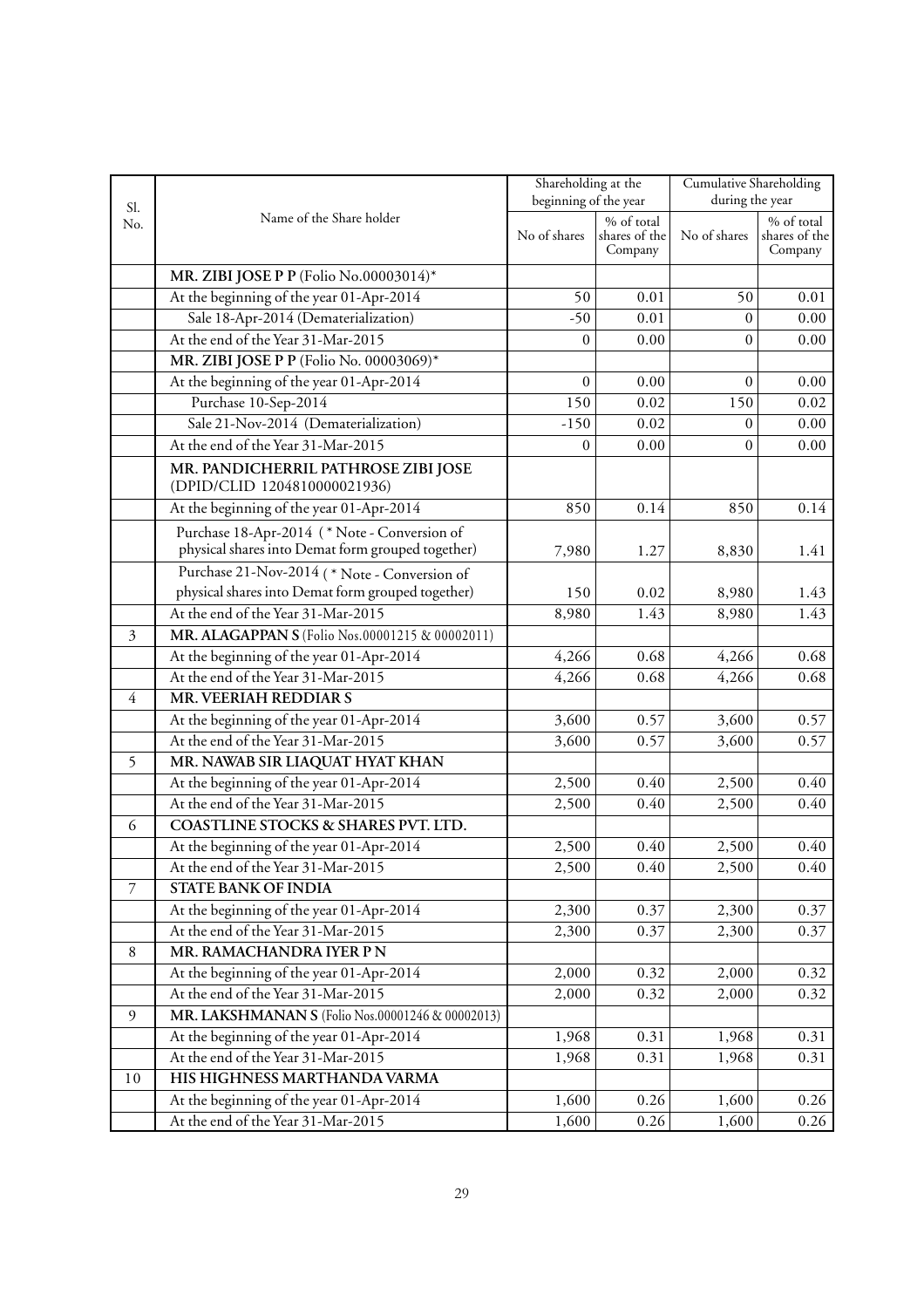|               |                                             | Shareholding at the   |                             | Cumulative Shareholding<br>during the year |                             |  |
|---------------|---------------------------------------------|-----------------------|-----------------------------|--------------------------------------------|-----------------------------|--|
| Sl.           | Shareholding of each Directors and each key | beginning of the year |                             |                                            |                             |  |
| No.           | Managerial Personnel                        | No of shares          | % of total<br>shares of the | No of shares                               | % of total<br>shares of the |  |
|               |                                             |                       | Company                     |                                            | Company                     |  |
| 1             | MR. AJITTHOMAS                              |                       |                             |                                            |                             |  |
|               | At the beginning of the year 01-Apr-2014    | 4,10,353              | 65.41                       | 4,10,353                                   | 65.41                       |  |
|               | At the end of the Year 31-Mar-2015          | 4,10,353              | 65.41                       | 4,10,353                                   | 65.41                       |  |
| $\mathcal{L}$ | MR. A.D.BOPANA                              |                       |                             |                                            |                             |  |
|               | At the beginning of the year 01-Apr-2014    | 35                    | 0.01                        | 35                                         | 0.01                        |  |
|               | At the end of the Year 31-Mar-2015          | 35                    | 0.01                        | 35                                         | 0.01                        |  |
| 3             | MR. B.B.MEDAIAH                             |                       |                             |                                            |                             |  |
|               | At the beginning of the year 01-Apr-2014    | 100                   | 0.02                        | 100                                        | 0.02                        |  |
|               | At the end of the Year 31-Mar-2015          | 100                   | 0.02                        | 100                                        | 0.02                        |  |
| 4             | MR. S.RAJASEKAR                             |                       |                             |                                            |                             |  |
|               | At the beginning of the year 01-Apr-2014    | $\mathbf{1}$          | 0.0001                      | 1                                          | 0.0001                      |  |
|               | At the end of the Year 31-Mar-2015          | 1                     | 0.0001                      | 1                                          | 0.0001                      |  |
| 5             | MR. T.M.HARIKUMAR                           |                       |                             |                                            |                             |  |
|               | At the beginning of the year 01-Apr-2014    | 3                     | 0.0004                      | 3                                          | 0.0004                      |  |
|               | At the end of the Year 31-Mar-2015          | 3                     | 0.0004                      | 3                                          | 0.0004                      |  |

# **E) Shareholding of Directors and Key Managerial Personnel:**

**F) INDEBTEDNESS -** Indebtedness of the Company including interest outstanding/accrued but not due for payment.

Amt. in Rs.

|                                                         | Secured Loans<br>excluding deposits | Unsured<br>Loans | Deposits | Total<br>Indebtedness |
|---------------------------------------------------------|-------------------------------------|------------------|----------|-----------------------|
| Indebtedness at the beginning of the financial year     |                                     |                  |          |                       |
| Principal Amount<br>$\mathbf{i}$                        | 94,78,720                           | Nil              | Nil      | 94,78,720             |
| $\ddot{\mathbf{i}}$<br>Interest due but not paid        | Nil                                 | Nil              | Nil      | Nil                   |
| Interest accrued but not due<br>$\overline{iii}$        | Nil                                 | Nil              | Nil      | Nil                   |
| Total (i+ii+iii)                                        | 94,78,720                           | Nil              | Nil      | 94,78,720             |
| Change in Indebtedness during the financial year        |                                     |                  |          |                       |
| * Addition                                              |                                     |                  |          |                       |
| * Reduction                                             | 70,24,571                           | Nil              | Nil      | 70,24,571             |
| Net Change                                              | 70,24,571                           | Nil              | Nil      | 70,24,571             |
| Indebtedness at the end of the financial year           |                                     | Nil              | Nil      |                       |
| Principal Amount<br>i)                                  | 22,28,424                           | Nil              | Nil      | 22,28,424             |
| $\ddot{i}$<br>Interest due but not paid                 | Nil                                 | Nil              | Nil      | Nil                   |
| Interest accrued but not due<br>$\overline{\text{iii}}$ | Nil                                 | Nil              | Nil      | Nil                   |
| Total (i+ii+iii)                                        | 24,54,149                           | Nil              | Nil      | 24,54,149             |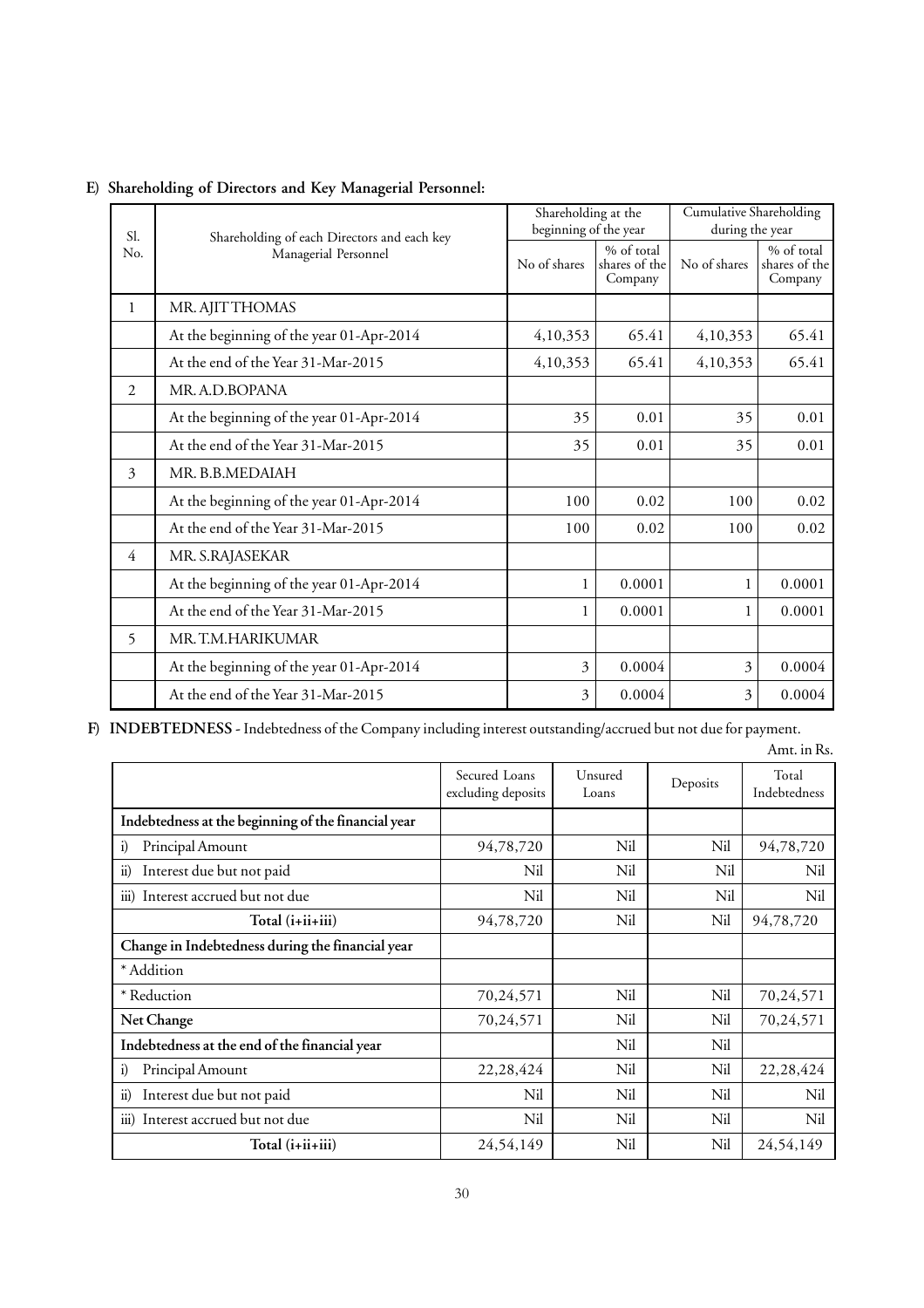## **V. REMUNERATION OF DIRECTORS AND KEY MANAGERIAL PERSONNEL-**

A. Remuneration to Managing Director, Whole-time Directors and/or Manager:

| Sl.<br>No.     | Particulars of Remuneration                                                                                                | Name of MD / WTD / Manager -<br>Mrs. Shanthi Thomas | <b>Total Amount</b><br>Rs. |
|----------------|----------------------------------------------------------------------------------------------------------------------------|-----------------------------------------------------|----------------------------|
| $\mathbf{1}$   | Gross salary                                                                                                               |                                                     |                            |
|                | (a) Salary as per provisions contained in<br>section 17(1) of the Income-tax Act, 1961<br>w.e.f. 05.02.2015 to 31.03.2015) |                                                     | 3,73,333                   |
|                | (b) Value of perquisites u/s 17(2)<br>Income-tax Act, 1961 - Company Car                                                   |                                                     | 4,480                      |
|                | (c) Profits in lieu of salary under section 17(3)<br>Income-tax Act, 1961                                                  |                                                     | Nil                        |
| 2              | Stock Option                                                                                                               |                                                     | Nil                        |
| 3              | Sweat Equity                                                                                                               |                                                     | Nil                        |
| $\overline{4}$ | Commission<br>- as % of profit<br>- others, specify                                                                        |                                                     | Nil                        |
| 5              | Others, please specify - P.F & Gratuity                                                                                    |                                                     | 61,467                     |
|                | Total (A)                                                                                                                  |                                                     | 4,39,280                   |
|                | Ceiling as per the Act                                                                                                     |                                                     | 4,66,667                   |

## B. Remuneration to other directors

| Sl.<br>No.     | Particulars of<br>Remuneration                                                    |                 |                                                      | Name of Directors     |                  |                                          | Total<br>Amount |
|----------------|-----------------------------------------------------------------------------------|-----------------|------------------------------------------------------|-----------------------|------------------|------------------------------------------|-----------------|
|                |                                                                                   | Mr. A.D. Bopana | Mr. G. Vijayaraghavan<br>(w.e.f. 05.02.2015          |                       |                  |                                          |                 |
| $\mathbf{1}$   | <b>Independent Directors</b>                                                      |                 |                                                      |                       |                  |                                          |                 |
|                | Fee for attending board<br>& committee meetings                                   | 60,000          | $\Omega$                                             |                       |                  |                                          | 60,000          |
|                | Commission                                                                        | $\theta$        | $\Omega$                                             |                       |                  |                                          | $\Omega$        |
|                | Others, please specify<br>Fee for attending<br>Independent Director's<br>Meetings | 5,000           | 5,000                                                |                       |                  |                                          | 10,000          |
|                | Total (2)                                                                         | 65,000          | 5,000                                                |                       |                  |                                          | 70,000          |
| $\overline{2}$ | <b>Other Non-Executive</b><br><b>Directors</b>                                    | Mr. Ajit Thomas | Mrs. Shanthi Thomas<br>(as Director upto 05.02.2015) | Mr. S. Rajasekar      | Mr. B.B. Medaiah | Mr. M.M. Karunakrarn<br>upto 05.02.2015) |                 |
|                | Fee for attending board<br>& committee meetings                                   | 40,000          | 30,000                                               | 60,000                | 45,000           | 60,000                                   | 2,35,000        |
|                | Commission                                                                        | $\theta$        | $\theta$                                             | $\Omega$              |                  | $\Omega$                                 | $\Omega$        |
|                | Others, please specify                                                            | $\theta$        | $\theta$                                             | $\theta$              |                  | $\Omega$                                 |                 |
|                | Total (2)                                                                         | 40,000          | 30,000                                               | 60,000                | 45,000           | 60,000                                   | 2,35,000        |
|                | Total $(B)=(1+2)$                                                                 |                 |                                                      |                       |                  |                                          | 3,05,000        |
|                | Total Managerial<br>Remuneration $A + B$                                          |                 |                                                      |                       |                  |                                          | 7,44,280        |
|                | Overall Ceiling<br>as per the Act                                                 |                 |                                                      | <b>NOT APPLICABLE</b> |                  |                                          |                 |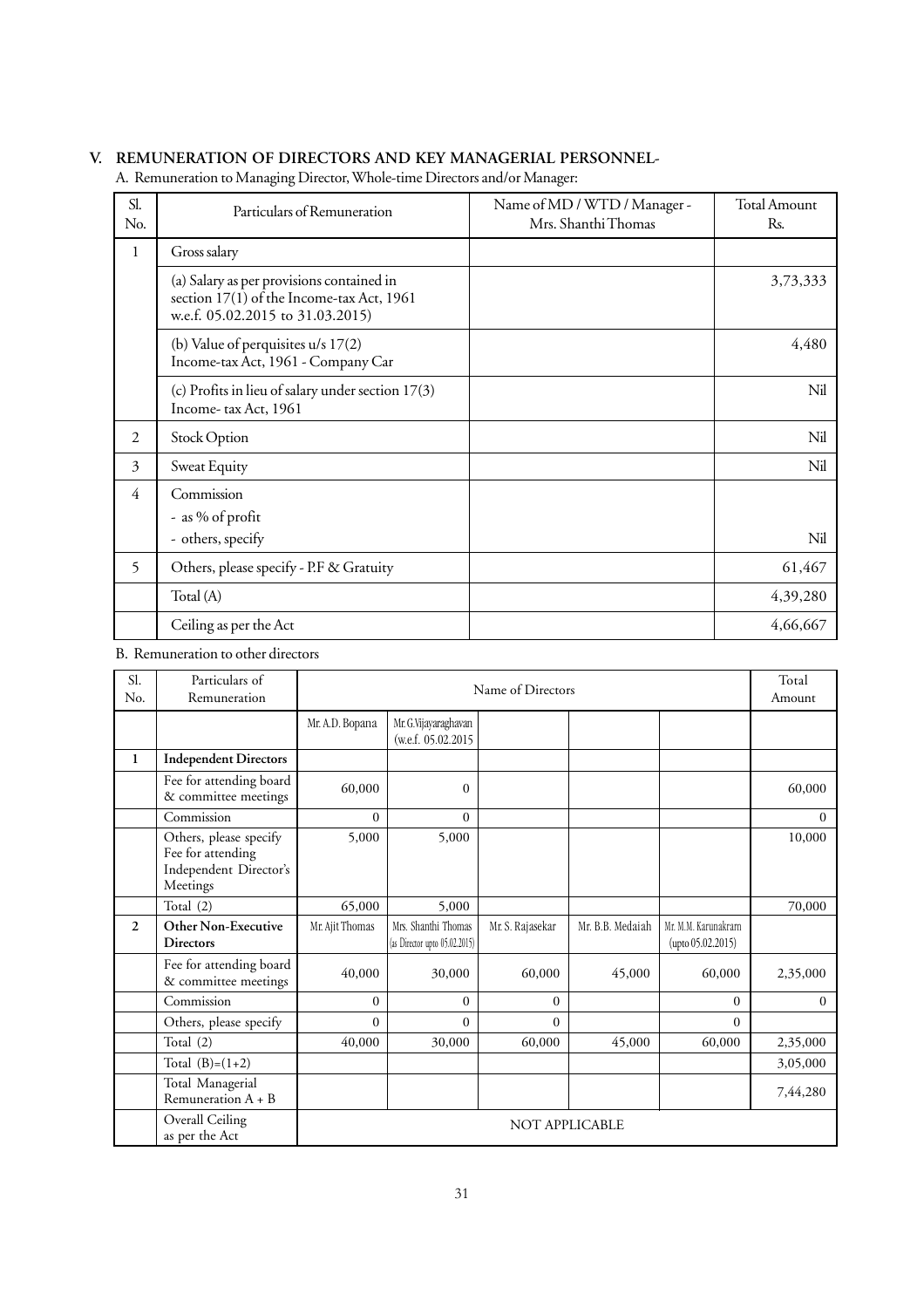## C. REMUNERATION TO KEY MANAGERIAL PERSONNEL OTHER THAN MD/MANAGER/WTD

| Sl.<br>No.   | Particulars of Remuneration                                                            | Name of MD / WTD / Manager -<br>Mr. T.M. Harikumar - CS & CFO<br>(w.e.f. 05.02.2015) | <b>Total Amount</b><br>Rs. |
|--------------|----------------------------------------------------------------------------------------|--------------------------------------------------------------------------------------|----------------------------|
| $\mathbf{1}$ | Gross salary                                                                           |                                                                                      |                            |
|              | (a) Salary as per provisions contained in<br>section 17(1) of the Income-tax Act, 1961 |                                                                                      | 1,79,667                   |
|              | (b) Value of perquisites u/s 17(2)<br>Income-tax Act, 1961                             |                                                                                      | 34,786                     |
|              | (c) Profits in lieu of salary under section 17(3)<br>Income-tax Act, 1961              |                                                                                      | Nil                        |
| 2            | Stock Option                                                                           |                                                                                      | Nil                        |
| 3            | Sweat Equity                                                                           |                                                                                      | Nil                        |
| 4            | Commission<br>- as % of profit                                                         |                                                                                      |                            |
|              | - others, specify                                                                      |                                                                                      | Nil                        |
| 5            | Others, please specify - P.F                                                           |                                                                                      | 13,272                     |
|              | Total                                                                                  |                                                                                      | 2, 27, 725                 |

## **VI. PENALTIES / PUNISHMENT/ COMPOUNDING OF OFFENCES:**

There were no penalties, punishment or compounding of offences during the year ended March 31, 2015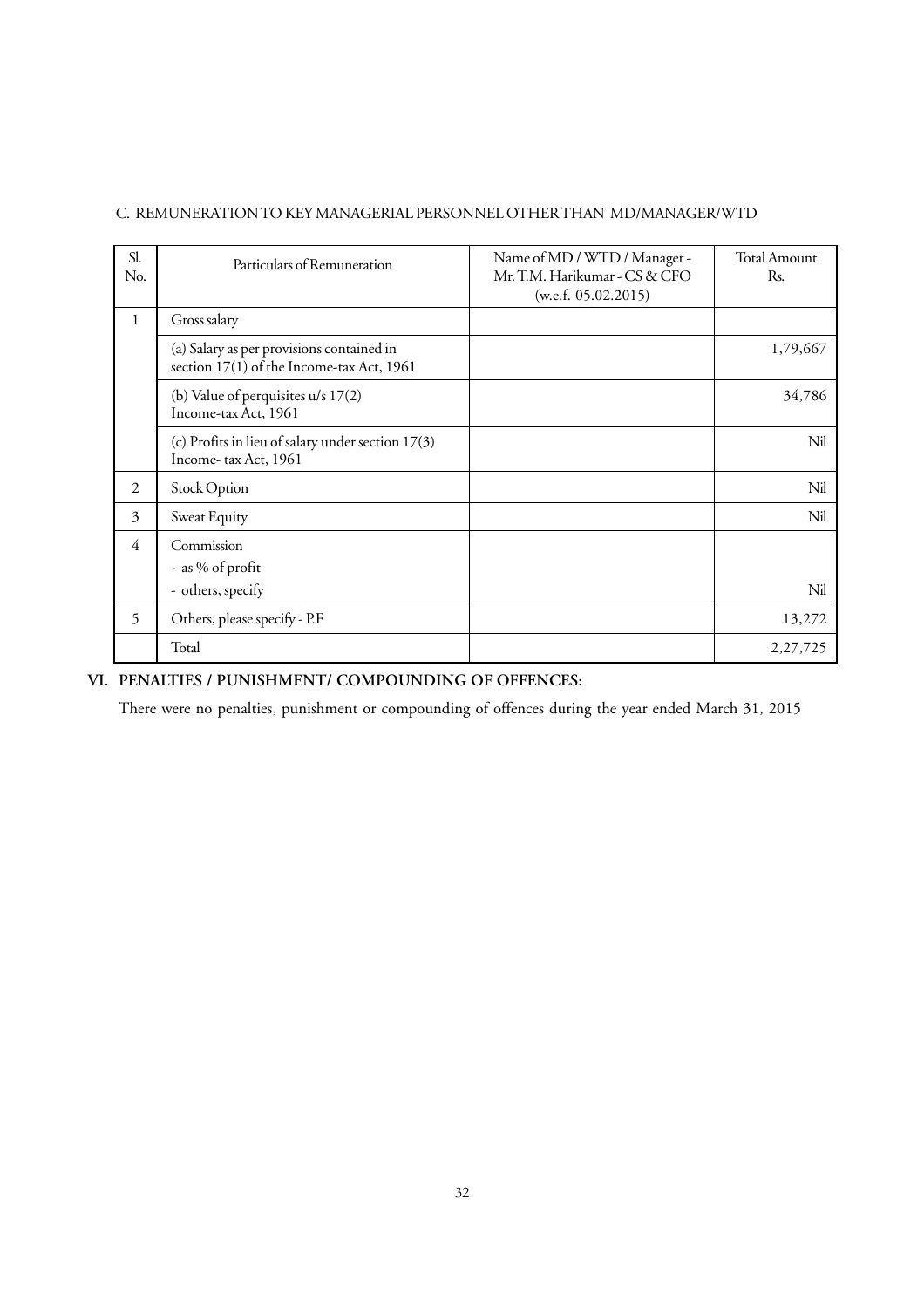## **ANNEXURE 8**

#### **NOMINATION & REMUNERATION POLICY**

This Nomination and Remuneration Policy (N&R policy) is being formulated in compliance with Section 178 of the Companies Act, 2013 read along with the applicable rules thereto and Clause 49 of the Listing Agreement, as amended from time to time. This policy on nomination and remuneration of Directors, Key Managerial Personnel and Senior Management has been formulated by the Nomination and Remuneration Committee ('the Committee') and has been approved by the Board of Directors.

#### **Definitions**

"Remuneration" means any money or its equivalent given or passed to any person for services rendered by him and includes perquisites as defined under the Income-tax Act, 1961;

"Key Managerial Personnel" means:

- i) Managing Director, or Chief Executive Officer or Manager and in their absence, a Whole-time Director;
- ii) Chief Financial Officer;
- iii) Company Secretary; and
- iv) such other officer as may be prescribed.

"Senior Managerial Personnel" mean the personnel of the Company who are members of its core management team excluding Board of Directors. Normally, this would comprise all members of management, of rank equivalent to Vice President and above, including all functional heads.

#### **Objective**

The objective of the policy is to ensure that

- the level and composition of remuneration is reasonable and sufficient to attract, retain and motivate directors of the quality required to run the Company successfully;
- relationship of remuneration to performance is clear and meets appropriate performance benchmarks; and
- remuneration to directors, key managerial personnel and senior management involves a balance between fixed and incentive pay reflecting short and long-term performance objectives appropriate to the working of the Company and its goals.

#### **Role of the Committee**

The role of the Committee will be the following:

- To formulate criteria for determining qualifications, positive attributes and independence of a Director.
- To formulate criteria for evaluation of Independent Directors and the Board.
- To identify persons who are qualified to become Directors and who may be appointed in Senior Management in accordance with the criteria laid down in this policy.
- To carry out evaluation of Director's performance.
- To recommend to the Board the appointment and removal of Directors and Senior Management
- To recommend to the Board policy relating to remuneration for Directors, Key Managerial Personnel and Senior Management.
- To devise a policy on Board diversity, composition, size etc.,
- Succession planning for replacing Key Executives and overseeing.
- To carry out any other function as is mandated by the Board from time to time and / or enforced by any statutory notification, amendment or modification, as may be applicable.
- To perform such other functions as may be necessary or appropriate for the performance of its duties.

Appointment and removal of Director, Key Managerial Personnel and Senior Management

- a) The Committee shall identify and ascertain the integrity, qualification, expertise and experience of the person for appointment as Director, KMP or at Senior Management level and recommend his / her appointment, as per Company's Policy.
- b) A person should possess adequate qualification, expertise and experience for the position he / she is considered for appointment. The Committee has authority to decide whether qualification, expertise and experience possessed by a person is sufficient / satisfactory for the position.
- The Company shall not appoint or continue the employment of any person as Whole-time Director who has attained the age of seventy years. Provided that the term of the person holding this position may be extended beyond the age of seventy years with the approval of shareholders by passing a special resolution.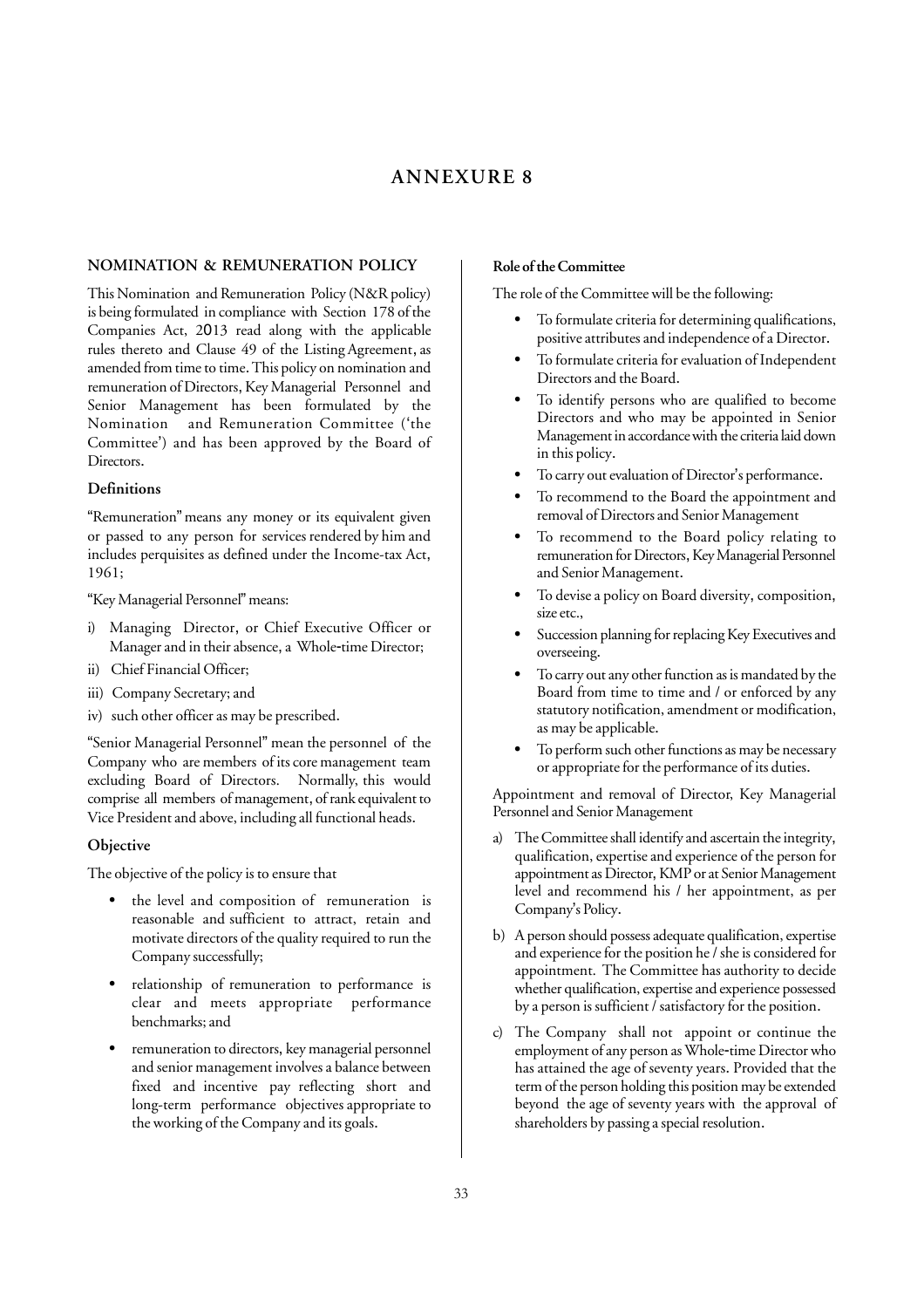## **Term / Tenure**

a) Managing Director/Whole-time Director:

The Company shall appoint or re-appoint any person as its Managing Director or Executive Director for a term not exceeding five years at a time. No re-appointment shall be made earlier than one year before the expiry of term.

b) Independent Director:

An Independent Director shall hold office for a term up to five consecutive years on the Board of the Company and will be eligible for re-appointment on passing of a special resolution by the Company and disclosure of such appointment in the Board's report.

No Independent Director shall hold office for more than two consecutive terms of upto maximum of 5 years each, but such Independent Director shall be eligible for appointment after expiry of three years of ceasing to become an Independent Director.

Provided that an Independent Director shall not, during the said period of three years, be appointed in or be associated with the Company in any other capacity, either directly or indirectly.

At the time of appointment of Independent Director it should be ensured that number of Boards on which such Independent Director serves is restricted to seven listed companies as an Independent Director and three listed companies as an Independent Director in case such person is serving as a Whole-time Director of a listed company or such other number as may be prescribed under the Act

## **Evaluation**

The Committee shall carry out evaluation of performance of Director, KMP and Senior Management Personnel yearly or at such intervals as may be considered necessary.

#### **Removal**

The Committee may recommend with reasons recorded in writing, removal of a Director, KMP or Senior Management Personnel subject to the provisions and compliance of the Companies Act, 2013, rules and regulations and the policy of the Company.

### **Retirement**

The Director, KMP and Senior Management Personnel shall retire as per the applicable provisions of the Act and the prevailing policy of the Company. The Board will have the discretion to retain the Director, KMP, Senior Management Personnel in the same position / remuneration or otherwise even after attaining the retirement age, for the benefit of the Company.

#### **POLICY FOR REMUNERATION TO DIRECTORS / KMP / SENIOR MANAGEMENT PERSONNEL**

- 1) Remuneration to Managing Director / Whole-time Directors:
	- a) The Remuneration/ Commission etc. to be paid to Managing Director / Whole-time Directors, etc. shall be governed as per provisions of the Companies Act, 2013 and rules made there under or any other enactment for the time being in force and the approvals obtained from the Members of the Company.
	- b) The Nomination and Remuneration Committee shall make such recommendations to the Board of Directors, as it may consider appropriate with regard to remuneration to Managing Director / Whole-time Directors.
- 2) Remuneration to Non-Executive / Independent Directors:
	- a) The Non-Executive / Independent Directors may receive sitting fees and such other remuneration as permissible under the provisions of Companies Act, 2013. The amount of sitting fees shall be such as may be recommended by the Nomination and Remuneration Committee and approved by the Board of Directors.
	- b) All the remuneration of the Non- Executive / Independent Directors (excluding remuneration for attending meetings as prescribed under Section 197 (5) of the Companies Act, 2013) shall be subject to ceiling/ limits as provided under Companies Act, 2013 and rules made there under or any other enactment for the time being in force. The amount of such remuneration shall be such as may be recommended by the Nomination and Remuneration Committee and approved by the Board of Directors or shareholders, as the case may be.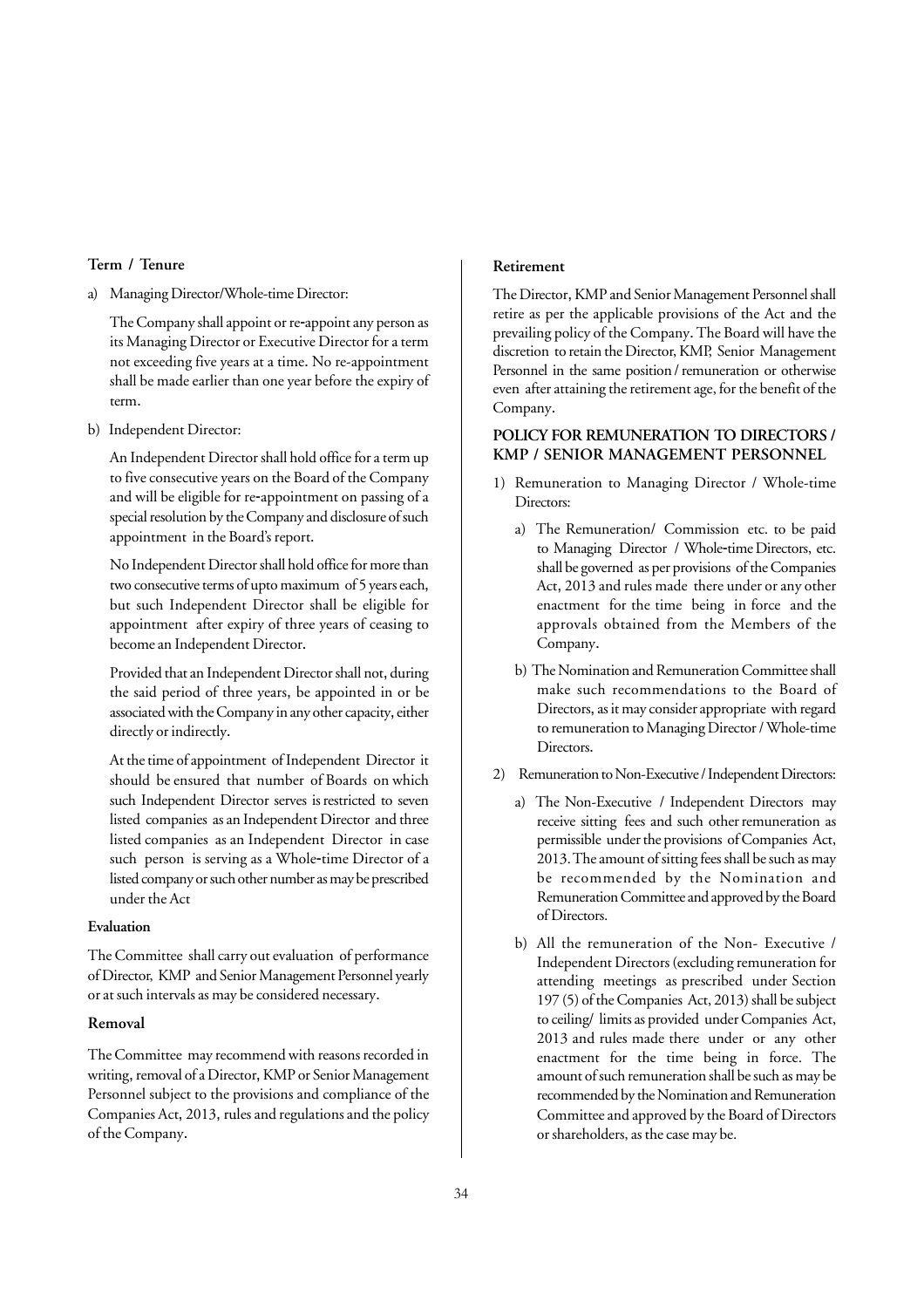- c) An Independent Director shall not be eligible to get Stock Options and also shall not be eligible to participate in any share based payment schemes of the Company.
- d) Any remuneration paid to Non-Executive / Independent Directors for services rendered which are of professional in nature shall not be considered as part of the remuneration for the purposes of clause (b) above if the following conditions are satisfied:
	- i) The Services are rendered by such Director in his capacity as the professional; and
	- ii) In the opinion of the Committee, the director possesses the requisite qualification for the practice of that profession.
- 3) Remuneration to Key Managerial Personnel and Senior Management:
	- a) The remuneration to Key Managerial Personnel and Senior Management shall consist of fixed pay, incentive pay etc., in compliance with the provisions of the Companies Act, 2013 and in accordance with the Company's Policy.
	- b) The Fixed pay shall include monthly remuneration, employer's contribution to Provident Fund, contribution to pension fund, pension schemes, etc. as decided from time to time.

c) The Incentive pay shall be decided based on the balance between performance of the Company and performance of the Key Managerial Personnel and Senior Management, to be decided annually or at such intervals as may be considered appropriate.

#### **Implementation**

- The Committee may issue guidelines, procedures, formats, reporting mechanism and manuals in supplement and for better implementation of this policy as considered appropriate.
- The Committee may Delegate any of its powers to one or more of its members.

#### **GOVERNANCE MECHANISM**

The Board has constituted a N&R Committee to monitor the policy and the programs from time to time, which comprises of three directors of the Company.

## **AMENDMENT OF N&R POLICY**

The N&R policy of the Company may be amended at any time by the Board of the Company on the recommendation of the N&R Committee.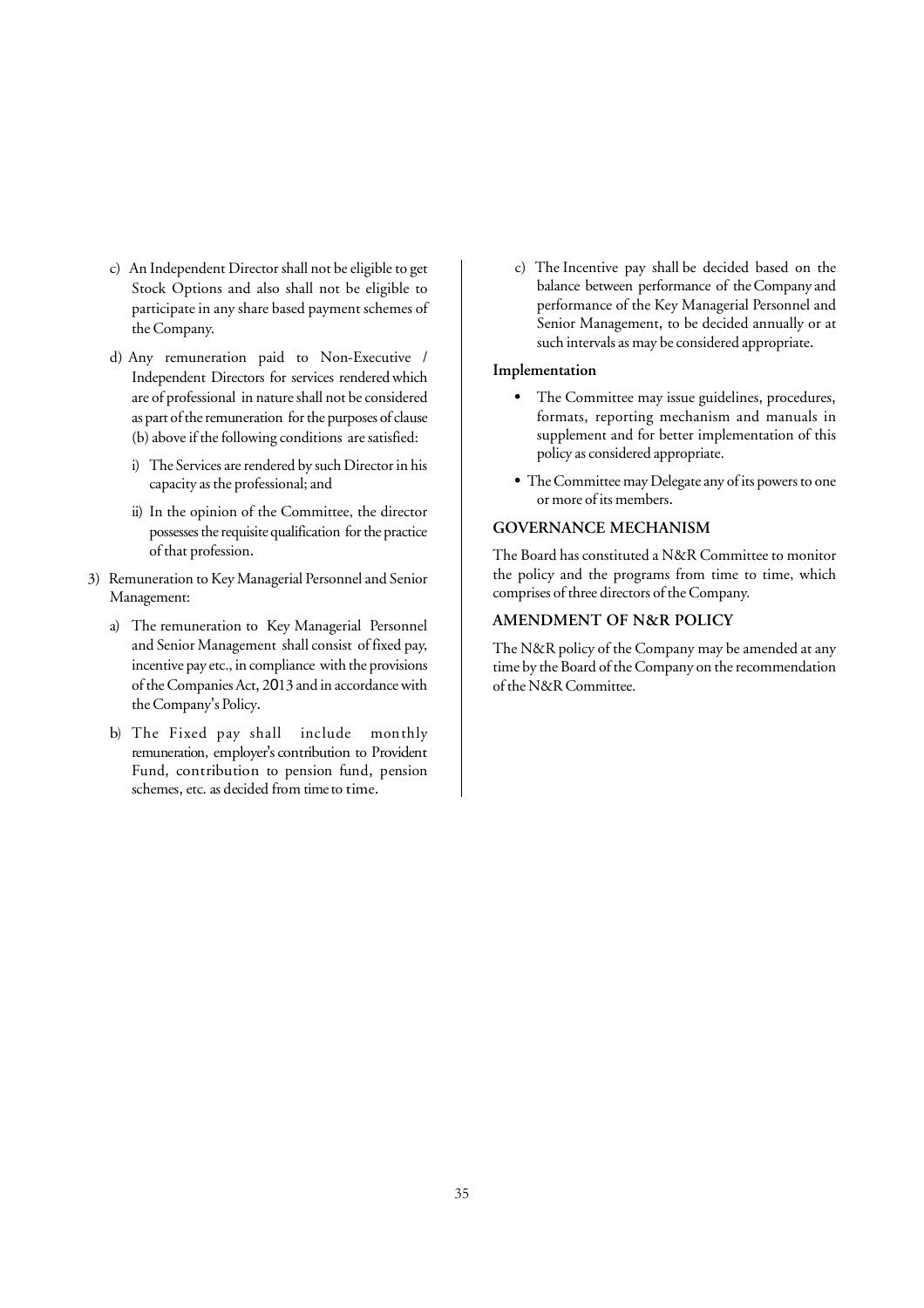## **INDEPENDENT AUDITORS' REPORT**

*To the members of Neelamalai Agro Industries Limited*

#### **Report on the Standalone Financial Statements**

We have audited the accompanying standalone financial statements of Neelamalai Agro Industries Limited ('the Company') which comprise the Balance Sheet as at 31-Mar-2015, the Statement of Profit and Loss, the Cash Flow Statement for the year then ended, and a summary of the significant accounting policies and other explanatory information.

## **Management's Responsibility for the Standalone Financial Statements**

The Company's Board of Directors is responsible for the matters stated in Section 134 (5) of the Companies Act, 2013 ("the Act") with respect to the preparation of these standalone financial statements that give a true and fair view of the financial position, financial performance and cash flows of the company in accordance with the accounting principles generally accepted in India, including the Accounting Standards specified under Section 133 of the Act, read with Rule 7 of the Companies (Accounts) Rules, 2014. This responsibility also includes maintenance of adequate accounting records in accordance with the provisions of the Act for safeguarding the assets of the Company and for preventing and detecting frauds and other irregularities; selection and application of appropriate accounting policies; making judgments and estimates that are reasonable and prudent; and design, implementation and maintenance of adequate internal financial controls, that were operating effectively for ensuring the accuracy and completeness of the accounting records, relevant to the preparation and presentation of the financial statements that give a true and fair view and are free from material misstatement, whether due to fraud or error.

#### **Auditor's Responsibility**

Our responsibility is to express an opinion on these standalone financial statements based on our audit.

We have taken into account the provisions of the Act, the accounting and auditing standards and matters which are required to be included in the audit report under the provisions of the Act and the Rules made thereunder.

We conducted our audit in accordance with the Standards on Auditing specified under Section 143 (10) of the Act. Those Standards require that we comply with ethical requirements and plan and perform the audit to obtain reasonable assurance about whether the financial statements are free from material misstatement.

An audit involves performing procedures to obtain audit evidence about the amounts and the disclosures in the financial statements. The procedures selected depend on the auditor's judgment, including the assessment of the risks of material misstatement of the financial statement, whether due to fraud or error. In making those risk assessments, the auditor considers internal financial control relevant to the Company's preparation of the financial statements that give a true and fair view in order to design audit procedures that are appropriate in the circumstances, but not for the purpose of expressing an opinion on whether the Company has in place an adequate internal financial controls system over financial reporting and the operating effectiveness of such control. An audit also includes evaluating the appropriateness of the accounting policies used and the reasonableness of the accounting estimates made by the Company's Directors, as well as evaluating the overall presentation of the financial statements.

We believe that the audit evidence we have obtained is sufficient and appropriate to provide a basis for our audit opinion on the standalone financial statements.

#### **Opinion**

In our opinion and to the best of our information and according to the explanations given to us, the aforesaid standalone financial statements give the information required by the Act in the manner so required and give a true and fair view in conformity with the accounting principles generally accepted in India, of the state of affairs of the Company as at 31-Mar-2015, and its Profit and its cash flows for the year ended on that date.

#### **Report on Other Legal and Regulatory Requirements**

- 1. As required by the Companies (Auditor's Report) Order 2015 ('the Order'), issued by the Central Government of India in terms of sub-section 11 of section 143 of the Act, we give in the Annexure a statement on the matters specified in paragraphs 3 and 4 of the said Order, to the extent applicable.
- 2. As required by Section 143(3) of the Act, we report that: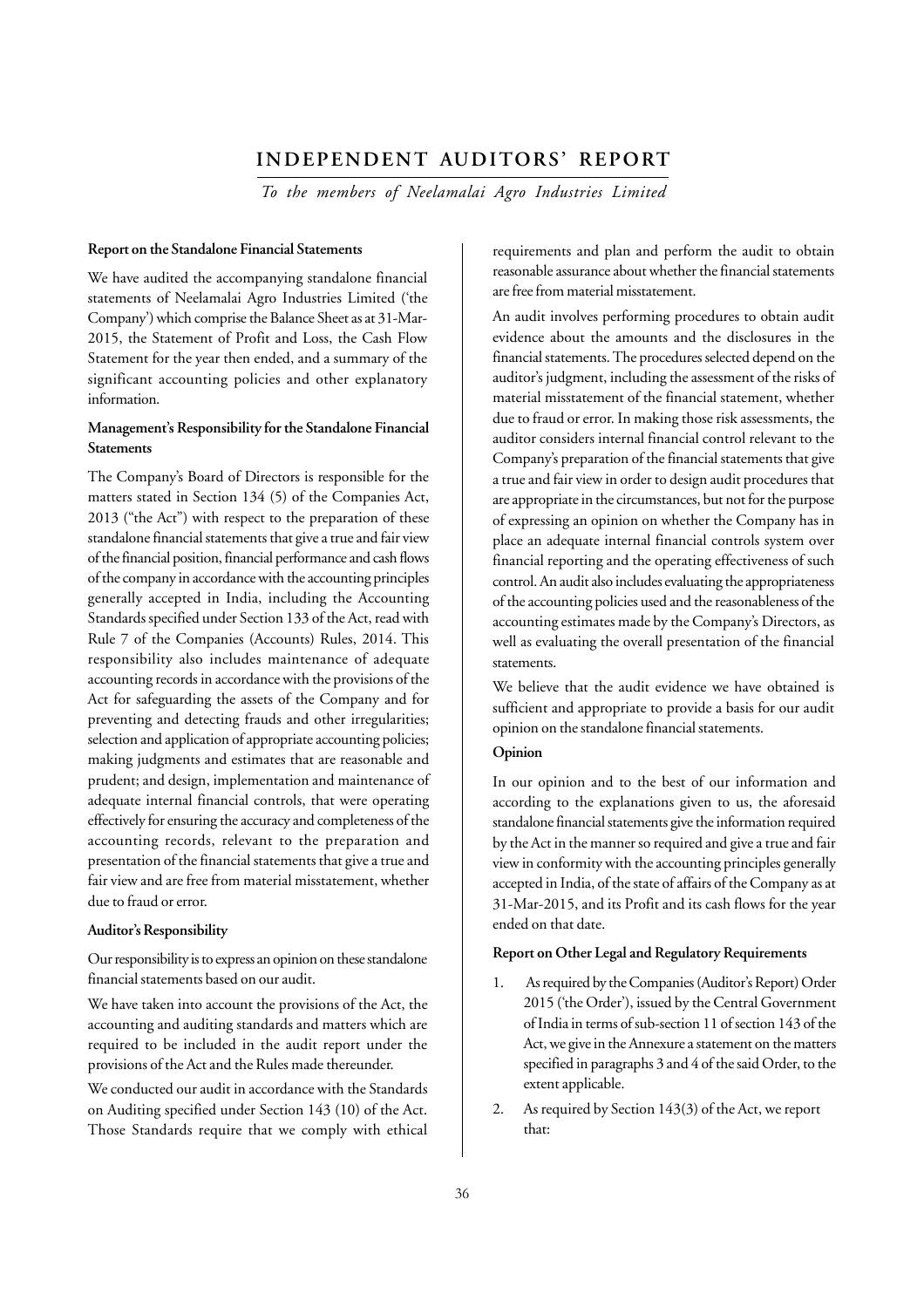- a. we have sought and obtained all the information and explanations which to the best of our knowledge and belief were necessary for the purposes of our audit;
- b. in our opinion proper books of account as required by law have been kept by the Company so far as appears from our examination of those books ;
- c. the Balance Sheet, the Statement of Profit and Loss and the Cash Flow Statement dealt with by this Report are in agreement with the books of account;
- d. In our opinion, the aforesaid standalone financial statements comply with the Accounting Standards specified under Section 133 of the Act, read with Rule 7 of the Companies (Accounts) Rules, 2014;
- e. on the basis of the written representations received from the directors as on 31-Mar-2015, and taken on record by the Board of Directors, none of the directors is disqualified as on 31-Mar-2015 from being appointed as a director in terms of Section 164 (2) of the Act.;
- f. With respect to the other matters to be included in the Auditor's Report in accordance with Rule 11 of the Companies (Audit and Auditors) Rules, 2014, in our opinion and to the best of our information and according to the explanations given to us:
	- i) The company does not have any pending litigations which would impact its financial position;
	- ii) The Company did not have any long-term contracts including derivative contracts for which there were any material foreseeable losses;
	- iii) There has been no delay in transferring amounts, required to be transferred, to the Investor Education and Protection Fund by the Company;

For **SURI & CO.** Chartered Accountants Firm No.004283S

Chennai 27.05.2015

 **G. Rengarajan** Partner Membership No. 219922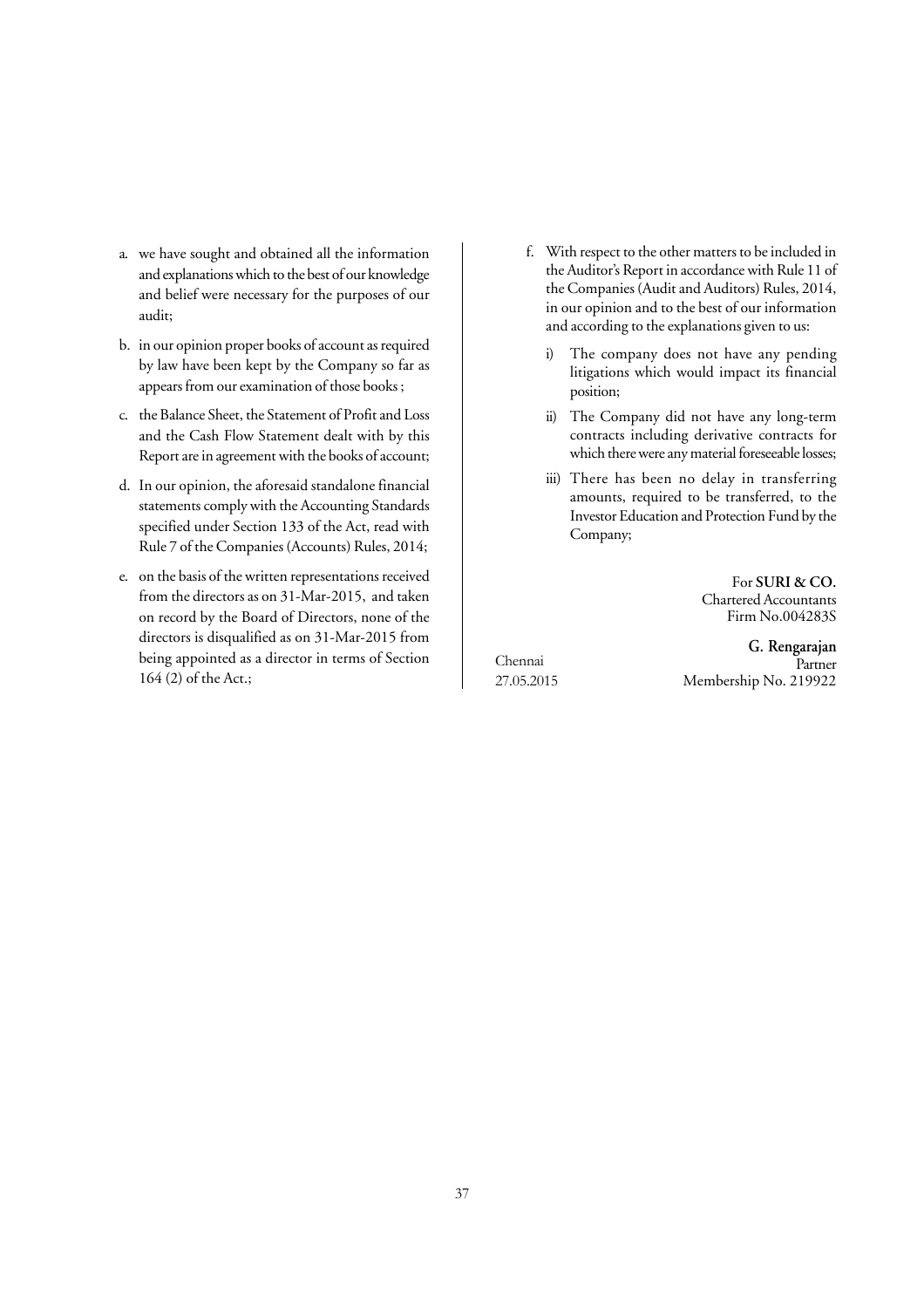# **ANNEXURE**

*To the Auditors' Report*

- i) (a) The Company has maintained proper records showing full particulars, including quantitative details and situation of Fixed Assets.
	- (b) Physical verification of major items of these assets has been conducted by the Management during the financial year and no material discrepancies were noticed on such verification. In our opinion, procedures followed by the management is reasonable having regards to the size of the Company and the nature of its assets.
- ii) (a) Physical verification of inventory has been conducted by the Management at reasonable intervals.
	- (b) The procedures of physical verification of inventory followed by the Management are reasonable and adequate in relation to the size of the Company and the nature of its business.
	- (c) The company has maintained proper records of inventory and no material discrepancies have been noticed on physical verification of inventory as compared to book records.
- (iii) The Company has not granted any loans, secured or unsecured to the Companies, firms or other parties covered in the register maintained under Section 189 of the Companies Act, 2013 and hence the clauses (iii) (a) *&* (b) of the Order are not applicable.
- (iv) In our opinion and according to the information and explanation given to us, there is an adequate internal control system commensurate with the size of the Company and the nature of its business for the purchase of inventory, fixed assets and for the sale of goods and services. We have not observed any major weakness in the internal control system during the course of our audit.
- (v) The company has not accepted any deposits from the public.
- (vi) We have broadly reviewed the books of account relating to materials, labour and other items of cost maintained by the company pursuant to the Companies (Cost Records and Audit) Rules, 2014 prescribed by the Central Government for the maintenance of cost records under sub-section (1) of section 148 of the Companies Act,

2013 and we are of the opinion that prima facie the prescribed accounts and records have been made and maintained.

- vii) (a) The Company is regular in depositing with appropriate authorities undisputed statutory dues including Provident Fund, Employees State Insurance, Income tax, Sales tax, Wealth tax, Service Tax, Customs duty, Excise duty, Cess and other statutory dues applicable to it. No undisputed statutory dues were outstanding as at the last day of the financial year for a period of more than six months from the date they became payable.
	- b) There are no disputed statutory dues.
	- c) The company is regular in transferring the amount required to be transferred to Investor Education and Protection Fund in accordance with the relevant provisions of the Companies Act, 1956 (1 of 1956) and rules made thereunder.
- (viii)The Company does not have accumulated losses at the end of the financial year. The Company has not incurred any cash loss in the current financial year and in the immediately preceding financial year.
- ix) The company has not defaulted in repayment of dues to banks.
- x) The Company has not granted any guarantee for loans and advances taken by others from banks or financial institutions, hence Clause (x) of this order is not applicable.
- xi) The Company has not availed any term loan.
- xii) According to the information and explanations given to us, no fraud on or by the company has been noticed or reported during the year.

For **SURI & CO.** Chartered Accountants Firm No.004283S

Chennai 27.05.2015

 **G. Rengarajan** Partner Membership No. 219922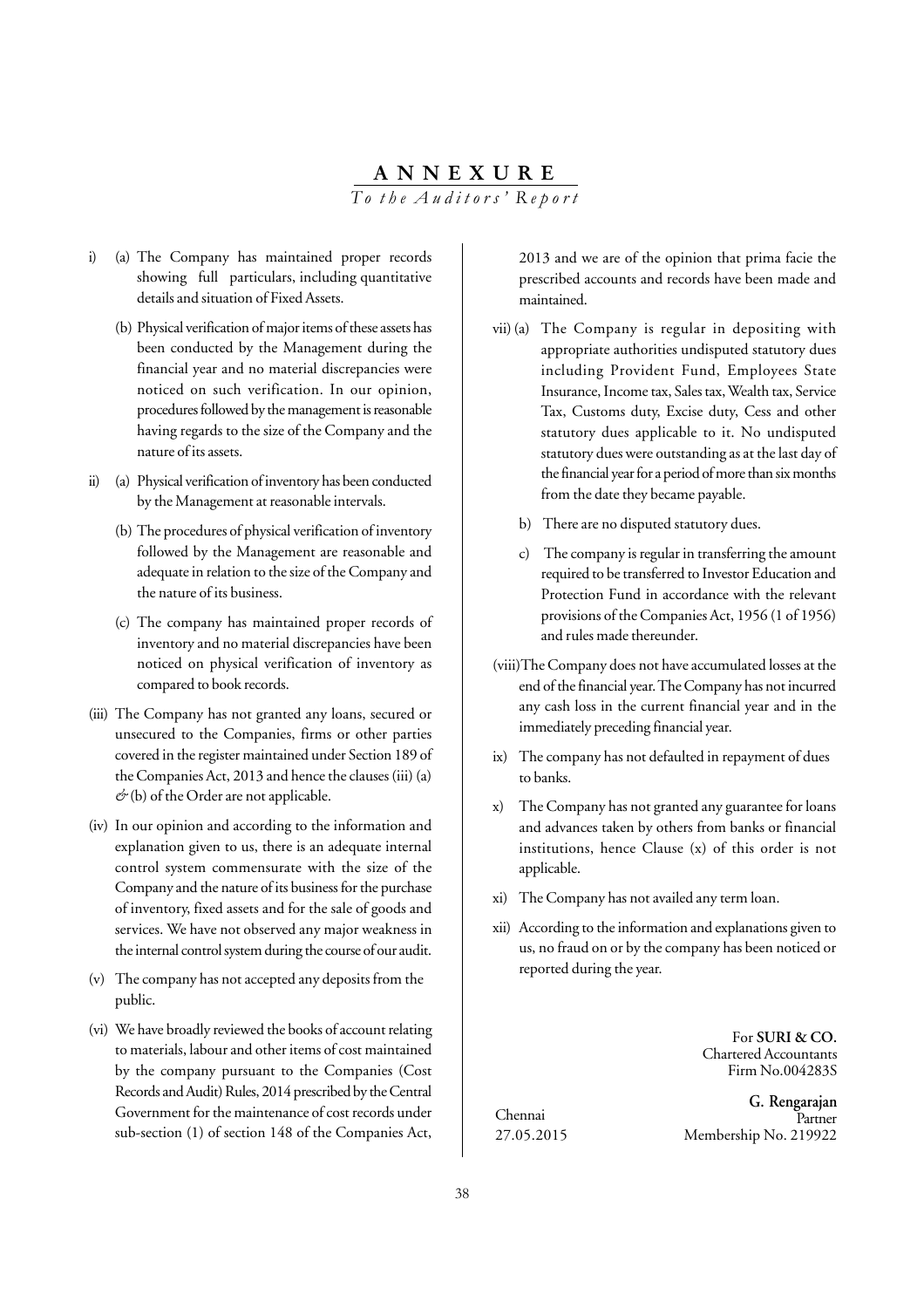# **BALANCE SHEET**

# *As at 31 st March 2015*

| Particulars                              | Notes        | Figures as at the<br>end of 31.03.2015<br>Rs. | Figures as at the<br>end of 31.03.2014<br>Rs. |
|------------------------------------------|--------------|-----------------------------------------------|-----------------------------------------------|
| I. EQUITY AND LIABILITIES                |              |                                               |                                               |
| Shareholders' Funds<br>(1)               |              |                                               |                                               |
| Share Capital<br>(a)                     | 2            | 62,73,500                                     | 62,73,500                                     |
| (b)<br>Reserves and Surplus              | 3            | 36,13,46,832                                  | 33,84,48,355                                  |
|                                          |              | 36,76,20,332                                  | 34, 47, 21, 855                               |
| Non - Current Liabilities<br>(2)         |              |                                               |                                               |
| Long - Term Borrowings<br>(a)            | 4            | Nil                                           | Nil                                           |
| Long - Term Provisions<br>(b)            |              | 2,67,586                                      | 1,58,364                                      |
|                                          |              | 2,67,586                                      | 1,58,364                                      |
| <b>Current Liabilities</b><br>(3)        | 5            |                                               |                                               |
| Short - Term Borrowings<br>(a)           |              | 24,54,149                                     | 94,78,720                                     |
| Trade Payables<br>(b)                    |              | 37,47,607                                     | 31,08,919                                     |
| Other Current Liabilities<br>(c)         |              | 3,69,43,116                                   | 3, 24, 15, 713                                |
| Short - Term Provisions<br>(d)           |              | 2,50,86,767                                   | 4,00,96,713                                   |
|                                          |              | 6,82,31,639                                   | 8,51,00,065                                   |
|                                          | TOTAL        | 43, 61, 19, 557                               | 42,99,80,284                                  |
| II. ASSETS                               |              |                                               |                                               |
| Non - Current Assets<br>$\left(1\right)$ |              |                                               |                                               |
| <b>Fixed Assets</b><br>(a)               |              |                                               |                                               |
| (i) Tangible Assets                      | 6            | 6,66,89,785                                   | 6,99,96,970                                   |
| Non - Current Investments<br>(b)         | 7            | 9,58,98,786                                   | 9,58,98,786                                   |
| <b>Current Assets</b><br>(2)             |              |                                               |                                               |
| (a) Current Investments                  | 8            | 16,81,22,906                                  | 16,88,30,004                                  |
| (b) Inventories                          | 9            | 3,32,95,857                                   | 1,86,72,638                                   |
| (c) Trade Receivables                    | 10           | 3,21,85,291                                   | 3,74,10,901                                   |
| (d) Cash and Cash equivalents            | 11           | 1,38,57,078                                   | 1,07,69,884                                   |
| (e) Short - Term Loans and Advances      | 12           | 2,39,97,106                                   | 2,60,45,731                                   |
| (f) Other Current Assets                 |              | 20,72,748                                     | 23,55,370                                     |
|                                          |              | 27,35,30,986                                  | 26,40,84,528                                  |
| Significant Accounting Policies          | $\mathbf{1}$ |                                               |                                               |
|                                          | <b>TOTAL</b> | 43, 61, 19, 557                               | 42,99,80,284                                  |

Notes 1 to 12 and 22 to 33 and Cash Flow Statement form part of this Balance Sheet

|--|

|                  | For SURI & CO.                                                  | For and on behalf of the Board |             |
|------------------|-----------------------------------------------------------------|--------------------------------|-------------|
|                  | <b>Chartered Accountants</b><br>Firm's Registration No. 004283S | S. Rajasekar                   | Ajit Thomas |
|                  | G. Rengarajan                                                   | Director                       | Chairman    |
| Place : Chennai  | Partner                                                         | T. M. Harikumar                |             |
| Date: 27.05.2015 | Membership No. 219922                                           | Company Secretary & CFO        |             |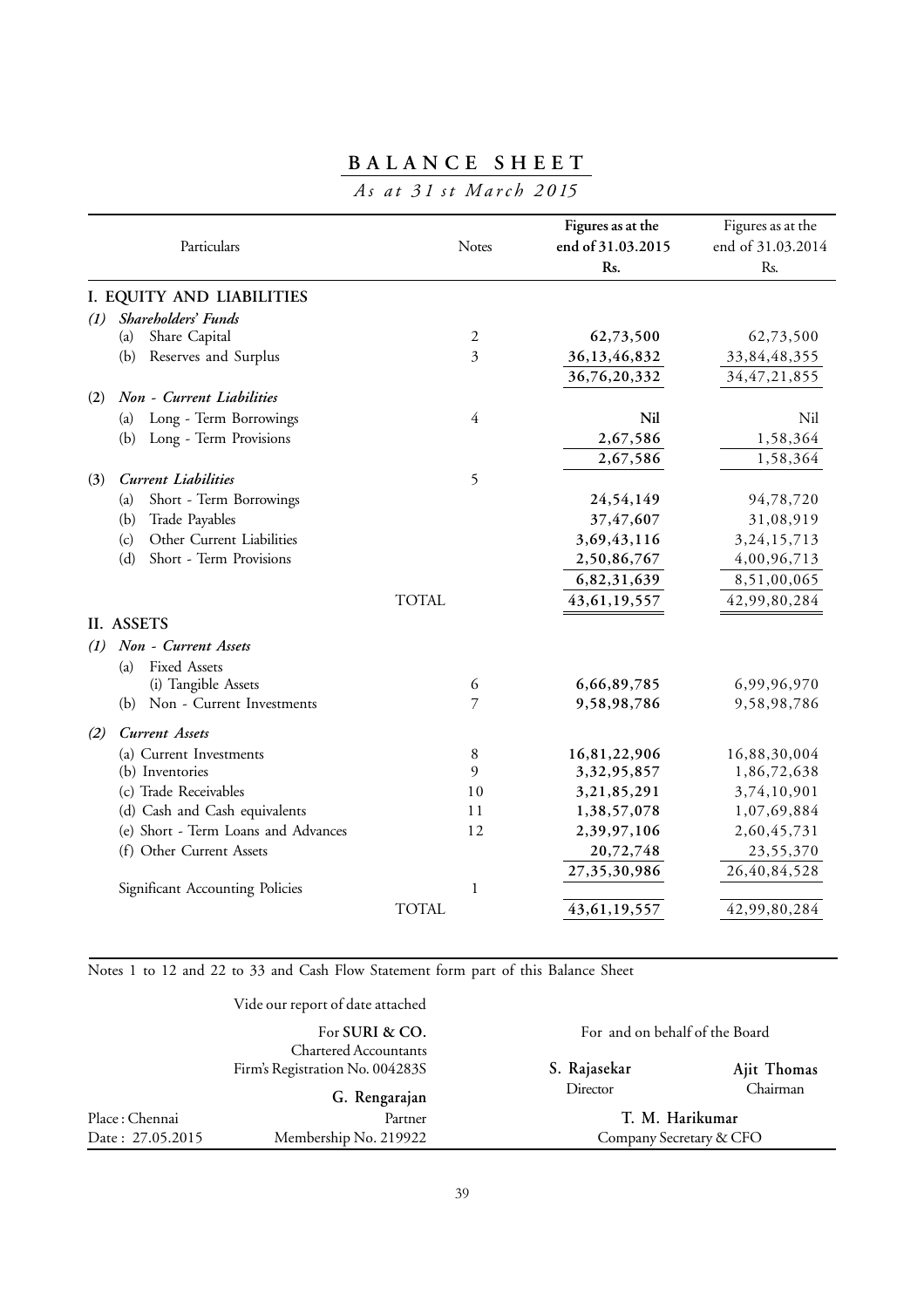# **STATEMENT OF PROFIT AND LOSS**

# *For the Year Ended 31st March 2015*

|              | Particulars                                               |           | <b>Notes</b>   |       | Figures for the<br>year ended 31.03.2015<br>Rs. | Figures for the<br>year ended 31.03.2014<br>Rs. |
|--------------|-----------------------------------------------------------|-----------|----------------|-------|-------------------------------------------------|-------------------------------------------------|
| Ι            | Revenue from Operations                                   |           | 13             |       | 29,92,04,841                                    | 28,06,13,501                                    |
| $\mathbb{I}$ | Other Income                                              |           | 14             |       | 5,28,37,100                                     | 5,28,18,228                                     |
| Ш            | Total Revenue                                             |           | $(I + II)$     |       | 35,20,41,941                                    | 33, 34, 31, 729                                 |
| IV           | <b>Expenses</b>                                           |           |                |       |                                                 |                                                 |
|              | Cost of Material Consumed                                 |           | 15             |       | 6,95,86,491                                     | 7,10,37,582                                     |
|              | Purchase of Stock - in - Trade                            |           | 16             |       | 55,605                                          | 1,12,392                                        |
|              | Increase (-) / Decrease (+) in Inventory                  |           | 17             | $(-)$ | 1,23,27,000                                     | 3,23,000<br>$(+)$                               |
|              | Other Manufacturing Expenses                              |           | 18             |       | 4, 65, 53, 262                                  | 4,01,13,120                                     |
|              | <b>Employee Benefits Expenses</b>                         |           | 19             |       | 11,71,45,598                                    | 10,64,10,199                                    |
|              | Finance Cost                                              |           | 20             |       | 6,49,864                                        | 2,61,162                                        |
|              | Depreciation and Amortisation Expense                     |           |                |       | 1,16,13,867                                     | 69,24,099                                       |
|              | Other Expenditure                                         |           | 21             |       | 5,74,63,271                                     | 5,56,54,429                                     |
|              | Total Expense                                             |           |                |       | 29,07,40,958                                    | 28,08,35,983                                    |
| V            | Profit before exceptional and extraordinary items and tax |           | $(III - IV)$   |       | 6,13,00,983                                     | 5,25,95,746                                     |
| VI           | Exceptional / extraordinary items                         |           |                |       | Nil                                             | Nil                                             |
| VII          | Profit Before Tax                                         |           | $(V - VI)$     |       | 6,13,00,983                                     | 5,25,95,746                                     |
|              | <b>VIII TAX EXPENSES</b>                                  |           |                |       |                                                 |                                                 |
|              | Current Tax                                               | 48,00,000 |                |       |                                                 |                                                 |
|              | Add : MAT Credit Utilisation                              | 32,00,000 |                |       | 80,00,000                                       | 50,00,000                                       |
|              | Deferred Tax                                              |           |                |       | Nil                                             | Nil                                             |
| IX           | Profit After Tax                                          |           | $(VII - VIII)$ |       | 5,33,00,983                                     | 4,75,95,746                                     |
| Χ            | Earnings per Share                                        |           | 26             |       |                                                 |                                                 |
|              | Basic<br>(1)                                              |           |                |       | 84.96                                           | 75.87                                           |
|              | Diluted<br>(2)                                            |           |                |       | 84.96                                           | 75.87                                           |

Note 1, 13 to 33 and Cash Flow Statement form part of this Statement of Profit and Loss.

| Date: 27.05.2015 | Membership No. 219922                                           | Company Secretary & CFO        |             |
|------------------|-----------------------------------------------------------------|--------------------------------|-------------|
| Place: Chennai   | Partner                                                         | T. M. Harikumar                |             |
|                  | G. Rengarajan                                                   | Director                       | Chairman    |
|                  | <b>Chartered Accountants</b><br>Firm's Registration No. 004283S | S. Rajasekar                   | Ajit Thomas |
|                  | For SURI & CO.                                                  | For and on behalf of the Board |             |
|                  | Vide our report of date attached                                |                                |             |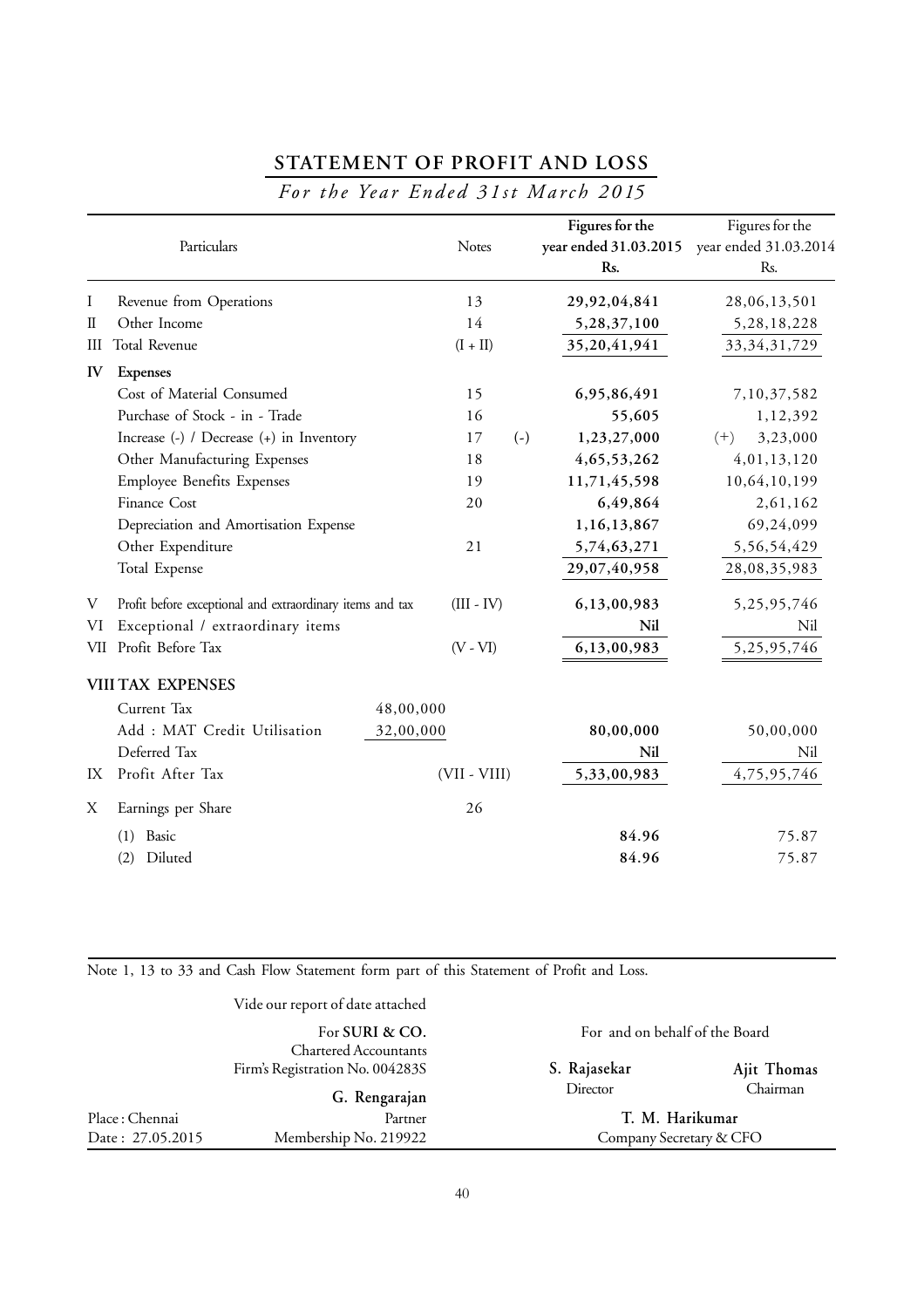*for the year ended 31st March, 2015*

## **NOTE : 1**

## **A. ACCOUNTING POLICIES**

#### **I. ACCOUNTING CONVENTION**

The financial statements have been prepared on a going concern basis under the historical cost convention on accrual basis of accounting in accordance with the generally accepted accounting principles, accounting standards notified under section 133 of the Companies Act 2013 read with Rule 7 of Companies (Accounts) Rules, 2014.

### **II. FIXED ASSETS AND DEPRECIATION**

- a) Fixed Assets are stated at historical cost less depreciation. Cost includes, taxes and duties (but does not include taxes and duties for which CENVAT / VAT credit is available), freight and other direct or allocated expenses during construction period, net of any income earned. Assets acquired on Hire Purchase are capitalized at principal value
- b) Depreciation on tangible fixed assets has been charged as per the useful life specified in Schedule II of Companies Act 2013, except Assets costing individually less than Rs.5,000/- which are depreciated at 100 %. The residual value is considered at 5 % of the original cost of Fixed Assets. Depreciation for assets purchased/sold during the period is proportionately charged.
- c) Intangible assets amortized over their respective individual useful lives on straight line basis, commencing from the date the asset is available to the company for its use. Depreciation and Amortization methods, useful lives and residual value are reviewed periodically, including at each financial year end.

#### **III. IMPAIRMENT OF ASSETS**

The Company reviews the carrying amounts of its assets for any possible impairment at each balance sheet date. An impairment loss is recognized when the carrying amount of an asset exceeds its recoverable amount and the impairment loss, if any, is recognized in the Statement of Profit and Loss.

#### **IV. BORROWING COSTS**

Borrowing costs directly attributable to the acquisition, construction or production of qualifying assets are capitalised as part of the cost of the asset, upto the date of acquisition/completion of construction. Other borrowing costs are recognised as expense as and when incurred. A qualifying asset is an asset that necessarily requires a substantial period of time to get ready for its intended use of sale.

#### **V. INVESTMENTS**

Long Term Investments are stated at cost. Decline in value of long term investments, other than temporary, is provided for. Current investments are stated at lower of cost and fair value. Investment in immovable properties is stated at cost less depreciation.

#### **VI. INVENTORIES**

Inventories are valued at lower of cost on weighted average and net realisable value, after providing for obsolescence wherever considered necessary. Cost includes taxes and duties (other than duties and taxes for which CENVAT / VAT credit is available), freight and other direct expenses.

#### **VII. REVENUE RECOGNITION**

Revenue is recognized on accrual and when no significant uncertainty on measurability or collectability exists. Expenditure is accounted for on their accrual.

#### **SALE OF GOODS**

Revenue from sale of goods is recognized when all the significant risks and rewards of ownership of the goods have been passed to the buyer, usually on delivery of the goods. The company collects sales taxes and value added taxes (VAT) on behalf of the government and, therefore, these are not economic benefits flowing to the company. Hence, they are excluded from revenue. Excise duty deducted from revenue (gross) is the amount that is included in the revenue (gross) and not the entire amount of liability arising during the year.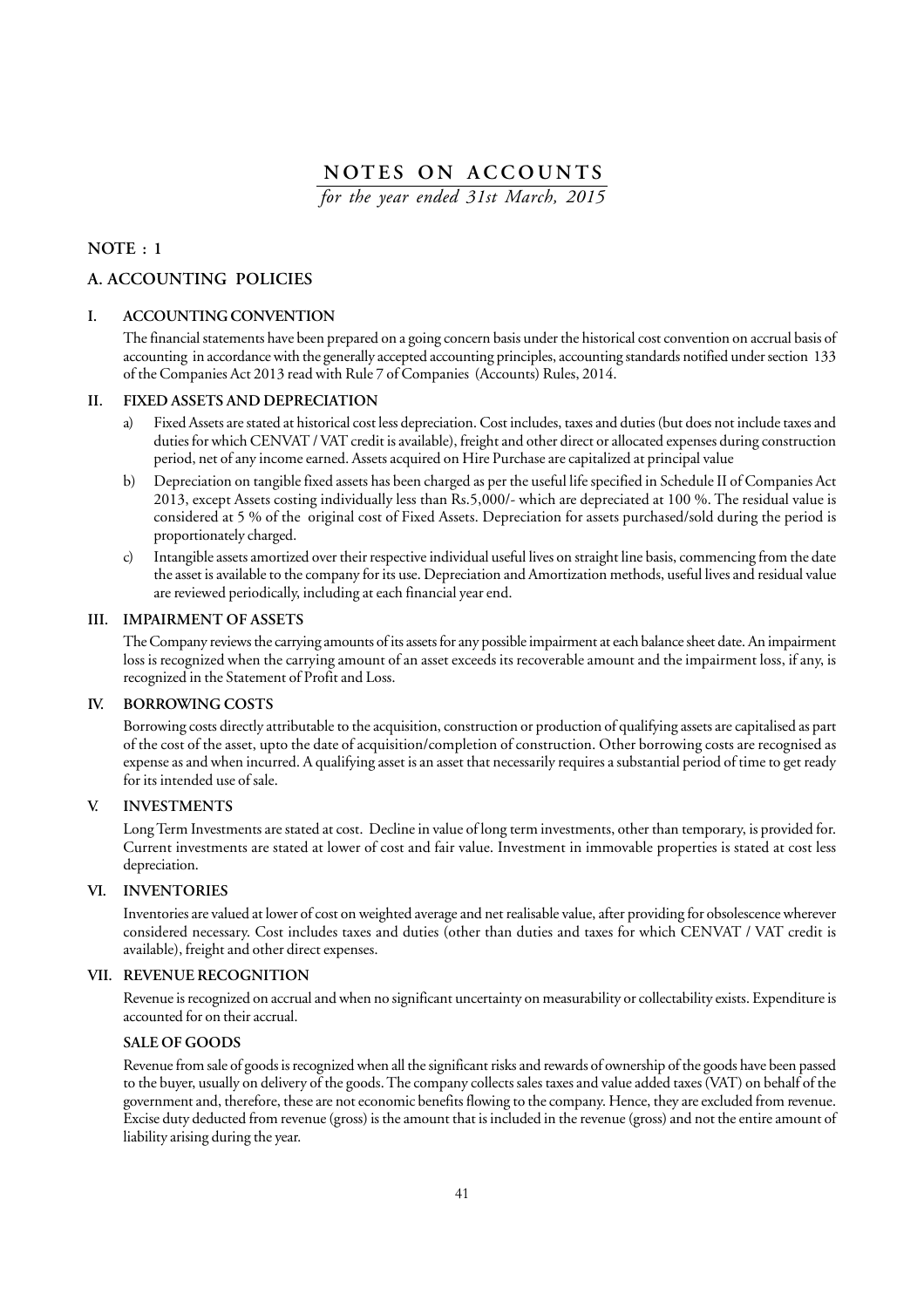*for the year ended 31st March, 2015*

#### **NOTE : 1 (***contd.***)**

## **A. ACCOUNTING POLICIES**

#### **INTEREST**

Interest income is recognized on a time proportion basis taking into account the amount outstanding and the applicable interest rate. Interest income is included under the head "other income" in the statement of profit and loss.

#### **DIVIDENDS**

Dividend income is recognized when the company's right to receive dividend is established by the reporting date.

#### **VIII. EMPLOYEE BENEFITS**

Gratuity Liability which is a defined benefit scheme and provision for Leave Encashment is accrued and provided for on the basis of independent actuarial valuation based on projected unit credit method made at the end of each financial year. Actuarial gains and losses are recognised in the Statement of Profit & Loss and are not deferred.

Retirement benefits in the form of Provident Fund, Family Pension Fund and Super Annuation Schemes, which are defined contribution schemes are charged to the Statement of Profit & Loss of the year when the contribution to the respective funds accrues.

## **IX. FOREIGN CURRENCY TRANSACTIONS**

Foreign Currency Transactions are recorded at the rates of exchange in force at the time transactions are effected. In the case of forward contracts, the difference between forward rate and exchange rate on the date of transaction is dealt with in the Statement of Profit and Loss on the Completion of the transaction.Monetary items denominated in foreign currency and outstanding at the Balance Sheet date are converted at the year end exchange rate and the resultant loss or gain is dealt with in the Statement of Profit & Loss.

#### **X. GOVERNMENT GRANTS**

Subsidies from Government in respect of fixed assets are deducted from the cost of respective assets as and when they accrue Subsidies related to revenue are recognised in the Statement of Profit and Loss to match them with the related costs which they are intended to compensate

#### **XI. TAXES ON INCOME**

Provision for Income-Tax is made for both current and deferred tax. Provision for current income tax is made on the assessable income at the tax rate applicable to the relevant assessment year. Deferred tax is accounted for by computing the tax effect of the timing difference which arise during the year and reverse out in the subsequent periods. Deferred tax is calculated at the tax rates substantively enacted by the Balance Sheet date. Deferred tax assets are recognized only if there is a virtual certainty that they will be realized.

#### **XII. EARNINGS PER SHARE**

Basic Earnings per share are calculated by dividing the net profit or loss for the period attributable to equity shareholders (after deducting preference dividends and attributable taxes) by the weighted average number of equity shares outstanding during the period. The weighted average number of equity shares outstanding during the period is adjusted for events such as bonus issue, bonus element in a rights issue, share split, and reverse share split (consolidation of shares) that have changed the number of equity shares outstanding, without a corresponding change in resources.

For the purpose of calculating diluted earnings per share, the net profit or loss for the period attributable to equity shareholders and the weighted average number of shares outstanding during the period are adjusted for the effects of all dilutive potential equity shares.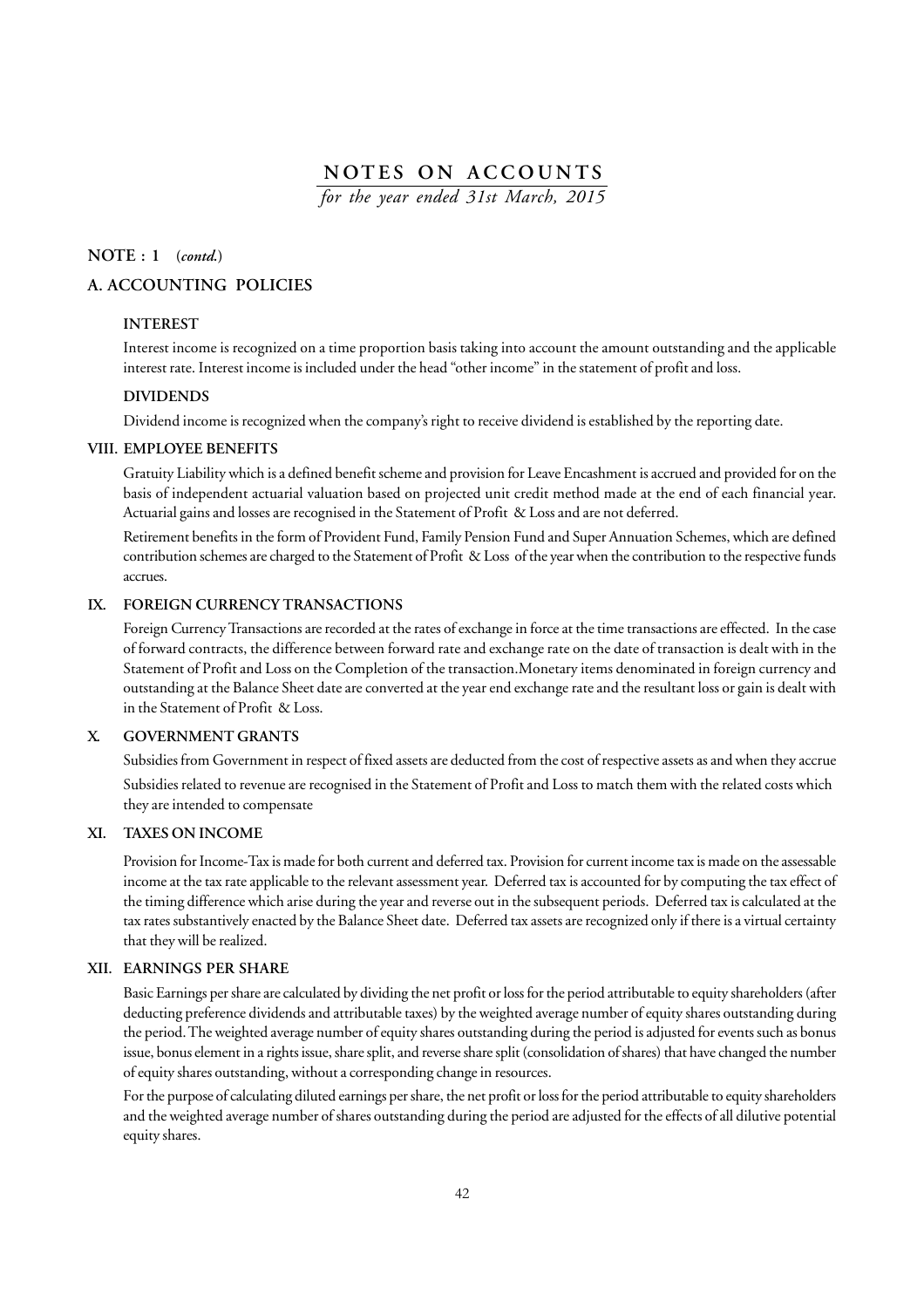*for the year ended 31st March, 2014*

## **NOTE : 1 (***contd.***)**

## **A. ACCOUNTING POLICIES**

#### **XIII. PROVISIONS**

A Provision is recognized when the company has a present obligation as a result of past event, it is probable that an outflow of resources embodying economic benefits will be required to settle the obligation and a reliable estimate can be made of the amount of the obligation. Provisions are not discounted to their present value and determined based on the best estimate required to settle the obligation at the reporting date. These estimate are reviews at each reporting date and adjusted to reflect the current best estimates.

#### **XIV. CONTINGENT LIABILITIES**

A Contingent liability is a possible obligation that arises from past events whose existence will be confirmed by the occurrence or non-occurrence of one or more uncertain future events beyond the control of the company or a present obligation that is not recognized because it is not probable that an outflow of resources will be required to settle the obligation. A contingent liability also arises in extremely rare cases where there is a liability that cannot be recognized because it cannot be measured reliably. The company does not recognize a contingent liability but discloses its existence in the financial statements.

## **XV. CONTINGENT ASSETS**

Contingent Assets are neither recognised nor disclosed.

#### **XVI. EXPENDITURE ON NEW PLANTING**

Direct Expenditure on new planting of different crops (other than Minor Produce) including upkeep and maintenance expenditure on immature plants are capitalised under "Development".

#### **XVII. EXPENDITURE ON REPLANTING**

Direct Expenditure on replanting of Tea including upkeep and maintenance expenditure on immature plants is charged to the Statement of Profit and Loss with credit as to Subsidy on replanting of Tea as Revenue.

#### **XVIII. CASH FLOW STATEMENT**

Cash Flow Statement is prepared segregating the cash flows from operating, investing and financing activities. Cash flow from operating activities is reported using indirect method. Under the indirect method, the net profit is adjusted for the effects of

- (i) Transactions of a non-cash nature.
- (ii) Any deferrals or accruals of past or future operating cash receipts or payments and
- (iii) Items of income or expense associated with investing or financing cash flows.

Cash and cash equivalents (including bank balances) are reflected as such in Cash Flow Statement.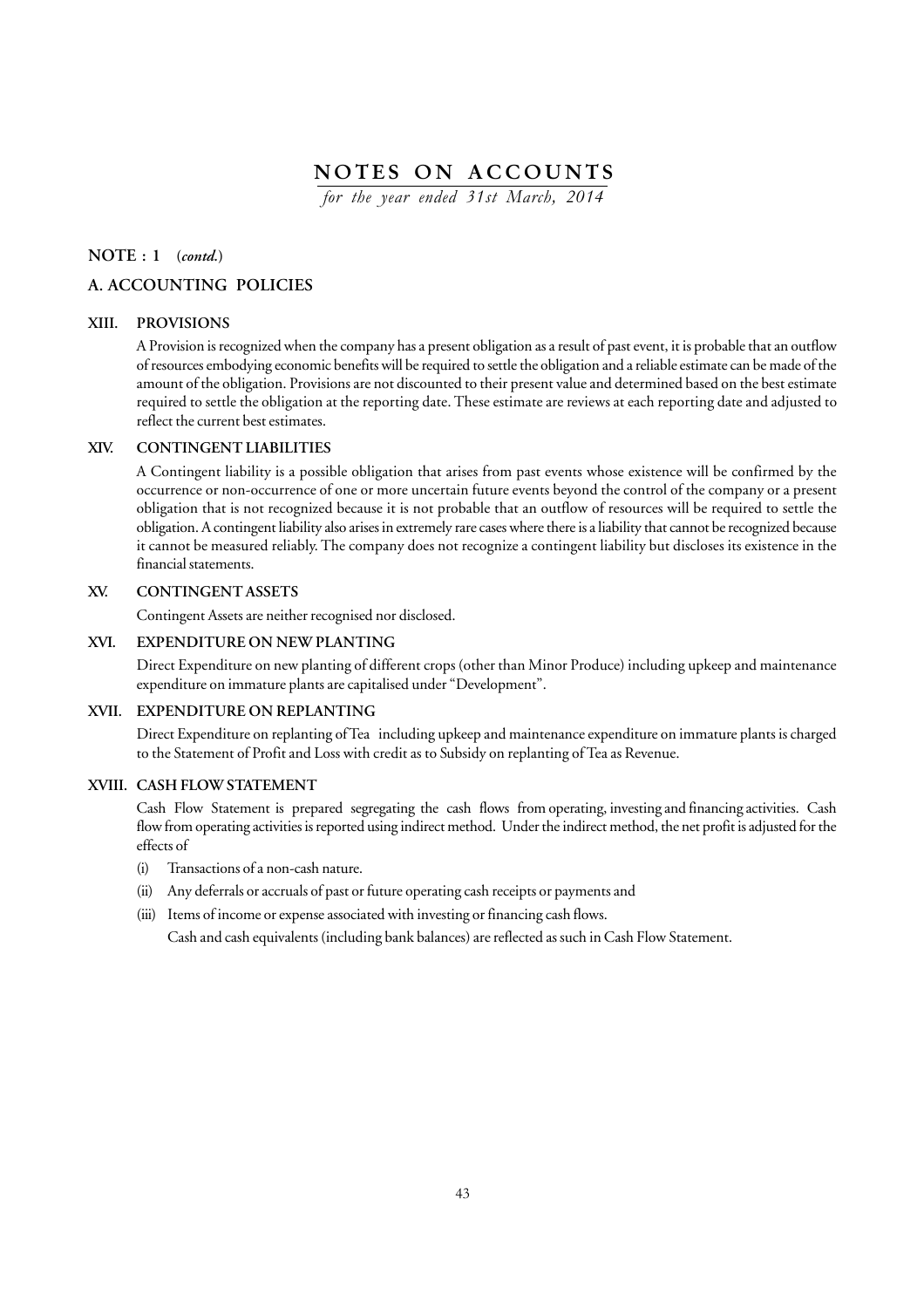*of the Balance Sheet as at 31st March 2015*

|                                                                                      |                    |              | As at              | As at        |
|--------------------------------------------------------------------------------------|--------------------|--------------|--------------------|--------------|
|                                                                                      |                    |              | 31.03.2015         | 31.03.2014   |
|                                                                                      |                    |              | Rs.                | Rs.          |
| NOTE: 2                                                                              |                    |              |                    |              |
| <b>SHARE CAPITAL</b>                                                                 |                    |              |                    |              |
| a. Authorised                                                                        |                    |              |                    |              |
| 9,00,000- Equity Shares of Rs.10/- each                                              |                    |              | 90,00,000          | 90,00,000    |
| 3,50,000- 5 % Preference Shares of Rs.10/- each                                      |                    |              | 35,00,000          | 35,00,000    |
|                                                                                      |                    |              | 1,25,00,000        | 1,25,00,000  |
| b. Issued, Subscribed and Paid - up                                                  |                    |              |                    |              |
| 6,27,350 - Equity Shares of Rs.10/- each.                                            |                    |              | 62,73,500          | 62,73,500    |
| c. Number of Shares at the beginning of the year                                     |                    |              | 6,27,350           | 6,27,350     |
| Add / Less : Shares Issued / buyback etc                                             |                    |              | Nil                | Nil          |
| Number of shares at the end of the year                                              |                    |              | 6,27,350           | 6,27,350     |
| d. Details of Shareholders holding more than 5% of<br>equity shares as on 31.03.2015 |                    |              |                    |              |
|                                                                                      |                    | 31.03.2015   | 31.03.2014         |              |
| Name of Shareholder                                                                  | No. of Shares held | % of Holding | No. of Shares held | % of Holding |
| Mr. Ajit Thomas                                                                      | 4,10,353           | 65.41%       | 4,10,353           | 65.41%       |

*No bonus shares / Buy back of shares in last 5 years*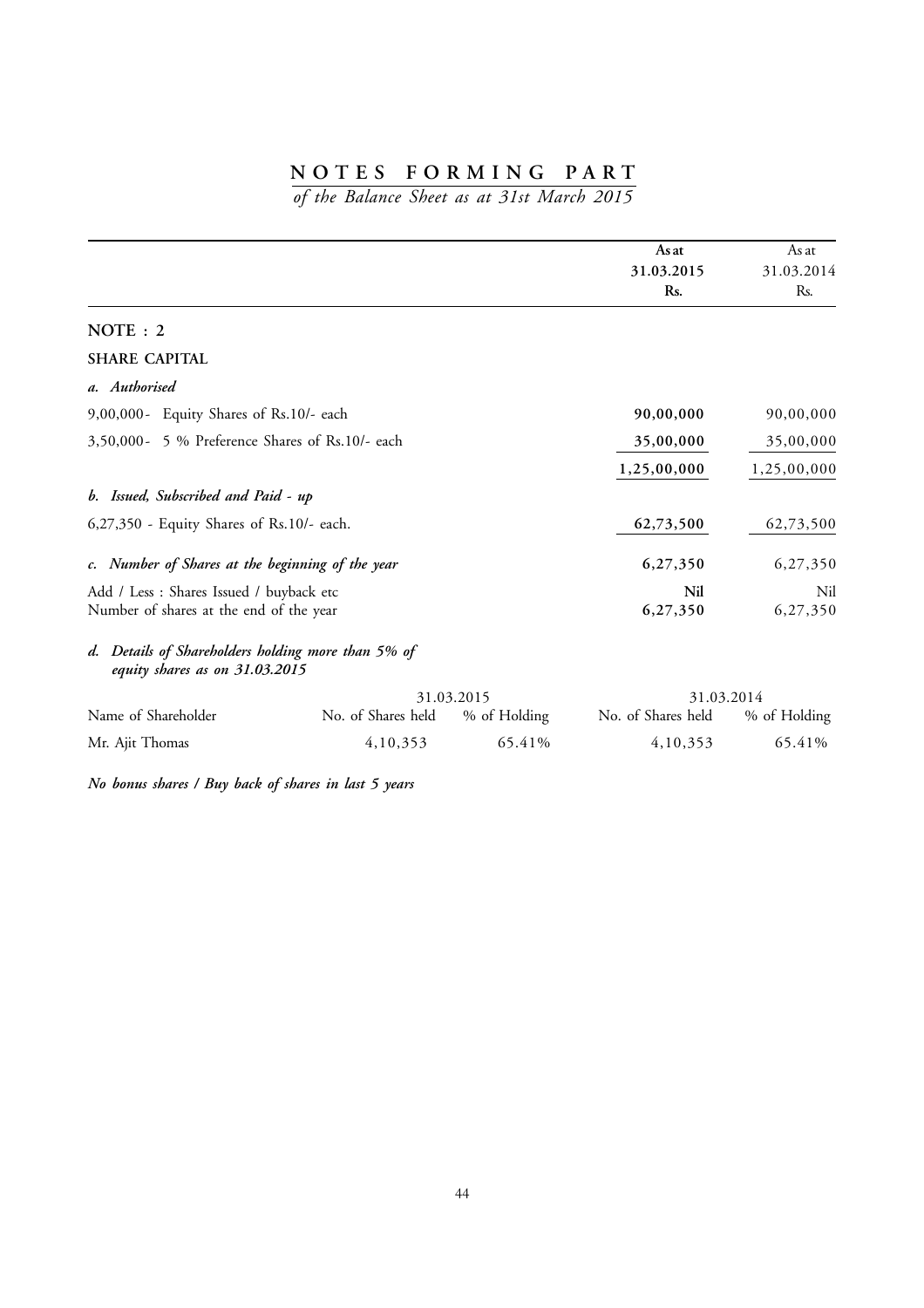|                                                                                                      |              | As at             | As at             |
|------------------------------------------------------------------------------------------------------|--------------|-------------------|-------------------|
|                                                                                                      |              | 31.03.2015<br>Rs. | 31.03.2014<br>Rs. |
| NOTE: 3                                                                                              |              |                   |                   |
| <b>RESERVES AND SURPLUS</b>                                                                          |              |                   |                   |
| <b>Capital Redemption Reserve</b><br>As per last Balance Sheet                                       |              | 27,26,500         | 27,26,500         |
| General Reserve                                                                                      |              |                   |                   |
| As per last Balance Sheet                                                                            | 33,11,40,800 |                   |                   |
| Add: Transfer from Profit & Loss Account                                                             | 2,00,00,000  | 35,11,40,800      | 33,11,40,800      |
| Surplus                                                                                              |              |                   |                   |
| Balance in Profit and Loss Account                                                                   |              | 5,33,00,983       | 4,75,95,746       |
| Add : Adjustments relating to Fixed Assets (Refer Note No. 30)                                       |              | (2, 45, 651)      |                   |
| Add : Surplus Brought forward from previous year                                                     |              | 45,81,055         | 63,44,034         |
|                                                                                                      |              | 5,76,36,387       | 5,39,39,780       |
| Appropriations                                                                                       |              |                   |                   |
| Transfer to General Reserve                                                                          |              | 2,00,00,000       | 2,00,00,000       |
| Interim dividend paid on Equity shares @ Rs. 20/- per Share<br>(Previous year - Nil)                 |              | 1,25,47,000       |                   |
| Tax on Interim dividend                                                                              |              | 25,08,662         |                   |
| Proposed Final Dividend on Equity shares @ Rs. 20/- per Share<br>(Previous year @ Rs.40/- per share) |              | 1,25,47,000       | 2,50,94,000       |
| Provision for tax on final dividend                                                                  |              | 25,54,193         | 42,64,725         |
| Net surplus in the statement of Profit & Loss                                                        |              | 74,79,532         | 45,81,055         |
|                                                                                                      |              | 36,13,46,832      | 33,84,48,355      |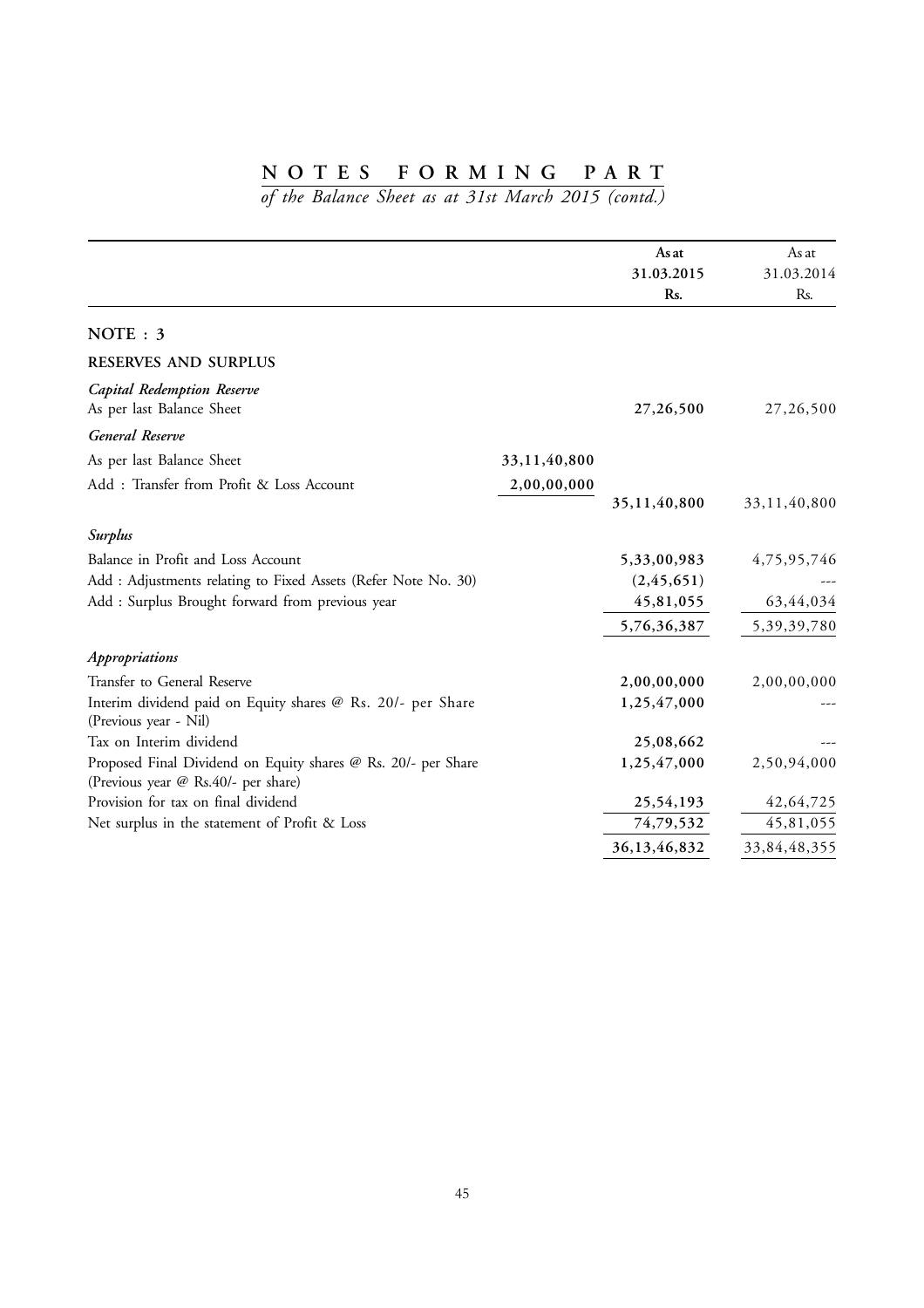|    |                                                                                                                                     | As at<br>31.03.2015<br>Rs. | As at<br>31.03.2014<br>Rs. |
|----|-------------------------------------------------------------------------------------------------------------------------------------|----------------------------|----------------------------|
|    | NOTE: 4                                                                                                                             |                            |                            |
|    | <b>NON CURRENT LIABILITIES</b>                                                                                                      |                            |                            |
|    | a. Long - Term borrowings                                                                                                           |                            |                            |
|    | <b>From Banks</b>                                                                                                                   | Nil                        | Nil                        |
|    | b. Long Term Provisions<br>Provision for Employee benefits                                                                          |                            |                            |
|    | For Gratuity                                                                                                                        | Nil                        | Nil                        |
|    | For Leave Encashment                                                                                                                | 2,67,586                   | 1,58,364                   |
|    |                                                                                                                                     | 2,67,586                   | 1,58,364                   |
|    | NOTE: 5                                                                                                                             |                            |                            |
|    | <b>CURRENT LIABILITIES</b>                                                                                                          |                            |                            |
|    | a. Short - Term borrowings                                                                                                          |                            |                            |
|    | Cash Credit                                                                                                                         | 24,54,149                  | 10,18,034                  |
|    | <b>Export Packing Credit</b>                                                                                                        | Nil                        | 40,00,000                  |
|    | Export Packing Credit in Foreign Currency                                                                                           | Nil                        | 44,60,686                  |
|    | (The Company's borrowing facilities comprising cash credit facility                                                                 |                            |                            |
|    | of Rs. 2,75,00,000 - Cash Credit at the interest rate of 0.85%, above                                                               |                            |                            |
|    | base rate, Present base rate being @ 11.10%, Export Packing Credit<br>at the rate of 3% below the rate of 10.75% and Export Packing |                            |                            |
|    | Credit in foreign currency at the rate of 2.50% above the LIBOR                                                                     |                            |                            |
|    | -secured by hypothecation of stock-in-Trade, Standing Crops,                                                                        |                            |                            |
|    | Book Debts, Vehicles and also equitable mortgage of Katary                                                                          |                            |                            |
|    | Estate with Buildings thereon.)                                                                                                     |                            |                            |
|    |                                                                                                                                     | 24,54,149                  | 94,78,720                  |
| b. | Trade Payable                                                                                                                       |                            |                            |
|    | <b>Sundry Creditors</b>                                                                                                             | 37,47,607                  | 31,08,919                  |
|    | (Refer note No. 25 for details of dues to micro and small enterprise.)                                                              |                            |                            |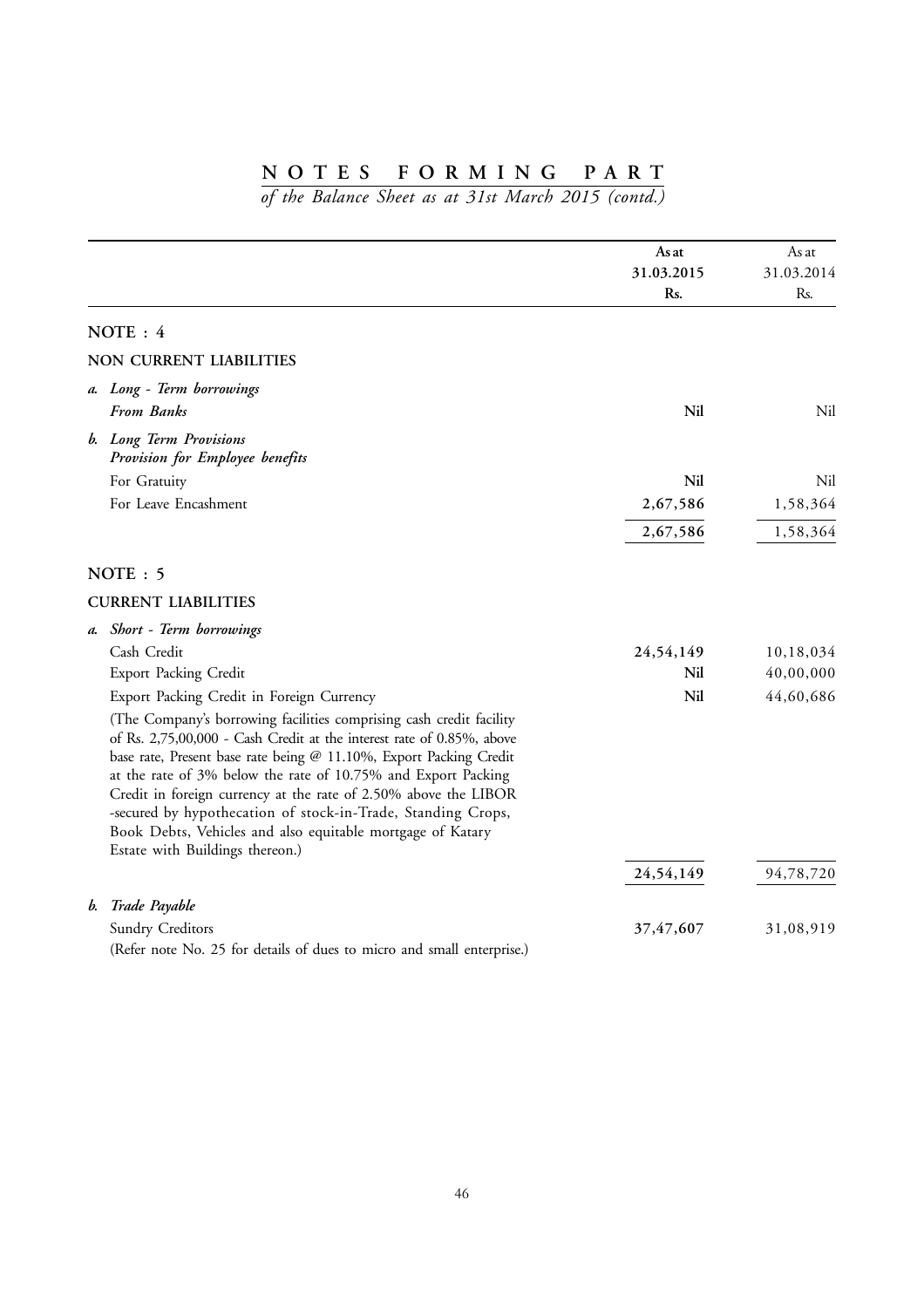|                                 |                                        | As at<br>31.03.2015 | As at<br>31.03.2014 |
|---------------------------------|----------------------------------------|---------------------|---------------------|
|                                 |                                        | Rs.                 | Rs.                 |
| c. Other Current Liabilities    |                                        |                     |                     |
|                                 | Investor Education and Protection Fund |                     |                     |
| - Unpaid Dividend               |                                        | 1,29,75,085         | 1,01,47,305         |
| Unpaid Preference Capital       |                                        | 2,25,110            | 2,25,110            |
| Other current liabilities       |                                        | 2,37,42,921         | 2, 20, 43, 298      |
|                                 |                                        | 3,69,43,116         | 3, 24, 15, 713      |
| d. Short - Term Provisions      |                                        |                     |                     |
| Provision for Employee benefits |                                        |                     |                     |
| For Leave Encashment            |                                        | 8,538               | 5,396               |
| For Gratuity                    |                                        | 43,02,141           | 61,23,343           |
| <b>Other Provisions</b>         |                                        |                     |                     |
| For Taxation                    |                                        | 56,74,895           | 46,09,249           |
|                                 | For Proposed Dividend on Equity Shares | 1,25,47,000         | 2,50,94,000         |
| For Tax on Dividend             |                                        | 25,54,193           | 42,64,725           |
|                                 |                                        | 2,50,86,767         | 4,00,96,713         |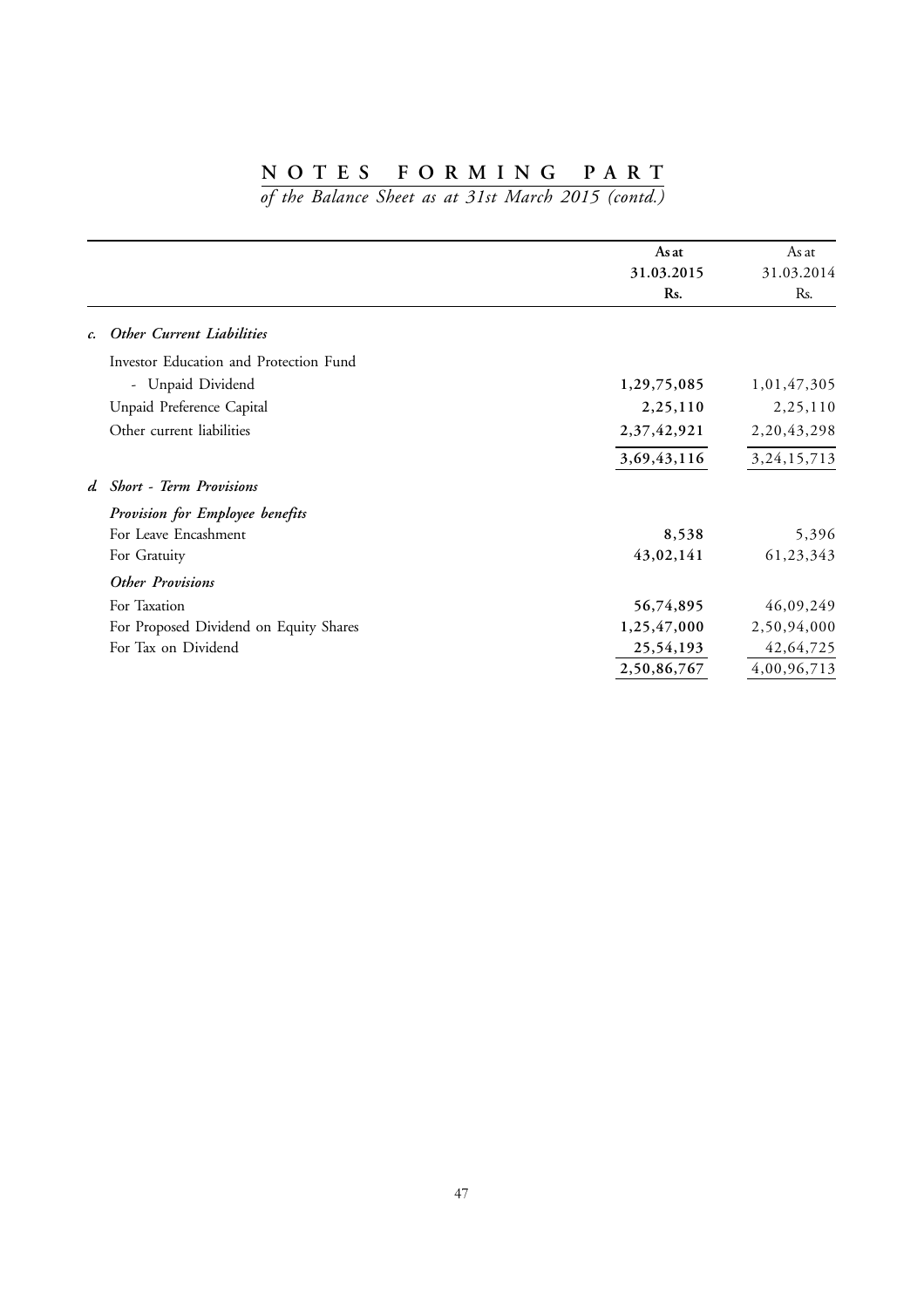$N$  O T E S F O R M I N G P A R T<br>of the Balance Sheet as at 31st March 2015 (contd.) **NOTES FORMING PART**

*of the Balance Sheet as at 31st March 2015 (contd.)*

NOTE : 6<br>TANGIBLE ASSETS **NOTE : 6**

**TANGIBLE ASSETS**

|                                           |                          | BLOCK<br>GROSS       |               |                  |                  | DEPRECIATION   |               |                 | NET BLOCK                   |                  |
|-------------------------------------------|--------------------------|----------------------|---------------|------------------|------------------|----------------|---------------|-----------------|-----------------------------|------------------|
|                                           | As at                    | Additions Deductions |               | As at            | on d∏            | For Withdrawn  |               | Upto            | As at                       | As at            |
| Description                               | 01.04.2014<br>Řs.        | ಜೆ                   | Rs.           | 31.03.2015<br>Ř. | 31.03.2014<br>Ř. | the year<br>Ř. | Rs.           | 31.3.2015<br>ž. | 31.3.2015<br>Řs.            | Řs.<br>31.3.2014 |
| Freehold Land and Development 2,66,71,159 |                          |                      | ļ             | 2,66,71,159      | ļ                | ļ              | ì             | $\mathbf{I}$    | 2,66,71,159                 | 2,66,71,159      |
| Buildings                                 | 3,81,03,184              | ł                    | ļ             | 3,81,03,184      | 1,82,54,991      | 22,56,066      | $\mathbf{I}$  | 2,05,11,057     | 1,75,92,127                 | 1,98,48,193      |
| Machinery                                 | 6,21,56,289              | 41,14,187            | ļ             | 6,62,70,476      | 4,70,07,856      | 60,02,024      | $\mathbf{I}$  | 5,30,09,880     | 1,32,60,596                 | 1,51,48,433      |
| Furniture and Fittings                    | 57,70,101                | 2,32,590             |               | 60,02,691        | 42,25,594        | 6,47,903       |               | 48,73,497       | 11,29,194                   | 15,44,507        |
| Vehicles                                  | 2,01,87,169              | 42,05,556            | $\mathbf{I}$  | 2,43,92,725      | 1,34,02,491      | 29,53,525      | $\mathbf{I}$  | 1,63,56,016     | 80,36,709                   | 67,84,678        |
|                                           | 15,28,87,902             | 85,52,333            | $\frac{1}{1}$ | 16,14,40,235     | 8,28,90,932      | 1,18,59,518    | $\frac{1}{1}$ | 9,47,50,450     | 6,66,89,785                 | 6,99,96,970      |
|                                           |                          |                      |               |                  |                  | €              |               |                 |                             |                  |
| Previous year                             | 13,90,37,208 1,38,50,694 |                      |               | $-15,28,87,902$  | 7,59,66,833      | 69,24,099      |               | 8,28,90,932     | $6,99,96,970$ $6,30,70,376$ |                  |

 $\spadesuit$  Refer Note No. 30 (\*) Refer Note No. 30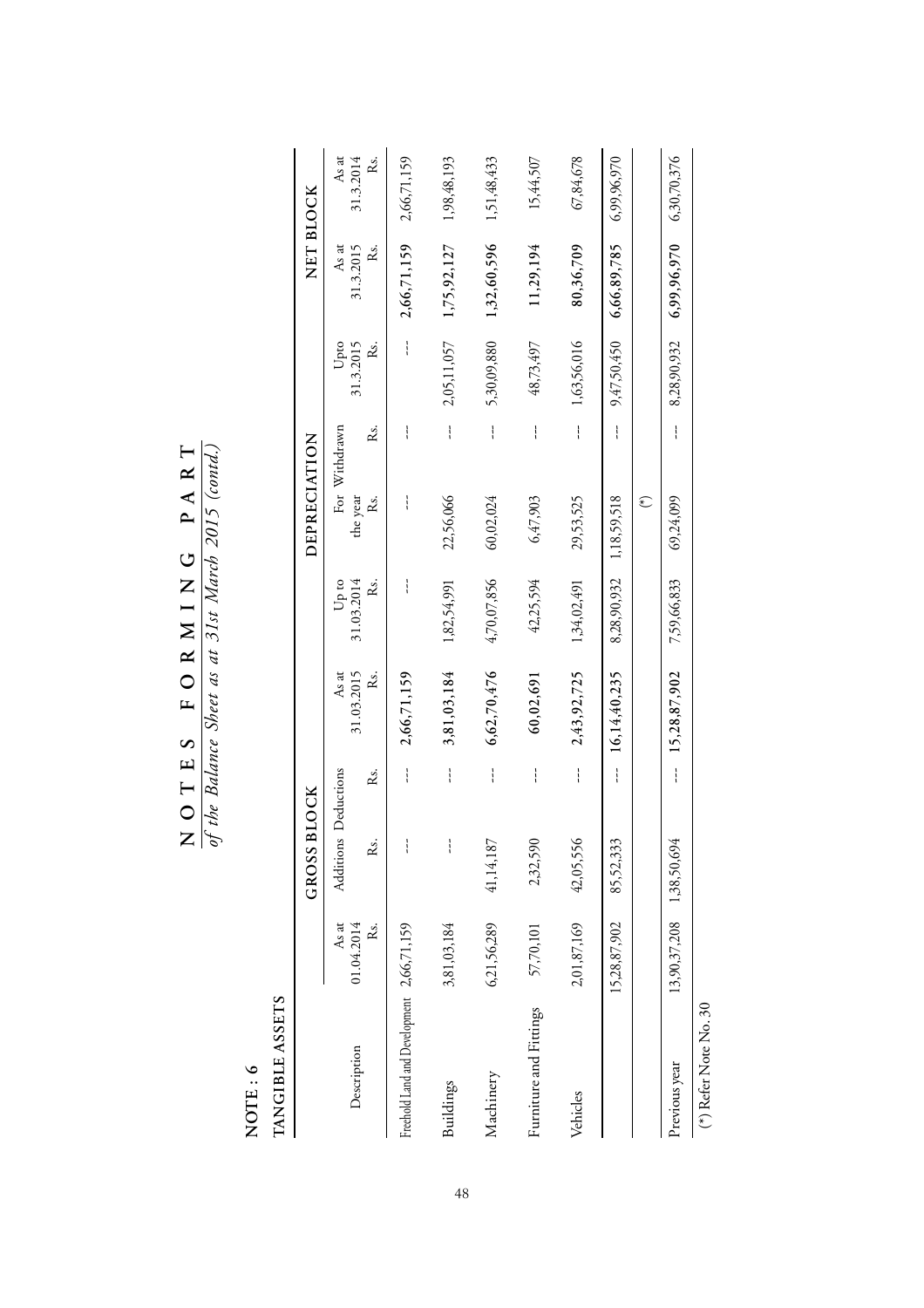|                              | NOTE: 7                                                                                                                                                                                                           |                            |                          | of the Balance Sheet as at 31st March 2014 (contd.) |               |                       |               |                       |                              |
|------------------------------|-------------------------------------------------------------------------------------------------------------------------------------------------------------------------------------------------------------------|----------------------------|--------------------------|-----------------------------------------------------|---------------|-----------------------|---------------|-----------------------|------------------------------|
|                              | Non Current Investments - At Cost                                                                                                                                                                                 |                            |                          |                                                     |               |                       |               |                       |                              |
|                              |                                                                                                                                                                                                                   |                            | As on 01.04.2014         | Additions                                           |               |                       | Deductions    |                       | As on 31.03.2015             |
|                              | Description                                                                                                                                                                                                       | No.of<br>shares/Units<br>I | Amount<br>Rs.            | No.of<br>shares/Units                               | Amount<br>Ŕs. | No.of<br>shares/Units | Řs.<br>Amount | No.of<br>shares/Units | Amount<br>Rs.                |
|                              | (A) EQUITY SHARES (FULLY PAID): ASSOCIATE COMPANIES<br>SHARES IN COMPANIES - LONG TERM - AT COST: (#)                                                                                                             |                            |                          |                                                     |               |                       |               |                       |                              |
|                              | AVT Natural Products Ltd. (Face value Re. 1/-)<br>$(i)$ QUOTED:                                                                                                                                                   | (6,09,13,600)              | 2,58,96,668              |                                                     |               |                       |               | 6,09,13,600           | 2,58,96,668                  |
|                              | (ii) $UNOUOTED$ : $\ast$                                                                                                                                                                                          |                            |                          |                                                     |               |                       |               |                       |                              |
|                              | Midland Corporate Advisory Services Pvt Ltd<br>AVT McCormick Ingredients Pvt. Ltd.                                                                                                                                | 31,50,000<br>2,50,000      | 25,00,000<br>3,15,00,000 |                                                     |               |                       |               | 31,50,000<br>2,50,000 | $3,15,00,000$<br>$25,00,000$ |
|                              | Midland Natural Pte Ltd. (US \$ 1/Share)                                                                                                                                                                          | 2,00,000                   | 90,20,000                |                                                     |               |                       |               | 2,00,000              | 90,20,000                    |
|                              | L. J. International Ltd.                                                                                                                                                                                          | 64                         | 4,30,20,313<br>313       |                                                     |               |                       |               | 64                    | 313<br>4,30,20,313           |
| $\ddot{\mathbf{a}}$          | IN IMMOVABLE PROPERTIES                                                                                                                                                                                           |                            |                          |                                                     |               |                       |               |                       |                              |
|                              | Value of Land                                                                                                                                                                                                     |                            | 2,69,81,805              |                                                     |               |                       |               |                       | 2,69,81,805                  |
|                              |                                                                                                                                                                                                                   |                            | 9,58,98,786              |                                                     |               |                       |               |                       | 9,58,98,786                  |
|                              |                                                                                                                                                                                                                   |                            |                          | 31.03.2015                                          |               | 31.03.2014            |               |                       |                              |
|                              | (Market Value - Rs. 1,64,77,12,880/- Previous year Rs. 1,30,35,51,040/-)<br>Aggregate amount of Quoted investments                                                                                                |                            |                          | 2,58,96,668                                         |               | 2,58,96,668           |               |                       |                              |
| $\odot$                      | Aggregate amount of Unquoted investments                                                                                                                                                                          |                            |                          | 4,30,20,313                                         |               | 4,30,20,313           |               |                       |                              |
| $\odot$                      | Aggregate amount of immovable properties                                                                                                                                                                          |                            |                          | 2,69,81,805                                         |               | 2,69,81,805           |               |                       |                              |
|                              |                                                                                                                                                                                                                   |                            |                          | 9,58,98,786                                         |               | 9,58,98,786           |               |                       |                              |
| $\tag{H}$<br>$\widetilde{f}$ | The right to transfer shares is restricted under Section 2 (68) (i) of the Companies Act, 2013, being Private Limited Companies<br>Face value of Equity Shares is Rs. 10/- fully paid up unless otherwise stated. |                            |                          |                                                     |               |                       |               |                       |                              |

PART **NOTES FORMING PART** FORMING NOTES

 $\overline{\phantom{a}}$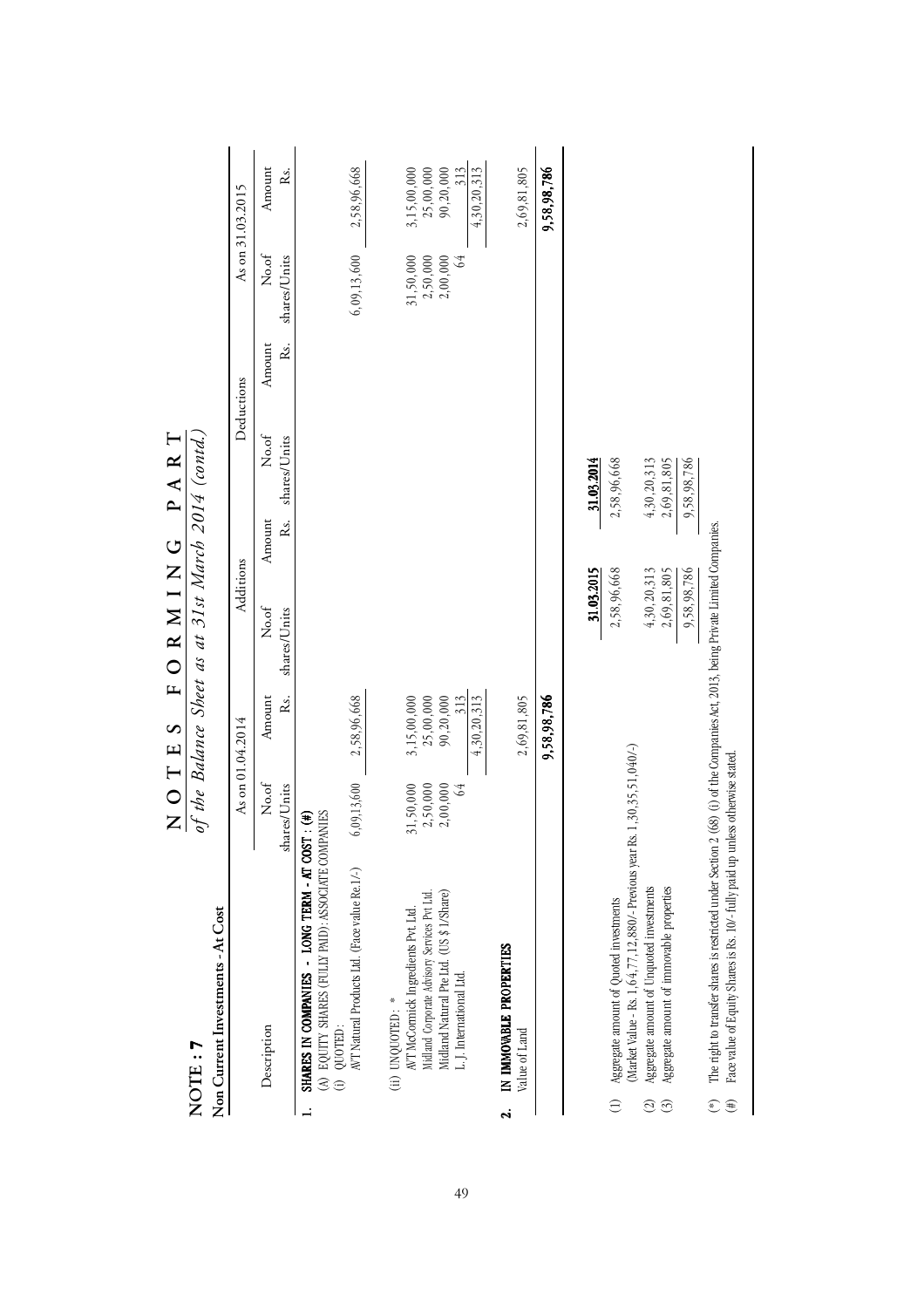| NOTE: 8                                                                        |                       |              | of the Balance Sheet as at 31st March 2015 (contd.) |              |                       |               |                       |                          |
|--------------------------------------------------------------------------------|-----------------------|--------------|-----------------------------------------------------|--------------|-----------------------|---------------|-----------------------|--------------------------|
| Current Investments - Lower of Cost and Fair Value                             |                       |              |                                                     |              |                       |               |                       |                          |
|                                                                                | As on 01.04.2014      |              |                                                     | Additions    |                       | Deductions    |                       | As on 31.03.2015         |
| Description                                                                    | No.of<br>shares/Units | Amount<br>ß. | No.of<br>shares/Units                               | Amount<br>ß. | No.of<br>shares/Units | Amount<br>RS. | No.of<br>shares/Units | Amount<br>ß.             |
| SHARES IN COMPANIES - SHORT TERM - AT COST<br>(A) EQUITY SHARES - QUOTED:<br>≓ | <b>#</b>              |              |                                                     |              |                       |               |                       |                          |
|                                                                                |                       |              |                                                     |              |                       |               |                       |                          |
| Tata Consultancy Services Ltd. (Re. 1/- share)                                 | 2,432                 | 5,16,800     |                                                     |              |                       |               | 2,432                 | 5,16,800                 |
| IL & FS Investment Managers Ltd.<br>Great Eastern Shipping Co. Ltd             | 1,800                 | 4,95,347     |                                                     |              |                       |               | $1,800$               | 4,95,347                 |
| (Formerly IL & FS Venture Corporation Ltd)                                     | 24,150                | 5,04,566     |                                                     |              |                       |               | 24,150                | 5,04,566                 |
| IL & FS Transportation Networks Ltd.                                           | $1,000$               | 2,25,883     |                                                     |              |                       |               | $1,000$               | 2,25,883                 |
| Nava Bharat Ventures Ltd.                                                      | 750                   | 1,52,908     |                                                     |              | 750                   | 1,52,908      |                       |                          |
| NHPC Ltd.                                                                      | 4,600                 | 99,124       |                                                     |              | 4,600                 | 99,124        |                       |                          |
| Noida Toll Bridge Co. Ltd.                                                     | 18,400                | 4,75,961     |                                                     |              |                       |               | 18,400                | 4,75,961                 |
| Escorts Ltd.                                                                   | 14,100                | 12,42,151    |                                                     |              | 4,020                 | 3,54,145      | 10,080                | 8,88,006                 |
| MOIL Limited                                                                   | 1,840                 | 6,03,461     |                                                     |              |                       |               | 1,840                 | 6,03,461                 |
| Piramal Enterprises Ltd.                                                       |                       |              |                                                     |              |                       |               |                       |                          |
| (Fromerly Piramal Healthcare Ltd)                                              | 1,720                 | 6,95,173     |                                                     |              |                       |               | 1,720                 | $6,95,173$<br>$1,50,903$ |
| IK Paper Ltd.                                                                  | 3,200                 | 1,50,903     |                                                     |              |                       |               | 3,200                 |                          |
| Zodiac Clothing Co. Ltd.                                                       | 300                   | 63,489       |                                                     |              | 300                   | 63,489        |                       |                          |
| E.I.D Parry (India) Ltd.                                                       | 1,080                 | 1,98,556     |                                                     |              |                       |               | $1,080$               | 1,98,556                 |
| ${\rm SRF}$ Ltd                                                                | 460                   | 99,500       |                                                     |              | 460                   | 99,500        |                       |                          |
| Gateway Distriparks Ltd.                                                       | 335                   | 34,454       |                                                     |              |                       |               | 335                   | 34,454                   |
| Engineers India Ltd.                                                           | 680                   | 1,00,383     |                                                     |              |                       |               | 680                   | 1,00,383                 |
| Nesco Ltd.                                                                     | 110                   | 88,001       |                                                     |              |                       |               | 110                   | 88,001                   |
| Bajaj Fin Service Ltd                                                          |                       |              | 50                                                  | 46,151       |                       |               | 50                    | 46,151                   |
| Clariant Chemicals (India) Ltd.                                                |                       |              | $\infty$                                            | 47,399       | 60                    | 47,399        |                       |                          |
| Infosys Ltd.                                                                   |                       |              | 30                                                  | 98,315       |                       |               | $30\,$                | 98,315                   |
| NMDCLtd.                                                                       |                       |              | 570                                                 | 1,00,368     |                       |               | 570                   | 1,00,368                 |
| Control Print Ltd.                                                             |                       |              |                                                     | 49,812       |                       |               |                       | 49,812                   |
| Bombay Stock Exchange Ltd.                                                     |                       |              | 18,455                                              | 39,20,000    |                       |               | 18,455                | 39,20,000                |
| Catholic Syrian Bank Ltd                                                       |                       |              | 8,065                                               | 12,50,000    |                       |               | 8,065                 | 12,50,000                |
| l'ata Sponge Iron Ltd.                                                         |                       |              | 75                                                  | 50,700       |                       |               | 75                    | 50,700                   |
| IPCA Labratories Ltd                                                           |                       |              | 200                                                 | 1,58,158     |                       |               | 200                   | 1,58,158                 |
| Lakshmi Machines Works Ltd.                                                    |                       |              | 26                                                  | 1,01,342     |                       |               | 26                    | 1,01,342                 |
| Phoenix Lamps Ltd                                                              |                       |              | 1,555                                               | 1,50,920     |                       |               | 1,555                 | 1,50,920                 |
| Ambika Cotton Mills Ltd                                                        |                       |              | $\begin{array}{c} 130 \\ 38 \\ 600 \end{array}$     | 98,155       |                       |               | $\frac{130}{380}$     | 98,155<br>99,664         |
| Hero Motocorp Ltd                                                              |                       |              |                                                     | 99,664       |                       |               |                       |                          |
| IDFC Ltd                                                                       |                       |              |                                                     | 1,00,248     |                       |               |                       | 1,00,248                 |
|                                                                                |                       | 57,46,660    |                                                     | 62.71.232    |                       | 8,16,565      |                       | 1,12,01,327              |

 $\frac{N}{\omega f}$  ihe Balance Sheet as at 31st March 2015 (contd.) **NOTES FORMING PART**

*of the Balance Sheet as at 31st March 2015 (contd.)*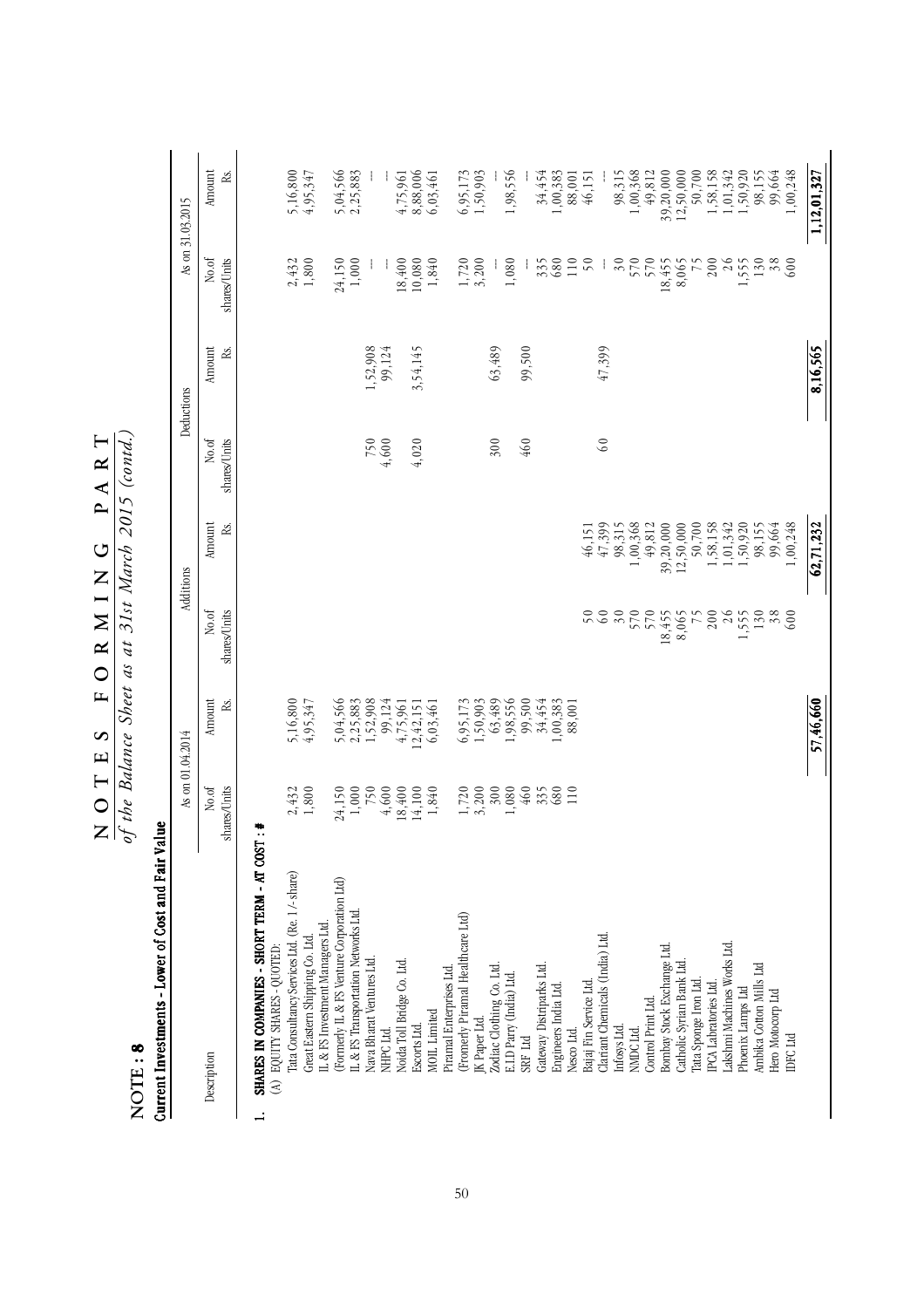| 13,27,842<br>1,285<br>10,00,000<br>No.of<br>shares/Units<br>31.03.2014<br>15,17,89,499<br>9,42,13,948<br>1,50,00,000<br>75,00,000<br>14,55,18,267<br>74,96,448<br>12,77,188<br>0,00,000<br>0,00,000<br>75,30,683<br>75,00,000<br>0,00,000<br>10,00,000<br>0,00,000<br>Amount<br>ě.<br>31.03.2015<br>No.of<br>shares/Units<br>8,91,032<br>5,47,224<br>30,835<br>52,818<br>12,07,214<br>6,98,799<br>70,932<br>7,46,002<br>1,282<br>7,477<br>27,666<br>54,777<br>6,56,87,955<br>3, 23, 92, 545<br>10,00,000<br>16,30,83,344<br>16,88,30,004<br>10,00,000<br>10,00,000<br>10,00,000<br>10,00,000<br>1,00,00,000<br>5,00,00,000<br>Amount<br>Rs.<br>2,844<br>No.of<br>6,21,250<br>shares/Units<br>32,30,942<br>11,278<br>48,876<br>39,835<br>10,00,000<br>20,90,633<br>69,881<br>72,921<br>Advance for ICICI Prudential Flexible Income plan<br>Goldman Sachs Liquid Exchange Traded Scheme<br>Templeton India Ultra short Bond<br>ICICI Prudential Flexible Income<br>MUTUAL FUNDS (QUOTED)<br>(Since Alotted on 06.04.2015)<br>ICICI Pru Equity Arbitage Fund<br>Reliance Equity Opportunities<br>ICICI Pru Series 66-405D Plan<br>ICICI Prudential Recovery - D<br>Kotak Equity Arbitrage Fund<br><b>ICICI</b> Pru Short Term Growth<br>ICICI Prudential top 100 - D<br>IDFC Sterling Equity Fund<br>IDFC Arbitrage Fund<br>BSL MNC-D<br>Description<br>ø | As on 01.04.2014 | Additions | Deductions   |                       | As on 31.03.2015 |
|---------------------------------------------------------------------------------------------------------------------------------------------------------------------------------------------------------------------------------------------------------------------------------------------------------------------------------------------------------------------------------------------------------------------------------------------------------------------------------------------------------------------------------------------------------------------------------------------------------------------------------------------------------------------------------------------------------------------------------------------------------------------------------------------------------------------------------------------------------------------------------------------------------------------------------------------------------------------------------------------------------------------------------------------------------------------------------------------------------------------------------------------------------------------------------------------------------------------------------------------------------------------------------------------------------------------------------------------------------|------------------|-----------|--------------|-----------------------|------------------|
|                                                                                                                                                                                                                                                                                                                                                                                                                                                                                                                                                                                                                                                                                                                                                                                                                                                                                                                                                                                                                                                                                                                                                                                                                                                                                                                                                         |                  |           | Amount<br>ř. | No.of<br>shares/Units | Amount<br>Rs.    |
|                                                                                                                                                                                                                                                                                                                                                                                                                                                                                                                                                                                                                                                                                                                                                                                                                                                                                                                                                                                                                                                                                                                                                                                                                                                                                                                                                         |                  |           |              |                       |                  |
|                                                                                                                                                                                                                                                                                                                                                                                                                                                                                                                                                                                                                                                                                                                                                                                                                                                                                                                                                                                                                                                                                                                                                                                                                                                                                                                                                         |                  |           | 14,04,00,000 | 1,84,440              | 1,95,01,903      |
|                                                                                                                                                                                                                                                                                                                                                                                                                                                                                                                                                                                                                                                                                                                                                                                                                                                                                                                                                                                                                                                                                                                                                                                                                                                                                                                                                         |                  |           |              |                       |                  |
|                                                                                                                                                                                                                                                                                                                                                                                                                                                                                                                                                                                                                                                                                                                                                                                                                                                                                                                                                                                                                                                                                                                                                                                                                                                                                                                                                         |                  |           |              | 70,932                | 75,00,000        |
|                                                                                                                                                                                                                                                                                                                                                                                                                                                                                                                                                                                                                                                                                                                                                                                                                                                                                                                                                                                                                                                                                                                                                                                                                                                                                                                                                         |                  |           |              | 39,76,944             | 3,98,88,993      |
|                                                                                                                                                                                                                                                                                                                                                                                                                                                                                                                                                                                                                                                                                                                                                                                                                                                                                                                                                                                                                                                                                                                                                                                                                                                                                                                                                         |                  |           | 12,80,032    |                       |                  |
|                                                                                                                                                                                                                                                                                                                                                                                                                                                                                                                                                                                                                                                                                                                                                                                                                                                                                                                                                                                                                                                                                                                                                                                                                                                                                                                                                         |                  |           |              | 18,755                | 20,00,000        |
|                                                                                                                                                                                                                                                                                                                                                                                                                                                                                                                                                                                                                                                                                                                                                                                                                                                                                                                                                                                                                                                                                                                                                                                                                                                                                                                                                         |                  |           |              | 79,711                | 20,00,000        |
|                                                                                                                                                                                                                                                                                                                                                                                                                                                                                                                                                                                                                                                                                                                                                                                                                                                                                                                                                                                                                                                                                                                                                                                                                                                                                                                                                         |                  |           |              | 1,22,699              | 20,00,000        |
|                                                                                                                                                                                                                                                                                                                                                                                                                                                                                                                                                                                                                                                                                                                                                                                                                                                                                                                                                                                                                                                                                                                                                                                                                                                                                                                                                         |                  |           |              | 1,27,697              | 20,00,000        |
|                                                                                                                                                                                                                                                                                                                                                                                                                                                                                                                                                                                                                                                                                                                                                                                                                                                                                                                                                                                                                                                                                                                                                                                                                                                                                                                                                         |                  |           |              | 67,501                | 20,00,000        |
|                                                                                                                                                                                                                                                                                                                                                                                                                                                                                                                                                                                                                                                                                                                                                                                                                                                                                                                                                                                                                                                                                                                                                                                                                                                                                                                                                         |                  |           | 1,00,00,000  |                       |                  |
|                                                                                                                                                                                                                                                                                                                                                                                                                                                                                                                                                                                                                                                                                                                                                                                                                                                                                                                                                                                                                                                                                                                                                                                                                                                                                                                                                         |                  |           |              | 20,90,633             | 5,00,00,000      |
|                                                                                                                                                                                                                                                                                                                                                                                                                                                                                                                                                                                                                                                                                                                                                                                                                                                                                                                                                                                                                                                                                                                                                                                                                                                                                                                                                         |                  |           |              | 5,47,224              | 75,30,683        |
|                                                                                                                                                                                                                                                                                                                                                                                                                                                                                                                                                                                                                                                                                                                                                                                                                                                                                                                                                                                                                                                                                                                                                                                                                                                                                                                                                         |                  |           |              | 12,07,214             | 1,50,00,000      |
|                                                                                                                                                                                                                                                                                                                                                                                                                                                                                                                                                                                                                                                                                                                                                                                                                                                                                                                                                                                                                                                                                                                                                                                                                                                                                                                                                         |                  |           |              | 6,98,799              | 75,00,000        |
|                                                                                                                                                                                                                                                                                                                                                                                                                                                                                                                                                                                                                                                                                                                                                                                                                                                                                                                                                                                                                                                                                                                                                                                                                                                                                                                                                         |                  |           | 15,16,80,032 |                       | 15,69,21,579     |
|                                                                                                                                                                                                                                                                                                                                                                                                                                                                                                                                                                                                                                                                                                                                                                                                                                                                                                                                                                                                                                                                                                                                                                                                                                                                                                                                                         |                  |           | 15,24,96,597 |                       | 16,81,22,906     |
|                                                                                                                                                                                                                                                                                                                                                                                                                                                                                                                                                                                                                                                                                                                                                                                                                                                                                                                                                                                                                                                                                                                                                                                                                                                                                                                                                         |                  |           |              |                       |                  |
| 16,88,30,004<br>16,81,22,906<br>Aggregate amount of Quoted investments                                                                                                                                                                                                                                                                                                                                                                                                                                                                                                                                                                                                                                                                                                                                                                                                                                                                                                                                                                                                                                                                                                                                                                                                                                                                                  |                  |           |              |                       |                  |
| (Market Value - Rs. 18,80,81,649/- Previous year Rs. 17,87,29,053/-)                                                                                                                                                                                                                                                                                                                                                                                                                                                                                                                                                                                                                                                                                                                                                                                                                                                                                                                                                                                                                                                                                                                                                                                                                                                                                    |                  |           |              |                       |                  |

(#) Face value of Equity Shares is Rs. 10/- fully paid up unless otherwise stated.

(#) Face value of Equity Shares is Rs. 10/- fully paid up unless otherwise stated.

 $\frac{N \text{ O T E S F O R M 1 N G P A R T}}{of the Balance Sheet as at 31st Markb 2015 (contd.)}$ *of the Balance Sheet as at 31st March 2015 (contd.)* **NOTES FORMING PART**

> **NOTE : NOTE** : **8**<br>Current Investor

> > 51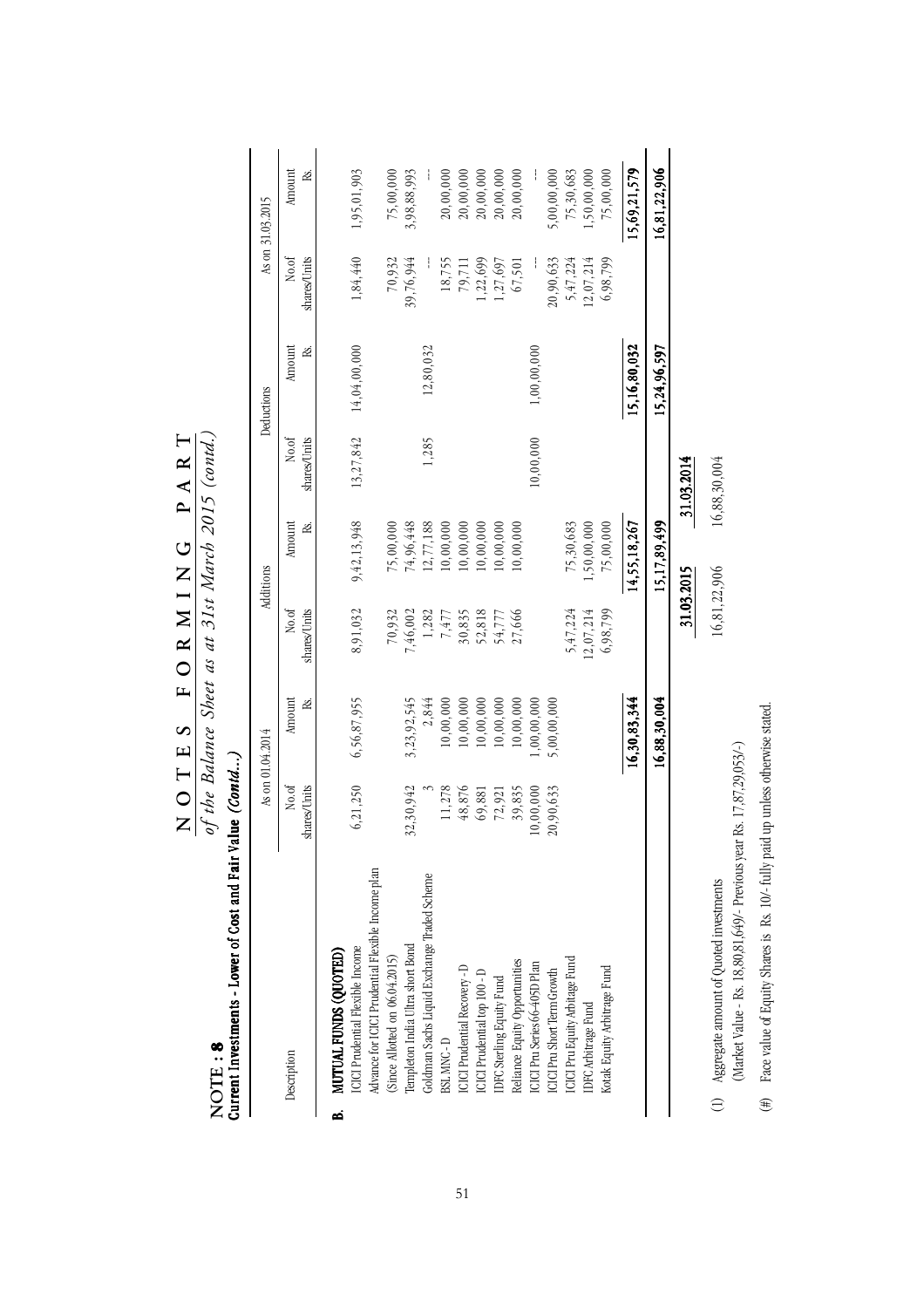|                                                                                                            | As at<br>31.03.2015<br>Rs. | As at<br>31.03.2014<br>Rs. |
|------------------------------------------------------------------------------------------------------------|----------------------------|----------------------------|
| NOTE: 9                                                                                                    |                            |                            |
| <b>INVENTORIES</b>                                                                                         |                            |                            |
| (Valued at lower of cost and net realisable value)                                                         |                            |                            |
| Stores and Spares                                                                                          | 61,75,857                  | 38,79,638                  |
| Stock in Trade                                                                                             | 2,71,20,000                | 1,47,93,000                |
|                                                                                                            | 3, 32, 95, 857             | 1,86,72,638                |
| NOTE : 10                                                                                                  |                            |                            |
| <b>TRADE RECEIVABLES</b>                                                                                   |                            |                            |
| Considered good - Unsecured:                                                                               |                            |                            |
| (a) Trade receivable outstanding for more than six months from                                             |                            |                            |
| the date they become due for payment                                                                       | Nil                        | Nil                        |
| (b) Other receivable                                                                                       | 3, 21, 85, 291             | 3,74,10,901                |
|                                                                                                            | 3, 21, 85, 291             | 3,74,10,901                |
| NOTE: 11                                                                                                   |                            |                            |
| CASH AND CASH EQUIVALENTS                                                                                  |                            |                            |
| Cash and stamps on hand                                                                                    | 48,095                     | 25,242                     |
| Bank balances with Scheduled Banks                                                                         |                            |                            |
| In Current Account                                                                                         | 6,08,788                   | 3,72,227                   |
|                                                                                                            | 6,56,883                   | 3,97,469                   |
| In Dividend / Capital Refund Account                                                                       | 1,32,00,195                | 1,03,72,415                |
|                                                                                                            | 1,38,57,078                | 1,07,69,884                |
| Bank deposit with more than 12 months Maturity                                                             | Nil                        | Nil                        |
| NOTE: 12                                                                                                   |                            |                            |
| <b>SHORT - TERM LOANS AND ADVANCES</b>                                                                     |                            |                            |
| Considered good - Unsecured                                                                                |                            |                            |
| Advances recoverable in cash or in kind or for value to be received<br>Debts due by Officers of the Compay | Nil                        | Nil                        |
| Others                                                                                                     | 30,24,089                  | 19,35,275                  |
| Deposits:                                                                                                  |                            |                            |
| (a) With NABARD under Tea Development Scheme<br>(b) Other Deposits                                         | 24,32,650<br>13,30,400     | 30,82,650<br>8,88,941      |
| Other Loans and Advances                                                                                   |                            |                            |
| Tax payments pending adjustment                                                                            | 41,09,967                  | 38,38,865                  |
| MAT Credit Entitlement                                                                                     | 1,31,00,000                | 1,63,00,000                |
|                                                                                                            | 2,39,97,106                | 2,60,45,731                |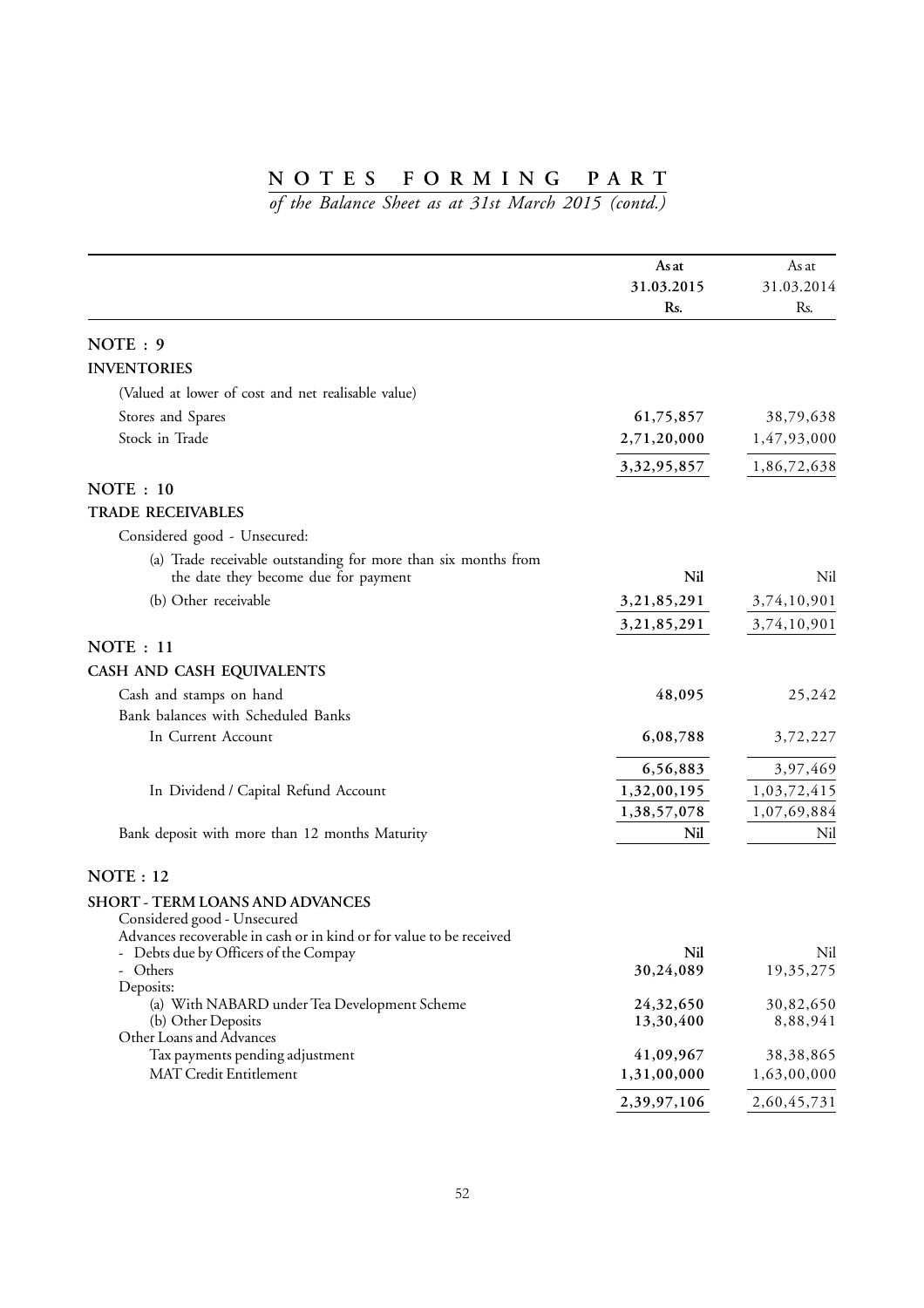# **NOTES FORMING PART OF THE STATEMENT**

*of Profit and Loss for the year ended 31st March 2015*

|                                                                                                                                                                                           | For year ended                                                  | For year ended                                                   |
|-------------------------------------------------------------------------------------------------------------------------------------------------------------------------------------------|-----------------------------------------------------------------|------------------------------------------------------------------|
|                                                                                                                                                                                           | 31.03.2015                                                      | 31.03.2014                                                       |
|                                                                                                                                                                                           | Rs.                                                             | Rs.                                                              |
| NOTE: 13                                                                                                                                                                                  |                                                                 |                                                                  |
| <b>REVENUE FROM OPERATIONS</b>                                                                                                                                                            |                                                                 |                                                                  |
| a) Sale of Products                                                                                                                                                                       |                                                                 |                                                                  |
| Tea<br>Tea Waste<br>Tea Subsidy<br><b>Exchange Fluctuations</b><br>b) Other Operating Revenue                                                                                             | 27,93,06,758<br>41,16,000<br>33, 43, 763<br>7,10,943            | 26, 11, 12, 085<br>47,22,000<br>67,01,061<br>(14, 84, 990)       |
| Sale of Import Entitlements<br>Duty Drawback                                                                                                                                              | 97, 32, 181<br>19,95,196                                        | 81,16,821<br>14,46,524                                           |
| NOTE: 14                                                                                                                                                                                  | 29,92,04,841                                                    | 28,06,13,501                                                     |
| <b>OTHER INCOME</b>                                                                                                                                                                       |                                                                 |                                                                  |
| Income from Investments                                                                                                                                                                   |                                                                 |                                                                  |
| Long Term<br>(i)<br>(ii)<br>Current<br><b>Interest Received</b><br>Profit / (Loss) on Sales of Current Investments<br>Provision no longer required written back<br>Miscellaneous Receipts | 4,27,44,480<br>76,64,252<br>4,49,744<br>15, 18, 735<br>4,59,889 | 4, 45, 11, 226<br>49,05,790<br>2,01,705<br>28,69,326<br>3,30,181 |
|                                                                                                                                                                                           | 5,28,37,100                                                     | 5,28,18,228                                                      |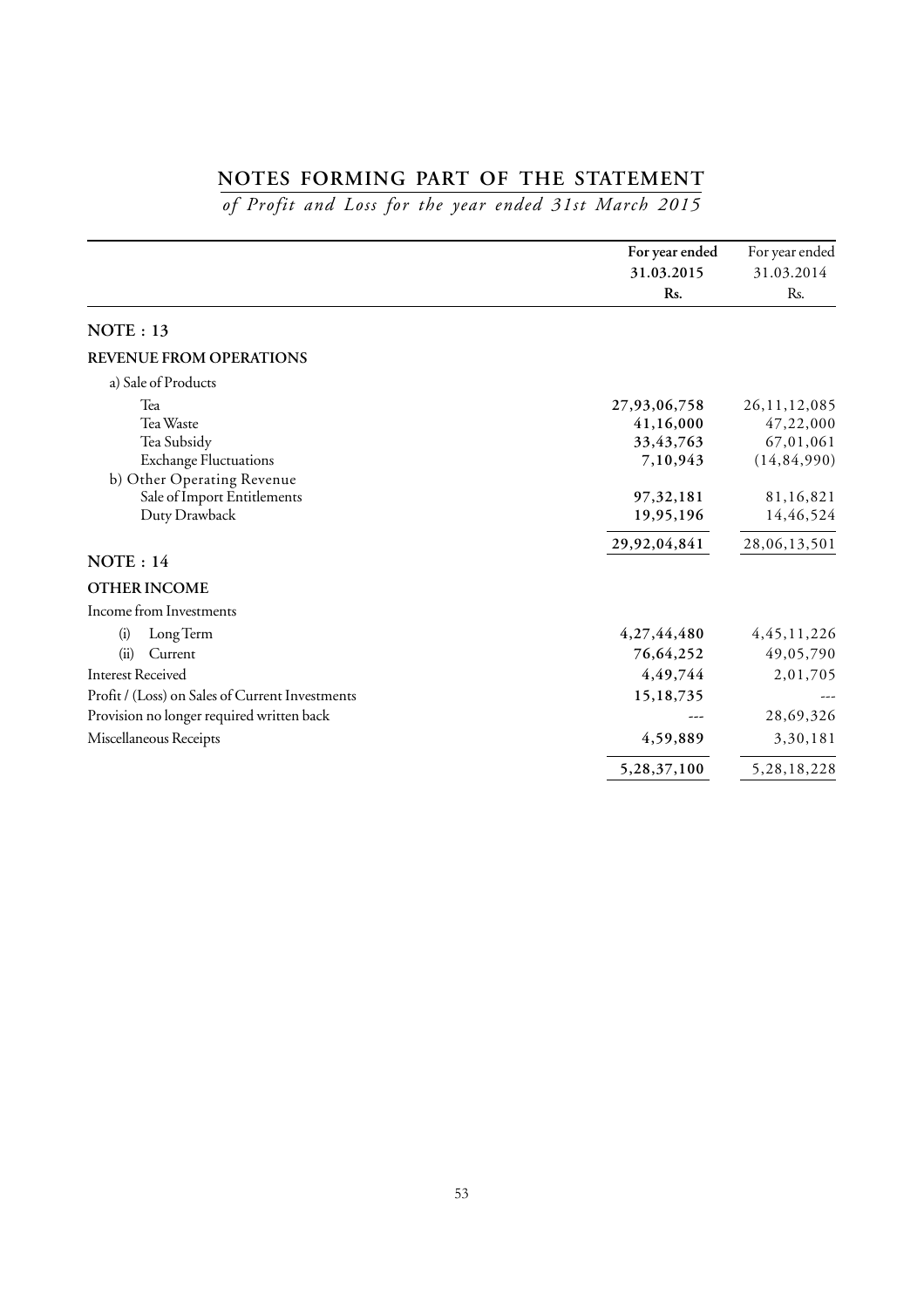# **NOTES FORMING PART OF THE STATEMENT**

*of Profit and Loss for the year ended 31st March 2015 (contd..)*

|                                                                       | For year ended<br>31.03.2015<br>Rs. | For year ended<br>31.03.2014<br>Rs. |
|-----------------------------------------------------------------------|-------------------------------------|-------------------------------------|
| NOTE: 15                                                              |                                     |                                     |
| COST OF MATERIAL CONSUMED                                             |                                     |                                     |
| Consumption of Raw material - Bought Leaf                             | 6,95,86,491                         | 7,10,37,582                         |
| NOTE: 16                                                              |                                     |                                     |
| PURCHASE OF TRADED GOODS                                              |                                     |                                     |
| Tea                                                                   | 55,605                              | 1,12,392                            |
| NOTE: 17                                                              |                                     |                                     |
| <b>INCREASE / DECREASE IN INVENTORY</b>                               |                                     |                                     |
| Inventory at the beginning of the year :                              |                                     |                                     |
| Tea<br>Inventory at the end of the year:                              | 1,47,93,000                         | 1,51,16,000                         |
| Tea                                                                   | 2,71,20,000                         | 1,47,93,000                         |
| $(-)$                                                                 | 1,23,27,000                         | 3,23,000<br>$(+)$                   |
| NOTE : 18                                                             |                                     |                                     |
| OTHER MANUFACTURING EXPENSES                                          |                                     |                                     |
| Consumption of Stores and Spares                                      | 1,97,53,590                         | 1,85,57,588                         |
| Power and Fuel                                                        | 2,41,46,491                         | 1,95,69,019                         |
| Repairs and Maintenance                                               | 26,53,181                           | 19,86,513                           |
| <b>NOTE: 19</b>                                                       | 4, 65, 53, 262                      | 4,01,13,120                         |
|                                                                       |                                     |                                     |
| <b>EMPLOYEE BENEFIT EXPENSES</b>                                      |                                     |                                     |
| Salaries Wages and Bonus<br>Contribution to Provident and Other Funds | 9, 97, 27, 284<br>90,84,481         | 8,88,71,322                         |
| Provision for Gratuity (Refer Note 31)                                | 43,02,141                           | 78,51,617<br>61,23,343              |
| Provision for Leave Encashment (Refer Note 31)                        | 1,12,364                            | 1,29,382                            |
| Welfare Expenses                                                      | 39, 19, 328                         | 34, 34, 535                         |
|                                                                       | 11,71,45,598                        | 10,64,10,199                        |
| <b>NOTE</b> : 20                                                      |                                     |                                     |
| <b>FINANCE COST</b>                                                   |                                     |                                     |
| Interest                                                              | 6,49,864                            | 2,61,162                            |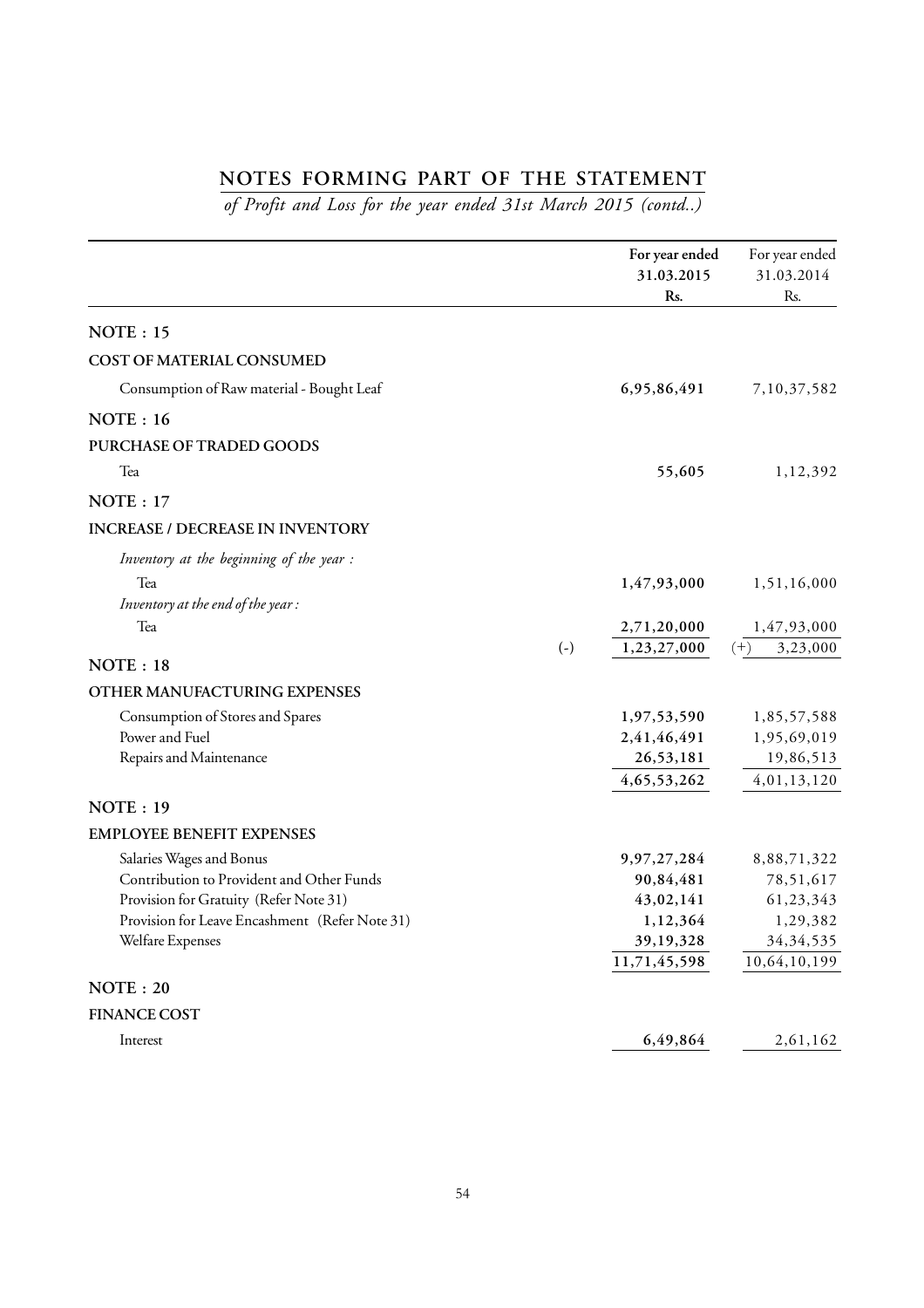# **NOTES FORMING PART OF THE STATEMENT**

*of Profit and Loss for the year ended 31st March 2015 (contd..)*

|                                   | For year ended | For year ended |
|-----------------------------------|----------------|----------------|
|                                   | 31.03.2015     | 31.03.2014     |
|                                   | Rs.            | Rs.            |
| <b>NOTE</b> : 21                  |                |                |
| <b>OTHER EXPENSES</b>             |                |                |
| Rent and Amenities                | 20,47,200      | 12,79,500      |
| Repairs and Maintenance:          |                |                |
| Roads and Buildings               | 1,09,12,090    | 1,19,00,316    |
| Vehicles                          | 52,45,834      | 50,78,879      |
| Others                            | 1,67,296       | 4,99,997       |
| Insurance                         | 8,15,218       | 7,47,085       |
| Rates and Taxes                   | 19,73,285      | 16,18,602      |
| Payment to Auditors               |                |                |
| For Audit                         | 6,00,000       | 6,00,000       |
| For Certification / Tax Audit     | 1,35,000       | 1,36,000       |
| For Tax Representation            | 1,80,000       | 1,80,000       |
| For Travelling and other Expenses | 1,07,500       | 98,500         |
| For Other Service                 | 11,500         | 10,000         |
| For Service Tax                   | 1,27,803       | 1,26,629       |
| Transport and warehousing         | 98,79,201      | 81,08,745      |
| Brokerage and Commission          | 99,89,149      | 77,04,262      |
| <b>Travelling Expenses</b>        | 48,66,689      | 55,83,575      |
| Legal and Professional Expenses   | 32,08,855      | 30,64,613      |
| Postage and Telephones            | 8,49,615       | 8,31,260       |
| Printing and Stationery           | 5,13,493       | 3,83,989       |
| <b>Bank Charges</b>               | 2,87,404       | 2,38,860       |
| Directors' Sitting Fees           | 3,05,000       | 1,28,000       |
| Advertisement and Sales Promotion | 1,19,764       | 67,707         |
| Loss on sale of Investment        |                | 26,58,743      |
| Miscellaneous Expenses            | 51,21,375      | 46,09,167      |
|                                   | 5,74,63,271    | 5,56,54,429    |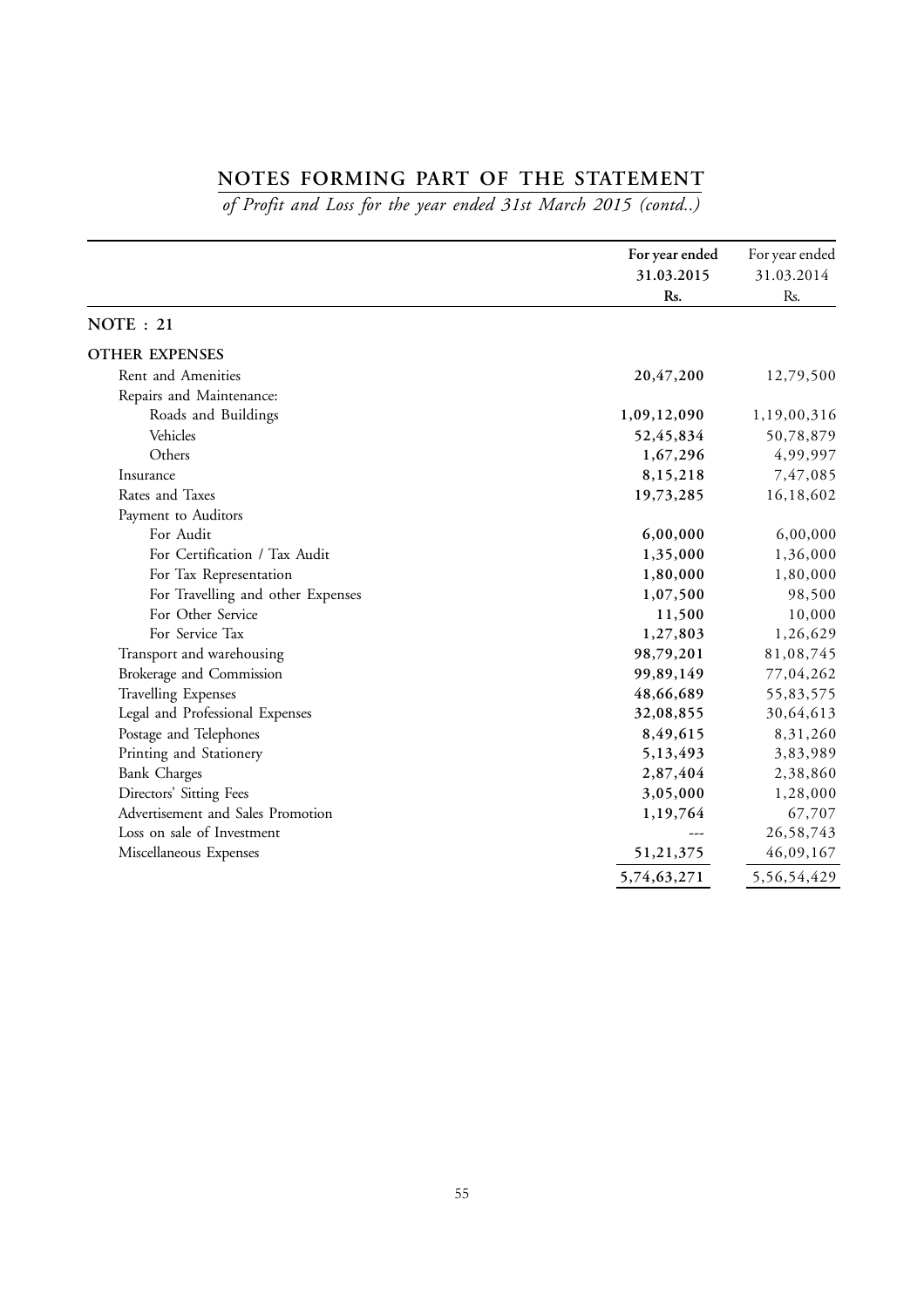*for the year ended 31st March 2015 (contd.)*

|                  |                                                                                                                                                                                                                                                             |              |      | Year ended<br>31.03.2015<br>Rs. | Year ended<br>31.03.2014<br>Rs. |
|------------------|-------------------------------------------------------------------------------------------------------------------------------------------------------------------------------------------------------------------------------------------------------------|--------------|------|---------------------------------|---------------------------------|
| <b>NOTE</b> : 22 |                                                                                                                                                                                                                                                             |              |      |                                 |                                 |
|                  | PARTICULARS OF CONSUMPTION (in Rupees)                                                                                                                                                                                                                      |              |      |                                 |                                 |
|                  |                                                                                                                                                                                                                                                             | Value in Rs. | $\%$ | Value in Rs.                    | $\%$                            |
| (a)              | Rawmaterials - Bought Leaf                                                                                                                                                                                                                                  |              |      |                                 |                                 |
|                  | Indigenous                                                                                                                                                                                                                                                  | 6,95,86,491  | 100  | 7,10,37,582                     | 100                             |
| (b)              | Stores and Spares:<br>Indigenous<br>Imported                                                                                                                                                                                                                | 1,97,53,590  | 100  | 1,85,57,588                     | 100                             |
|                  |                                                                                                                                                                                                                                                             | 1,97,53,590  | 100  | 1,85,57,588                     | 100                             |
| NOTE : $23$      |                                                                                                                                                                                                                                                             |              |      |                                 |                                 |
|                  | EARNINGS AND EXPENDITURE IN FOREIGN CURRENCY                                                                                                                                                                                                                |              |      |                                 |                                 |
| a)               | Earnings                                                                                                                                                                                                                                                    |              |      |                                 |                                 |
|                  | FOB Value of Exports                                                                                                                                                                                                                                        |              |      |                                 | 18,96,74,914 17,64,93,231       |
| NOTE : 24        |                                                                                                                                                                                                                                                             |              |      |                                 |                                 |
|                  | EXPENDITURE IN FOREIGN CURRENCY                                                                                                                                                                                                                             |              |      |                                 |                                 |
| a)               | Testing Fee                                                                                                                                                                                                                                                 |              |      | 5,21,950                        | 9,13,097                        |
| $\mathbf{b}$ )   | <b>Travelling Expenses</b>                                                                                                                                                                                                                                  |              |      | 9,88,549                        | 10,88,241                       |
| $\mathbf{c}$     | Registration Fee                                                                                                                                                                                                                                            |              |      | 2,22,280                        | 2,15,086                        |
| NOTE: 25         |                                                                                                                                                                                                                                                             |              |      |                                 |                                 |
|                  | DUE TO MICRO AND SMALL ENTERPRISES                                                                                                                                                                                                                          |              |      |                                 |                                 |
|                  | Based on the information available with the Company, the Principal<br>amount due to Micro and Small enterprises as on 31.03.2015 is Nil<br>(Previous year Rs. Nil). There are no overdue principal amounts and<br>therefore no interest is paid or payable. |              |      |                                 |                                 |
| NOTE : 26        |                                                                                                                                                                                                                                                             |              |      |                                 |                                 |
|                  | <b>EARNINGS PER SHARE</b>                                                                                                                                                                                                                                   |              |      |                                 |                                 |
|                  | Profit after Taxation                                                                                                                                                                                                                                       |              |      | 5,33,00,983                     | 4,75,95,746                     |
|                  | Number of Equity Shares outstanding at the end of the year                                                                                                                                                                                                  |              |      | 6,27,350                        | 6,27,350                        |
|                  | Basic EPS                                                                                                                                                                                                                                                   |              |      | 84.96                           | 75.87                           |
|                  | Diluted EPS                                                                                                                                                                                                                                                 |              |      | 84.96                           | 75.87                           |
| <b>NOTE: 27</b>  |                                                                                                                                                                                                                                                             |              |      |                                 |                                 |
|                  | <b>CONTINGENT LIABILITY</b>                                                                                                                                                                                                                                 |              |      |                                 |                                 |
|                  | Contracts remaining to be executed on Capital Account                                                                                                                                                                                                       |              |      |                                 |                                 |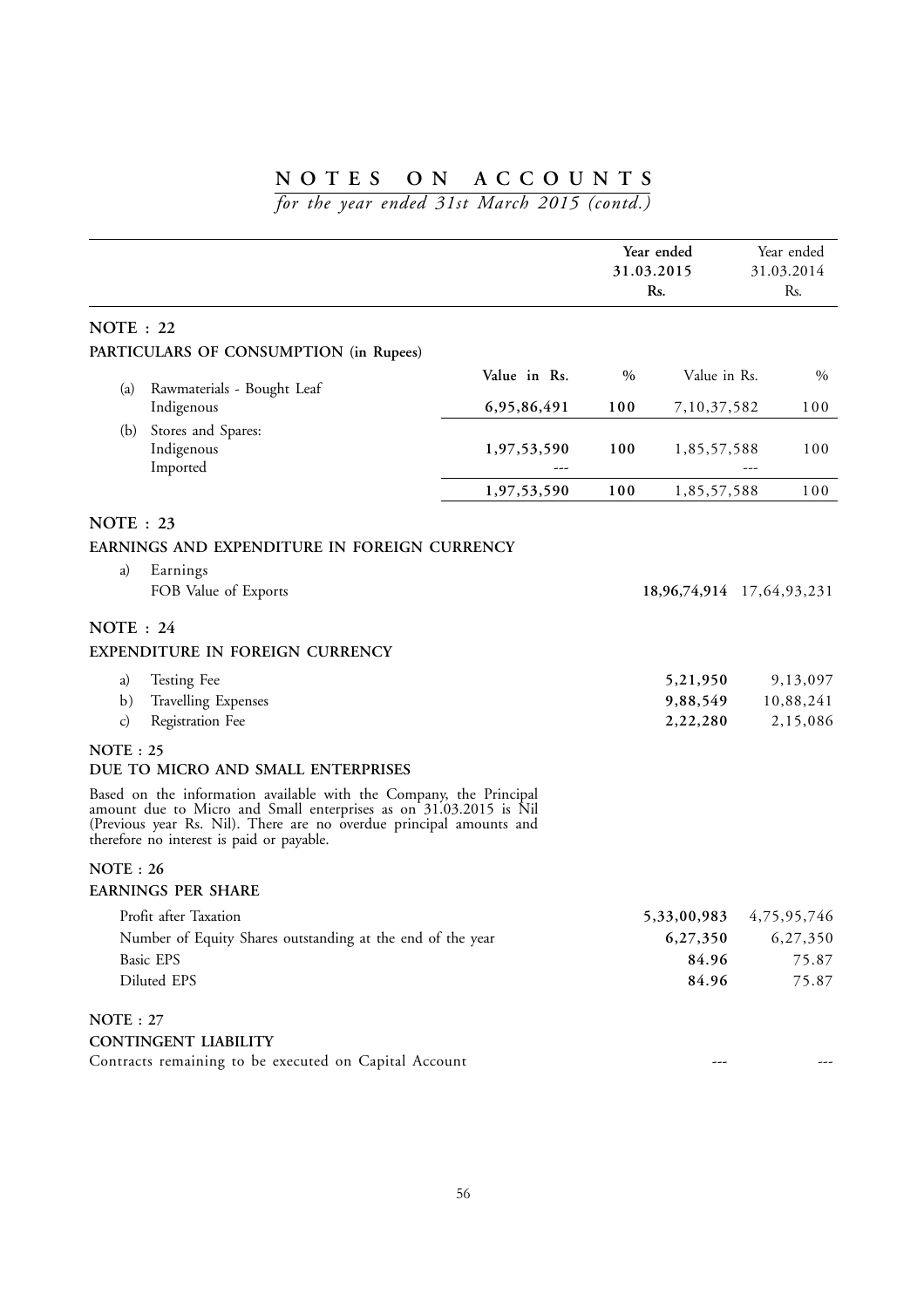*for the year ended 31st March 2015 (contd.)*

## **NOTE : 28 SEGMENT REPORTING**

The Company's operations relate only to Plantation Crops in the domestic as well as export markets and accordingly primary segment reporting disclosure for business segments, as envisaged in Accounting Standard 17 on "Segment Reporting (AS 17)" issued by The Institute of Chartered Accountants of India, are not applicable.

The Company's operations relating to Secondary segment reporting has been confined to sales in India and export outside India.

Fixed Assets used in the Company's business and liabilities contracted in repect of its sole manufacturing facilities are not identifiable in line with the following reportable segments as the fixed assets and liabilities contracted are used interchangeably between two segments. Accordingly only figures for debtors have been given

Secondary Segment Reporting

| Particulars                     | Domestic<br>Rs. | Export<br>Rs. | Total<br>Rs.                                  |
|---------------------------------|-----------------|---------------|-----------------------------------------------|
| Revenue by Geographical Segment | 8,88,35,552     | 19,04,71,206  | 27,93,06,758                                  |
|                                 |                 |               | $(8,19,62,179)$ (17,91,49,906) (26,11,12,085) |
| Sundry Debtors                  | 1,09,34,527     | 2,12,50,764   | 3,21,85,291                                   |
|                                 | (1,10,62,543)   | (2,63,48,358) | (3,74,10,901)                                 |

#### **NOTE : 29**

#### **ACCOUNTING FOR TAXES ON INCOME**

The impact of Deferred Tax on Income for the year is considered not material and hence not recognised.

#### **NOTE : 30**

#### **ACCOUNTING FOR TAXES ON INCOME**

The company has adopted the useful life of Fixed Assets Prescribed under Part C of schedule II of the Companies Act 2013 for providing depreciation from 1st April 2014. As a result of this depreciation for the year ended 31.03.2015 is higher by Rs. 29,99,247/- with consequential effect on statement of profit and loss before tax by this amount.

For the Tangible Fixed Assets that had completed useful life as on 01.04.2014, the carrying amount of Rs. 2,45,651/- has been adjusted against the opening balance of retained earings as per Note 7 of Part C of Schedule II of the Companies Act 2013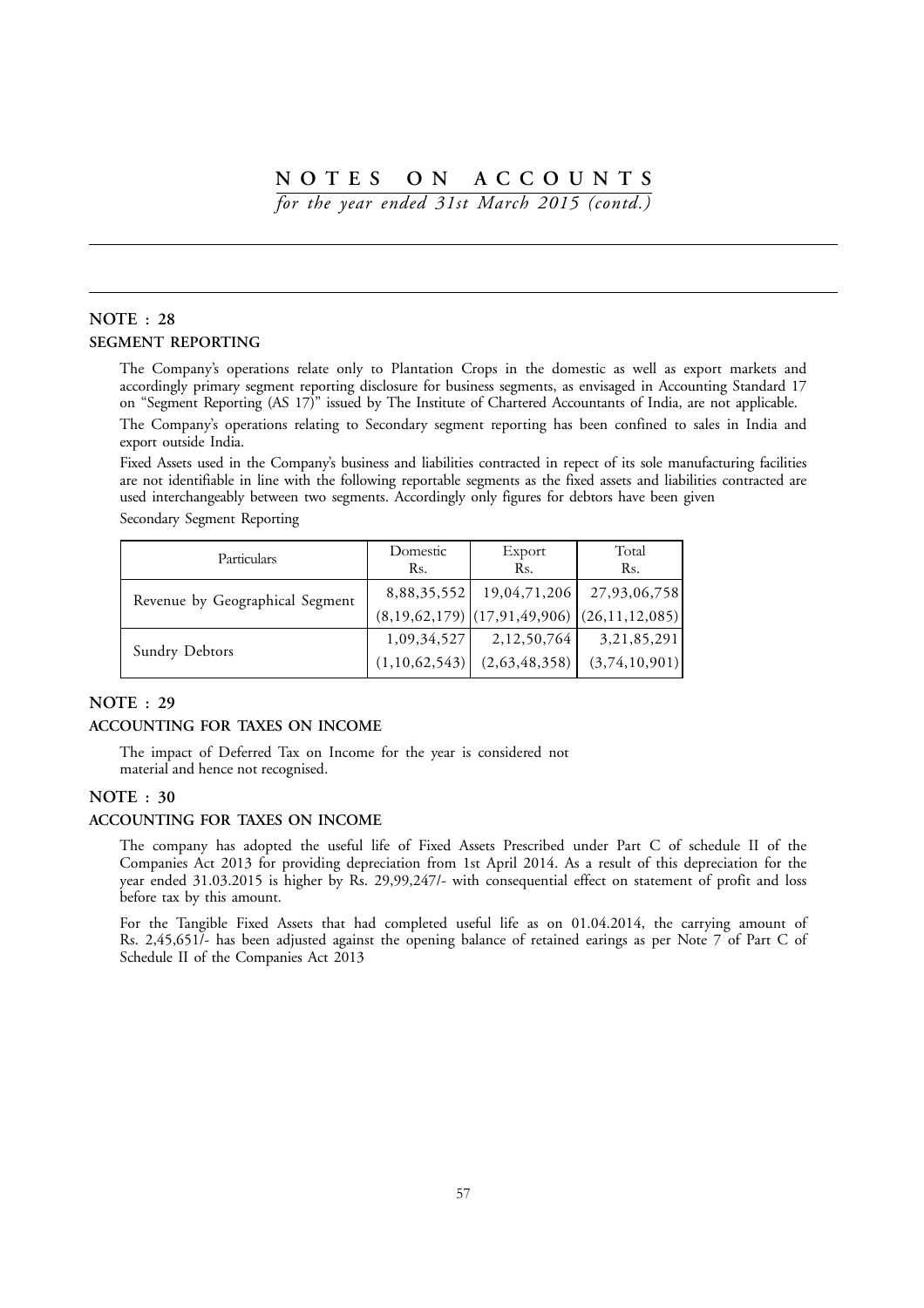*for the year ended 31st March 2015 (contd.)*

## **NOTE : 31 EMPLOYEE BENEFITS**

- i) Defined Benefit Plans
- a) Description of the Company's defined benefit plan :
	- i) Gratuity Scheme

This is a funded defined benefit plan for qualifying employees for which, the Company makes contribution to the Gratuity Fund managed by the Life Insurance Corporation of India. The Scheme provides for a lumpsum payment to vested employees at retirement, death while in employment or on termination of employment. Vesting occurs upon completion of five years of service.

ii) Leave Encashment

The company also operates a non funded leave encashment scheme for its employees.

b) Reconciliation of changes in the Present Value of Obligations :

|    |                                                                              | As on 31.03.2015 |                                 | As on 31.03.2014 |                     |
|----|------------------------------------------------------------------------------|------------------|---------------------------------|------------------|---------------------|
|    |                                                                              | Gratuity         | Leave<br>Encashment             | Gratuity         | Leave<br>Encashment |
|    |                                                                              | (Funded Plan)    | (Non Funded Plan) (Funded Plan) |                  | (Non Funded Plan)   |
|    | Present Value of the Obligation as on 01.04.2014                             | 3, 28, 13, 327   | 1,63,760                        | 2,68,26,684      | 34,378              |
|    | <b>Current Service Cost</b>                                                  | 34,15,648        | 1,10,580                        | 31,05,078        | 69,495              |
|    | Interest Cost                                                                | 29,12,070        | 10,159                          | 20,66,305        | (1, 504)            |
|    | Benefits Paid                                                                | (16, 25, 125)    | (1,04,255)                      | (23, 16, 603)    | (1,06,130)          |
|    | Actuarial loss / (gain)                                                      | 8,57,991         | 95,880                          | 31, 31, 863      | 1,67,521            |
|    | Present Value of the Obligation as on 31.03.2015                             | 3,83,73,911      | 2,76,124                        | 3, 28, 13, 327   | 1,63,760            |
| c) | Reconciliation of changes in the fair<br>value of Plan Assets                |                  |                                 |                  |                     |
|    | Fair Value of Plan Assets as on 01.04.2014                                   | 2,66,89,984      | Nil                             | 2,50,69,954      | Nil                 |
|    | Expected return on plan assets                                               | 25,50,100        | Nil                             | 21,79,903        | Nil                 |
|    | Contribution by the Company                                                  | 65, 33, 343      | 1,04,255                        | 17,56,730        | 1,06,130            |
|    | Benefits Paid                                                                | (16, 25, 125)    | (1,04,255)                      | (23, 16, 603)    | (1,06,130)          |
|    | Actuarial gain / (Loss)                                                      | (76, 532)        | Nil                             | Nil              | Nil                 |
|    | Fair Value of Plan Assets as on 31.03.2015                                   | 3,40,71,770      | Nil                             | 2,66,89,984      | Nil                 |
| d) | The total expense recognised in the Profit and<br>Loss Account is as follows |                  |                                 |                  |                     |
|    | <b>Current Service Cost</b>                                                  | 34,15,648        | 1,10,580                        | 31,05,078        | 69,495              |
|    | Interest Cost                                                                | 29,12,070        | 10,159                          | 20,66,305        | (1, 504)            |
|    | Expected return on plan assets                                               | (25,50,100)      | $\cdots$                        | (21,79,903)      |                     |
|    | Net Actuarial (gain) / loss recognised in the year                           | 9,34,523         | 95,880                          | 31, 31, 863      | 1,67,521            |
|    |                                                                              | 47,12,141        | 2,16,619                        | 61,23,343        | 2,35,512            |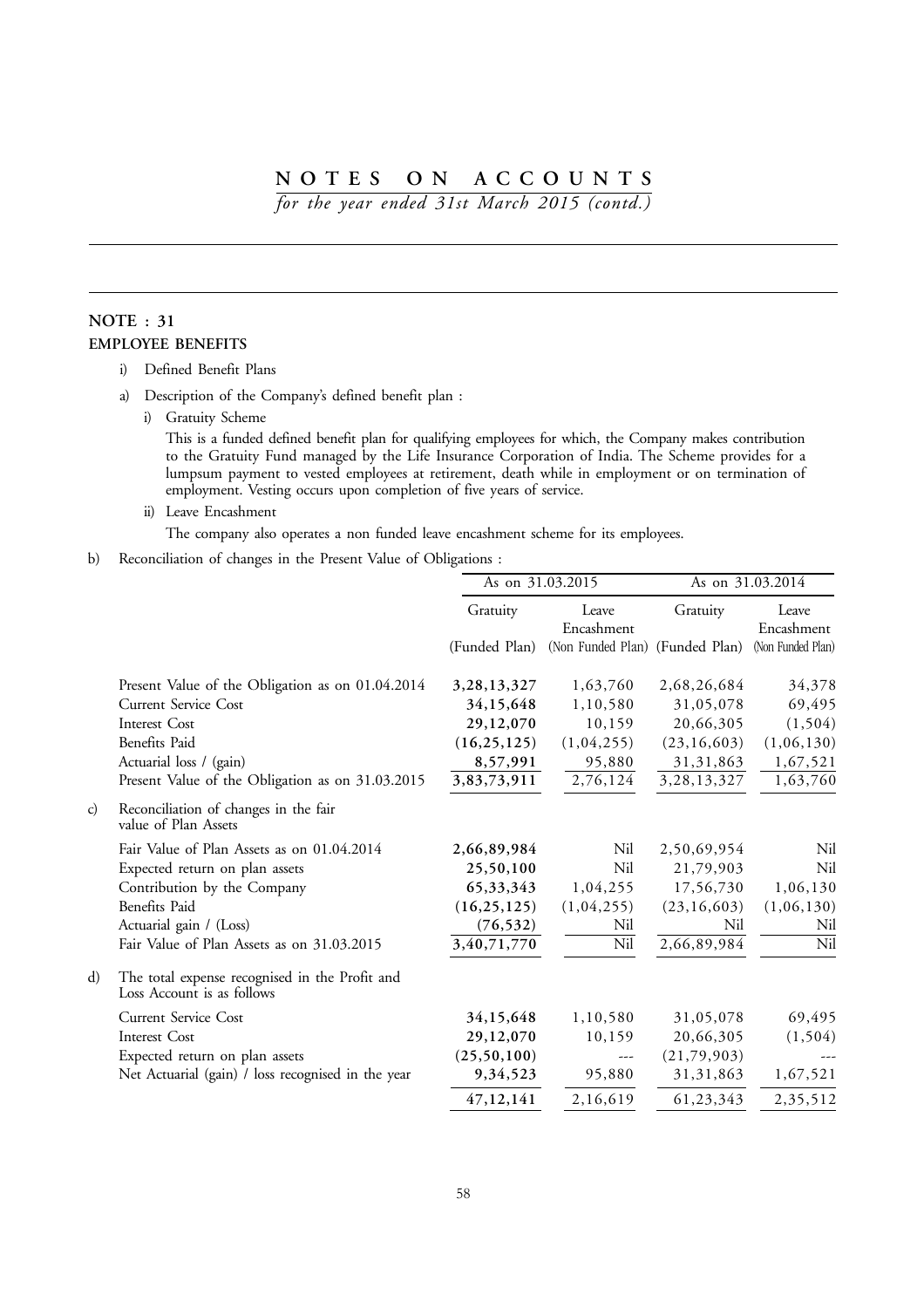*for the year ended 31st March 2015 (contd.)*

## **NOTE : 31 EMPLOYEE BENEFITS** *(Contd.)*

|            |                                                                             | As on 31.03.2015 |                                                                 | As on 31.03.2014 |                     |
|------------|-----------------------------------------------------------------------------|------------------|-----------------------------------------------------------------|------------------|---------------------|
|            |                                                                             | Gratuity         | Leave<br>Encashment                                             | Gratuity         | Leave<br>Encashment |
|            |                                                                             |                  | (Funded Plan) (Non Funded Plan) (Funded Plan) (Non Funded Plan) |                  |                     |
| $\epsilon$ | Reconciliation of Net Liability recognised<br>in the Balance Sheet          |                  |                                                                 |                  |                     |
|            | Net Liability as at the beginning of the year                               | 61,23,343        | 1,63,760                                                        | 17,56,730        | 34,378              |
|            | Add: Expense as (d) above                                                   | 47, 12, 141      | 2,16,619                                                        | 61, 23, 343      | 2,35,512            |
|            | Less : Employer's Contribution / Payment                                    | (65, 33, 343)    | (1,04,255)                                                      | (17, 56, 730)    | (1,06,130)          |
|            | Net Liability as at the end of the year                                     | 43,02,141        | 2,76,124                                                        | 61,23,343        | 1,63,760            |
| f)         | Constitution of Plan Assets                                                 |                  |                                                                 |                  |                     |
|            | Investments in LIC Group Gratuity Scheme                                    | 3,40,71,770      | N.A.                                                            | 2,66,89,984      | N.A                 |
| g)         | Principal actuarial assumptions used as at the<br><b>Balance Sheet Date</b> |                  |                                                                 |                  |                     |
|            | Discount Rate                                                               | 7.80 %           | 7.80 %                                                          | $9.10\%$         | 9.10%               |
|            | Salary Escalation Rate                                                      | $3\%$            | $3\%$                                                           | $3\%$            | $3\%$               |
|            | Attrition Rate                                                              | $2\%$            | $2\%$                                                           | $2\%$            | $2 \frac{9}{6}$     |
|            | Expected rate of return on plan assets                                      | 8.75 %           | N.A.                                                            | 8.75 %           | N.A                 |

The estimates of future salary increases, considered in acturial valuation, take account of inflation, seniority, promotion and other relevent factors such as demand and supply in the employment market.

h) The amount pertaining to defined benefit plan are as follows:

| 31.03.2015  |                |               |             | 31.03.2011                       |
|-------------|----------------|---------------|-------------|----------------------------------|
|             |                |               |             |                                  |
| 3,83,73,911 | 3, 28, 13, 327 | 2,68,26,684   | 2,55,64,412 | 2,28,19,446                      |
| 3,40,71,770 | 2,66,89,984    | 2,50,69,954   | 2,58,68,440 | 2,03,90,752                      |
| (43,02,141) | (61, 23, 343)  | (17, 56, 730) | 3,04,028    | (24, 28, 664)                    |
| 8,57,991    | 31, 31, 863    | (2, 28, 759)  | 9,01,800    | (14,06,763)                      |
| (76, 532)   | ---            | ---           | (2,17,008)  | (12,820)                         |
|             |                |               |             | 31.03.2014 31.03.2013 31.03.2012 |

The Company expects to fund Rs. 44/- lakhs towards it Gratuity Plan during the year 2015 - 2016.

ii) Defined Contribution Plans:

The Company makes contribution towards employees' provident fund, family pension fund, super annuation fund and employees' state insurance scheme. Under the rules of these schemes, the Company is required to contribute a specified percentage of payroll costs. The Company during the year recognised Rs. 83,64,831/- as expense towards contributions to these plans.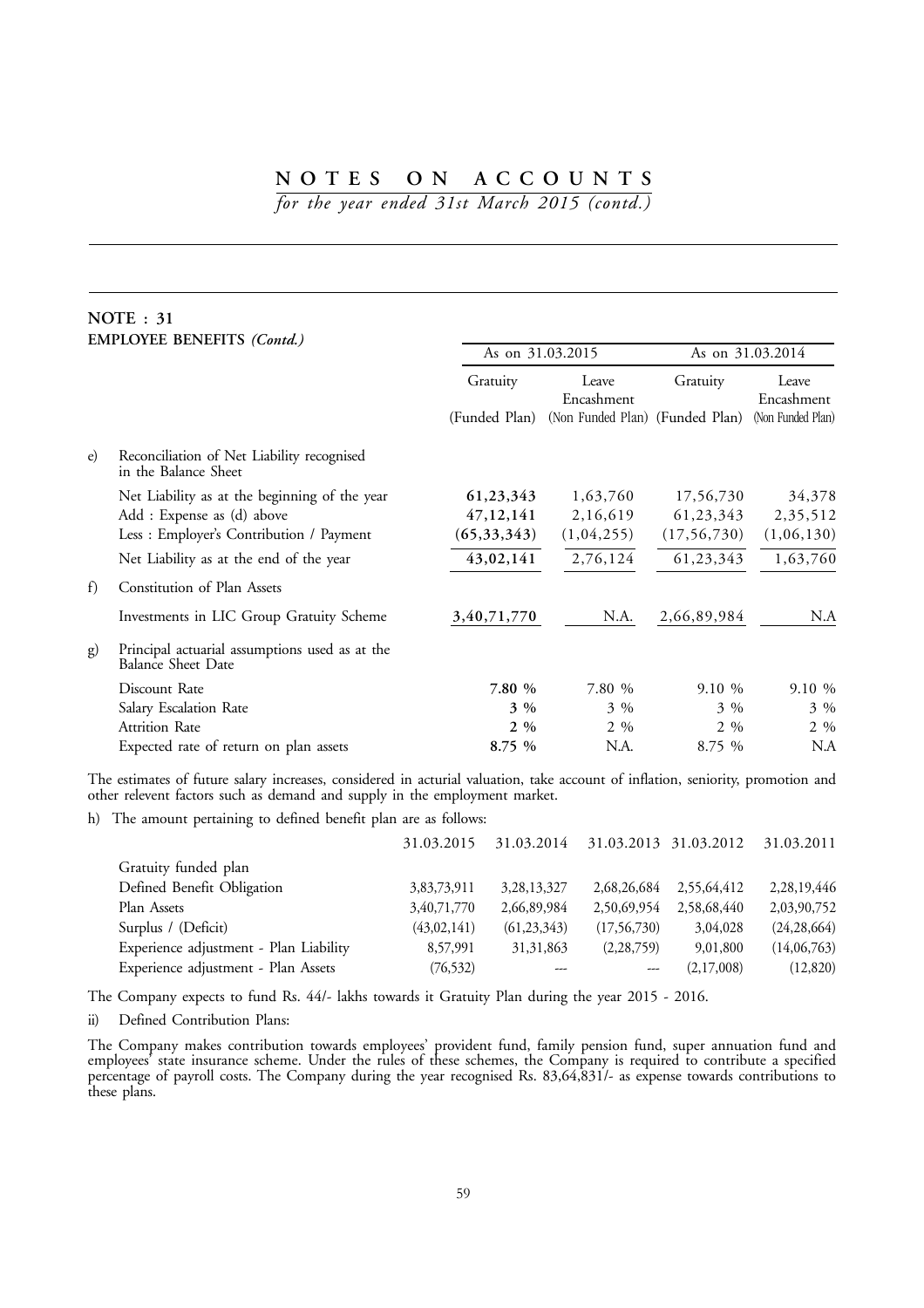*for the year ended 31st March 2014 (contd.)*

## **NOTE : 32**

## **RELATED PARTY TRANSACTIONS**

Following associate companies are related to the Company on account of common control through Constitution of

- Board / Shareholdings
- 
- 
- 
- A. V. Thomas Investments Company Ltd. Midland Latex Products Ltd.
- The Nelliampathy Tea & Produce Co. Ltd. Sermatech Private Ltd.
- 
- 
- AVT McCormick Ingredients Private Ltd. AVT Natural Pte. Ltd.
- 
- Teleflex Medical Private Ltd. <a>>
Midland Charitable Trust<br/>  $\blacksquare$ <br/>
Midland Charitable Trust
- J. Thomas Educational & Benevolent Trust AVT Tea Services Ltd. UK
- 
- Key Managment Personnel : Mr. Ajit Thomas, Chairman
- A. V. Thomas & Co. Ltd.  $\blacksquare$
- A. V. Thomas International Ltd.  $\blacksquare$  A. V. Thomas Leather and Allied Products Pvt. Ltd.
- L. J. International Ltd.  $\blacksquare$ 
	-
	-
- . The Midland Rubber & Produce Co. Ltd. Ajit Thomas Holdings Private Limited
- A V T Natural Products Ltd.  $\blacksquare$  Midland Corporate Advisory Services (P) Ltd.
	-
- IQ Tech Private Ltd.  $\blacksquare$ 
	-
	-
- Midland Natural Pte. Ltd.  $\blacksquare$  AVT Tea Services North America LLC, USA
	-

Mr. S. Rajasekar, Director

Mr. T. M. Hairkumar, Company Secretary & CFO

|                                | Year ended 31.3.2015 |                             | Year ended 31.3.2014 |                             |  |  |
|--------------------------------|----------------------|-----------------------------|----------------------|-----------------------------|--|--|
| Details of Transaction         | Associates           | Key Management<br>Personnel | Associates           | Key Management<br>Personnel |  |  |
|                                |                      | (including relatives)       |                      | (including relatives)       |  |  |
| <b>INCOME</b>                  |                      |                             |                      |                             |  |  |
| <b>Sales</b>                   | 1,64,66,165          |                             | 2,23,60,705          |                             |  |  |
| Dividend Received              | 4,27,44,480          |                             | 4,42,67,000          |                             |  |  |
| <b>EXPENDITURE</b>             |                      |                             |                      |                             |  |  |
| Warehousing / C&F Charges      | 1,09,966             |                             | 1,700                |                             |  |  |
| <b>Sitting Fees</b>            |                      | 1,30,000                    |                      | 58,000                      |  |  |
| Professional Charges           | 9,98,880             |                             | 6,72,911             |                             |  |  |
| Dividend paid                  |                      | 2,46,21,180                 |                      | 82,07,060                   |  |  |
| Donations Paid                 | 25,00,000            |                             | 20,00,000            |                             |  |  |
| Remuneration paid to Director  |                      | 25,36,285                   |                      |                             |  |  |
| <b>BALANCE AS ON 31.3.2014</b> |                      |                             |                      |                             |  |  |
| Debit Balances                 | 59,989               |                             | 63, 42, 283          |                             |  |  |
| Credit Balances                | Nil                  |                             | Nil                  |                             |  |  |

Note : 33 Previous Year's figures have been re-grouped wherever necessary

Vide our report of date attached

 Chartered Accountants Firm's Registration No. 004283S

|                  | G. Rengarajan         |
|------------------|-----------------------|
| Place: Chennai   | Partner               |
| Date: 27.05.2015 | Membership No. 219922 |

For **SURI & CO.** For and on behalf of the Board

**S. Rajasekar** Director

**Ajit Thomas** Chairman

Place : Chennai Partner **T. M. Harikumar** Company Secretary & CFO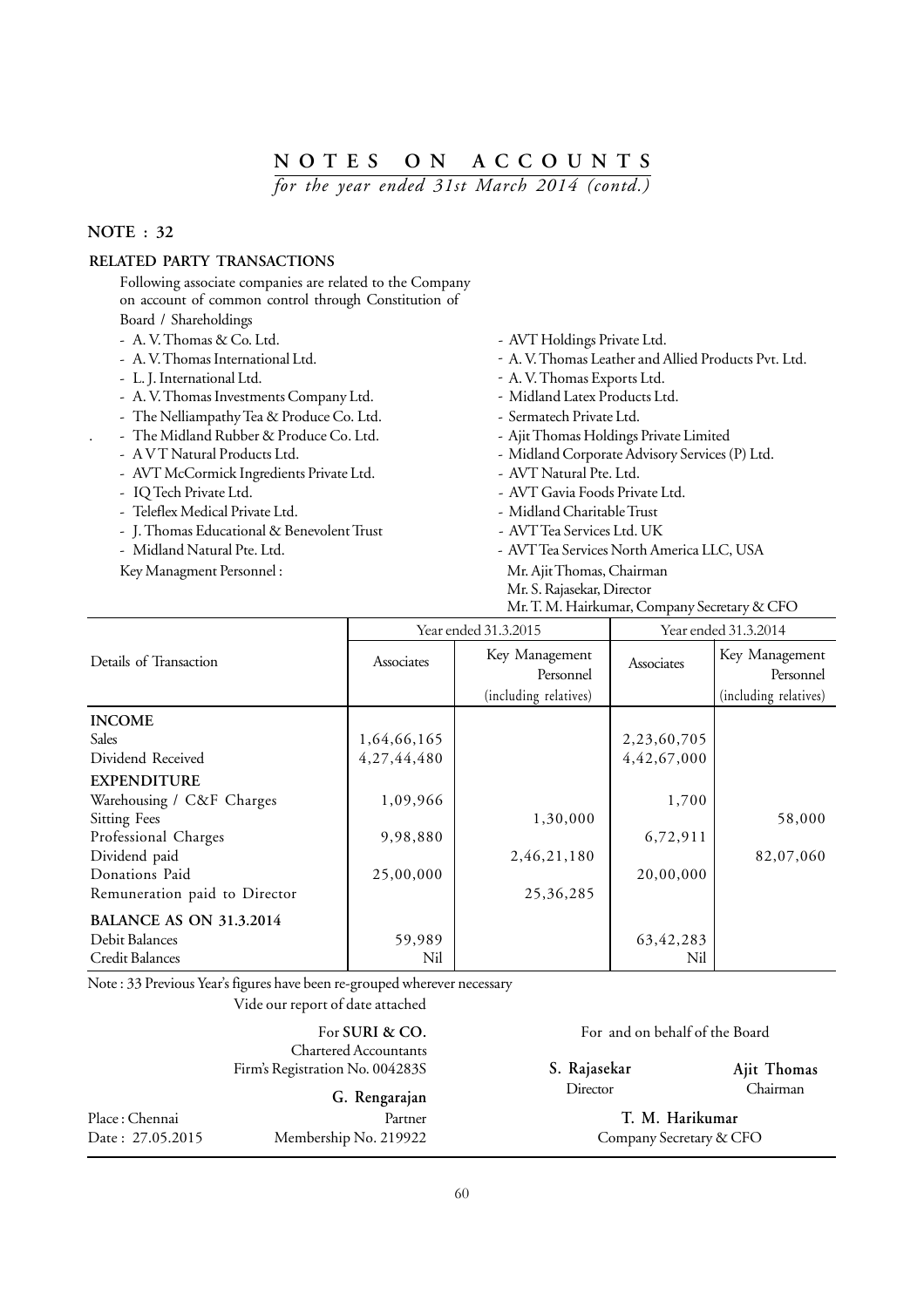# **CASH FLOW STATEMENT**

*For the year ended 31st March 2015*

|           |                                                     |                  | Year ended<br>31.03.2015<br>R <sub>s</sub> | Year ended<br>31.03.2014<br>Rs |
|-----------|-----------------------------------------------------|------------------|--------------------------------------------|--------------------------------|
| А.        | CASH FLOW FROM OPERATING ACTIVITIES                 |                  |                                            |                                |
|           | Net Profit before tax and extraordinary items       |                  | 6,13,00,983                                | 5, 25, 95, 746                 |
|           | Adjustments for:                                    |                  |                                            |                                |
|           | Depreciation                                        | 1,16,13,867      |                                            | 69,24,099                      |
|           | Profit or Loss on sale of Investments               | (15, 18, 735)    |                                            | 26,58,743                      |
|           | Provision for Gratuity                              | 43,02,141        |                                            | 61,23,343                      |
|           | Provision for Leave Encashment                      | 2,76,124         |                                            | 1,29,382                       |
|           | Interest / Dividend Received                        | (5,08,58,476)    |                                            | (4, 96, 18, 721)               |
|           | Interest Paid                                       | 6,49,864         |                                            | 2,61,162                       |
|           |                                                     |                  | (3, 55, 35, 215)                           |                                |
|           | Operating Profit before working capital changes     |                  | 2,57,65,768                                | 1,90,73,754                    |
|           | Adjustments for:                                    |                  |                                            |                                |
|           | Trade and other Receivables                         | 52,25,610        |                                            | (78, 35, 915)                  |
|           | Inventories                                         | (1, 46, 23, 219) |                                            | 33,14,855                      |
|           | Trade Payables                                      | (39, 48, 792)    |                                            | 43, 61, 777                    |
|           | Other Current Assets                                | (8,80,273)       |                                            | 50,44,822                      |
|           |                                                     |                  | (1, 42, 26, 674)                           |                                |
|           | Cash generated from operations                      |                  | 1,15,39,094                                | 2,39,59,293                    |
|           | Direct Taxes Paid                                   |                  | (40, 05, 456)                              | (43, 18, 296)                  |
|           | Cash Flow before Extraordinary items                |                  | 75,33,638                                  | 1,96,40,997                    |
|           | Extraordinary Items                                 |                  | Nil                                        | Nil                            |
|           | Net Cash From Operating Activities                  |                  | 75,33,638                                  | 1,96,40,997                    |
| <b>B.</b> | CASH FLOW FROM INVESTING ACTIVITIES                 |                  |                                            |                                |
|           | Purchase of Fixed Assets                            |                  |                                            | $(85,52,333)$ $(1,35,93,964)$  |
|           | Purchase of Investments                             |                  | $(15,17,89,499)$ $(8,59,06,592)$           |                                |
|           | Sale of Investments                                 |                  | 15,40,15,332                               | 4,87,95,850                    |
|           | Diminution in the value of Investments written back |                  | Nil                                        | (28, 69, 326)                  |
|           | Interest Received                                   |                  | 7,32,366                                   | (17, 19, 105)                  |
|           | Dividend Received                                   |                  | 5,04,08,732                                | 4, 94, 17, 016                 |
|           | Net Cash from / (used in) Investing Activities      |                  | 4,48,14,598                                | (58, 76, 121)                  |
|           |                                                     |                  |                                            |                                |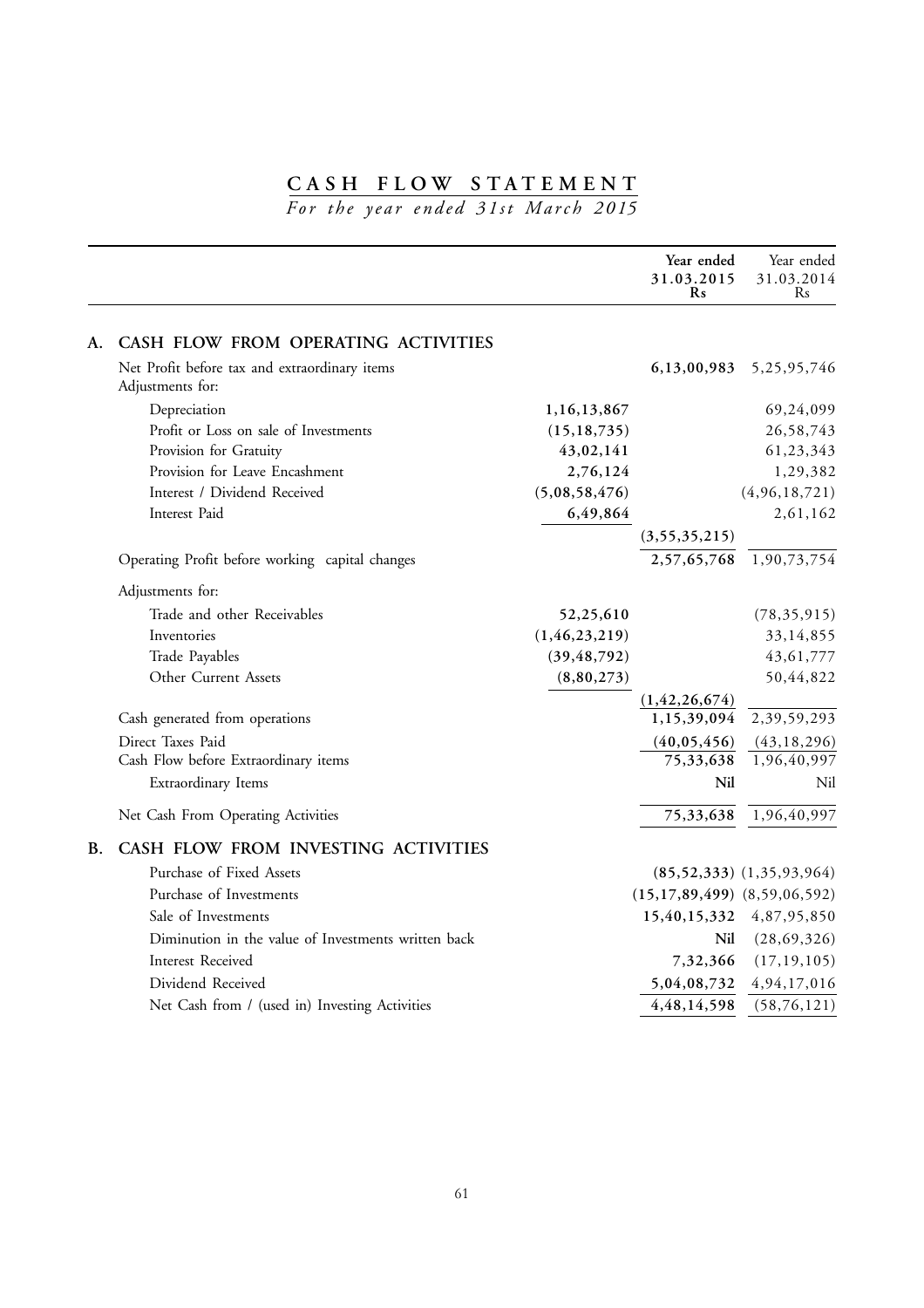# **CASH FLOW STATEMENT**

*For the year ended 31st March 2015 (contd.)*

|                   |                                                | Year ended<br>31.03.2015<br>$\mathbf{Rs}$ | Year ended<br>31.03.2014<br>R <sub>s</sub> |
|-------------------|------------------------------------------------|-------------------------------------------|--------------------------------------------|
| C.                | CASH FLOW FROM FINANCING ACTIVITIES            |                                           |                                            |
| Cash Credit       |                                                | (70, 24, 571)                             | (7, 10, 948)                               |
| Interest Paid     |                                                | (6, 49, 864)                              | (2,61,162)                                 |
| Dividend Paid     |                                                | (4, 44, 14, 387)                          | (1, 46, 79, 363)                           |
|                   | Net Cash used in Financing Activities          | (5,20,88,822)                             | (1, 56, 51, 473)                           |
|                   |                                                | 2,59,414                                  | (18, 86, 597)                              |
|                   | Net Decrease in cash and cash equivalents      |                                           |                                            |
|                   | Cash and cash equivalents as at 01.04.2014     | 3,97,469                                  | 22,84,066                                  |
| (Opening Balance) |                                                |                                           |                                            |
| (Closing Balance) | Cash and cash equivalents as at 31.03.2015     | 6,56,883                                  | 3,97,469                                   |
|                   |                                                | 2,59,414                                  | (18, 86, 597)                              |
|                   | Vide our report of date attached               |                                           |                                            |
|                   | For SURI & CO.<br><b>Chartered Accountants</b> | For and on behalf of the Board            |                                            |
|                   | Firm's Registration No. 004283S                | S. Rajasekar                              | Ajit Thomas                                |
|                   | G. Rengarajan                                  | Director                                  | Chairman                                   |
| Place: Chennai    | Partner                                        | T. M. Harikumar                           |                                            |
| Date: 27.05.2015  | Membership No. 219922                          | Company Secretary & CFO                   |                                            |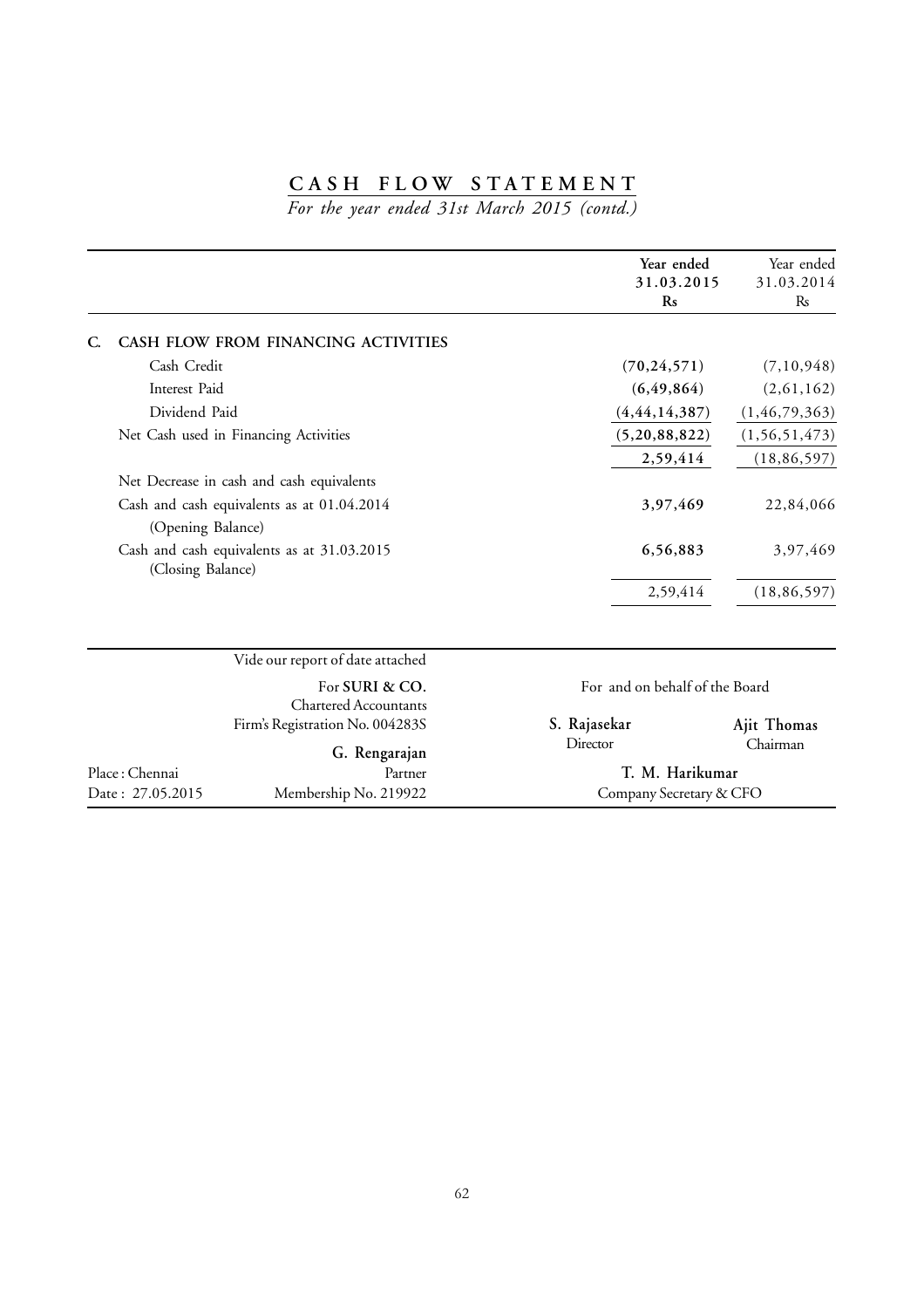|           |                                  | $F \circ r$<br>$t$ <i>h</i> $e$ | $l$ as t<br>t e n                                                   | $y$ e a r s                       |                                                                     |                               |
|-----------|----------------------------------|---------------------------------|---------------------------------------------------------------------|-----------------------------------|---------------------------------------------------------------------|-------------------------------|
| Season    | Net Profit<br>before<br>taxation | Depreciation                    | Provision for<br>Taxation                                           | Allocation<br>to Reserve<br>Funds |                                                                     | Dividend on<br>Equity shares. |
|           | Rs.                              | Rs.                             | Rs.                                                                 | Rs.                               | Rs.                                                                 | $\%$                          |
| 2005/2006 | 1,06,03,332                      | 41, 48, 576                     | 6,25,000                                                            | 75,00,000                         | 31,36,750                                                           | 50                            |
| 2006/2007 | 2,57,13,527                      | 31,94,836                       | 13,00,000                                                           | 1,50,00,000                       | 62,73,500                                                           | 100                           |
| 2007/2008 | 2,42,05,871                      | 31,58,553                       | 14,25,000                                                           | 1,50,00,000                       | 62,73,500                                                           | 100                           |
| 2008/2009 | 2,56,19,110                      | 35,58,028                       | 16,10,000                                                           | 1,50,00,000                       | 62,73,500                                                           | 100                           |
| 2009/2010 | 3,54,16,401                      | 43,82,159                       | 46,00,000                                                           | 2,50,00,000                       | 62,73,500                                                           | 100                           |
| 2010/2011 | 3,21,93,459                      | 51,99,773                       | 37,00,000                                                           | 2,00,00,000                       | 94,10,250                                                           | 150                           |
| 2011/2012 | 14,58,61,621                     | 52,77,408                       | 32,00,000                                                           | 6,00,00,000                       | 6,27,35,000                                                         | 1000                          |
|           |                                  |                                 | (Net of MAT<br>credit entitlement                                   |                                   | (Special Interim Divided)<br>62,73,500                              |                               |
|           |                                  |                                 | of Rs. 1,96,00,000)                                                 |                                   | (Final Dividend)                                                    | 100                           |
| 2012/2013 | 6,41,05,847                      | 56,85,599                       | 30,00,000<br>(Net of MAT<br>credit utilisation<br>of Rs. 10,00,000) | 3,00,00,000                       | 1,25,47,000<br>(Interim Divided)<br>1,25,47,000<br>(Final Dividend) | 200<br>200                    |
| 2013/2014 | 5,25,95,746                      | 69,24,099                       | 50,00,000<br>(Net of MAT<br>credit utilisation<br>of Rs. 23,00,000) | 2,00,00,000                       | 2,50,94,000                                                         | 400                           |
| 2014/2015 | 6,13,00,983                      | 1,16,13,867                     | 80,00,000<br>(Net of MAT<br>credit utilisation<br>of Rs. 32,00,000) | 2,00,00,000                       | 1,25,47,000<br>(Interim Divided)<br>1,25,47,000<br>(Final Dividend) | 200<br>$200^*$                |

## **PARTICULARS OF PROFITS, PROVISIONS, DIVIDENDS PAID ETC.**

# \* Recommended

**AREA PARTICULARS**

| Area as on 01-04-2015 |  |
|-----------------------|--|
|-----------------------|--|

| *********************  |                           |                           |                          |
|------------------------|---------------------------|---------------------------|--------------------------|
|                        | <b>KATARY</b><br>Hectares | <b>SUTTON</b><br>Hectares | <b>TOTAL</b><br>Hectares |
| TEA:                   |                           |                           |                          |
| In bearing             | 234.02                    | 297.70                    | 531.72                   |
| Immature               | 21.35                     | 16.35                     | 37.70                    |
| Buildings, Roads, etc. | 26.39                     | 39.75                     | 66.14                    |
| TOTAL                  | 281.76                    | 353.80                    | 635.56                   |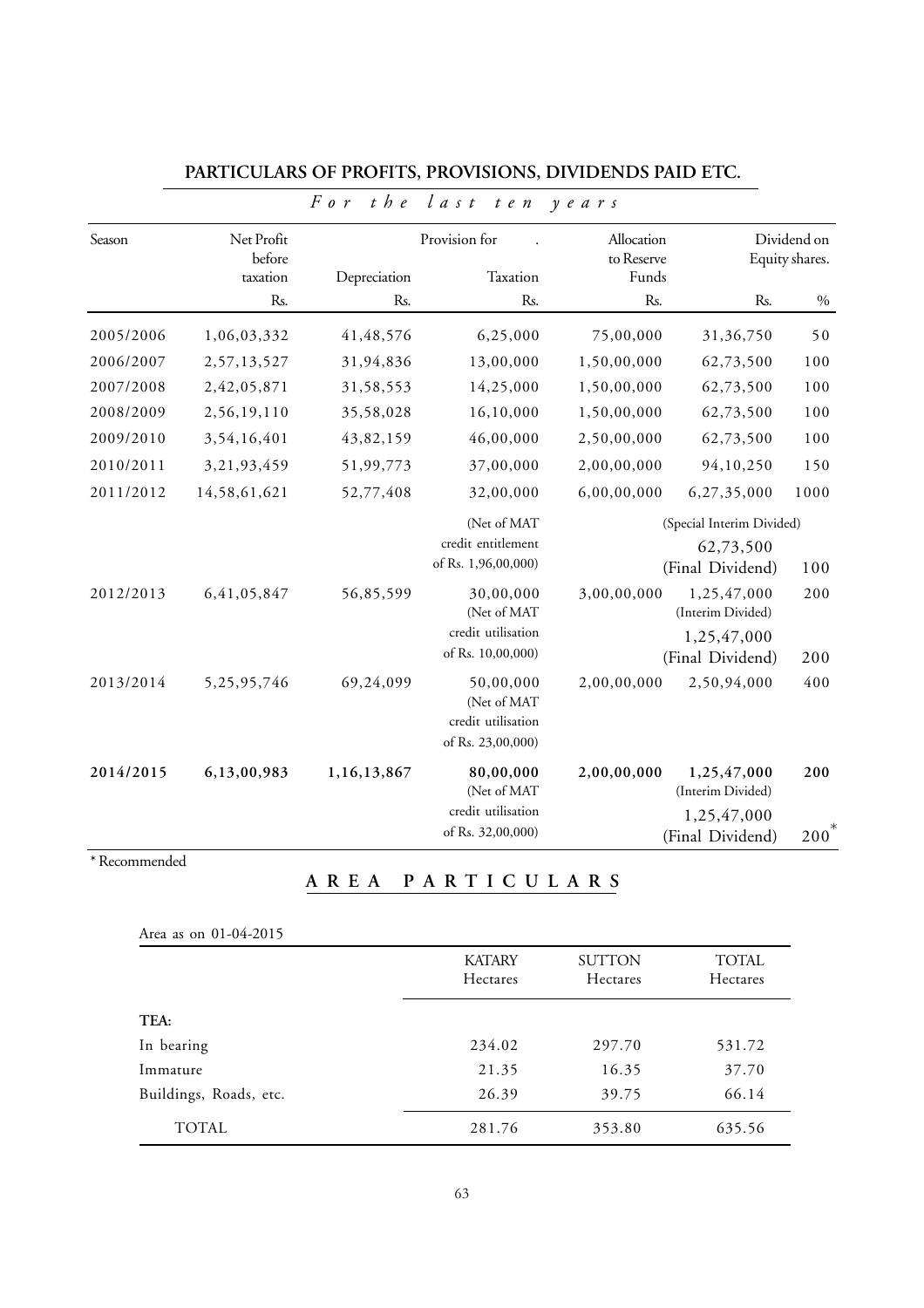# NATIONAL ELECTRONIC CLEARING SERVICE (NECS) MANDATE FORM

To be submitted to the following address :-

**To the following address if shares are held in physical form**

**To your Depository Participant (DP) if shares DR** | **10 your Depository Pa**<br>| are held in demat form

Subramanian Building, 1, Club House Road, Chennai - 600 002

Cameo Corporate Services Ltd.

Tel: 044 - 28461173

Dear Sirs,

 $\chi$ 

## **Sub: Equity Shares of Neelamalai Agro Industries Limited. - payment of Dividend through NECS**

I/We hold.……..……………… number/s equity shares of **Neelamalai Agro Industries Limited.** I/We request you to arrange for payment of my/our dividend through NECS and credit the same to my/our bank account as per particulars given below:-

|    | 1. First / Sole Shareholder's Name (in Block Letters)                                                                                  |              |                                   |                   |
|----|----------------------------------------------------------------------------------------------------------------------------------------|--------------|-----------------------------------|-------------------|
|    | 2. Folio No/s., Share Certificate No/s. & Distinctive                                                                                  | Folio No/s.  | <b>Share Certificate</b><br>No/s. | Distinctive No/s. |
|    | No/s.                                                                                                                                  |              |                                   |                   |
| 3. | DPID / Client ID (if shares are dematerialized)                                                                                        |              |                                   |                   |
| 4. | Name of Bank                                                                                                                           |              |                                   |                   |
| 5. | Branch Name and Address with City PIN Code                                                                                             |              |                                   |                   |
| 6. | Account No. (as appearing on Cheque Book)                                                                                              |              |                                   |                   |
|    | PLEASE ATTACH A BLANK CANCELLED CHEQUE OR<br>PHOTOCOPY OF A CHEQUE ISSUED BY YOUR BANK<br>FOR VERIFICATION OF THE BANK ACCOUNT DETAILS |              |                                   |                   |
|    | 7. Account type (Savings Bank A/c / Current A/c or                                                                                     | $10 - S. B.$ | 11 - Current                      | 13 - Cash Credit  |
|    | Cash Credit A/c with code 10/11/13)                                                                                                    |              |                                   |                   |
|    | 8. 9 - digit code No. of Bank & Branch appearing on<br><b>MICR Cheque issued by the Bank</b>                                           |              |                                   |                   |
|    | 9. 11 - digit NEFT (IFSC) code * - can be obtained<br>from your Banker                                                                 |              |                                   |                   |

I, hereby, declare that the particulars given above are correct and complete.

Yours faithfully

 $\chi$ 

Address **:** …………………...……………………………….. Date:(Signature of First/Sole Shareholder)

> .................……………………………………….. .................……………………………………….. Phone No. **:** .................……………………………………….. Email Id **:** .................………………………………………..

\*The company, its Registrar and Bankers will make best endeavors to remit dividend through NECS. However, for non-CBS branches of the banks, the IFSC Code will be utilized to remit the dividend either by National Electronic Funds Transfer (NEFT) or Real Time Gross Settlement (RTGS). The branch where you operate your Bank account will assist you to provide the IFSC Code, a 11-digit code to enable the remittance through NEFT or RTGS. In cases where either the bank details such as MICR (Magnetic Ink Character Recognition), IFSC (Indian Financial System Code), etc. that are required for making electronic payment are not available or the electronic payment instructions have failed or have been rejected by the bank, the company reserves the right to use physical payment instruments for payment of dividend.